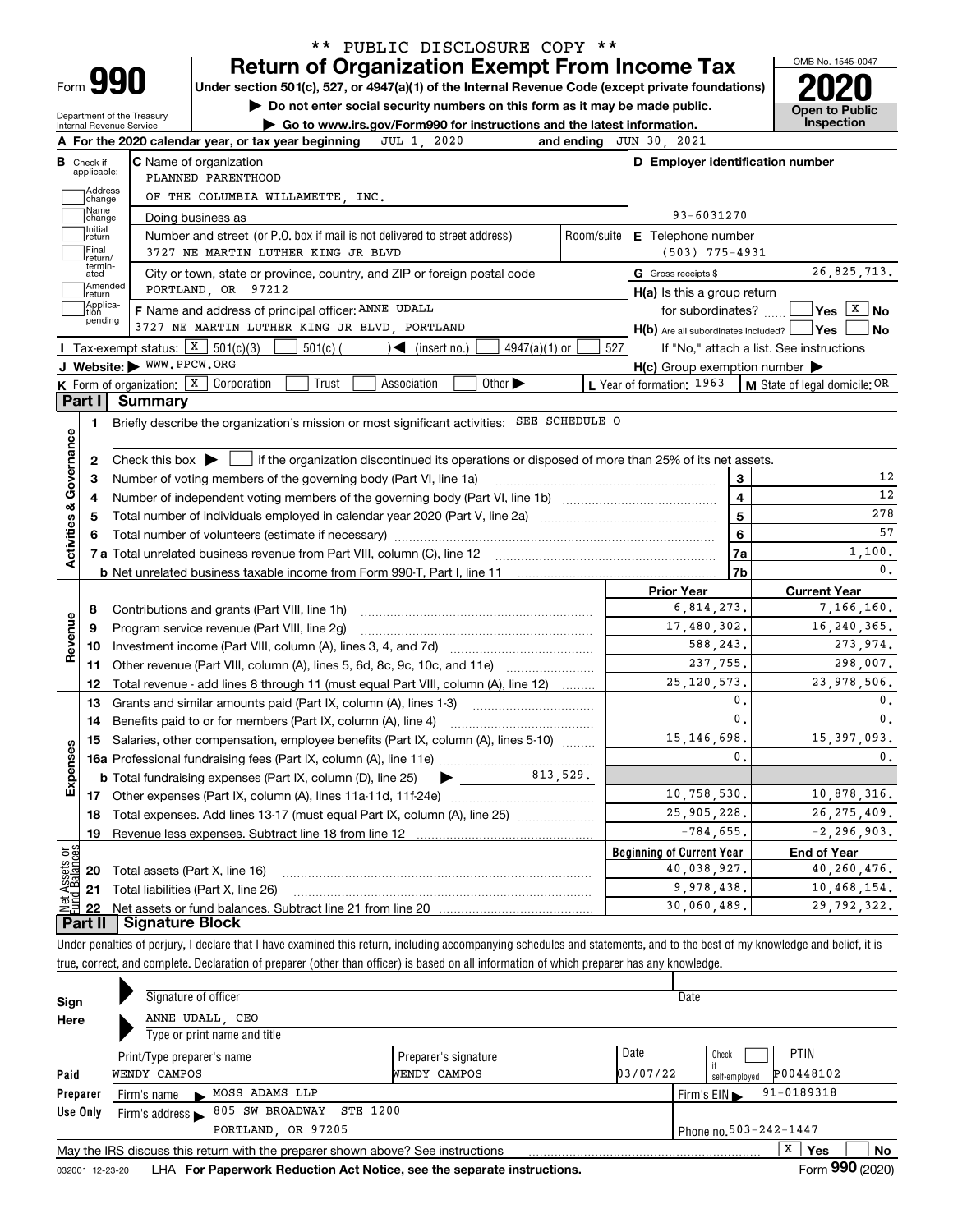|              | PLANNED PARENTHOOD                                                                                                                                                                                     |               |                               |
|--------------|--------------------------------------------------------------------------------------------------------------------------------------------------------------------------------------------------------|---------------|-------------------------------|
|              | OF THE COLUMBIA WILLAMETTE, INC.<br>Form 990 (2020)                                                                                                                                                    | 93-6031270    | $Page$ 2                      |
|              | Part III Statement of Program Service Accomplishments                                                                                                                                                  |               |                               |
|              |                                                                                                                                                                                                        |               | $\overline{\mathbf{x}}$       |
| 1            | Briefly describe the organization's mission:                                                                                                                                                           |               |                               |
|              | THE MISSION OF PLANNED PARENTHOOD OF THE COLUMBIA WILLAMETTE (PPCW) IS                                                                                                                                 |               |                               |
|              | TO PROVIDE, PROMOTE AND PROTECT ACCESS TO QUALITY REPRODUCTIVE AND                                                                                                                                     |               |                               |
|              | SEXUAL HEALTH CARE IN OREGON AND SOUTHWEST WASHINGTON.                                                                                                                                                 |               |                               |
|              |                                                                                                                                                                                                        |               |                               |
| $\mathbf{2}$ | Did the organization undertake any significant program services during the year which were not listed on the                                                                                           |               | $\sqrt{}$ Yes $\sqrt{X}$ No   |
|              | prior Form 990 or 990-EZ?                                                                                                                                                                              |               |                               |
|              | If "Yes," describe these new services on Schedule O.                                                                                                                                                   |               | $\sqrt{Y}$ Yes $\boxed{X}$ No |
| 3            | Did the organization cease conducting, or make significant changes in how it conducts, any program services?                                                                                           |               |                               |
|              | If "Yes," describe these changes on Schedule O.                                                                                                                                                        |               |                               |
| 4            | Describe the organization's program service accomplishments for each of its three largest program services, as measured by expenses.                                                                   |               |                               |
|              | Section 501(c)(3) and 501(c)(4) organizations are required to report the amount of grants and allocations to others, the total expenses, and                                                           |               |                               |
|              | revenue, if any, for each program service reported.<br>$\left(\text{Code:}\begin{array}{c} \text{[Code]} \end{array}\right)\left(\text{Express $$\$}\begin{array}{c} \text{[Cabe]} \end{array}\right)$ |               |                               |
| 4a           | PATIENT SERVICES - ANNUALLY, MORE THAN 41,000 PEOPLE VISIT ONE OF                                                                                                                                      |               |                               |
|              | PPCW'S SEVEN HEALTH CENTERS IN OREGON AND SOUTHWEST WASHINGTON FOR                                                                                                                                     |               |                               |
|              | COMPASSIONATE REPRODUCTIVE HEALTH CARE. PATIENTS RECEIVE AFFORABLE                                                                                                                                     |               |                               |
|              | CONTRACEPTIVES, EMERGENCY CONTRACEPTION, ANNUAL GYNECOLOGICAL                                                                                                                                          |               |                               |
|              | CHECK-UPS, BREAST EXAMS, CERVICAL CANCER DETECTION AND TREATMENT, STD                                                                                                                                  |               |                               |
|              | TESTING AND TREATMENT, VASECTOMIES, PREGNANCY TESTING AND OPTIONS                                                                                                                                      |               |                               |
|              | COUNSELING, AND PREVENTATIVE HEALTH COUNSELING. LESS THAN NINE PERCENT                                                                                                                                 |               |                               |
|              | OF PPCWS SERVICES ARE FOR EARLY-ABORTION CARE.                                                                                                                                                         |               |                               |
|              |                                                                                                                                                                                                        |               |                               |
|              |                                                                                                                                                                                                        |               |                               |
|              |                                                                                                                                                                                                        |               |                               |
|              |                                                                                                                                                                                                        |               |                               |
|              |                                                                                                                                                                                                        |               |                               |
| 4b           | EDUCATION AND COMMUNITY ENGAGEMENT - PPCW IS THE LEADING PROVIDER OF                                                                                                                                   |               |                               |
|              | COMPREHENSIVE SEX EDUCATION AND YOUTH PEER EDUCATION AND LEADERSHIP IN                                                                                                                                 |               |                               |
|              | OREGON AND SOUTHWEST WASHINGTON. RECOGNIZING THAT HEALTH LITERACY AND                                                                                                                                  |               |                               |
|              | HEALTH CARE ACCESS ARE DIRECTLY LINKED TO IMPROVING INDIVIDUAL AND                                                                                                                                     |               |                               |
|              | COMMUNITY HEALTH OUTCOMES, WE IMPLEMENT SEX EDUCATION AND AWARENESS                                                                                                                                    |               |                               |
|              | PROGRAMMING THROUGHOUT OUR SERVICE AREAS TO INCLUDE REFERRALS  TO BUILD                                                                                                                                |               |                               |
|              | KNOWLEDGE OF EXISTING RESOURCES, AND TO DEVELOP AGENCY TO ACCESS THEM.                                                                                                                                 |               |                               |
|              |                                                                                                                                                                                                        |               |                               |
|              | OUR OVERARCHING GOAL IS TO INCREASE YOUNG PEOPLE'S ACCESS TO SEX                                                                                                                                       |               |                               |
|              | EDUCATION AND REPRODUCTIVE AND SEXUAL HEALTH CARE, AND WE ARE                                                                                                                                          |               |                               |
|              | PRIORITIZING SERVING BIPOC AND LGBTQ2SIA+ YOUNG PEOPLE AND THEIR                                                                                                                                       |               |                               |
|              | COMMUNITIES. PPCW'S ROBUST EDUCATION, OUTREACH, AND ENGAGEMENT WORK IS                                                                                                                                 |               |                               |
| 4c           | (Code: (Code: ) (Expenses \$ 429, 459. including grants of \$                                                                                                                                          | ) (Revenue \$ |                               |
|              | PUBLIC AFFAIRS - THE PUBLIC AFFAIRS PROGRAM PROVIDES INFORMATION,                                                                                                                                      |               |                               |
|              | SUPPORT, AND TRAINING THAT HELPS PPCW SUPPORTERS INFLUENCE PUBLIC                                                                                                                                      |               |                               |
|              | POLICY AND THE LEGISLATIVE PROCESS. PPCW WORKS WITH LOCAL, STATE AND                                                                                                                                   |               |                               |
|              | NATIONAL OFFICALS AND THROUGH PUBLIC INFORMATION AND GRASSROOTS                                                                                                                                        |               |                               |
|              | ORGANIZING TO MAKE SURE THAT REPRODUCTIVE HEALTH CARE IS RECOGNIZED AS                                                                                                                                 |               |                               |
|              | A BASIC AND FUNDAMENTAL HEALTH-CARE SERVICE, TO IMPROVE ACCESS TO                                                                                                                                      |               |                               |
|              | FAMILY PLANNING SERVICES, TO IMPROVE THE AVAILABILITY AND ACCURACY OF                                                                                                                                  |               |                               |
|              | SEXUALITY EDUCATION IN PUBLIC SCHOOLS, TO KEEP ABORTION SAFE AND LEGAL,                                                                                                                                |               |                               |
|              | AND TO REDUCE TEEN PREGNANCY RATES IN OREGON AND SOUTHWEST WASHINGTON.                                                                                                                                 |               |                               |
|              |                                                                                                                                                                                                        |               |                               |
|              |                                                                                                                                                                                                        |               |                               |
|              |                                                                                                                                                                                                        |               |                               |
|              | <b>4d</b> Other program services (Describe on Schedule O.)                                                                                                                                             |               |                               |
|              | (Expenses \$<br>) (Revenue \$<br>including grants of \$                                                                                                                                                |               |                               |
|              | 21,596,968.<br>4e Total program service expenses >                                                                                                                                                     |               |                               |
|              | SEE SCHEDULE O FOR CONTINUATION(S)                                                                                                                                                                     |               | Form 990 (2020)               |
|              | 032002 12-23-20<br>3                                                                                                                                                                                   |               |                               |
|              |                                                                                                                                                                                                        |               |                               |

 <sup>10230307 146892 632784 2020.05091</sup> PLANNED PARENTHOOD OF THE 632784\_1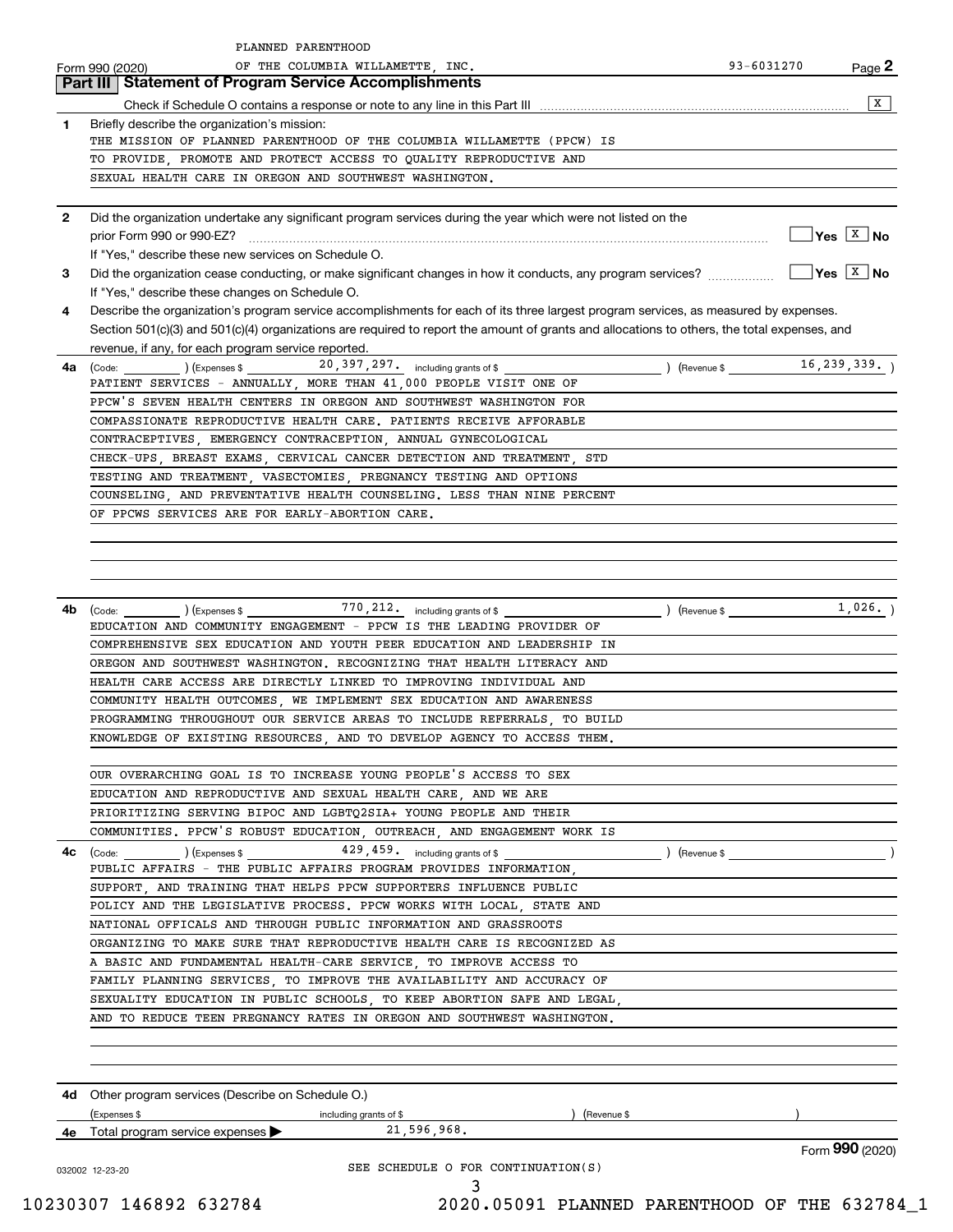| $\overline{\phantom{0}}$<br>nor<br>$-$ orn.<br>. | (0.000)<br>:∪∠∪ | INC.<br><b>LLAME</b><br>.<br>пmъ.<br>ጥዝቡ:<br>OF.<br>COL.<br>TIMBT.<br>T4T-<br><br>_____ | $\sqrt{2}$<br>0 U<br>$\overline{\phantom{a}}$<br>aue |
|--------------------------------------------------|-----------------|-----------------------------------------------------------------------------------------|------------------------------------------------------|
|                                                  |                 |                                                                                         |                                                      |

|     | 93-6031270<br>OF THE COLUMBIA WILLAMETTE, INC.<br>Form 990 (2020)                                                                |                 |     | Page $3$        |
|-----|----------------------------------------------------------------------------------------------------------------------------------|-----------------|-----|-----------------|
|     | Part IV<br><b>Checklist of Required Schedules</b>                                                                                |                 |     |                 |
|     |                                                                                                                                  |                 | Yes | No              |
| 1   | Is the organization described in section $501(c)(3)$ or $4947(a)(1)$ (other than a private foundation)?                          |                 |     |                 |
|     |                                                                                                                                  | 1               | х   |                 |
| 2   |                                                                                                                                  | $\mathbf{2}$    | X   |                 |
| 3   | Did the organization engage in direct or indirect political campaign activities on behalf of or in opposition to candidates for  |                 |     |                 |
|     |                                                                                                                                  | 3               |     | х               |
| 4   | Section 501(c)(3) organizations. Did the organization engage in lobbying activities, or have a section 501(h) election in effect |                 |     |                 |
|     |                                                                                                                                  | 4               | х   |                 |
| 5   | Is the organization a section 501(c)(4), 501(c)(5), or 501(c)(6) organization that receives membership dues, assessments, or     |                 |     |                 |
|     |                                                                                                                                  | 5               |     | х               |
| 6   | Did the organization maintain any donor advised funds or any similar funds or accounts for which donors have the right to        |                 |     |                 |
|     | provide advice on the distribution or investment of amounts in such funds or accounts? If "Yes," complete Schedule D, Part I     | 6               |     | х               |
|     |                                                                                                                                  |                 |     |                 |
| 7   | Did the organization receive or hold a conservation easement, including easements to preserve open space,                        |                 |     | х               |
|     |                                                                                                                                  | $\overline{7}$  |     |                 |
| 8   | Did the organization maintain collections of works of art, historical treasures, or other similar assets? If "Yes," complete     |                 |     |                 |
|     |                                                                                                                                  | 8               |     | х               |
| 9   | Did the organization report an amount in Part X, line 21, for escrow or custodial account liability, serve as a custodian for    |                 |     |                 |
|     | amounts not listed in Part X; or provide credit counseling, debt management, credit repair, or debt negotiation services?        |                 |     |                 |
|     |                                                                                                                                  | 9               |     | х               |
| 10  | Did the organization, directly or through a related organization, hold assets in donor-restricted endowments                     |                 |     |                 |
|     |                                                                                                                                  | 10              | х   |                 |
| 11  | If the organization's answer to any of the following questions is "Yes," then complete Schedule D, Parts VI, VII, VIII, IX, or X |                 |     |                 |
|     | as applicable.                                                                                                                   |                 |     |                 |
|     | Did the organization report an amount for land, buildings, and equipment in Part X, line 10? If "Yes," complete Schedule D,      |                 |     |                 |
|     |                                                                                                                                  | 11a             | х   |                 |
| b   | Did the organization report an amount for investments - other securities in Part X, line 12, that is 5% or more of its total     |                 |     |                 |
|     |                                                                                                                                  | 11b             |     | x               |
| c   | Did the organization report an amount for investments - program related in Part X, line 13, that is 5% or more of its total      |                 |     |                 |
|     |                                                                                                                                  | 11c             |     | х               |
|     | d Did the organization report an amount for other assets in Part X, line 15, that is 5% or more of its total assets reported in  |                 |     |                 |
|     |                                                                                                                                  | 11d             |     | х               |
|     | Did the organization report an amount for other liabilities in Part X, line 25? If "Yes," complete Schedule D, Part X            | <b>11e</b>      | Х   |                 |
| f   | Did the organization's separate or consolidated financial statements for the tax year include a footnote that addresses          |                 |     |                 |
|     | the organization's liability for uncertain tax positions under FIN 48 (ASC 740)? If "Yes," complete Schedule D, Part X           | 11f             | x   |                 |
|     | 12a Did the organization obtain separate, independent audited financial statements for the tax year? If "Yes," complete          |                 |     |                 |
|     |                                                                                                                                  |                 | x   |                 |
|     |                                                                                                                                  | 12a             |     |                 |
| b   | Was the organization included in consolidated, independent audited financial statements for the tax year?                        |                 |     |                 |
|     | If "Yes," and if the organization answered "No" to line 12a, then completing Schedule D, Parts XI and XII is optional manum      | 12b             |     | x<br>х          |
| 13  |                                                                                                                                  | 13              |     |                 |
| 14a | Did the organization maintain an office, employees, or agents outside of the United States?                                      | 14a             |     | х               |
| b   | Did the organization have aggregate revenues or expenses of more than \$10,000 from grantmaking, fundraising, business,          |                 |     |                 |
|     | investment, and program service activities outside the United States, or aggregate foreign investments valued at \$100,000       |                 |     |                 |
|     |                                                                                                                                  | 14b             |     | х               |
| 15  | Did the organization report on Part IX, column (A), line 3, more than \$5,000 of grants or other assistance to or for any        |                 |     |                 |
|     |                                                                                                                                  | 15              |     | x               |
| 16  | Did the organization report on Part IX, column (A), line 3, more than \$5,000 of aggregate grants or other assistance to         |                 |     |                 |
|     |                                                                                                                                  | 16              |     | х               |
| 17  | Did the organization report a total of more than \$15,000 of expenses for professional fundraising services on Part IX,          |                 |     |                 |
|     |                                                                                                                                  | 17              |     | х               |
| 18  | Did the organization report more than \$15,000 total of fundraising event gross income and contributions on Part VIII, lines     |                 |     |                 |
|     |                                                                                                                                  | 18              | x   |                 |
| 19  | Did the organization report more than \$15,000 of gross income from gaming activities on Part VIII, line 9a? If "Yes."           |                 |     |                 |
|     |                                                                                                                                  | 19              |     | x               |
| 20a |                                                                                                                                  | 20a             |     | X               |
|     |                                                                                                                                  | 20 <sub>b</sub> |     |                 |
| b   | If "Yes" to line 20a, did the organization attach a copy of its audited financial statements to this return?                     |                 |     |                 |
| 21  | Did the organization report more than \$5,000 of grants or other assistance to any domestic organization or                      | 21              |     | х               |
|     |                                                                                                                                  |                 |     | Form 990 (2020) |
|     | 032003 12-23-20                                                                                                                  |                 |     |                 |

4

032003 12-23-20

10230307 146892 632784 2020.05091 PLANNED PARENTHOOD OF THE 632784\_1

 $93 - 6031270$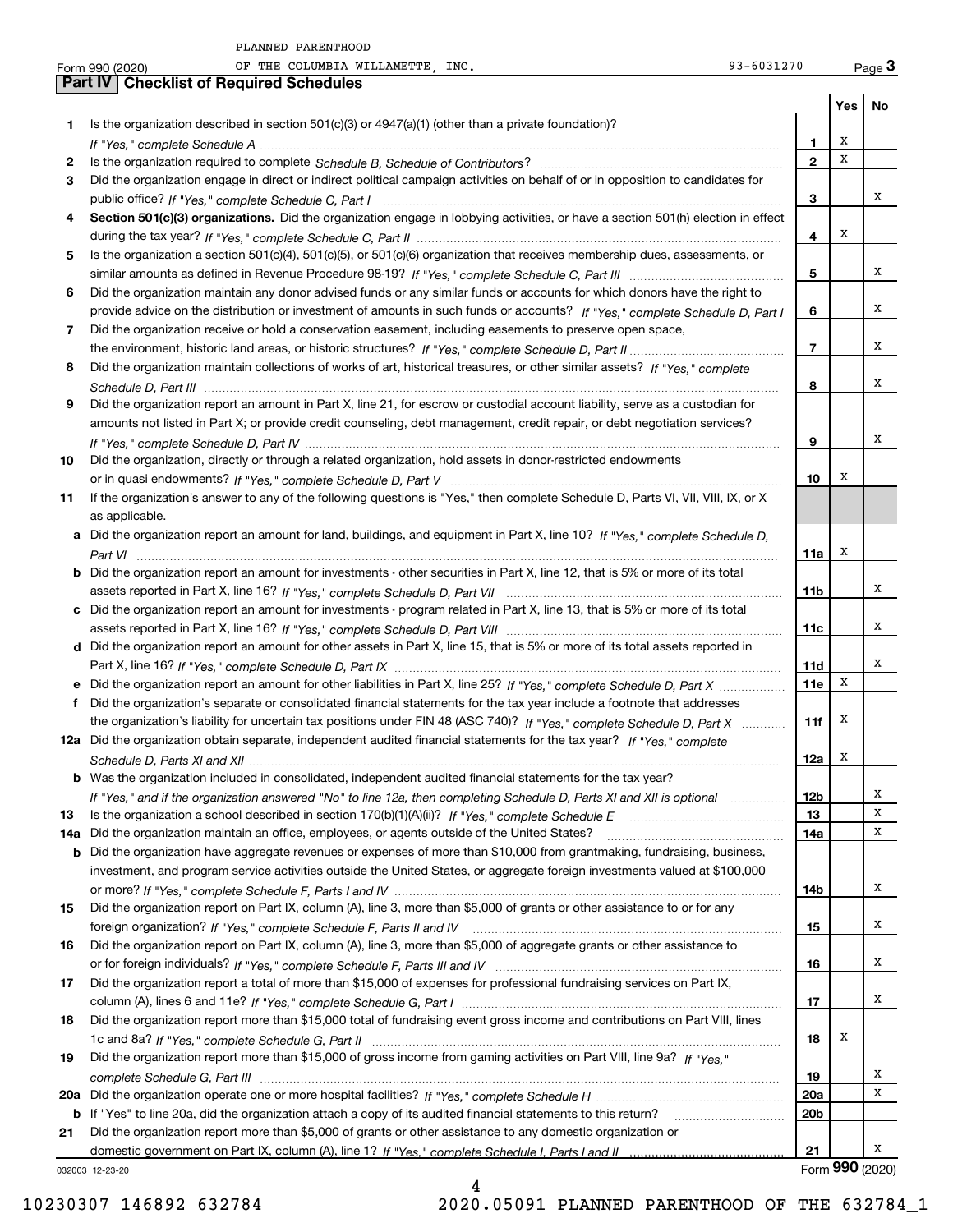|               | 93-6031270<br>OF THE COLUMBIA WILLAMETTE, INC.<br>Form 990 (2020)                                                                     |                 |       | Page 4          |
|---------------|---------------------------------------------------------------------------------------------------------------------------------------|-----------------|-------|-----------------|
|               | <b>Checklist of Required Schedules</b> (continued)<br><b>Part IV I</b>                                                                |                 |       |                 |
|               |                                                                                                                                       |                 | Yes   | No              |
| 22            | Did the organization report more than \$5,000 of grants or other assistance to or for domestic individuals on                         |                 |       |                 |
|               |                                                                                                                                       | 22              |       | x               |
| 23            | Did the organization answer "Yes" to Part VII, Section A, line 3, 4, or 5 about compensation of the organization's current            |                 |       |                 |
|               | and former officers, directors, trustees, key employees, and highest compensated employees? If "Yes," complete                        |                 |       |                 |
|               |                                                                                                                                       | 23              | х     |                 |
|               | 24a Did the organization have a tax-exempt bond issue with an outstanding principal amount of more than \$100,000 as of the           |                 |       |                 |
|               | last day of the year, that was issued after December 31, 2002? If "Yes," answer lines 24b through 24d and complete                    |                 |       |                 |
|               |                                                                                                                                       | 24a             |       | X               |
|               |                                                                                                                                       | 24b             |       |                 |
|               | c Did the organization maintain an escrow account other than a refunding escrow at any time during the year to defease                |                 |       |                 |
|               |                                                                                                                                       | 24c             |       |                 |
|               |                                                                                                                                       | 24d             |       |                 |
|               | 25a Section 501(c)(3), 501(c)(4), and 501(c)(29) organizations. Did the organization engage in an excess benefit                      |                 |       |                 |
|               |                                                                                                                                       | 25a             |       | X               |
|               | b Is the organization aware that it engaged in an excess benefit transaction with a disqualified person in a prior year, and          |                 |       |                 |
|               | that the transaction has not been reported on any of the organization's prior Forms 990 or 990-EZ? If "Yes," complete                 |                 |       |                 |
|               |                                                                                                                                       | 25 <sub>b</sub> |       | X               |
| 26            | Schedule L, Part I<br>Did the organization report any amount on Part X, line 5 or 22, for receivables from or payables to any current |                 |       |                 |
|               |                                                                                                                                       |                 |       |                 |
|               | or former officer, director, trustee, key employee, creator or founder, substantial contributor, or 35%                               | 26              |       | X               |
|               |                                                                                                                                       |                 |       |                 |
| 27            | Did the organization provide a grant or other assistance to any current or former officer, director, trustee, key employee,           |                 |       |                 |
|               | creator or founder, substantial contributor or employee thereof, a grant selection committee member, or to a 35% controlled           |                 |       | X               |
|               | entity (including an employee thereof) or family member of any of these persons? If "Yes," complete Schedule L, Part III              | 27              |       |                 |
| 28            | Was the organization a party to a business transaction with one of the following parties (see Schedule L, Part IV                     |                 |       |                 |
|               | instructions, for applicable filing thresholds, conditions, and exceptions):                                                          |                 |       |                 |
|               | a A current or former officer, director, trustee, key employee, creator or founder, or substantial contributor? If                    |                 |       |                 |
|               |                                                                                                                                       | 28a             |       | х               |
|               |                                                                                                                                       | 28b             |       | x               |
|               | c A 35% controlled entity of one or more individuals and/or organizations described in lines 28a or 28b? If                           |                 |       |                 |
|               |                                                                                                                                       | 28c             |       | х               |
| 29            |                                                                                                                                       | 29              | Х     |                 |
| 30            | Did the organization receive contributions of art, historical treasures, or other similar assets, or qualified conservation           |                 |       |                 |
|               |                                                                                                                                       | 30              |       | х               |
| 31            | Did the organization liquidate, terminate, or dissolve and cease operations? If "Yes," complete Schedule N, Part I                    | 31              |       | x               |
| 32            | Did the organization sell, exchange, dispose of, or transfer more than 25% of its net assets? If "Yes," complete                      |                 |       |                 |
|               |                                                                                                                                       | 32              |       | x               |
| 33            | Did the organization own 100% of an entity disregarded as separate from the organization under Regulations                            |                 |       |                 |
|               |                                                                                                                                       | 33              | х     |                 |
| 34            | Was the organization related to any tax-exempt or taxable entity? If "Yes," complete Schedule R, Part II, III, or IV, and             |                 |       |                 |
|               |                                                                                                                                       | 34              |       | x               |
|               | 35a Did the organization have a controlled entity within the meaning of section 512(b)(13)?                                           | <b>35a</b>      |       | x               |
|               | b If "Yes" to line 35a, did the organization receive any payment from or engage in any transaction with a controlled entity           |                 |       |                 |
|               |                                                                                                                                       | 35b             |       |                 |
| 36            | Section 501(c)(3) organizations. Did the organization make any transfers to an exempt non-charitable related organization?            |                 |       |                 |
|               |                                                                                                                                       | 36              |       | х               |
| 37            | Did the organization conduct more than 5% of its activities through an entity that is not a related organization                      |                 |       |                 |
|               |                                                                                                                                       | 37              |       | х               |
| 38            | Did the organization complete Schedule O and provide explanations in Schedule O for Part VI, lines 11b and 19?                        |                 |       |                 |
|               | Note: All Form 990 filers are required to complete Schedule O                                                                         | 38              | x     |                 |
| <b>Part V</b> | <b>Statements Regarding Other IRS Filings and Tax Compliance</b>                                                                      |                 |       |                 |
|               | Check if Schedule O contains a response or note to any line in this Part V                                                            |                 |       |                 |
|               |                                                                                                                                       |                 | Yes l | No              |
|               | 30<br>1a                                                                                                                              |                 |       |                 |
|               | 0<br><b>b</b> Enter the number of Forms W-2G included in line 1a. Enter -0- if not applicable<br>1b                                   |                 |       |                 |
|               | c Did the organization comply with backup withholding rules for reportable payments to vendors and reportable gaming                  |                 |       |                 |
|               |                                                                                                                                       | 1c              | x     |                 |
|               | 032004 12-23-20                                                                                                                       |                 |       | Form 990 (2020) |
|               | 5                                                                                                                                     |                 |       |                 |

10230307 146892 632784 2020.05091 PLANNED PARENTHOOD OF THE 632784\_1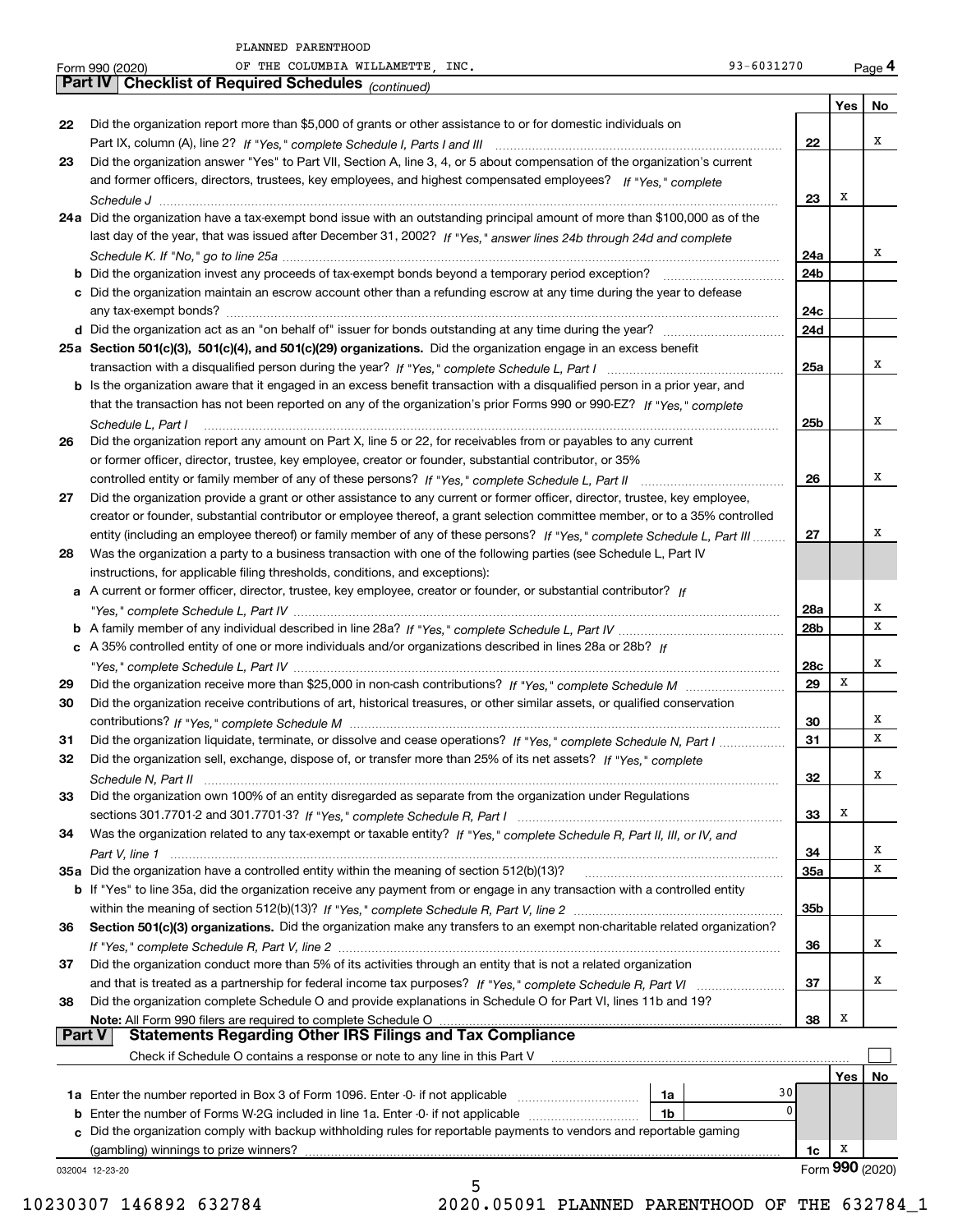|               | PLANNED PARENTHOOD                                                                                                                                                            |                |     |        |  |  |  |  |
|---------------|-------------------------------------------------------------------------------------------------------------------------------------------------------------------------------|----------------|-----|--------|--|--|--|--|
|               | OF THE COLUMBIA WILLAMETTE, INC.<br>93-6031270<br>Form 990 (2020)                                                                                                             |                |     | Page 5 |  |  |  |  |
| <b>Part V</b> | Statements Regarding Other IRS Filings and Tax Compliance (continued)                                                                                                         |                |     |        |  |  |  |  |
|               |                                                                                                                                                                               |                | Yes | No     |  |  |  |  |
|               | 2a Enter the number of employees reported on Form W-3, Transmittal of Wage and Tax Statements,                                                                                |                |     |        |  |  |  |  |
|               | 278<br>filed for the calendar year ending with or within the year covered by this return<br>2a                                                                                |                |     |        |  |  |  |  |
|               |                                                                                                                                                                               | 2 <sub>b</sub> | х   |        |  |  |  |  |
|               |                                                                                                                                                                               |                |     |        |  |  |  |  |
|               | 3a Did the organization have unrelated business gross income of \$1,000 or more during the year?                                                                              | 3a             | х   |        |  |  |  |  |
|               |                                                                                                                                                                               | 3 <sub>b</sub> | х   |        |  |  |  |  |
|               | 4a At any time during the calendar year, did the organization have an interest in, or a signature or other authority over, a                                                  |                |     |        |  |  |  |  |
|               |                                                                                                                                                                               | 4a             |     | х      |  |  |  |  |
|               | <b>b</b> If "Yes," enter the name of the foreign country $\triangleright$                                                                                                     |                |     |        |  |  |  |  |
|               | See instructions for filing requirements for FinCEN Form 114, Report of Foreign Bank and Financial Accounts (FBAR).                                                           |                |     | Х      |  |  |  |  |
|               |                                                                                                                                                                               | 5a<br>5b       |     | х      |  |  |  |  |
|               |                                                                                                                                                                               | 5c             |     |        |  |  |  |  |
|               | 6a Does the organization have annual gross receipts that are normally greater than \$100,000, and did the organization solicit                                                |                |     |        |  |  |  |  |
|               |                                                                                                                                                                               | 6a             |     | x      |  |  |  |  |
|               | <b>b</b> If "Yes," did the organization include with every solicitation an express statement that such contributions or gifts                                                 |                |     |        |  |  |  |  |
|               | were not tax deductible?                                                                                                                                                      | 6b             |     |        |  |  |  |  |
| 7             | Organizations that may receive deductible contributions under section 170(c).                                                                                                 |                |     |        |  |  |  |  |
| a             | Did the organization receive a payment in excess of \$75 made partly as a contribution and partly for goods and services provided to the payor?                               | 7a             | х   |        |  |  |  |  |
|               | <b>b</b> If "Yes," did the organization notify the donor of the value of the goods or services provided?                                                                      | 7b             | х   |        |  |  |  |  |
|               | c Did the organization sell, exchange, or otherwise dispose of tangible personal property for which it was required                                                           |                |     |        |  |  |  |  |
|               |                                                                                                                                                                               | 7с             |     | х      |  |  |  |  |
|               | 7d                                                                                                                                                                            |                |     |        |  |  |  |  |
| е             | Did the organization receive any funds, directly or indirectly, to pay premiums on a personal benefit contract?                                                               | 7e             |     | Х      |  |  |  |  |
| Ť.            | Did the organization, during the year, pay premiums, directly or indirectly, on a personal benefit contract?                                                                  | 7f             |     | Х      |  |  |  |  |
| g             | If the organization received a contribution of qualified intellectual property, did the organization file Form 8899 as required?                                              | 7g             |     |        |  |  |  |  |
| h.            | If the organization received a contribution of cars, boats, airplanes, or other vehicles, did the organization file a Form 1098-C?                                            | 7h             | х   |        |  |  |  |  |
| 8             | Sponsoring organizations maintaining donor advised funds. Did a donor advised fund maintained by the                                                                          |                |     |        |  |  |  |  |
|               | sponsoring organization have excess business holdings at any time during the year?                                                                                            | 8              |     |        |  |  |  |  |
| 9             | Sponsoring organizations maintaining donor advised funds.                                                                                                                     |                |     |        |  |  |  |  |
| а             | Did the sponsoring organization make any taxable distributions under section 4966?                                                                                            | 9a             |     |        |  |  |  |  |
| b             | Did the sponsoring organization make a distribution to a donor, donor advisor, or related person?                                                                             | 9b             |     |        |  |  |  |  |
| 10            | Section 501(c)(7) organizations. Enter:                                                                                                                                       |                |     |        |  |  |  |  |
|               | 10a<br>Initiation fees and capital contributions included on Part VIII, line 12                                                                                               |                |     |        |  |  |  |  |
|               | b Gross receipts, included on Form 990, Part VIII, line 12, for public use of club facilities<br>10b                                                                          |                |     |        |  |  |  |  |
| 11            | Section 501(c)(12) organizations. Enter:                                                                                                                                      |                |     |        |  |  |  |  |
| а             | 11a<br>Gross income from members or shareholders [11] continuum material contracts income from members or shareholders                                                        |                |     |        |  |  |  |  |
|               | <b>b</b> Gross income from other sources (Do not net amounts due or paid to other sources against                                                                             |                |     |        |  |  |  |  |
|               | 11b                                                                                                                                                                           |                |     |        |  |  |  |  |
|               | 12a Section 4947(a)(1) non-exempt charitable trusts. Is the organization filing Form 990 in lieu of Form 1041?                                                                | 12a            |     |        |  |  |  |  |
|               | 12b<br><b>b</b> If "Yes," enter the amount of tax-exempt interest received or accrued during the year                                                                         |                |     |        |  |  |  |  |
| 13            | Section 501(c)(29) qualified nonprofit health insurance issuers.                                                                                                              |                |     |        |  |  |  |  |
|               |                                                                                                                                                                               | 13a            |     |        |  |  |  |  |
|               | Note: See the instructions for additional information the organization must report on Schedule O.                                                                             |                |     |        |  |  |  |  |
|               | <b>b</b> Enter the amount of reserves the organization is required to maintain by the states in which the                                                                     |                |     |        |  |  |  |  |
|               | 13b                                                                                                                                                                           |                |     |        |  |  |  |  |
|               | 13c                                                                                                                                                                           |                |     | x      |  |  |  |  |
| 14a           | Did the organization receive any payments for indoor tanning services during the tax year?                                                                                    | 14a            |     |        |  |  |  |  |
|               |                                                                                                                                                                               | 14b            |     |        |  |  |  |  |
| 15            | Is the organization subject to the section 4960 tax on payment(s) of more than \$1,000,000 in remuneration or                                                                 |                |     | х      |  |  |  |  |
|               |                                                                                                                                                                               | 15             |     |        |  |  |  |  |
| 16            | If "Yes," see instructions and file Form 4720, Schedule N.<br>Is the organization an educational institution subject to the section 4968 excise tax on net investment income? | 16             |     | х      |  |  |  |  |
|               | If "Yes," complete Form 4720, Schedule O.                                                                                                                                     |                |     |        |  |  |  |  |
|               |                                                                                                                                                                               |                |     |        |  |  |  |  |

Form (2020) **990**

032005 12-23-20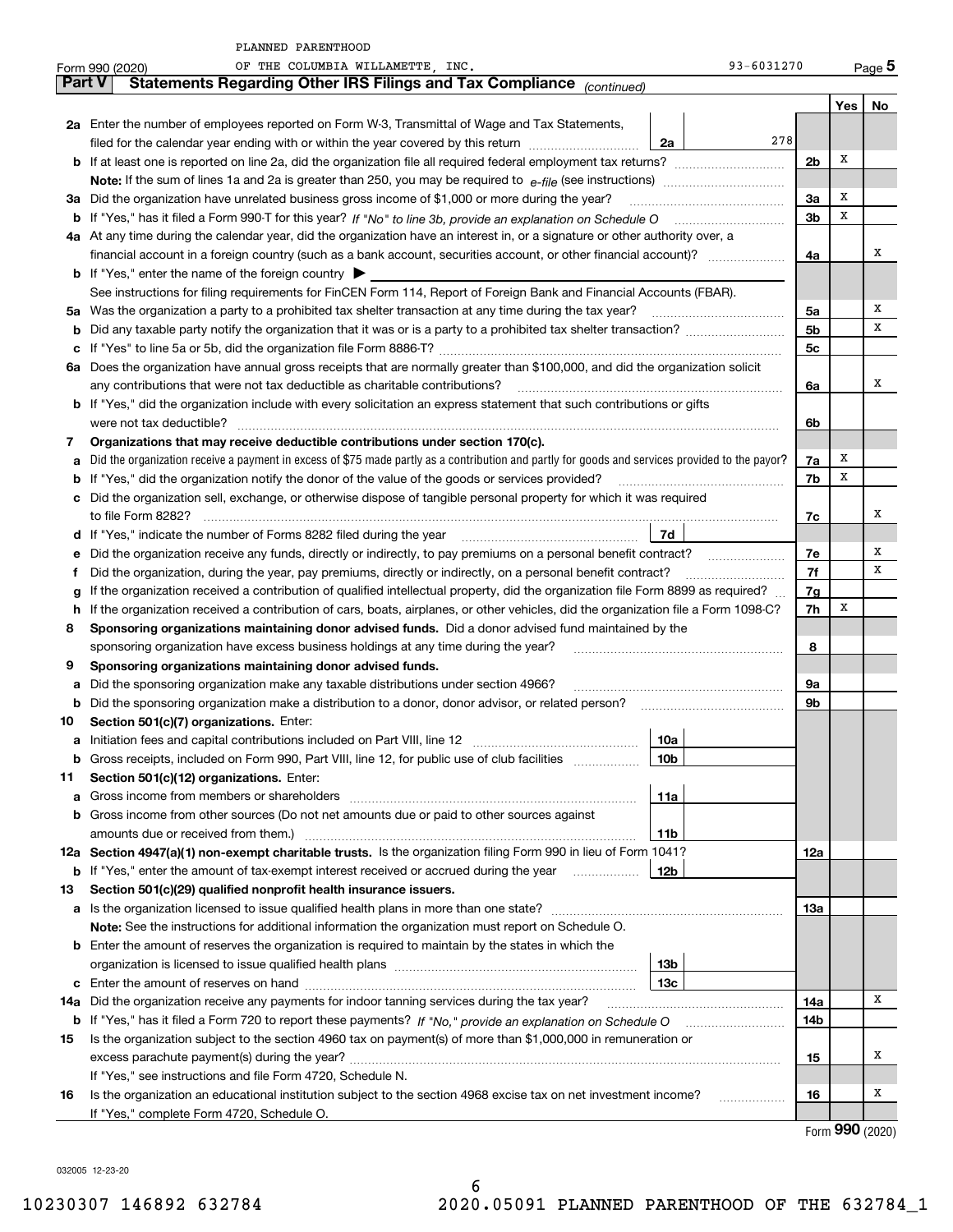|    | to line 8a, 8b, or 10b below, describe the circumstances, processes, or changes on Schedule O. See instructions.                                                  |                 |     |                |
|----|-------------------------------------------------------------------------------------------------------------------------------------------------------------------|-----------------|-----|----------------|
|    | Check if Schedule O contains a response or note to any line in this Part VI [11] [12] Check if Schedule O contains a response or note to any line in this Part VI |                 |     | $\overline{X}$ |
|    | <b>Section A. Governing Body and Management</b>                                                                                                                   |                 |     |                |
|    |                                                                                                                                                                   |                 | Yes | No             |
|    | 1a Enter the number of voting members of the governing body at the end of the tax year<br>1a                                                                      | 12              |     |                |
|    | If there are material differences in voting rights among members of the governing body, or if the governing                                                       |                 |     |                |
|    | body delegated broad authority to an executive committee or similar committee, explain on Schedule O.                                                             |                 |     |                |
| b  | 12<br>Enter the number of voting members included on line 1a, above, who are independent<br>  1b                                                                  |                 |     |                |
| 2  | Did any officer, director, trustee, or key employee have a family relationship or a business relationship with any other                                          |                 |     |                |
|    | officer, director, trustee, or key employee?                                                                                                                      | $\mathbf{2}$    |     | x              |
| з  | Did the organization delegate control over management duties customarily performed by or under the direct supervision                                             |                 |     |                |
|    | of officers, directors, trustees, or key employees to a management company or other person?                                                                       | з               |     | х              |
| 4  | Did the organization make any significant changes to its governing documents since the prior Form 990 was filed?                                                  | 4               |     | X              |
| 5  |                                                                                                                                                                   | 5               |     | х              |
| 6  | Did the organization have members or stockholders?                                                                                                                | 6               |     | х              |
| 7a | Did the organization have members, stockholders, or other persons who had the power to elect or appoint one or                                                    |                 |     |                |
|    |                                                                                                                                                                   | 7a              |     | x              |
|    | b Are any governance decisions of the organization reserved to (or subject to approval by) members, stockholders, or                                              |                 |     |                |
|    | persons other than the governing body?                                                                                                                            | 7b              |     | х              |
| 8  | Did the organization contemporaneously document the meetings held or written actions undertaken during the year by the following:                                 |                 |     |                |
|    |                                                                                                                                                                   | 8a              | x   |                |
|    |                                                                                                                                                                   | 8b              | X   |                |
| 9  | Is there any officer, director, trustee, or key employee listed in Part VII, Section A, who cannot be reached at the                                              |                 |     |                |
|    |                                                                                                                                                                   | 9               |     | x              |
|    | Section B. Policies (This Section B requests information about policies not required by the Internal Revenue Code.)                                               |                 |     |                |
|    |                                                                                                                                                                   |                 | Yes | No             |
|    |                                                                                                                                                                   | <b>10a</b>      |     | х              |
|    | b If "Yes," did the organization have written policies and procedures governing the activities of such chapters, affiliates,                                      |                 |     |                |
|    | and branches to ensure their operations are consistent with the organization's exempt purposes?                                                                   | 10 <sub>b</sub> |     |                |
|    | 11a Has the organization provided a complete copy of this Form 990 to all members of its governing body before filing the form?                                   | 11a             | x   |                |
|    | <b>b</b> Describe in Schedule O the process, if any, used by the organization to review this Form 990.                                                            |                 |     |                |
|    |                                                                                                                                                                   | 12a             | x   |                |
|    | Were officers, directors, or trustees, and key employees required to disclose annually interests that could give rise to conflicts?                               | 12 <sub>b</sub> | x   |                |
|    | c Did the organization regularly and consistently monitor and enforce compliance with the policy? If "Yes," describe                                              |                 |     |                |
|    | in Schedule O how this was done with an accommodation of the control of the control of the control of the cont                                                    | 12c             | x   |                |
| 13 | Did the organization have a written whistleblower policy?                                                                                                         | 13              | x   |                |
| 14 | Did the organization have a written document retention and destruction policy?                                                                                    | 14              | X   |                |
| 15 | Did the process for determining compensation of the following persons include a review and approval by independent                                                |                 |     |                |
|    | persons, comparability data, and contemporaneous substantiation of the deliberation and decision?                                                                 |                 |     |                |
|    |                                                                                                                                                                   | 15a             | х   |                |
|    | <b>b</b> Other officers or key employees of the organization                                                                                                      | 15b             | X   |                |
|    | If "Yes" to line 15a or 15b, describe the process in Schedule O (see instructions).                                                                               |                 |     |                |
|    | 16a Did the organization invest in, contribute assets to, or participate in a joint venture or similar arrangement with a                                         |                 |     |                |
|    | taxable entity during the year?                                                                                                                                   | 16a             |     | х              |
|    | <b>b</b> If "Yes," did the organization follow a written policy or procedure requiring the organization to evaluate its participation                             |                 |     |                |
|    | in joint venture arrangements under applicable federal tax law, and take steps to safeguard the organization's                                                    |                 |     |                |
|    | exempt status with respect to such arrangements?                                                                                                                  | 16b             |     |                |
|    | <b>Section C. Disclosure</b>                                                                                                                                      |                 |     |                |
| 17 | List the states with which a copy of this Form 990 is required to be filed $\triangleright$ OR                                                                    |                 |     |                |
| 18 | Section 6104 requires an organization to make its Forms 1023 (1024 or 1024-A, if applicable), 990, and 990-T (Section 501(c)(3)s only) available                  |                 |     |                |
|    | for public inspection. Indicate how you made these available. Check all that apply.                                                                               |                 |     |                |
|    | $X \mid$ Own website<br>$X$ Upon request<br>Another's website<br>Other (explain on Schedule O)                                                                    |                 |     |                |
| 19 | Describe on Schedule O whether (and if so, how) the organization made its governing documents, conflict of interest policy, and financial                         |                 |     |                |
|    |                                                                                                                                                                   |                 |     |                |
|    | statements available to the public during the tax year.                                                                                                           |                 |     |                |
|    | State the name, address, and telephone number of the person who possesses the organization's books and records                                                    |                 |     |                |
|    |                                                                                                                                                                   |                 |     |                |
| 20 | CHRISTINE STAUB - (503) 775-4931<br>3727 NE M L KING JR BLVD, PORTLAND, OR 97212-1112                                                                             |                 |     |                |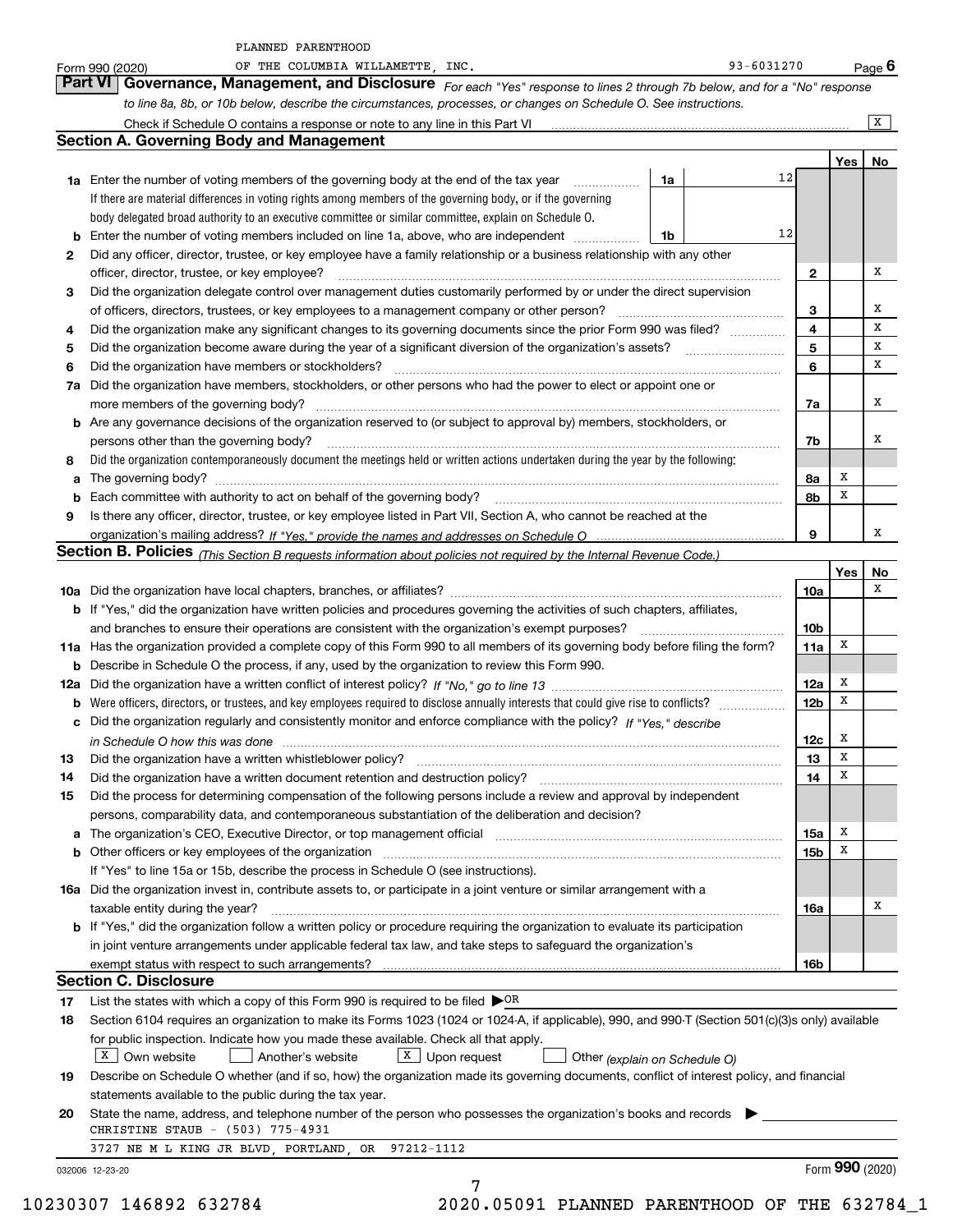| Form 990 (2020)                                                                            | OF THE COLUMBIA WILLAMETTE INC.                                                                                                                            | 93-6031270 | Page |  |  |  |  |  |  |  |
|--------------------------------------------------------------------------------------------|------------------------------------------------------------------------------------------------------------------------------------------------------------|------------|------|--|--|--|--|--|--|--|
| Part VII Compensation of Officers, Directors, Trustees, Key Employees, Highest Compensated |                                                                                                                                                            |            |      |  |  |  |  |  |  |  |
| <b>Employees, and Independent Contractors</b>                                              |                                                                                                                                                            |            |      |  |  |  |  |  |  |  |
|                                                                                            | Check if Schedule O contains a response or note to any line in this Part VII                                                                               |            |      |  |  |  |  |  |  |  |
|                                                                                            | Section A. Officers, Directors, Trustees, Key Employees, and Highest Compensated Employees                                                                 |            |      |  |  |  |  |  |  |  |
|                                                                                            | 1a Complete this table for all persons required to be listed. Report compensation for the calendar year ending with or within the organization's tax year. |            |      |  |  |  |  |  |  |  |

**•** List all of the organization's current officers, directors, trustees (whether individuals or organizations), regardless of amount of compensation. Enter -0- in columns (D), (E), and (F) if no compensation was paid.

PLANNED PARENTHOOD

 $\bullet$  List all of the organization's  $\,$ current key employees, if any. See instructions for definition of "key employee."

**•** List the organization's five current highest compensated employees (other than an officer, director, trustee, or key employee) who received reportable compensation (Box 5 of Form W-2 and/or Box 7 of Form 1099-MISC) of more than \$100,000 from the organization and any related organizations.

**•** List all of the organization's former officers, key employees, and highest compensated employees who received more than \$100,000 of reportable compensation from the organization and any related organizations.

**former directors or trustees**  ¥ List all of the organization's that received, in the capacity as a former director or trustee of the organization, more than \$10,000 of reportable compensation from the organization and any related organizations.

See instructions for the order in which to list the persons above.

Check this box if neither the organization nor any related organization compensated any current officer, director, or trustee.  $\mathcal{L}^{\text{max}}$ 

| (A)                              | (B)               |                               |                                                                  |             | (C)          |                                  |        | (D)                  | (E)                          | (F)                |  |  |
|----------------------------------|-------------------|-------------------------------|------------------------------------------------------------------|-------------|--------------|----------------------------------|--------|----------------------|------------------------------|--------------------|--|--|
| Name and title                   | Average           |                               | Position<br>(do not check more than one                          |             |              |                                  |        | Reportable           | Reportable                   | Estimated          |  |  |
|                                  | hours per<br>week |                               | box, unless person is both an<br>officer and a director/trustee) |             |              |                                  |        | compensation<br>from | compensation<br>from related | amount of<br>other |  |  |
|                                  | (list any         |                               |                                                                  |             |              |                                  |        | the                  | organizations                | compensation       |  |  |
|                                  | hours for         |                               |                                                                  |             |              |                                  |        | organization         | (W-2/1099-MISC)              | from the           |  |  |
|                                  | related           |                               |                                                                  |             |              |                                  |        | (W-2/1099-MISC)      |                              | organization       |  |  |
|                                  | organizations     |                               |                                                                  |             |              |                                  |        |                      |                              | and related        |  |  |
|                                  | below<br>line)    | ndividual trustee or director | nstitutional trustee                                             | Officer     | Key employee | Highest compensated<br> employee | Former |                      |                              | organizations      |  |  |
| (1)<br>ANNE UDALL                | 40.00             |                               |                                                                  |             |              |                                  |        |                      |                              |                    |  |  |
| PRESIDENT & CEO                  |                   |                               |                                                                  | X           |              |                                  |        | 235,829.             | 0.                           | 17,021.            |  |  |
| KENJI NOZAKI<br>(2)              | 40.00             |                               |                                                                  |             |              |                                  |        |                      |                              |                    |  |  |
| CHIEF OF AFFILIATE OPERATIONS    |                   |                               |                                                                  | X           |              |                                  |        | 161,425.             | $\mathbf{0}$ .               | 11,302.            |  |  |
| CHRISTINE STAUB<br>(3)           | 40.00             |                               |                                                                  |             |              |                                  |        |                      |                              |                    |  |  |
| VP OF FINANCE                    |                   |                               |                                                                  | X           |              |                                  |        | 104,260              | $\mathbf{0}$ .               | 6,861.             |  |  |
| MARIE GIBSON<br>(4)              | 37.50             |                               |                                                                  |             |              |                                  |        |                      |                              |                    |  |  |
| LEAD CLINICIAN                   |                   |                               |                                                                  |             |              | X                                |        | 148,375.             | $\mathbf{0}$ .               | 14,366.            |  |  |
| RENEE HASHBARGER<br>(5)          | 40.00             |                               |                                                                  |             |              |                                  |        |                      |                              |                    |  |  |
| DIRECTOR OF CLINICAL SERVICES    |                   |                               |                                                                  |             |              | X                                |        | 145,763.             | 0.                           | 14,183.            |  |  |
| ELIZABETH BANKS<br>(6)           | 37.50             |                               |                                                                  |             |              |                                  |        |                      |                              |                    |  |  |
| LEAD CLINICIAN                   |                   |                               |                                                                  |             |              | X                                |        | 140,348.             | $\mathbf{0}$ .               | 13,864.            |  |  |
| <b>JESSICA KEESEMAKER</b><br>(7) | 40.00             |                               |                                                                  |             |              |                                  |        |                      |                              |                    |  |  |
| VP OF PATIENT SERVICES           |                   |                               |                                                                  |             |              | X                                |        | 127,253              | 0.                           | 12,128.            |  |  |
| LELIA CARRE-SMITH<br>(8)         | 37.50             |                               |                                                                  |             |              |                                  |        |                      |                              |                    |  |  |
| LEAD CLINICIAN                   |                   |                               |                                                                  |             |              | X                                |        | 120,518.             | $\mathbf{0}$ .               | 12,149.            |  |  |
| (9)<br>KEVIN DIAZ                | 5.00              |                               |                                                                  |             |              |                                  |        |                      |                              |                    |  |  |
| <b>CHAIR</b>                     |                   | x                             |                                                                  | X           |              |                                  |        | 0.                   | $\mathbf{0}$ .               | 0.                 |  |  |
| (10) ASHLEY THIRSTRUP            | 5.00              |                               |                                                                  |             |              |                                  |        |                      |                              |                    |  |  |
| VICE CHAIR                       |                   | x                             |                                                                  | $\mathbf x$ |              |                                  |        | $\mathbf{0}$ .       | $\mathbf{0}$ .               | 0.                 |  |  |
| (11) CLAUDIA ANDREWS             | 5.00              |                               |                                                                  |             |              |                                  |        |                      |                              |                    |  |  |
| <b>TREASURER</b>                 |                   | x                             |                                                                  | $\mathbf x$ |              |                                  |        | $\mathbf{0}$ .       | $\mathbf{0}$ .               | 0.                 |  |  |
| (12) CHRISTINE TANNER            | 5.00              |                               |                                                                  |             |              |                                  |        |                      |                              |                    |  |  |
| <b>SECRETARY</b>                 |                   | x                             |                                                                  | $\mathbf x$ |              |                                  |        | $\mathbf{0}$ .       | $\mathbf{0}$ .               | 0.                 |  |  |
| (13) MONIQUE CLAIBORNE           | 1.50              |                               |                                                                  |             |              |                                  |        |                      |                              |                    |  |  |
| BOARD MEMBER                     |                   | x                             |                                                                  |             |              |                                  |        | $\mathbf 0$ .        | $\mathbf{0}$ .               | $\mathbf{0}$ .     |  |  |
| (14) CHRISTINE DUPRES            | 1.50              |                               |                                                                  |             |              |                                  |        |                      |                              |                    |  |  |
| BOARD MEMBER THROUGH OCT 2020    |                   | x                             |                                                                  |             |              |                                  |        | $\mathbf{0}$ .       | $\mathbf{0}$ .               | $\mathfrak{o}$ .   |  |  |
| (15) DENA HASSOUNEH              | 1.50              |                               |                                                                  |             |              |                                  |        |                      |                              |                    |  |  |
| BOARD MEMBER THROUGH APR 2021    |                   | x                             |                                                                  |             |              |                                  |        | $\mathbf{0}$ .       | $\mathbf{0}$ .               | $\mathfrak{o}$ .   |  |  |
| (16) RACHEL JOSEPH               | 1.50              |                               |                                                                  |             |              |                                  |        |                      |                              |                    |  |  |
| BOARD MEMBER                     |                   | x                             |                                                                  |             |              |                                  |        | $\mathbf{0}$ .       | $\mathbf{0}$ .               | $\mathsf{0}\,.$    |  |  |
| (17) ZEENIA JUNKEER              | 1.50              |                               |                                                                  |             |              |                                  |        |                      |                              |                    |  |  |
| <b>BOARD MEMBER</b>              |                   | x                             |                                                                  |             |              |                                  |        | $\mathbf{0}$ .       | $\mathbf{0}$ .               | $\mathbf 0$ .      |  |  |

8

032007 12-23-20

Form (2020) **990**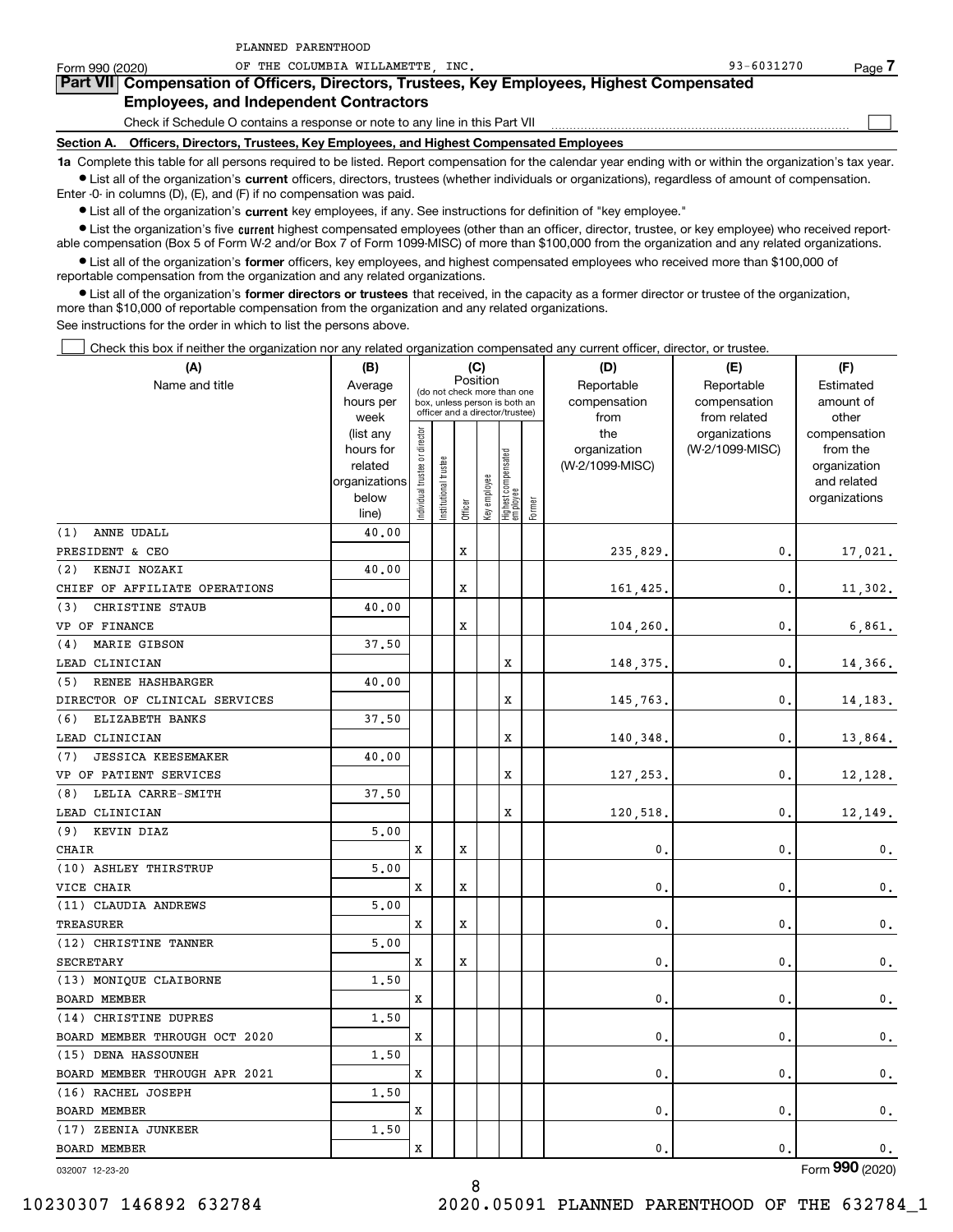| PLANNED PARENTHOOD                                                                                                                                                                                                                              |                                                                      |                                                                                                                    |                       |         |              |                                 |                                           |                                                   |                                  |                                  |                                                                          |                     |                 |
|-------------------------------------------------------------------------------------------------------------------------------------------------------------------------------------------------------------------------------------------------|----------------------------------------------------------------------|--------------------------------------------------------------------------------------------------------------------|-----------------------|---------|--------------|---------------------------------|-------------------------------------------|---------------------------------------------------|----------------------------------|----------------------------------|--------------------------------------------------------------------------|---------------------|-----------------|
| OF THE COLUMBIA WILLAMETTE, INC.<br>Form 990 (2020)                                                                                                                                                                                             |                                                                      |                                                                                                                    |                       |         |              |                                 |                                           |                                                   | 93-6031270                       |                                  |                                                                          |                     | Page 8          |
| <b>Part VII</b><br>Section A. Officers, Directors, Trustees, Key Employees, and Highest Compensated Employees (continued)                                                                                                                       |                                                                      |                                                                                                                    |                       |         |              |                                 |                                           |                                                   |                                  |                                  |                                                                          |                     |                 |
| (A)<br>Name and title                                                                                                                                                                                                                           | (B)<br>Average<br>hours per<br>week                                  | (C)<br>Position<br>(do not check more than one<br>box, unless person is both an<br>officer and a director/trustee) |                       |         |              |                                 | (D)<br>Reportable<br>compensation<br>from | (E)<br>Reportable<br>compensation<br>from related |                                  |                                  | (F)<br>Estimated<br>amount of<br>other                                   |                     |                 |
|                                                                                                                                                                                                                                                 | (list any<br>hours for<br>related<br>organizations<br>below<br>line) | Individual trustee or director                                                                                     | Institutional trustee | Officer | Key employee | Highest compensated<br>employee | Former                                    | the<br>organization<br>(W-2/1099-MISC)            | organizations<br>(W-2/1099-MISC) |                                  | compensation<br>from the<br>organization<br>and related<br>organizations |                     |                 |
| (18) DANI LEDEZMA                                                                                                                                                                                                                               | 1.50                                                                 |                                                                                                                    |                       |         |              |                                 |                                           |                                                   |                                  |                                  |                                                                          |                     |                 |
| <b>BOARD MEMBER</b><br>(19) EDDY MORALES                                                                                                                                                                                                        | 1.50                                                                 | X                                                                                                                  |                       |         |              |                                 |                                           | 0.                                                |                                  | 0                                |                                                                          |                     | 0.              |
| <b>BOARD MEMBER</b>                                                                                                                                                                                                                             |                                                                      | X                                                                                                                  |                       |         |              |                                 |                                           | $\mathbf{0}$ .                                    |                                  | 0                                |                                                                          |                     | $\mathbf 0$ .   |
| (20) SCOTT NELSON                                                                                                                                                                                                                               | 1.50                                                                 |                                                                                                                    |                       |         |              |                                 |                                           |                                                   |                                  |                                  |                                                                          |                     |                 |
| <b>BOARD MEMBER</b>                                                                                                                                                                                                                             |                                                                      | X                                                                                                                  |                       |         |              |                                 |                                           | $\mathbf{0}$ .                                    |                                  | 0                                |                                                                          |                     | $\mathbf 0$ .   |
| (21) BEKAH SABZALIAN                                                                                                                                                                                                                            | 1.50                                                                 |                                                                                                                    |                       |         |              |                                 |                                           |                                                   |                                  |                                  |                                                                          |                     |                 |
| <b>BOARD MEMBER</b>                                                                                                                                                                                                                             |                                                                      | X                                                                                                                  |                       |         |              |                                 |                                           | $\mathbf{0}$ .                                    |                                  | 0                                |                                                                          |                     | $\mathbf 0$ .   |
| (22) DIVYA SHARMA                                                                                                                                                                                                                               | 1.50                                                                 |                                                                                                                    |                       |         |              |                                 |                                           |                                                   |                                  |                                  |                                                                          |                     |                 |
| <b>BOARD MEMBER</b>                                                                                                                                                                                                                             |                                                                      | X                                                                                                                  |                       |         |              |                                 |                                           | 0.                                                |                                  | 0                                |                                                                          |                     | $\mathbf 0$ .   |
|                                                                                                                                                                                                                                                 |                                                                      |                                                                                                                    |                       |         |              |                                 |                                           |                                                   |                                  |                                  |                                                                          |                     |                 |
|                                                                                                                                                                                                                                                 |                                                                      |                                                                                                                    |                       |         |              |                                 |                                           |                                                   |                                  |                                  |                                                                          |                     |                 |
|                                                                                                                                                                                                                                                 |                                                                      |                                                                                                                    |                       |         |              |                                 |                                           |                                                   |                                  |                                  |                                                                          |                     |                 |
|                                                                                                                                                                                                                                                 |                                                                      |                                                                                                                    |                       |         |              |                                 |                                           |                                                   |                                  |                                  |                                                                          |                     |                 |
| 1b Subtotal                                                                                                                                                                                                                                     |                                                                      |                                                                                                                    |                       |         |              |                                 |                                           | 1, 183, 771.                                      |                                  | 0.                               |                                                                          |                     | 101,874.        |
| c Total from continuation sheets to Part VII, Section A [11, 11] [11] Total from continuation sheets to Part VII, Section A                                                                                                                     |                                                                      |                                                                                                                    |                       |         |              |                                 |                                           | $\mathbf{0}$ .<br>1, 183, 771.                    |                                  | $\mathbf{0}$ .<br>$\mathbf{0}$ . |                                                                          |                     | 0.<br>101,874.  |
| Total number of individuals (including but not limited to those listed above) who received more than \$100,000 of reportable<br>$\mathbf{2}$<br>compensation from the organization $\blacktriangleright$                                        |                                                                      |                                                                                                                    |                       |         |              |                                 |                                           |                                                   |                                  |                                  |                                                                          |                     | 20              |
|                                                                                                                                                                                                                                                 |                                                                      |                                                                                                                    |                       |         |              |                                 |                                           |                                                   |                                  |                                  |                                                                          | Yes                 | No              |
| з<br>Did the organization list any former officer, director, trustee, key employee, or highest compensated employee on                                                                                                                          |                                                                      |                                                                                                                    |                       |         |              |                                 |                                           |                                                   |                                  |                                  |                                                                          |                     | x               |
| line 1a? If "Yes," complete Schedule J for such individual manumental contents and the new manumental complete<br>For any individual listed on line 1a, is the sum of reportable compensation and other compensation from the organization<br>4 |                                                                      |                                                                                                                    |                       |         |              |                                 |                                           |                                                   |                                  |                                  | з                                                                        |                     |                 |
|                                                                                                                                                                                                                                                 |                                                                      |                                                                                                                    |                       |         |              |                                 |                                           |                                                   |                                  |                                  | 4                                                                        | х                   |                 |
| 5<br>Did any person listed on line 1a receive or accrue compensation from any unrelated organization or individual for services                                                                                                                 |                                                                      |                                                                                                                    |                       |         |              |                                 |                                           |                                                   |                                  |                                  |                                                                          |                     |                 |
|                                                                                                                                                                                                                                                 |                                                                      |                                                                                                                    |                       |         |              |                                 |                                           |                                                   |                                  |                                  | 5                                                                        |                     | х               |
| <b>Section B. Independent Contractors</b><br>Complete this table for your five highest compensated independent contractors that received more than \$100,000 of compensation from<br>1                                                          |                                                                      |                                                                                                                    |                       |         |              |                                 |                                           |                                                   |                                  |                                  |                                                                          |                     |                 |
| the organization. Report compensation for the calendar year ending with or within the organization's tax year.                                                                                                                                  |                                                                      |                                                                                                                    |                       |         |              |                                 |                                           |                                                   |                                  |                                  |                                                                          |                     |                 |
| (A)<br>Name and business address                                                                                                                                                                                                                |                                                                      |                                                                                                                    |                       |         |              |                                 |                                           | (B)<br>Description of services                    |                                  |                                  |                                                                          | (C)<br>Compensation |                 |
| <b>B&amp;G BUILDERS</b>                                                                                                                                                                                                                         |                                                                      |                                                                                                                    |                       |         |              |                                 |                                           |                                                   |                                  |                                  |                                                                          |                     |                 |
| 4213 NE ALBERTA STREET, PORTLAND, OR 97218                                                                                                                                                                                                      |                                                                      |                                                                                                                    |                       |         |              |                                 |                                           | CONSTRUCTION                                      |                                  |                                  |                                                                          |                     | 1,740,140.      |
| BRIDGE HEALTHCARE PARTNERS, 1001 S MONACO                                                                                                                                                                                                       |                                                                      |                                                                                                                    |                       |         |              |                                 |                                           |                                                   |                                  |                                  |                                                                          |                     |                 |
| PARKWAY SUITE 201, DENVER, CO 80224                                                                                                                                                                                                             |                                                                      |                                                                                                                    |                       |         |              |                                 |                                           | MEDICAL BILLING                                   |                                  |                                  |                                                                          |                     | 1,189,123.      |
| OPEN HAND MEDIA<br>265 TERMINO AVENUE, LONG BEACH, CA 90803                                                                                                                                                                                     |                                                                      |                                                                                                                    |                       |         |              |                                 |                                           | ADVERTISING                                       |                                  |                                  |                                                                          |                     | 257,300.        |
| OREGON HEALTH SCIENCES UNIVERSITY, 3181 SW                                                                                                                                                                                                      |                                                                      |                                                                                                                    |                       |         |              |                                 |                                           |                                                   |                                  |                                  |                                                                          |                     |                 |
| SAM JACKSON PARK ROAD, PORTLAND, OR 97239                                                                                                                                                                                                       |                                                                      |                                                                                                                    |                       |         |              |                                 |                                           | MEDICAL DIRECTOR                                  |                                  |                                  |                                                                          |                     | 203,921.        |
| MILLENNIUM BUILDING SERVICES<br>5909 N CUTTER CIRCLE, PORTLAND, OR 97217                                                                                                                                                                        |                                                                      |                                                                                                                    |                       |         |              |                                 |                                           | JANITORIAL                                        |                                  |                                  |                                                                          |                     | 182,251.        |
| Total number of independent contractors (including but not limited to those listed above) who received more than<br>$\mathbf{2}$                                                                                                                |                                                                      |                                                                                                                    |                       |         |              |                                 |                                           |                                                   |                                  |                                  |                                                                          |                     |                 |
| \$100,000 of compensation from the organization                                                                                                                                                                                                 |                                                                      |                                                                                                                    |                       |         | 8            |                                 |                                           |                                                   |                                  |                                  |                                                                          |                     |                 |
|                                                                                                                                                                                                                                                 |                                                                      |                                                                                                                    |                       |         |              |                                 |                                           |                                                   |                                  |                                  |                                                                          |                     | Form 990 (2020) |

032008 12-23-20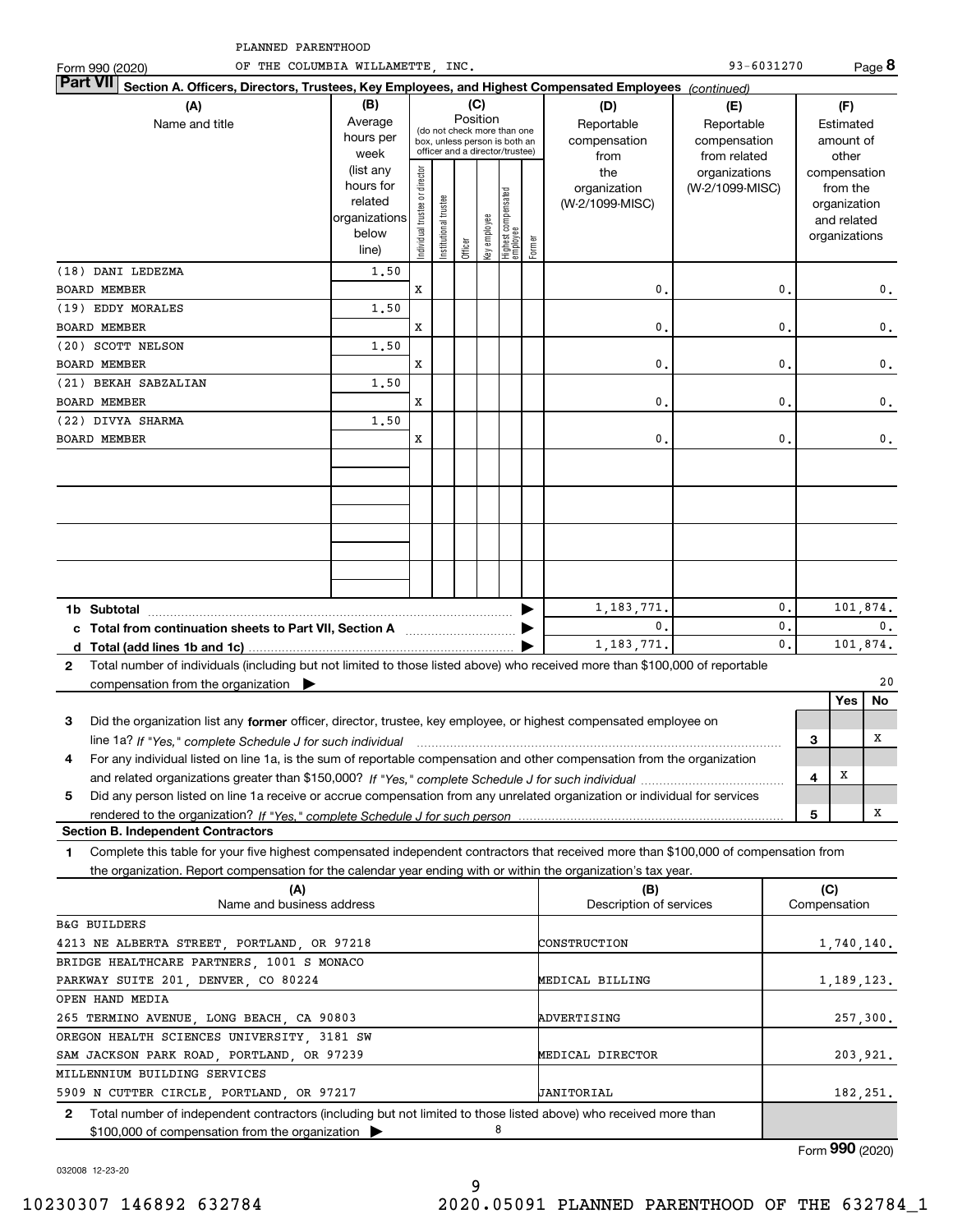|                                                                                         | <b>Part VIII</b> |                              | <b>Statement of Revenue</b>                                                                                                                                                                                                                                                                                                                                                                |                |                                                                                 |                      |                                                                                                          |                                                   |                                              |                                                 |                                                                 |
|-----------------------------------------------------------------------------------------|------------------|------------------------------|--------------------------------------------------------------------------------------------------------------------------------------------------------------------------------------------------------------------------------------------------------------------------------------------------------------------------------------------------------------------------------------------|----------------|---------------------------------------------------------------------------------|----------------------|----------------------------------------------------------------------------------------------------------|---------------------------------------------------|----------------------------------------------|-------------------------------------------------|-----------------------------------------------------------------|
|                                                                                         |                  |                              | Check if Schedule O contains a response or note to any line in this Part VIII                                                                                                                                                                                                                                                                                                              |                |                                                                                 |                      |                                                                                                          |                                                   |                                              |                                                 |                                                                 |
|                                                                                         |                  |                              |                                                                                                                                                                                                                                                                                                                                                                                            |                |                                                                                 |                      |                                                                                                          | (A)<br>Total revenue                              | (B)<br>Related or exempt<br>function revenue | $\overline{C}$<br>Unrelated<br>business revenue | (D)<br>Revenue excluded<br>from tax under<br>sections 512 - 514 |
| Contributions, Gifts, Grants<br>and Other Similar Amounts<br>Program Service<br>Revenue |                  | b<br>c<br>2 a<br>b<br>d<br>f | <b>1 a</b> Federated campaigns<br>Membership dues<br>Fundraising events<br>d Related organizations<br>e Government grants (contributions)<br>f All other contributions, gifts, grants, and<br>similar amounts not included above<br>Noncash contributions included in lines 1a-1f<br>PATIENT SERVICES<br>STUDY AND RESEARCH<br>EDUCATION AND TRAINING<br>All other program service revenue |                | 1a<br>1 <sub>b</sub><br>1 <sub>c</sub><br>1 <sub>d</sub><br>1e<br>1f<br>$1g$ \$ |                      | 394,848.<br>1,376,253.<br>5, 395, 059.<br>306,499.<br><b>Business Code</b><br>621300<br>900099<br>900099 | 7,166,160.<br>16, 153, 047.<br>86, 292.<br>1,026. | 16, 153, 047.<br>86,292.<br>1,026.           |                                                 |                                                                 |
|                                                                                         | 3                |                              |                                                                                                                                                                                                                                                                                                                                                                                            |                |                                                                                 |                      | 16,240,365.                                                                                              |                                                   |                                              |                                                 |                                                                 |
|                                                                                         | 4<br>5           |                              | Investment income (including dividends, interest, and<br>Income from investment of tax-exempt bond proceeds                                                                                                                                                                                                                                                                                |                |                                                                                 |                      |                                                                                                          | 171,328.                                          |                                              |                                                 | 171,328.                                                        |
|                                                                                         |                  | 6а<br>b<br>c                 | Gross rents<br>.<br>Less: rental expenses<br>Rental income or (loss)                                                                                                                                                                                                                                                                                                                       | 6a<br>6b<br>6c | (i) Real<br>98,531.<br>98,531.                                                  | 0.                   | (ii) Personal                                                                                            |                                                   |                                              |                                                 |                                                                 |
|                                                                                         |                  | d                            | Net rental income or (loss)<br>7 a Gross amount from sales of<br>assets other than inventory<br><b>b</b> Less: cost or other basis                                                                                                                                                                                                                                                         | 7a l           | (i) Securities<br>2,879,285.                                                    |                      | (ii) Other                                                                                               | 98,531.                                           |                                              | 1,100.                                          | 97,431.                                                         |
| Revenue                                                                                 |                  |                              | and sales expenses<br>c Gain or (loss)                                                                                                                                                                                                                                                                                                                                                     | 7c             | $ 7b $ 2,669,281.<br>210,004.                                                   |                      | 107,358.<br>$-107,358.$                                                                                  | 102,646.                                          |                                              |                                                 | 102,646.                                                        |
| <b>Othe</b>                                                                             |                  |                              | 8 a Gross income from fundraising events (not<br>$394,848$ . of<br>including $$$<br>contributions reported on line 1c). See<br><b>b</b> Less: direct expenses <i>manually contained</i>                                                                                                                                                                                                    |                |                                                                                 | 8a<br>8b             | 13,035.<br>70,568.                                                                                       |                                                   |                                              |                                                 |                                                                 |
|                                                                                         |                  |                              | c Net income or (loss) from fundraising events<br>9 a Gross income from gaming activities. See                                                                                                                                                                                                                                                                                             |                |                                                                                 | 9a<br>9 <sub>b</sub> |                                                                                                          | $-57,533.$                                        |                                              |                                                 | $-57, 533.$                                                     |
|                                                                                         |                  |                              | <b>b</b> Less: direct expenses<br>c Net income or (loss) from gaming activities<br>10 a Gross sales of inventory, less returns<br><b>b</b> Less: cost of goods sold                                                                                                                                                                                                                        |                |                                                                                 | 10a<br>10bl          |                                                                                                          |                                                   |                                              |                                                 |                                                                 |
|                                                                                         |                  |                              | c Net income or (loss) from sales of inventory                                                                                                                                                                                                                                                                                                                                             |                |                                                                                 |                      | <b>Business Code</b>                                                                                     |                                                   |                                              |                                                 |                                                                 |
| Miscellaneous<br>Revenue                                                                |                  | b                            | 11 a ADMINISTRATION<br>INFORMATION TECHNOLOGY<br>c ACCOUNTING                                                                                                                                                                                                                                                                                                                              |                |                                                                                 |                      | 900099<br>900099<br>900099<br>900099                                                                     | 140,326.<br>64,441.<br>42,025.<br>10,217.         |                                              |                                                 | 140,326.<br>64,441.<br>42,025.<br>10,217.                       |
|                                                                                         | 12               |                              |                                                                                                                                                                                                                                                                                                                                                                                            |                |                                                                                 |                      |                                                                                                          | 257,009.<br>23, 978, 506.                         | 16, 240, 365.                                | 1,100.                                          | 570,881.                                                        |

Form 990 (2020) Page

PLANNED PARENTHOOD

OF THE COLUMBIA WILLAMETTE, INC. 93-6031270

032009 12-23-20

10 10230307 146892 632784 2020.05091 PLANNED PARENTHOOD OF THE 632784\_1

Form (2020) **990**

**9**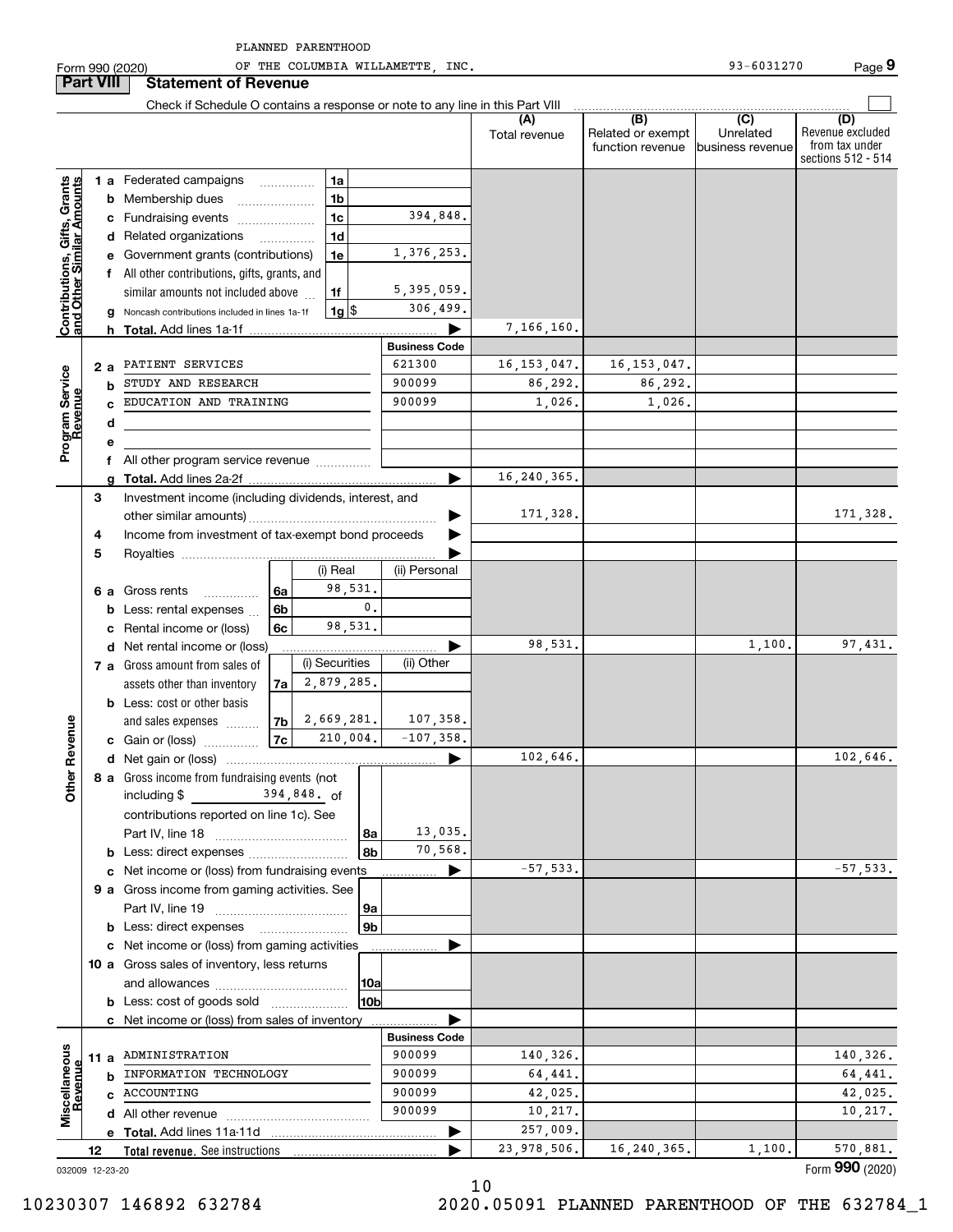Form 990 (2020) Page OF THE COLUMBIA WILLAMETTE, INC. 93-6031270

|          | <b>Part IX   Statement of Functional Expenses</b>                                                                                                        |                       |                                    |                                           |                                |
|----------|----------------------------------------------------------------------------------------------------------------------------------------------------------|-----------------------|------------------------------------|-------------------------------------------|--------------------------------|
|          | Section 501(c)(3) and 501(c)(4) organizations must complete all columns. All other organizations must complete column (A).                               |                       |                                    |                                           |                                |
|          | Check if Schedule O contains a response or note to any line in this Part IX                                                                              |                       |                                    |                                           |                                |
|          | Do not include amounts reported on lines 6b,<br>7b, 8b, 9b, and 10b of Part VIII.                                                                        | (A)<br>Total expenses | (B)<br>Program service<br>expenses | (C)<br>Management and<br>general expenses | (D)<br>Fundraising<br>expenses |
| 1.       | Grants and other assistance to domestic organizations                                                                                                    |                       |                                    |                                           |                                |
|          | and domestic governments. See Part IV, line 21<br>$\ddotsc$                                                                                              |                       |                                    |                                           |                                |
| 2        | Grants and other assistance to domestic                                                                                                                  |                       |                                    |                                           |                                |
|          | individuals. See Part IV, line 22                                                                                                                        |                       |                                    |                                           |                                |
| 3        | Grants and other assistance to foreign                                                                                                                   |                       |                                    |                                           |                                |
|          | organizations, foreign governments, and foreign                                                                                                          |                       |                                    |                                           |                                |
|          | individuals. See Part IV, lines 15 and 16                                                                                                                |                       |                                    |                                           |                                |
| 4        | Benefits paid to or for members                                                                                                                          |                       |                                    |                                           |                                |
| 5        | Compensation of current officers, directors,                                                                                                             |                       |                                    |                                           |                                |
|          | trustees, and key employees                                                                                                                              | 600,555.              | 197,531.                           | 352,728.                                  | 50, 296.                       |
| 6        | Compensation not included above to disqualified                                                                                                          |                       |                                    |                                           |                                |
|          | persons (as defined under section $4958(f)(1)$ ) and                                                                                                     |                       |                                    |                                           |                                |
|          | persons described in section $4958(c)(3)(B)$                                                                                                             |                       |                                    |                                           |                                |
| 7        |                                                                                                                                                          | 11,722,868.           | 9,465,411.                         | 1,816,306.                                | 441, 151.                      |
| 8        | Pension plan accruals and contributions (include                                                                                                         |                       |                                    |                                           |                                |
|          | section 401(k) and 403(b) employer contributions)                                                                                                        | 257,354.              |                                    | 257, 354.                                 |                                |
| 9        |                                                                                                                                                          | 1, 127, 159.          | 806,980.                           | 200,206.                                  | 119,973.                       |
| 10       |                                                                                                                                                          | 1,689,157.            | 1,689,157.                         |                                           |                                |
| 11       | Fees for services (nonemployees):                                                                                                                        |                       |                                    |                                           |                                |
| a        |                                                                                                                                                          |                       |                                    |                                           |                                |
| b        |                                                                                                                                                          | 72,063.               |                                    | 72,063.                                   |                                |
| c        |                                                                                                                                                          | 67,613.               |                                    | 67,613.                                   |                                |
| d        |                                                                                                                                                          | 71,264.               | 71,264.                            |                                           |                                |
| е        | Professional fundraising services. See Part IV, line 17                                                                                                  |                       |                                    |                                           |                                |
| f        | Investment management fees                                                                                                                               |                       |                                    |                                           |                                |
| q        | Other. (If line 11g amount exceeds 10% of line 25,                                                                                                       | 1,887,363.            | 1,718,881.                         | 164,604.                                  | 3,878.                         |
|          | column (A) amount, list line 11g expenses on Sch O.)                                                                                                     | 316,340.              | 1,491.                             | 313,559.                                  | 1,290.                         |
| 12       |                                                                                                                                                          | 589,463.              | 452,023.                           | 87,135.                                   | 50, 305.                       |
| 13       |                                                                                                                                                          |                       |                                    |                                           |                                |
| 14       |                                                                                                                                                          |                       |                                    |                                           |                                |
| 15<br>16 |                                                                                                                                                          | 939, 337.             | 863.241.                           | 60,130.                                   | 15,966.                        |
|          |                                                                                                                                                          | 52,695.               | 44,785.                            | 7,666.                                    | 244.                           |
| 17<br>18 | <b>I</b> ravel<br>Payments of travel or entertainment expenses                                                                                           |                       |                                    |                                           |                                |
|          | for any federal, state, or local public officials                                                                                                        |                       |                                    |                                           |                                |
| 19       | Conferences, conventions, and meetings                                                                                                                   | 140,589.              | 45,055.                            | 93,778.                                   | 1,756.                         |
| 20       | Interest                                                                                                                                                 | 201.703.              | 157,419.                           | 34,905.                                   | 9.379.                         |
| 21       |                                                                                                                                                          | 212,695.              | 179,695.                           | 3,000.                                    | 30,000.                        |
| 22       | Depreciation, depletion, and amortization                                                                                                                | 1,044,519.            | 902,598.                           | 106,388.                                  | 35,533.                        |
| 23       | Insurance                                                                                                                                                | 351,305.              | 315,959.                           | 31,499.                                   | 3,847.                         |
| 24       | Other expenses. Itemize expenses not covered<br>above (List miscellaneous expenses on line 24e. If<br>line 24e amount exceeds 10% of line 25, column (A) |                       |                                    |                                           |                                |
|          | amount, list line 24e expenses on Schedule O.)<br>MEDICAL SUPPLIES                                                                                       | 3,318,000.            | 3, 317, 922.                       | 60.                                       | 18.                            |
| a<br>b   | EQUIPMENT                                                                                                                                                | 726,404.              | 549,188.                           | 142,396.                                  | 34,820.                        |
| C        | LAB FEES                                                                                                                                                 | 460,469.              | 457,873.                           | 2,596.                                    | $\mathfrak o$ .                |
| d        | FEES AND LICENSES                                                                                                                                        | 106,825.              | 104,050.                           | 2,269.                                    | 506.                           |
| е        | All other expenses                                                                                                                                       | 319,669.              | 256,445.                           | 48,657.                                   | 14,567.                        |
| 25       | Total functional expenses. Add lines 1 through 24e                                                                                                       | 26, 275, 409.         | 21,596,968.                        | 3,864,912.                                | 813,529.                       |
| 26       | Joint costs. Complete this line only if the organization                                                                                                 |                       |                                    |                                           |                                |
|          | reported in column (B) joint costs from a combined                                                                                                       |                       |                                    |                                           |                                |
|          | educational campaign and fundraising solicitation.                                                                                                       |                       |                                    |                                           |                                |

032010 12-23-20

Form (2020) **990**

**10**

Check here  $\blacktriangleright$ 

Check here  $\begin{array}{|c|c|c|c|c|}\hline \text{ } & \text{ if following SOP 98-2 (ASC 958-720)} \hline \end{array}$ 

11 10230307 146892 632784 2020.05091 PLANNED PARENTHOOD OF THE 632784\_1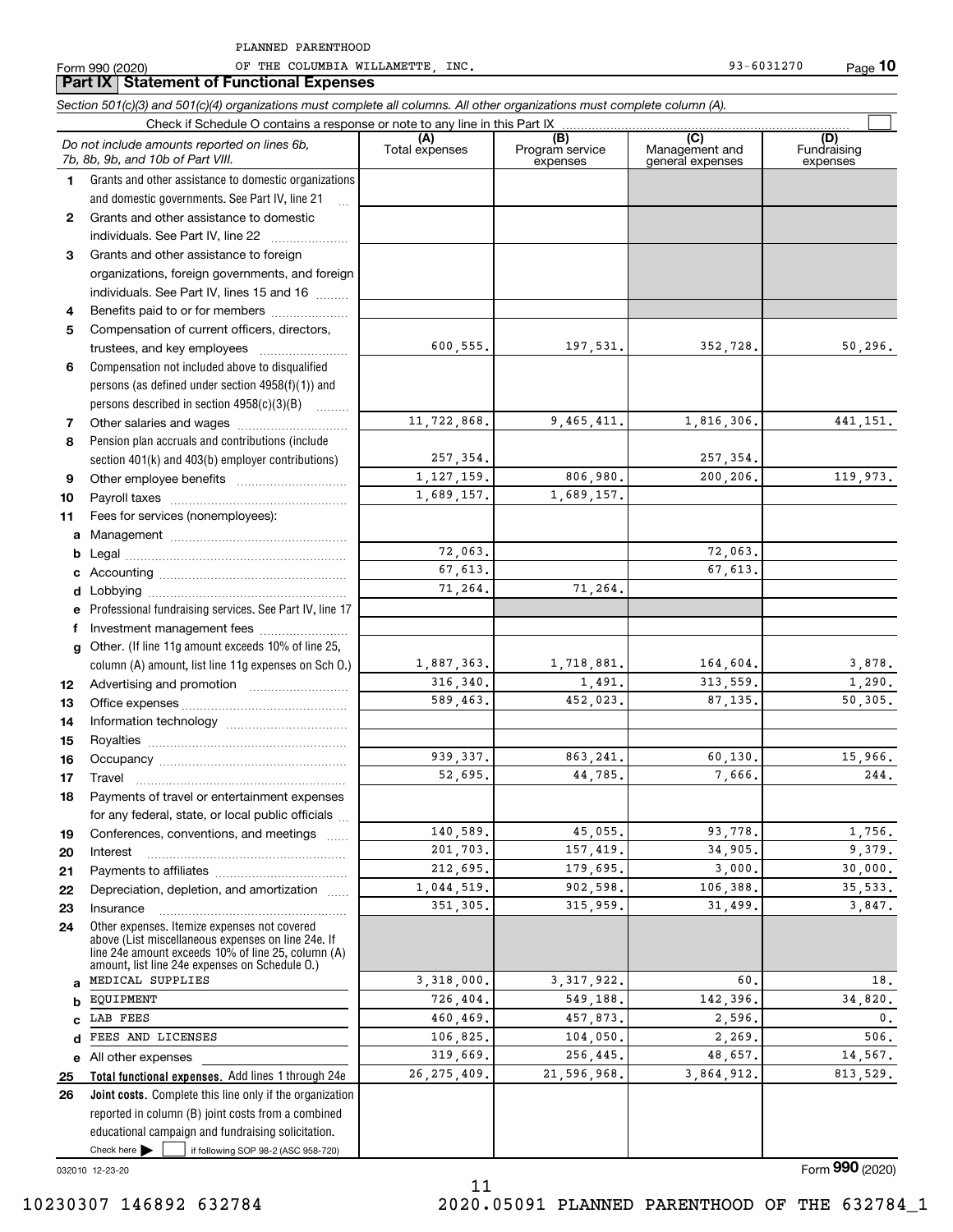73,823. 110,229.

|             |                           | PLANNED PARENTHOOD                                                            |              |                |                          |                 |                              |
|-------------|---------------------------|-------------------------------------------------------------------------------|--------------|----------------|--------------------------|-----------------|------------------------------|
|             | Form 990 (2020)<br>Part X | OF THE COLUMBIA WILLAMETTE, INC.<br><b>Balance Sheet</b>                      |              |                |                          |                 | 93-6031270<br><u>Page</u> 11 |
|             |                           | Check if Schedule O contains a response or note to any line in this Part X    |              |                |                          |                 |                              |
|             |                           |                                                                               |              |                | (A)<br>Beginning of year |                 | (B)<br>End of year           |
|             | 1                         |                                                                               | 8, 253, 754. | $\mathbf 1$    | 7,129,617.               |                 |                              |
|             | $\mathbf{2}$              |                                                                               |              |                | 8,092,278.               | $\overline{2}$  | 10,699,710.                  |
|             | 3                         |                                                                               |              |                | 1,075,300.               | 3               | 844,794.                     |
|             | 4                         |                                                                               |              |                | 1,160,960.               | 4               | 833,086.                     |
|             | 5                         | Loans and other receivables from any current or former officer, director,     |              |                |                          |                 |                              |
|             |                           | trustee, key employee, creator or founder, substantial contributor, or 35%    |              |                |                          |                 |                              |
|             |                           | controlled entity or family member of any of these persons                    |              |                |                          | 5               |                              |
|             | 6                         | Loans and other receivables from other disqualified persons (as defined       |              |                |                          |                 |                              |
|             |                           | under section $4958(f)(1)$ , and persons described in section $4958(c)(3)(B)$ |              | 6              |                          |                 |                              |
|             | 7                         |                                                                               |              | $\overline{7}$ |                          |                 |                              |
| Assets      | 8                         |                                                                               | 264,249.     | 8              | 279,207.                 |                 |                              |
|             | 9                         | Prepaid expenses and deferred charges                                         | 338,147.     | 9              | 200,395.                 |                 |                              |
|             |                           | <b>10a</b> Land, buildings, and equipment: cost or other                      |              |                |                          |                 |                              |
|             |                           | basis. Complete Part VI of Schedule D                                         | 10a          | 31, 543, 423.  |                          |                 |                              |
|             |                           | <b>b</b> Less: accumulated depreciation<br>. 1                                | 10b l        | 12, 187, 593.  | 20, 203, 990.            | 10 <sub>c</sub> | 19,355,830.                  |
|             | 11                        |                                                                               |              |                |                          | 11              |                              |
|             | 12                        |                                                                               |              |                |                          | 12              |                              |
|             | 13                        |                                                                               |              |                |                          | 13              |                              |
|             | 14                        |                                                                               |              |                |                          | 14              |                              |
|             | 15                        |                                                                               |              |                | 650,249.                 | 15              | 917,837.                     |
|             | 16                        | <b>Total assets.</b> Add lines 1 through 15 (must equal line 33) <i></i>      |              |                | 40,038,927.              | 16              | 40,260,476.                  |
|             | 17                        |                                                                               |              |                | 2,216,006.               | 17              | 2,298,826.                   |
|             | 18                        |                                                                               |              |                |                          | 18              |                              |
|             | 19                        |                                                                               |              |                | 73,823.                  | 19              | 110,229.                     |
|             | 20                        |                                                                               |              |                |                          | 20              |                              |
|             | 21                        | Escrow or custodial account liability. Complete Part IV of Schedule D         |              |                |                          | 21              |                              |
|             | 22                        | Loans and other payables to any current or former officer, director,          |              |                |                          |                 |                              |
|             |                           | trustee, key employee, creator or founder, substantial contributor, or 35%    |              |                |                          |                 |                              |
| Liabilities |                           | controlled entity or family member of any of these persons                    |              |                |                          | 22              |                              |
|             | 23                        | Secured mortgages and notes payable to unrelated third parties                |              | $\cdots$       | 5,902,234.               | 23              | 7,769,228,                   |
|             | 24                        |                                                                               |              |                |                          | 24              |                              |
|             | 25                        | Other liabilities (including federal income tax, payables to related third    |              |                |                          |                 |                              |
|             |                           | parties, and other liabilities not included on lines 17-24). Complete Part X  |              |                |                          |                 |                              |
|             |                           | of Schedule D                                                                 | 1,786,375.   | 25             | 289.871.                 |                 |                              |

**Total liabilities.**  Add lines 17 through 25

Net assets with donor restrictions ~~~~~~~~~~~~~~~~~~~~~~

**Organizations that follow FASB ASC 958, check here** | X

**and complete lines 27, 28, 32, and 33.**

Net assets without donor restrictions

Total liabilities and net assets/fund balances

**and complete lines 29 through 33.**

**Organizations that do not follow FASB ASC 958, check here** | **2930313233**Capital stock or trust principal, or current funds ~~~~~~~~~~~~~~~Paid-in or capital surplus, or land, building, or equipment fund www.commun.com Retained earnings, endowment, accumulated income, or other funds ~~~~ Total net assets or fund balances ~~~~~~~~~~~~~~~~~~~~~~ 30,060,489. 29,792,322. 40,038,927. 33 40,260,476.

**26**

 $9,978,438.$  26 10,468,154.

27, 266, 209. | 27 | 26, 235, 970. 2,794,280. 28 3,556,352.

**2728**

Form (2020) **990**

032011 12-23-20

**26**

**2728**

**Net Assets or Fund Balances**

Net Assets or Fund Balances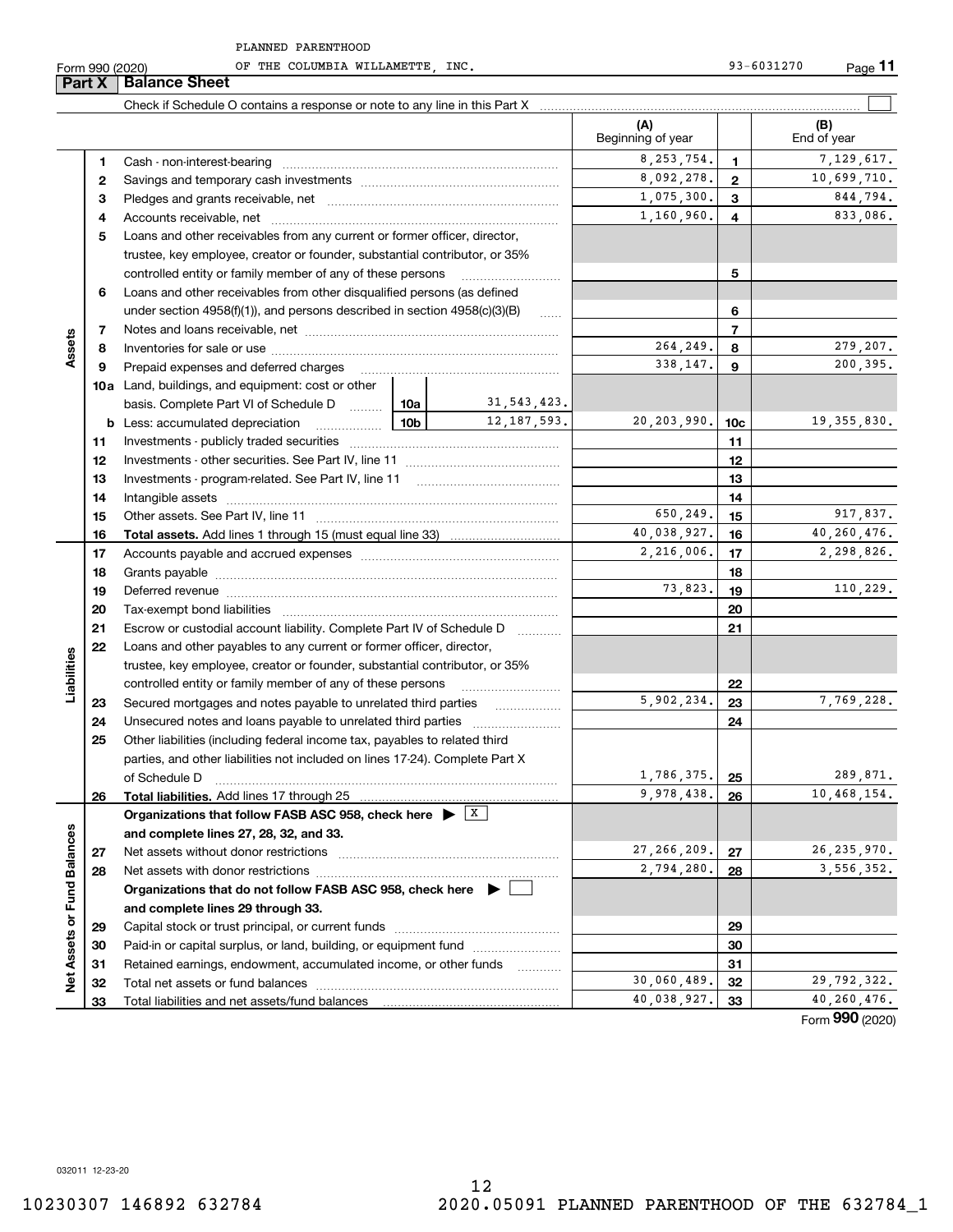|    | PLANNED PARENTHOOD                                                                                                                                                                                                             |                |                |                 |           |
|----|--------------------------------------------------------------------------------------------------------------------------------------------------------------------------------------------------------------------------------|----------------|----------------|-----------------|-----------|
|    | OF THE COLUMBIA WILLAMETTE, INC.<br>Form 990 (2020)                                                                                                                                                                            | 93-6031270     |                |                 | Page 12   |
|    | <b>Reconciliation of Net Assets</b><br>Part XI                                                                                                                                                                                 |                |                |                 |           |
|    |                                                                                                                                                                                                                                |                |                |                 | X         |
|    |                                                                                                                                                                                                                                |                |                |                 |           |
| 1  |                                                                                                                                                                                                                                | $\mathbf{1}$   |                | 23,978,506.     |           |
| 2  |                                                                                                                                                                                                                                | $\mathbf{2}$   |                | 26, 275, 409.   |           |
| 3  | Revenue less expenses. Subtract line 2 from line 1                                                                                                                                                                             | 3              |                | $-2, 296, 903.$ |           |
| 4  |                                                                                                                                                                                                                                | 4              |                | 30,060,489.     |           |
| 5  | Net unrealized gains (losses) on investments [11] matter contracts and the state of the state of the state of the state of the state of the state of the state of the state of the state of the state of the state of the stat | 5              |                | 1,751,837.      |           |
| 6  |                                                                                                                                                                                                                                | 6              |                |                 | 9,311.    |
| 7  | Investment expenses www.communication.communication.com/www.communication.com/www.communication.com                                                                                                                            | $\overline{7}$ |                |                 |           |
| 8  | Prior period adjustments                                                                                                                                                                                                       | 8              |                |                 |           |
| 9  | Other changes in net assets or fund balances (explain on Schedule O)                                                                                                                                                           | 9              |                |                 | 267,588.  |
| 10 | Net assets or fund balances at end of year. Combine lines 3 through 9 (must equal Part X, line 32,                                                                                                                             |                |                |                 |           |
|    | column (B))                                                                                                                                                                                                                    | 10             |                | 29,792,322.     |           |
|    | Part XII Financial Statements and Reporting                                                                                                                                                                                    |                |                |                 |           |
|    |                                                                                                                                                                                                                                |                |                |                 |           |
|    |                                                                                                                                                                                                                                |                |                | Yes             | <b>No</b> |
| 1. | X   Accrual<br>Accounting method used to prepare the Form 990: <u>[16</u> ] Cash<br>Other                                                                                                                                      |                |                |                 |           |
|    | If the organization changed its method of accounting from a prior year or checked "Other," explain in Schedule O.                                                                                                              |                |                |                 |           |
|    | 2a Were the organization's financial statements compiled or reviewed by an independent accountant?                                                                                                                             |                | 2a             |                 | х         |
|    | If "Yes," check a box below to indicate whether the financial statements for the year were compiled or reviewed on a                                                                                                           |                |                |                 |           |
|    | separate basis, consolidated basis, or both:                                                                                                                                                                                   |                |                |                 |           |
|    | Separate basis<br>Consolidated basis<br>Both consolidated and separate basis                                                                                                                                                   |                |                |                 |           |
|    | b Were the organization's financial statements audited by an independent accountant?                                                                                                                                           |                | 2 <sub>b</sub> | х               |           |
|    | If "Yes," check a box below to indicate whether the financial statements for the year were audited on a separate basis,                                                                                                        |                |                |                 |           |
|    | consolidated basis, or both:                                                                                                                                                                                                   |                |                |                 |           |
|    | $X$ Separate basis<br><b>Consolidated basis</b><br>Both consolidated and separate basis                                                                                                                                        |                |                |                 |           |
|    | c If "Yes" to line 2a or 2b, does the organization have a committee that assumes responsibility for oversight of the audit,                                                                                                    |                |                |                 |           |
|    |                                                                                                                                                                                                                                |                | 2c             | х               |           |
|    | If the organization changed either its oversight process or selection process during the tax year, explain on Schedule O.                                                                                                      |                |                |                 |           |
|    | 3a As a result of a federal award, was the organization required to undergo an audit or audits as set forth in the Single Audit                                                                                                |                |                |                 |           |
|    |                                                                                                                                                                                                                                |                | 3a             |                 | х         |
|    | b If "Yes," did the organization undergo the required audit or audits? If the organization did not undergo the required audit                                                                                                  |                |                |                 |           |
|    |                                                                                                                                                                                                                                |                | 3b             |                 |           |

Form (2020) **990**

032012 12-23-20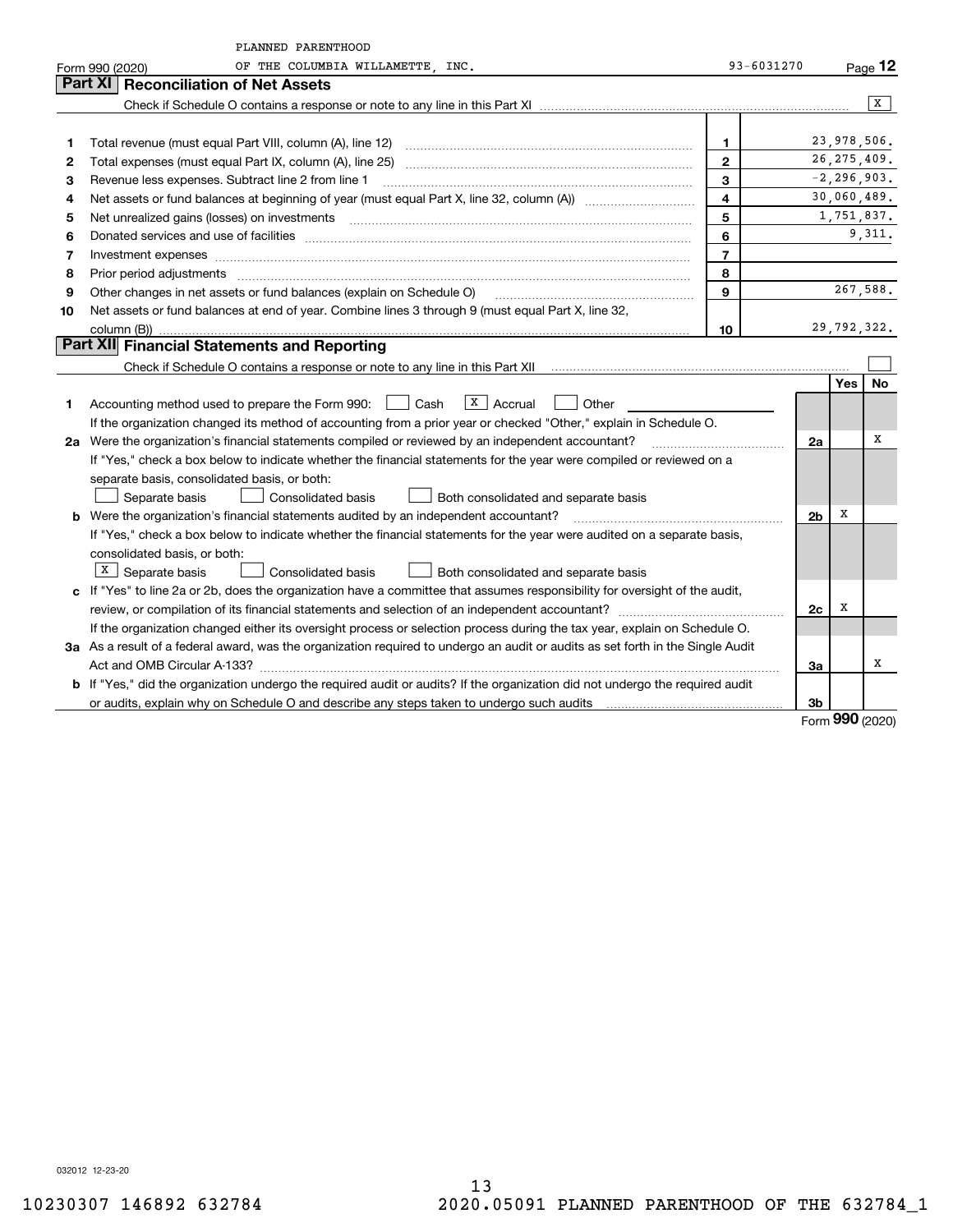|  | <b>SCHEDULE A</b> |  |  |
|--|-------------------|--|--|
|  |                   |  |  |

Department of the Treasury

| (Form 990 or 990-EZ) |  |  |  |  |
|----------------------|--|--|--|--|
|----------------------|--|--|--|--|

# **Public Charity Status and Public Support**

**Complete if the organization is a section 501(c)(3) organization or a section 4947(a)(1) nonexempt charitable trust.**

**| Attach to Form 990 or Form 990-EZ.** 

| OMB No 1545-0047                    |
|-------------------------------------|
| 2020                                |
| <b>Open to Public</b><br>Inspection |

|    |        | Internal Revenue Service                                                                                                  |  |                                                                        | Go to www.irs.gov/Form990 for instructions and the latest information.                                                                                                                                                                                         |     |                                                                |                            | Inspection                            |
|----|--------|---------------------------------------------------------------------------------------------------------------------------|--|------------------------------------------------------------------------|----------------------------------------------------------------------------------------------------------------------------------------------------------------------------------------------------------------------------------------------------------------|-----|----------------------------------------------------------------|----------------------------|---------------------------------------|
|    |        | Name of the organization                                                                                                  |  | PLANNED PARENTHOOD                                                     |                                                                                                                                                                                                                                                                |     |                                                                |                            | <b>Employer identification number</b> |
|    |        |                                                                                                                           |  | OF THE COLUMBIA WILLAMETTE, INC.                                       |                                                                                                                                                                                                                                                                |     |                                                                |                            | 93-6031270                            |
|    | Part I |                                                                                                                           |  |                                                                        | <b>Reason for Public Charity Status.</b> (All organizations must complete this part.) See instructions.                                                                                                                                                        |     |                                                                |                            |                                       |
|    |        |                                                                                                                           |  |                                                                        | The organization is not a private foundation because it is: (For lines 1 through 12, check only one box.)                                                                                                                                                      |     |                                                                |                            |                                       |
| 1. |        |                                                                                                                           |  |                                                                        | A church, convention of churches, or association of churches described in section 170(b)(1)(A)(i).                                                                                                                                                             |     |                                                                |                            |                                       |
| 2  |        |                                                                                                                           |  |                                                                        | A school described in section 170(b)(1)(A)(ii). (Attach Schedule E (Form 990 or 990-EZ).)                                                                                                                                                                      |     |                                                                |                            |                                       |
| з  |        |                                                                                                                           |  |                                                                        | A hospital or a cooperative hospital service organization described in section 170(b)(1)(A)(iii).                                                                                                                                                              |     |                                                                |                            |                                       |
| 4  |        |                                                                                                                           |  |                                                                        | A medical research organization operated in conjunction with a hospital described in section 170(b)(1)(A)(iii). Enter the hospital's name,                                                                                                                     |     |                                                                |                            |                                       |
|    |        | city, and state:                                                                                                          |  |                                                                        |                                                                                                                                                                                                                                                                |     |                                                                |                            |                                       |
| 5  |        | An organization operated for the benefit of a college or university owned or operated by a governmental unit described in |  |                                                                        |                                                                                                                                                                                                                                                                |     |                                                                |                            |                                       |
|    |        |                                                                                                                           |  | section 170(b)(1)(A)(iv). (Complete Part II.)                          |                                                                                                                                                                                                                                                                |     |                                                                |                            |                                       |
| 6  |        |                                                                                                                           |  |                                                                        | A federal, state, or local government or governmental unit described in section 170(b)(1)(A)(v).                                                                                                                                                               |     |                                                                |                            |                                       |
| 7  | X      |                                                                                                                           |  |                                                                        | An organization that normally receives a substantial part of its support from a governmental unit or from the general public described in                                                                                                                      |     |                                                                |                            |                                       |
|    |        |                                                                                                                           |  | section 170(b)(1)(A)(vi). (Complete Part II.)                          |                                                                                                                                                                                                                                                                |     |                                                                |                            |                                       |
| 8  |        |                                                                                                                           |  |                                                                        | A community trust described in section 170(b)(1)(A)(vi). (Complete Part II.)                                                                                                                                                                                   |     |                                                                |                            |                                       |
| 9  |        |                                                                                                                           |  |                                                                        | An agricultural research organization described in section 170(b)(1)(A)(ix) operated in conjunction with a land-grant college                                                                                                                                  |     |                                                                |                            |                                       |
|    |        |                                                                                                                           |  |                                                                        | or university or a non-land-grant college of agriculture (see instructions). Enter the name, city, and state of the college or                                                                                                                                 |     |                                                                |                            |                                       |
|    |        | university:                                                                                                               |  |                                                                        |                                                                                                                                                                                                                                                                |     |                                                                |                            |                                       |
| 10 |        |                                                                                                                           |  |                                                                        | An organization that normally receives (1) more than 33 1/3% of its support from contributions, membership fees, and gross receipts from                                                                                                                       |     |                                                                |                            |                                       |
|    |        |                                                                                                                           |  |                                                                        | activities related to its exempt functions, subject to certain exceptions; and (2) no more than 33 1/3% of its support from gross investment                                                                                                                   |     |                                                                |                            |                                       |
|    |        |                                                                                                                           |  |                                                                        | income and unrelated business taxable income (less section 511 tax) from businesses acquired by the organization after June 30, 1975.                                                                                                                          |     |                                                                |                            |                                       |
|    |        |                                                                                                                           |  | See section 509(a)(2). (Complete Part III.)                            |                                                                                                                                                                                                                                                                |     |                                                                |                            |                                       |
| 11 |        |                                                                                                                           |  |                                                                        | An organization organized and operated exclusively to test for public safety. See section 509(a)(4).                                                                                                                                                           |     |                                                                |                            |                                       |
| 12 |        |                                                                                                                           |  |                                                                        | An organization organized and operated exclusively for the benefit of, to perform the functions of, or to carry out the purposes of one or                                                                                                                     |     |                                                                |                            |                                       |
|    |        |                                                                                                                           |  |                                                                        | more publicly supported organizations described in section 509(a)(1) or section 509(a)(2). See section 509(a)(3). Check the box in                                                                                                                             |     |                                                                |                            |                                       |
|    |        |                                                                                                                           |  |                                                                        | lines 12a through 12d that describes the type of supporting organization and complete lines 12e, 12f, and 12g.                                                                                                                                                 |     |                                                                |                            |                                       |
| а  |        |                                                                                                                           |  |                                                                        | Type I. A supporting organization operated, supervised, or controlled by its supported organization(s), typically by giving<br>the supported organization(s) the power to regularly appoint or elect a majority of the directors or trustees of the supporting |     |                                                                |                            |                                       |
|    |        |                                                                                                                           |  | organization. You must complete Part IV, Sections A and B.             |                                                                                                                                                                                                                                                                |     |                                                                |                            |                                       |
| b  |        |                                                                                                                           |  |                                                                        | Type II. A supporting organization supervised or controlled in connection with its supported organization(s), by having                                                                                                                                        |     |                                                                |                            |                                       |
|    |        |                                                                                                                           |  |                                                                        | control or management of the supporting organization vested in the same persons that control or manage the supported                                                                                                                                           |     |                                                                |                            |                                       |
|    |        |                                                                                                                           |  | organization(s). You must complete Part IV, Sections A and C.          |                                                                                                                                                                                                                                                                |     |                                                                |                            |                                       |
|    |        |                                                                                                                           |  |                                                                        | Type III functionally integrated. A supporting organization operated in connection with, and functionally integrated with,                                                                                                                                     |     |                                                                |                            |                                       |
|    |        |                                                                                                                           |  |                                                                        | its supported organization(s) (see instructions). You must complete Part IV, Sections A, D, and E.                                                                                                                                                             |     |                                                                |                            |                                       |
| d  |        |                                                                                                                           |  |                                                                        | Type III non-functionally integrated. A supporting organization operated in connection with its supported organization(s)                                                                                                                                      |     |                                                                |                            |                                       |
|    |        |                                                                                                                           |  |                                                                        | that is not functionally integrated. The organization generally must satisfy a distribution requirement and an attentiveness                                                                                                                                   |     |                                                                |                            |                                       |
|    |        |                                                                                                                           |  |                                                                        | requirement (see instructions). You must complete Part IV, Sections A and D, and Part V.                                                                                                                                                                       |     |                                                                |                            |                                       |
| е  |        |                                                                                                                           |  |                                                                        | Check this box if the organization received a written determination from the IRS that it is a Type I, Type II, Type III                                                                                                                                        |     |                                                                |                            |                                       |
|    |        |                                                                                                                           |  |                                                                        | functionally integrated, or Type III non-functionally integrated supporting organization.                                                                                                                                                                      |     |                                                                |                            |                                       |
|    |        | <b>f</b> Enter the number of supported organizations                                                                      |  |                                                                        |                                                                                                                                                                                                                                                                |     |                                                                |                            |                                       |
|    |        |                                                                                                                           |  | Provide the following information about the supported organization(s). |                                                                                                                                                                                                                                                                |     |                                                                |                            |                                       |
|    |        | (i) Name of supported                                                                                                     |  | (ii) EIN                                                               | (iii) Type of organization<br>(described on lines 1-10                                                                                                                                                                                                         |     | (iv) Is the organization listed<br>in your governing document? | (v) Amount of monetary     | (vi) Amount of other                  |
|    |        | organization                                                                                                              |  |                                                                        | above (see instructions))                                                                                                                                                                                                                                      | Yes | <b>No</b>                                                      | support (see instructions) | support (see instructions)            |
|    |        |                                                                                                                           |  |                                                                        |                                                                                                                                                                                                                                                                |     |                                                                |                            |                                       |
|    |        |                                                                                                                           |  |                                                                        |                                                                                                                                                                                                                                                                |     |                                                                |                            |                                       |
|    |        |                                                                                                                           |  |                                                                        |                                                                                                                                                                                                                                                                |     |                                                                |                            |                                       |
|    |        |                                                                                                                           |  |                                                                        |                                                                                                                                                                                                                                                                |     |                                                                |                            |                                       |
|    |        |                                                                                                                           |  |                                                                        |                                                                                                                                                                                                                                                                |     |                                                                |                            |                                       |
|    |        |                                                                                                                           |  |                                                                        |                                                                                                                                                                                                                                                                |     |                                                                |                            |                                       |
|    |        |                                                                                                                           |  |                                                                        |                                                                                                                                                                                                                                                                |     |                                                                |                            |                                       |
|    |        |                                                                                                                           |  |                                                                        |                                                                                                                                                                                                                                                                |     |                                                                |                            |                                       |
|    |        |                                                                                                                           |  |                                                                        |                                                                                                                                                                                                                                                                |     |                                                                |                            |                                       |

**Total**

LHA For Paperwork Reduction Act Notice, see the Instructions for Form 990 or 990-EZ. <sub>032021</sub> o1-25-21 Schedule A (Form 990 or 990-EZ) 2020 14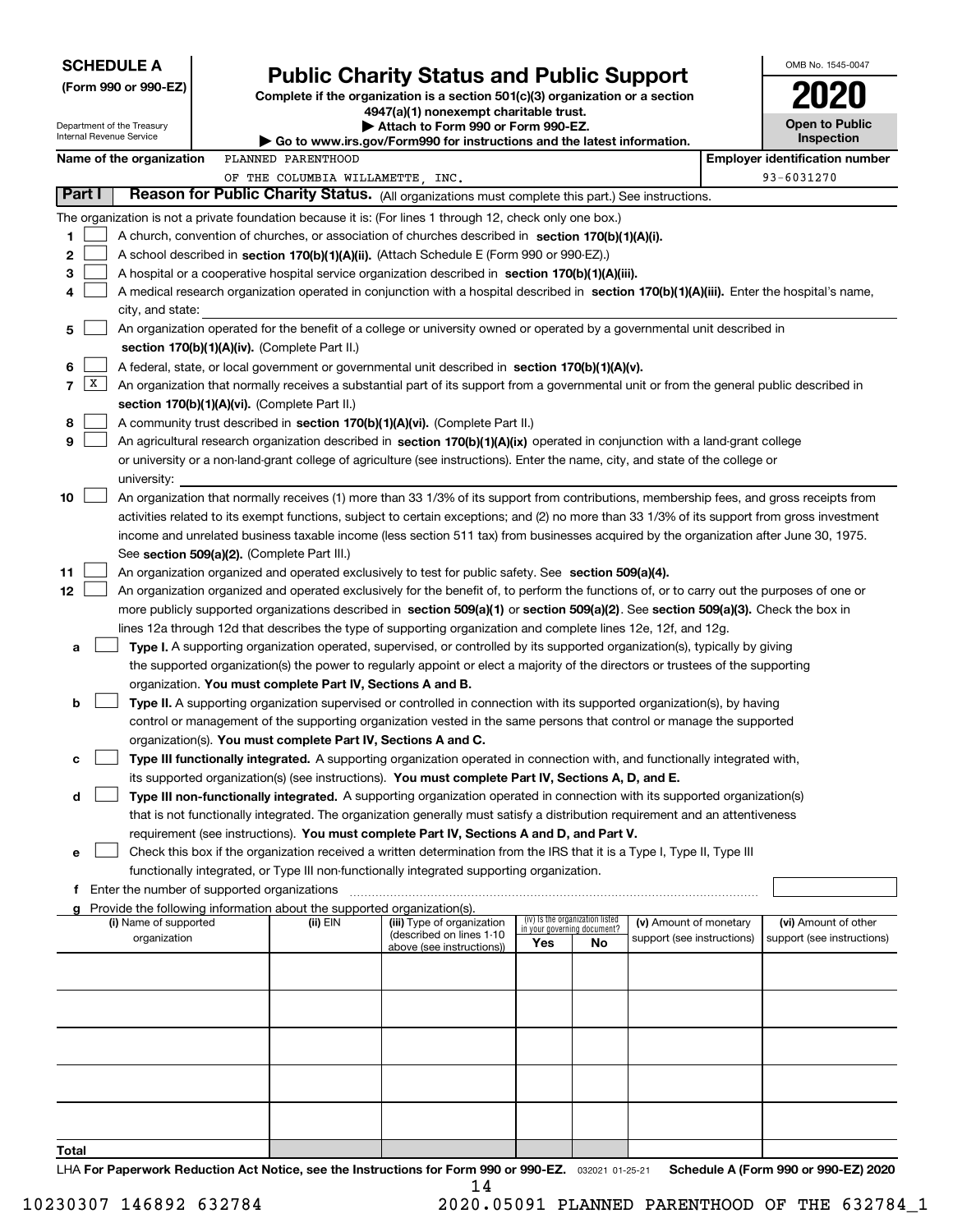| $-6031270$<br>ດຈ<br>Schedule A (Form 990 or 990-EZ) 2020 OF THE COLUMBIA WILLAMETTE,<br><b>INC</b> | Page |  |
|----------------------------------------------------------------------------------------------------|------|--|
|----------------------------------------------------------------------------------------------------|------|--|

(Complete only if you checked the box on line 5, 7, or 8 of Part I or if the organization failed to qualify under Part III. If the organization **Part II Support Schedule for Organizations Described in Sections 170(b)(1)(A)(iv) and 170(b)(1)(A)(vi)**

fails to qualify under the tests listed below, please complete Part III.)

| <b>Section A. Public Support</b>                                                                                                               |            |            |            |            |                                      |                                           |
|------------------------------------------------------------------------------------------------------------------------------------------------|------------|------------|------------|------------|--------------------------------------|-------------------------------------------|
| Calendar year (or fiscal year beginning in)                                                                                                    | (a) 2016   | (b) 2017   | $(c)$ 2018 | $(d)$ 2019 | (e) 2020                             | (f) Total                                 |
| 1 Gifts, grants, contributions, and                                                                                                            |            |            |            |            |                                      |                                           |
| membership fees received. (Do not                                                                                                              |            |            |            |            |                                      |                                           |
| include any "unusual grants.")                                                                                                                 | 6,011,070. | 7,778,896. | 6,583,274. | 6,814,273. | 7,166,160.                           | 34, 353, 673.                             |
| 2 Tax revenues levied for the organ-                                                                                                           |            |            |            |            |                                      |                                           |
| ization's benefit and either paid to                                                                                                           |            |            |            |            |                                      |                                           |
| or expended on its behalf                                                                                                                      |            |            |            |            |                                      |                                           |
| 3 The value of services or facilities                                                                                                          |            |            |            |            |                                      |                                           |
| furnished by a governmental unit to                                                                                                            |            |            |            |            |                                      |                                           |
| the organization without charge                                                                                                                |            |            |            |            |                                      |                                           |
| 4 Total. Add lines 1 through 3                                                                                                                 | 6,011,070. | 7,778,896. | 6,583,274. | 6,814,273. | 7,166,160.                           | 34, 353, 673.                             |
| 5 The portion of total contributions                                                                                                           |            |            |            |            |                                      |                                           |
| by each person (other than a                                                                                                                   |            |            |            |            |                                      |                                           |
| governmental unit or publicly                                                                                                                  |            |            |            |            |                                      |                                           |
| supported organization) included                                                                                                               |            |            |            |            |                                      |                                           |
| on line 1 that exceeds 2% of the                                                                                                               |            |            |            |            |                                      |                                           |
| amount shown on line 11,                                                                                                                       |            |            |            |            |                                      |                                           |
| column (f)                                                                                                                                     |            |            |            |            |                                      | 1,738,025.                                |
| 6 Public support. Subtract line 5 from line 4.                                                                                                 |            |            |            |            |                                      | 32,615,648.                               |
| <b>Section B. Total Support</b>                                                                                                                |            |            |            |            |                                      |                                           |
| Calendar year (or fiscal year beginning in)                                                                                                    | (a) 2016   | (b) 2017   | $(c)$ 2018 | $(d)$ 2019 | (e) 2020                             | (f) Total                                 |
| <b>7</b> Amounts from line 4                                                                                                                   | 6,011,070. | 7,778,896. | 6,583,274. | 6,814,273. | 7,166,160.                           | 34, 353, 673.                             |
| 8 Gross income from interest,                                                                                                                  |            |            |            |            |                                      |                                           |
| dividends, payments received on                                                                                                                |            |            |            |            |                                      |                                           |
| securities loans, rents, royalties,                                                                                                            |            |            |            |            |                                      |                                           |
| and income from similar sources                                                                                                                | 233,398.   | 260,807.   | 342,937.   | 372,864.   | 268,659.                             | 1,478,665.                                |
| 9 Net income from unrelated business                                                                                                           |            |            |            |            |                                      |                                           |
| activities, whether or not the                                                                                                                 |            |            |            |            |                                      |                                           |
| business is regularly carried on                                                                                                               |            | 3,448.     |            |            |                                      | 3,448.                                    |
| 10 Other income. Do not include gain                                                                                                           |            |            |            |            |                                      |                                           |
| or loss from the sale of capital                                                                                                               |            |            |            |            |                                      |                                           |
| assets (Explain in Part VI.)                                                                                                                   | 161,552.   | 208,529.   | 293,613.   | 114,374.   | 257,009.                             | 1,035,077.                                |
| 11 Total support. Add lines 7 through 10                                                                                                       |            |            |            |            |                                      | 36,870,863.                               |
| 12 Gross receipts from related activities, etc. (see instructions)                                                                             |            |            |            |            | 12                                   | 97,150,946.                               |
| 13 First 5 years. If the Form 990 is for the organization's first, second, third, fourth, or fifth tax year as a section 501(c)(3)             |            |            |            |            |                                      |                                           |
| organization, check this box and stop here                                                                                                     |            |            |            |            |                                      |                                           |
| <b>Section C. Computation of Public Support Percentage</b>                                                                                     |            |            |            |            |                                      |                                           |
| 14 Public support percentage for 2020 (line 6, column (f), divided by line 11, column (f) <i>mummumumum</i>                                    |            |            |            |            | 14                                   | 88.46<br>%                                |
|                                                                                                                                                |            |            |            |            | 15                                   | 87.02<br>%                                |
| 16a 33 1/3% support test - 2020. If the organization did not check the box on line 13, and line 14 is 33 1/3% or more, check this box and      |            |            |            |            |                                      |                                           |
| stop here. The organization qualifies as a publicly supported organization                                                                     |            |            |            |            |                                      | $\blacktriangleright$ $\lfloor x \rfloor$ |
| b 33 1/3% support test - 2019. If the organization did not check a box on line 13 or 16a, and line 15 is 33 1/3% or more, check this box       |            |            |            |            |                                      |                                           |
| and stop here. The organization qualifies as a publicly supported organization                                                                 |            |            |            |            |                                      |                                           |
| 17a 10% -facts-and-circumstances test - 2020. If the organization did not check a box on line 13, 16a, or 16b, and line 14 is 10% or more,     |            |            |            |            |                                      |                                           |
| and if the organization meets the facts-and-circumstances test, check this box and stop here. Explain in Part VI how the organization          |            |            |            |            |                                      |                                           |
| meets the facts-and-circumstances test. The organization qualifies as a publicly supported organization                                        |            |            |            |            |                                      |                                           |
| <b>b 10% -facts-and-circumstances test - 2019.</b> If the organization did not check a box on line 13, 16a, 16b, or 17a, and line 15 is 10% or |            |            |            |            |                                      |                                           |
| more, and if the organization meets the facts-and-circumstances test, check this box and stop here. Explain in Part VI how the                 |            |            |            |            |                                      |                                           |
| organization meets the facts-and-circumstances test. The organization qualifies as a publicly supported organization                           |            |            |            |            |                                      |                                           |
| 18 Private foundation. If the organization did not check a box on line 13, 16a, 16b, 17a, or 17b, check this box and see instructions          |            |            |            |            |                                      |                                           |
|                                                                                                                                                |            |            |            |            | Schedule A (Form 990 or 990-F7) 2020 |                                           |

**Schedule A (Form 990 or 990-EZ) 2020**

032022 01-25-21

**2**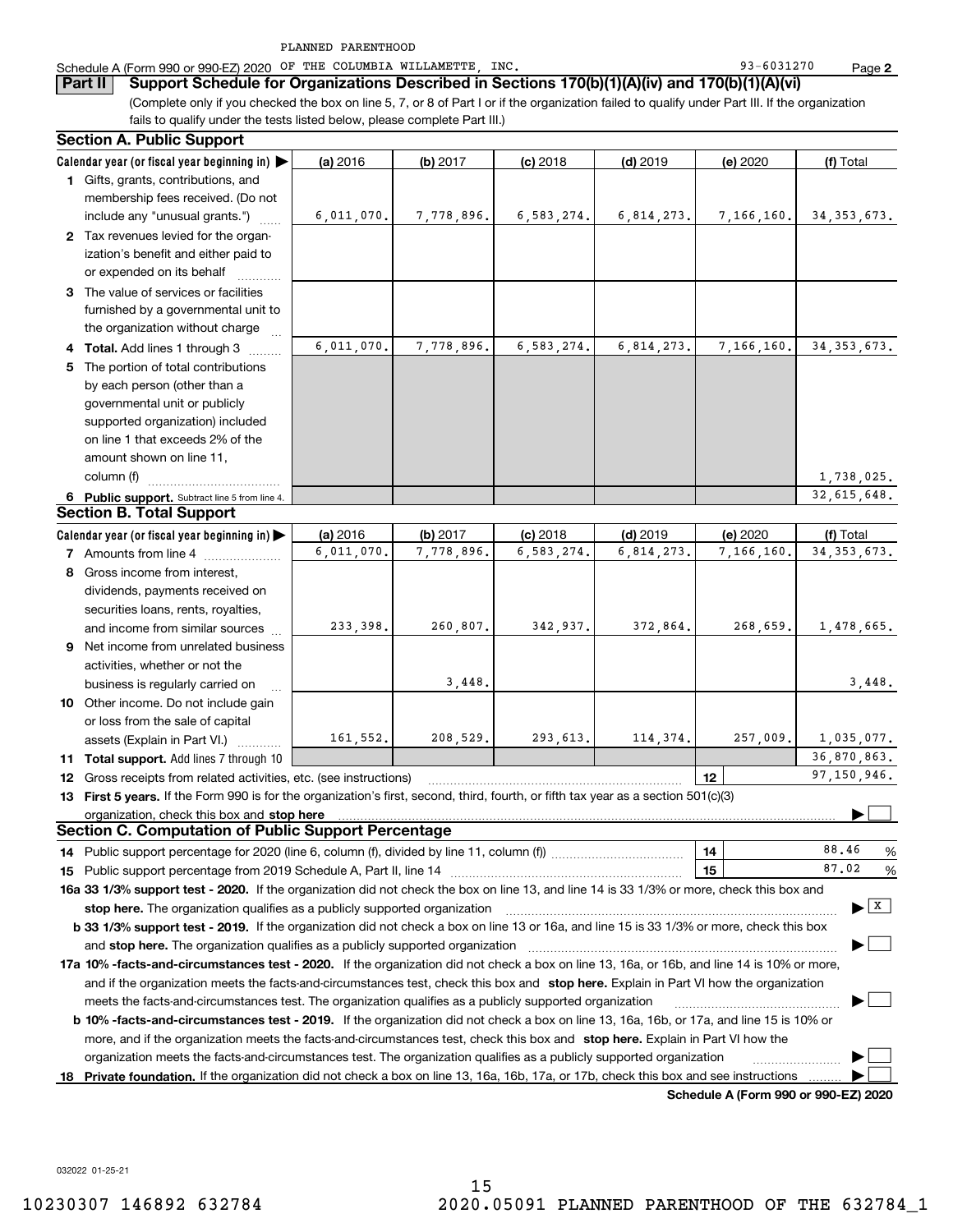| Schedule A (Form 990 or 990-EZ) 2020 OF |  | THE COLUMBIA WILLAMETTE ' | <b>INC</b> | <b>131270</b><br>ດຈ<br>$-00J$ |      |
|-----------------------------------------|--|---------------------------|------------|-------------------------------|------|
|                                         |  |                           |            |                               | Page |

**3**  $93 - 6031270$ 

(Complete only if you checked the box on line 10 of Part I or if the organization failed to qualify under Part II. If the organization fails to qualify under the tests listed below, please complete Part II.)

|     | <b>Section A. Public Support</b>                                                                                                                                                                                               |          |          |                 |            |          |                                      |
|-----|--------------------------------------------------------------------------------------------------------------------------------------------------------------------------------------------------------------------------------|----------|----------|-----------------|------------|----------|--------------------------------------|
|     | Calendar year (or fiscal year beginning in) $\blacktriangleright$                                                                                                                                                              | (a) 2016 | (b) 2017 | <b>(c)</b> 2018 | $(d)$ 2019 | (e) 2020 | (f) Total                            |
|     | 1 Gifts, grants, contributions, and                                                                                                                                                                                            |          |          |                 |            |          |                                      |
|     | membership fees received. (Do not                                                                                                                                                                                              |          |          |                 |            |          |                                      |
|     | include any "unusual grants.")                                                                                                                                                                                                 |          |          |                 |            |          |                                      |
|     | <b>2</b> Gross receipts from admissions,<br>merchandise sold or services per-<br>formed, or facilities furnished in<br>any activity that is related to the<br>organization's tax-exempt purpose                                |          |          |                 |            |          |                                      |
|     | 3 Gross receipts from activities that                                                                                                                                                                                          |          |          |                 |            |          |                                      |
|     | are not an unrelated trade or bus-                                                                                                                                                                                             |          |          |                 |            |          |                                      |
|     | iness under section 513                                                                                                                                                                                                        |          |          |                 |            |          |                                      |
|     | 4 Tax revenues levied for the organ-                                                                                                                                                                                           |          |          |                 |            |          |                                      |
|     | ization's benefit and either paid to<br>or expended on its behalf<br>.                                                                                                                                                         |          |          |                 |            |          |                                      |
|     | 5 The value of services or facilities                                                                                                                                                                                          |          |          |                 |            |          |                                      |
|     | furnished by a governmental unit to                                                                                                                                                                                            |          |          |                 |            |          |                                      |
|     | the organization without charge                                                                                                                                                                                                |          |          |                 |            |          |                                      |
|     | <b>6 Total.</b> Add lines 1 through 5 $\dots$                                                                                                                                                                                  |          |          |                 |            |          |                                      |
|     | 7a Amounts included on lines 1, 2, and<br>3 received from disqualified persons                                                                                                                                                 |          |          |                 |            |          |                                      |
|     | <b>b</b> Amounts included on lines 2 and 3 received<br>from other than disqualified persons that<br>exceed the greater of \$5,000 or 1% of the<br>amount on line 13 for the year                                               |          |          |                 |            |          |                                      |
|     | c Add lines 7a and 7b                                                                                                                                                                                                          |          |          |                 |            |          |                                      |
|     | 8 Public support. (Subtract line 7c from line 6.)<br><b>Section B. Total Support</b>                                                                                                                                           |          |          |                 |            |          |                                      |
|     | Calendar year (or fiscal year beginning in)                                                                                                                                                                                    | (a) 2016 | (b) 2017 | <b>(c)</b> 2018 | $(d)$ 2019 | (e) 2020 | (f) Total                            |
|     | 9 Amounts from line 6                                                                                                                                                                                                          |          |          |                 |            |          |                                      |
|     | 10a Gross income from interest,<br>dividends, payments received on<br>securities loans, rents, royalties,<br>and income from similar sources                                                                                   |          |          |                 |            |          |                                      |
|     | <b>b</b> Unrelated business taxable income                                                                                                                                                                                     |          |          |                 |            |          |                                      |
|     | (less section 511 taxes) from businesses<br>acquired after June 30, 1975 [10001]                                                                                                                                               |          |          |                 |            |          |                                      |
|     | c Add lines 10a and 10b                                                                                                                                                                                                        |          |          |                 |            |          |                                      |
|     | 11 Net income from unrelated business<br>activities not included in line 10b,<br>whether or not the business is<br>regularly carried on                                                                                        |          |          |                 |            |          |                                      |
|     | <b>12</b> Other income. Do not include gain<br>or loss from the sale of capital<br>assets (Explain in Part VI.)                                                                                                                |          |          |                 |            |          |                                      |
|     | 13 Total support. (Add lines 9, 10c, 11, and 12.)                                                                                                                                                                              |          |          |                 |            |          |                                      |
|     | 14 First 5 years. If the Form 990 is for the organization's first, second, third, fourth, or fifth tax year as a section 501(c)(3) organization,                                                                               |          |          |                 |            |          |                                      |
|     | check this box and stop here measurement content to the state of the state of the state of the state of the state of the state of the state of the state of the state of the state of the state of the state of the state of t |          |          |                 |            |          |                                      |
|     | <b>Section C. Computation of Public Support Percentage</b>                                                                                                                                                                     |          |          |                 |            |          |                                      |
|     |                                                                                                                                                                                                                                |          |          |                 |            | 15       | %                                    |
| 16. | Public support percentage from 2019 Schedule A, Part III, line 15                                                                                                                                                              |          |          |                 |            | 16       | %                                    |
|     | <b>Section D. Computation of Investment Income Percentage</b>                                                                                                                                                                  |          |          |                 |            |          |                                      |
|     | 17 Investment income percentage for 2020 (line 10c, column (f), divided by line 13, column (f))                                                                                                                                |          |          |                 |            | 17       | %                                    |
|     | 18 Investment income percentage from 2019 Schedule A, Part III, line 17                                                                                                                                                        |          |          |                 |            | 18       | %                                    |
|     | 19a 33 1/3% support tests - 2020. If the organization did not check the box on line 14, and line 15 is more than 33 1/3%, and line 17 is not                                                                                   |          |          |                 |            |          |                                      |
|     | more than 33 1/3%, check this box and stop here. The organization qualifies as a publicly supported organization                                                                                                               |          |          |                 |            |          | $\sim$ 1                             |
|     | b 33 1/3% support tests - 2019. If the organization did not check a box on line 14 or line 19a, and line 16 is more than 33 1/3%, and                                                                                          |          |          |                 |            |          |                                      |
|     | line 18 is not more than 33 1/3%, check this box and stop here. The organization qualifies as a publicly supported organization                                                                                                |          |          |                 |            |          |                                      |
| 20  | Private foundation. If the organization did not check a box on line 14, 19a, or 19b, check this box and see instructions                                                                                                       |          |          |                 |            |          |                                      |
|     | 032023 01-25-21                                                                                                                                                                                                                |          |          |                 |            |          | Schedule A (Form 990 or 990-EZ) 2020 |
|     |                                                                                                                                                                                                                                |          | 16       |                 |            |          |                                      |

10230307 146892 632784 2020.05091 PLANNED PARENTHOOD OF THE 632784\_1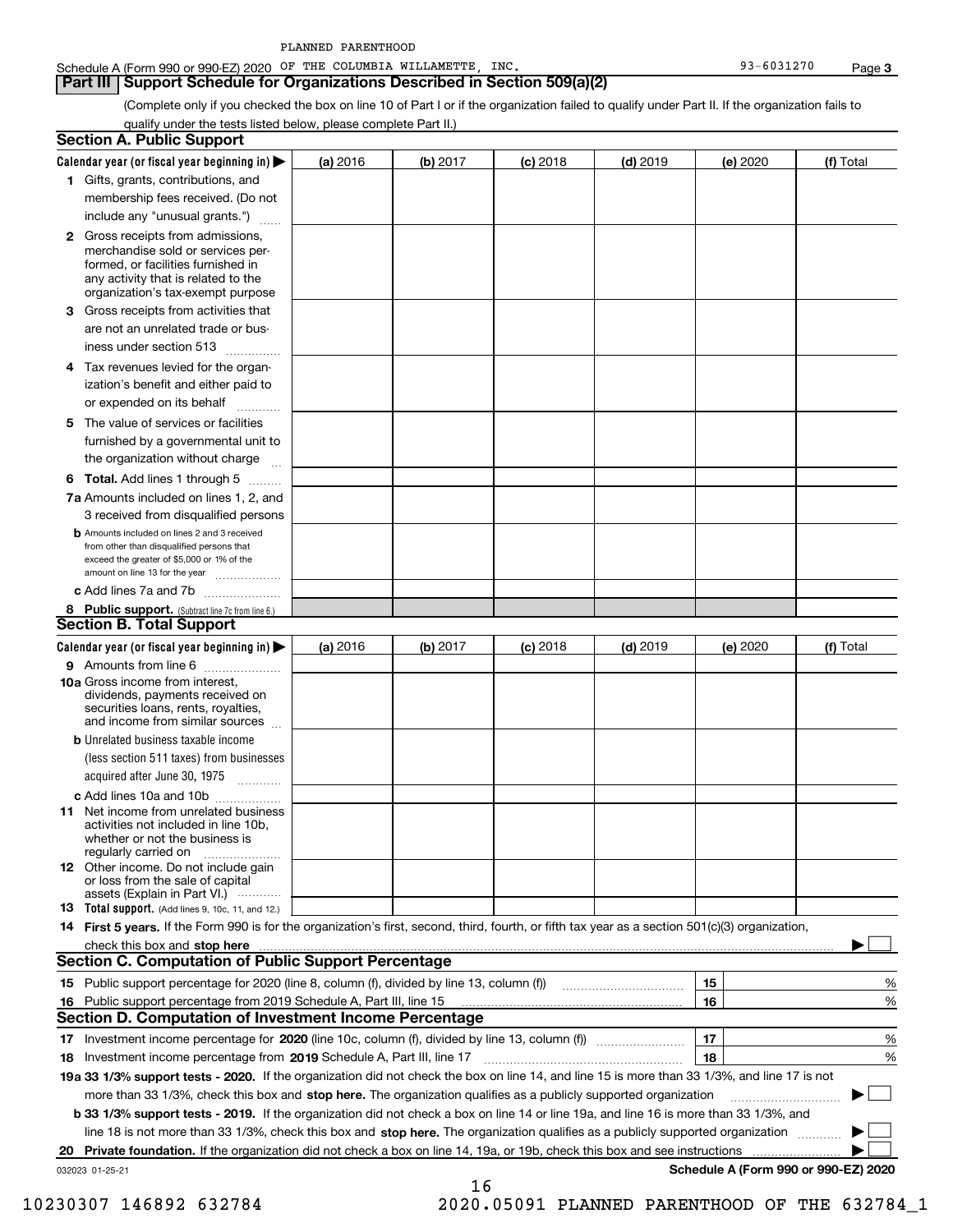### Schedule A (Form 990 or 990-EZ) 2020 Page OF THE COLUMBIA WILLAMETTE, INC. 93-6031270

**1**

**2**

**3a**

**3b**

**3c**

**YesNo**

# **Part IV Supporting Organizations**

(Complete only if you checked a box in line 12 on Part I. If you checked box 12a, Part I, complete Sections A and B. If you checked box 12b, Part I, complete Sections A and C. If you checked box 12c, Part I, complete Sections A, D, and E. If you checked box 12d, Part I, complete Sections A and D, and complete Part V.)

# **Section A. All Supporting Organizations**

- **1** Are all of the organization's supported organizations listed by name in the organization's governing documents? If "No," describe in **Part VI** how the supported organizations are designated. If designated by *class or purpose, describe the designation. If historic and continuing relationship, explain.*
- **2** Did the organization have any supported organization that does not have an IRS determination of status under section 509(a)(1) or (2)? If "Yes," explain in Part VI how the organization determined that the supported *organization was described in section 509(a)(1) or (2).*
- **3a** Did the organization have a supported organization described in section 501(c)(4), (5), or (6)? If "Yes," answer *lines 3b and 3c below.*
- **b** Did the organization confirm that each supported organization qualified under section 501(c)(4), (5), or (6) and satisfied the public support tests under section 509(a)(2)? If "Yes," describe in **Part VI** when and how the *organization made the determination.*
- **c**Did the organization ensure that all support to such organizations was used exclusively for section 170(c)(2)(B) purposes? If "Yes," explain in **Part VI** what controls the organization put in place to ensure such use.
- **4a***If* Was any supported organization not organized in the United States ("foreign supported organization")? *"Yes," and if you checked box 12a or 12b in Part I, answer lines 4b and 4c below.*
- **b** Did the organization have ultimate control and discretion in deciding whether to make grants to the foreign supported organization? If "Yes," describe in **Part VI** how the organization had such control and discretion *despite being controlled or supervised by or in connection with its supported organizations.*
- **c** Did the organization support any foreign supported organization that does not have an IRS determination under sections 501(c)(3) and 509(a)(1) or (2)? If "Yes," explain in **Part VI** what controls the organization used *to ensure that all support to the foreign supported organization was used exclusively for section 170(c)(2)(B) purposes.*
- **5a** Did the organization add, substitute, or remove any supported organizations during the tax year? If "Yes," answer lines 5b and 5c below (if applicable). Also, provide detail in **Part VI,** including (i) the names and EIN *numbers of the supported organizations added, substituted, or removed; (ii) the reasons for each such action; (iii) the authority under the organization's organizing document authorizing such action; and (iv) how the action was accomplished (such as by amendment to the organizing document).*
- **b** Type I or Type II only. Was any added or substituted supported organization part of a class already designated in the organization's organizing document?
- **cSubstitutions only.**  Was the substitution the result of an event beyond the organization's control?
- **6** Did the organization provide support (whether in the form of grants or the provision of services or facilities) to **Part VI.** *If "Yes," provide detail in* support or benefit one or more of the filing organization's supported organizations? anyone other than (i) its supported organizations, (ii) individuals that are part of the charitable class benefited by one or more of its supported organizations, or (iii) other supporting organizations that also
- **7**Did the organization provide a grant, loan, compensation, or other similar payment to a substantial contributor *If "Yes," complete Part I of Schedule L (Form 990 or 990-EZ).* regard to a substantial contributor? (as defined in section 4958(c)(3)(C)), a family member of a substantial contributor, or a 35% controlled entity with
- **8** Did the organization make a loan to a disqualified person (as defined in section 4958) not described in line 7? *If "Yes," complete Part I of Schedule L (Form 990 or 990-EZ).*
- **9a** Was the organization controlled directly or indirectly at any time during the tax year by one or more in section 509(a)(1) or (2))? If "Yes," *provide detail in* <code>Part VI.</code> disqualified persons, as defined in section 4946 (other than foundation managers and organizations described
- **b** Did one or more disqualified persons (as defined in line 9a) hold a controlling interest in any entity in which the supporting organization had an interest? If "Yes," provide detail in P**art VI**.
- **c**Did a disqualified person (as defined in line 9a) have an ownership interest in, or derive any personal benefit from, assets in which the supporting organization also had an interest? If "Yes," provide detail in P**art VI.**
- **10a** Was the organization subject to the excess business holdings rules of section 4943 because of section supporting organizations)? If "Yes," answer line 10b below. 4943(f) (regarding certain Type II supporting organizations, and all Type III non-functionally integrated
- **b** Did the organization have any excess business holdings in the tax year? (Use Schedule C, Form 4720, to *determine whether the organization had excess business holdings.)*

17

032024 01-25-21

**Schedule A (Form 990 or 990-EZ) 2020**

10230307 146892 632784 2020.05091 PLANNED PARENTHOOD OF THE 632784\_1

**4a4b4c5a 5b5c6789a 9b9c10a10b**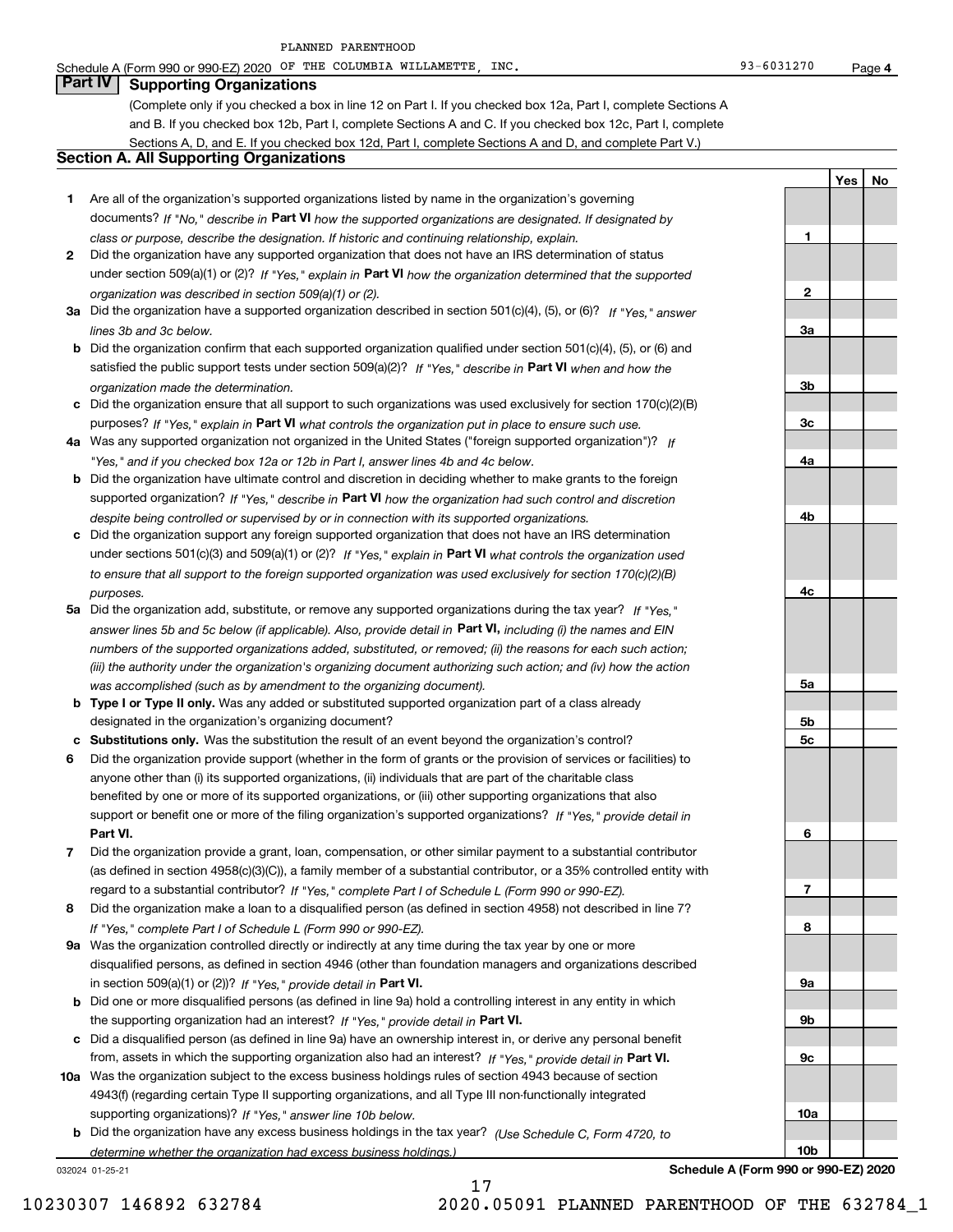Schedule A (Form 990 or 990-EZ) 2020 Page OF THE COLUMBIA WILLAMETTE, INC. 93-6031270

|        | Part IV<br><b>Supporting Organizations (continued)</b>                                                                                                                                                                  |                 |            |    |
|--------|-------------------------------------------------------------------------------------------------------------------------------------------------------------------------------------------------------------------------|-----------------|------------|----|
|        |                                                                                                                                                                                                                         |                 | <b>Yes</b> | No |
| 11     | Has the organization accepted a gift or contribution from any of the following persons?                                                                                                                                 |                 |            |    |
|        | a A person who directly or indirectly controls, either alone or together with persons described in lines 11b and                                                                                                        |                 |            |    |
|        | 11c below, the governing body of a supported organization?                                                                                                                                                              | 11a             |            |    |
|        | <b>b</b> A family member of a person described in line 11a above?                                                                                                                                                       | 11 <sub>b</sub> |            |    |
|        | c A 35% controlled entity of a person described in line 11a or 11b above? If "Yes" to line 11a, 11b, or 11c, provide                                                                                                    |                 |            |    |
|        | detail in Part VI.                                                                                                                                                                                                      | 11c             |            |    |
|        | <b>Section B. Type I Supporting Organizations</b>                                                                                                                                                                       |                 |            |    |
|        |                                                                                                                                                                                                                         |                 | Yes        | No |
| 1      | Did the governing body, members of the governing body, officers acting in their official capacity, or membership of one or                                                                                              |                 |            |    |
|        | more supported organizations have the power to regularly appoint or elect at least a majority of the organization's officers,                                                                                           |                 |            |    |
|        | directors, or trustees at all times during the tax year? If "No," describe in Part VI how the supported organization(s)                                                                                                 |                 |            |    |
|        | effectively operated, supervised, or controlled the organization's activities. If the organization had more than one supported                                                                                          |                 |            |    |
|        | organization, describe how the powers to appoint and/or remove officers, directors, or trustees were allocated among the                                                                                                | 1               |            |    |
| 2      | supported organizations and what conditions or restrictions, if any, applied to such powers during the tax year.<br>Did the organization operate for the benefit of any supported organization other than the supported |                 |            |    |
|        | organization(s) that operated, supervised, or controlled the supporting organization? If "Yes," explain in                                                                                                              |                 |            |    |
|        |                                                                                                                                                                                                                         |                 |            |    |
|        | <b>Part VI</b> how providing such benefit carried out the purposes of the supported organization(s) that operated,                                                                                                      | $\mathbf{2}$    |            |    |
|        | supervised, or controlled the supporting organization.<br><b>Section C. Type II Supporting Organizations</b>                                                                                                            |                 |            |    |
|        |                                                                                                                                                                                                                         |                 | Yes        | No |
| 1      | Were a majority of the organization's directors or trustees during the tax year also a majority of the directors                                                                                                        |                 |            |    |
|        | or trustees of each of the organization's supported organization(s)? If "No," describe in Part VI how control                                                                                                           |                 |            |    |
|        |                                                                                                                                                                                                                         |                 |            |    |
|        | or management of the supporting organization was vested in the same persons that controlled or managed                                                                                                                  | 1               |            |    |
|        | the supported organization(s).<br><b>Section D. All Type III Supporting Organizations</b>                                                                                                                               |                 |            |    |
|        |                                                                                                                                                                                                                         |                 | Yes        | No |
|        |                                                                                                                                                                                                                         |                 |            |    |
| 1      | Did the organization provide to each of its supported organizations, by the last day of the fifth month of the                                                                                                          |                 |            |    |
|        | organization's tax year, (i) a written notice describing the type and amount of support provided during the prior tax                                                                                                   |                 |            |    |
|        | year, (ii) a copy of the Form 990 that was most recently filed as of the date of notification, and (iii) copies of the                                                                                                  |                 |            |    |
|        | organization's governing documents in effect on the date of notification, to the extent not previously provided?                                                                                                        | 1               |            |    |
| 2      | Were any of the organization's officers, directors, or trustees either (i) appointed or elected by the supported                                                                                                        |                 |            |    |
|        | organization(s) or (ii) serving on the governing body of a supported organization? If "No," explain in Part VI how                                                                                                      |                 |            |    |
|        | the organization maintained a close and continuous working relationship with the supported organization(s).                                                                                                             | $\mathbf{2}$    |            |    |
| 3      | By reason of the relationship described in line 2, above, did the organization's supported organizations have a                                                                                                         |                 |            |    |
|        | significant voice in the organization's investment policies and in directing the use of the organization's                                                                                                              |                 |            |    |
|        | income or assets at all times during the tax year? If "Yes," describe in Part VI the role the organization's                                                                                                            |                 |            |    |
|        | supported organizations played in this regard.<br>Section E. Type III Functionally Integrated Supporting Organizations                                                                                                  | з               |            |    |
|        |                                                                                                                                                                                                                         |                 |            |    |
| 1      | Check the box next to the method that the organization used to satisfy the Integral Part Test during the year (see instructions).                                                                                       |                 |            |    |
| а      | The organization satisfied the Activities Test. Complete line 2 below.                                                                                                                                                  |                 |            |    |
| b      | The organization is the parent of each of its supported organizations. Complete line 3 below.                                                                                                                           |                 |            |    |
| c<br>2 | The organization supported a governmental entity. Describe in Part VI how you supported a governmental entity (see instructions).<br>Activities Test. Answer lines 2a and 2b below.                                     |                 | Yes        | No |
|        |                                                                                                                                                                                                                         |                 |            |    |
| а      | Did substantially all of the organization's activities during the tax year directly further the exempt purposes of                                                                                                      |                 |            |    |
|        | the supported organization(s) to which the organization was responsive? If "Yes," then in Part VI identify                                                                                                              |                 |            |    |
|        | those supported organizations and explain how these activities directly furthered their exempt purposes,                                                                                                                |                 |            |    |
|        | how the organization was responsive to those supported organizations, and how the organization determined                                                                                                               |                 |            |    |
|        | that these activities constituted substantially all of its activities.                                                                                                                                                  | 2a              |            |    |
| b      | Did the activities described in line 2a, above, constitute activities that, but for the organization's involvement,                                                                                                     |                 |            |    |
|        | one or more of the organization's supported organization(s) would have been engaged in? If "Yes," explain in                                                                                                            |                 |            |    |
|        | Part VI the reasons for the organization's position that its supported organization(s) would have engaged in                                                                                                            |                 |            |    |
|        | these activities but for the organization's involvement.                                                                                                                                                                | 2b              |            |    |
| з      | Parent of Supported Organizations. Answer lines 3a and 3b below.                                                                                                                                                        |                 |            |    |
| а      | Did the organization have the power to regularly appoint or elect a majority of the officers, directors, or                                                                                                             |                 |            |    |
|        | trustees of each of the supported organizations? If "Yes" or "No" provide details in Part VI.                                                                                                                           | За              |            |    |
|        | <b>b</b> Did the organization exercise a substantial degree of direction over the policies, programs, and activities of each                                                                                            | 3b              |            |    |
|        | of its supported organizations? If "Yes," describe in Part VI the role played by the organization in this regard.<br>Schedule A (Form 990 or 990-EZ) 2020                                                               |                 |            |    |
|        | 032025 01-25-21                                                                                                                                                                                                         |                 |            |    |

18

10230307 146892 632784 2020.05091 PLANNED PARENTHOOD OF THE 632784\_1

**5**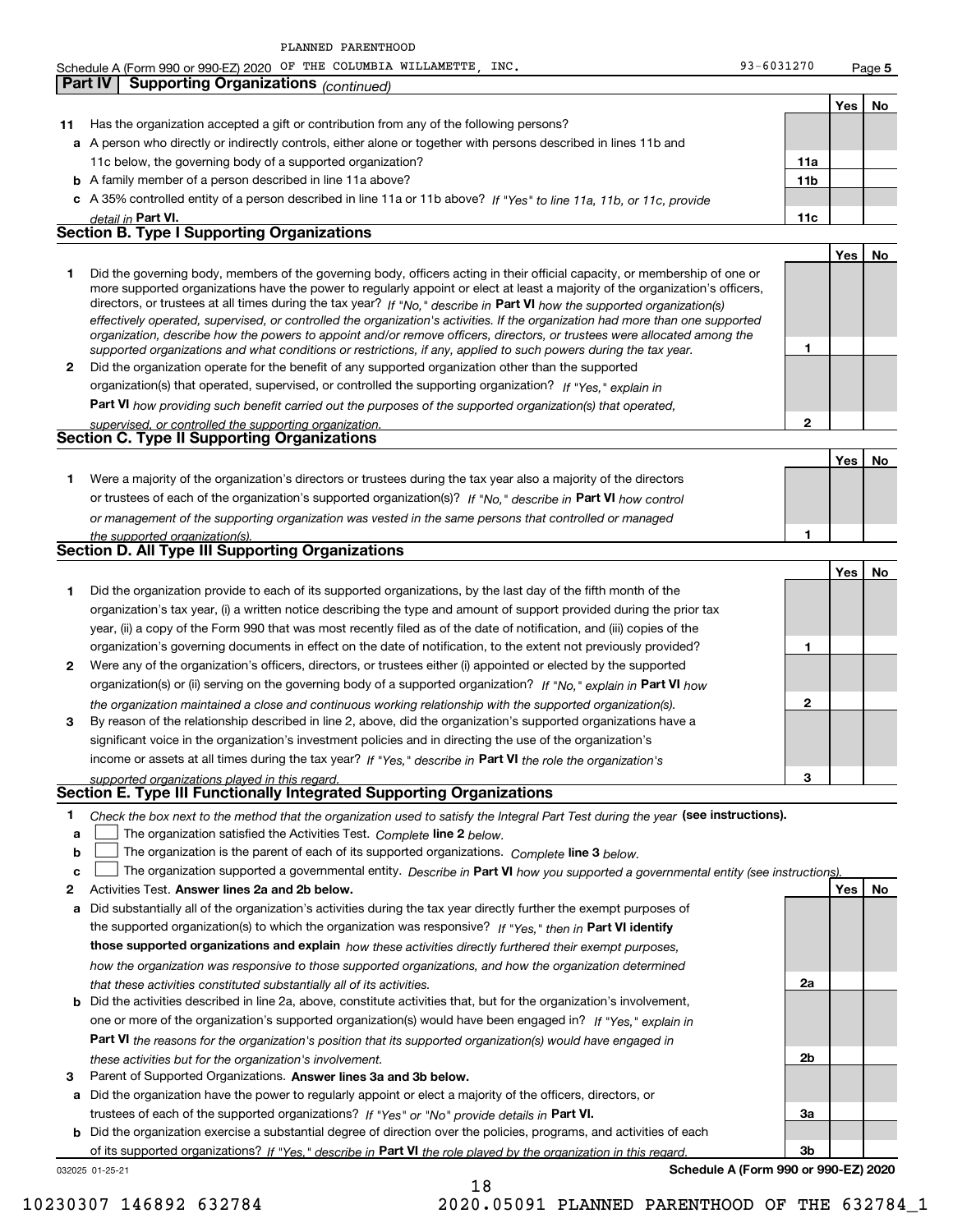**1Part VI** Check here if the organization satisfied the Integral Part Test as a qualifying trust on Nov. 20, 1970 ( *explain in* Part **VI**). See instructions. **Section A - Adjusted Net Income 12** Recoveries of prior-year distributions **3** Other gross income (see instructions) **4**Add lines 1 through 3. **56** Portion of operating expenses paid or incurred for production or **7** Other expenses (see instructions) **8** Adjusted Net Income (subtract lines 5, 6, and 7 from line 4) **8 8 1234567Section B - Minimum Asset Amount 1**Aggregate fair market value of all non-exempt-use assets (see **2**Acquisition indebtedness applicable to non-exempt-use assets **3** Subtract line 2 from line 1d. **4**Cash deemed held for exempt use. Enter 0.015 of line 3 (for greater amount, **5** Net value of non-exempt-use assets (subtract line 4 from line 3) **678a** Average monthly value of securities **b** Average monthly cash balances **c**Fair market value of other non-exempt-use assets **dTotal**  (add lines 1a, 1b, and 1c) **eDiscount** claimed for blockage or other factors **1a1b1c1d2345678**(explain in detail in Part VI): **Minimum Asset Amount**  (add line 7 to line 6) **Section C - Distributable Amount 1**Adjusted net income for prior year (from Section A, line 8, column A) **2**Enter 0.85 of line 1. **3**Minimum asset amount for prior year (from Section B, line 8, column A) **456** Distributable Amount. Subtract line 5 from line 4, unless subject to **123456**All other Type III non-functionally integrated supporting organizations must complete Sections A through E. (B) Current Year (optional)(A) Prior Year Net short-term capital gain Depreciation and depletion collection of gross income or for management, conservation, or maintenance of property held for production of income (see instructions) (B) Current Year (optional)(A) Prior Year instructions for short tax year or assets held for part of year): see instructions). Multiply line 5 by 0.035. Recoveries of prior-year distributions Current Year Enter greater of line 2 or line 3. Income tax imposed in prior year emergency temporary reduction (see instructions). **Part V Type III Non-Functionally Integrated 509(a)(3) Supporting Organizations**   $\mathcal{L}^{\text{max}}$ 

**7**Check here if the current year is the organization's first as a non-functionally integrated Type III supporting organization (see instructions). $\mathcal{L}^{\text{max}}$ 

**Schedule A (Form 990 or 990-EZ) 2020**

032026 01-25-21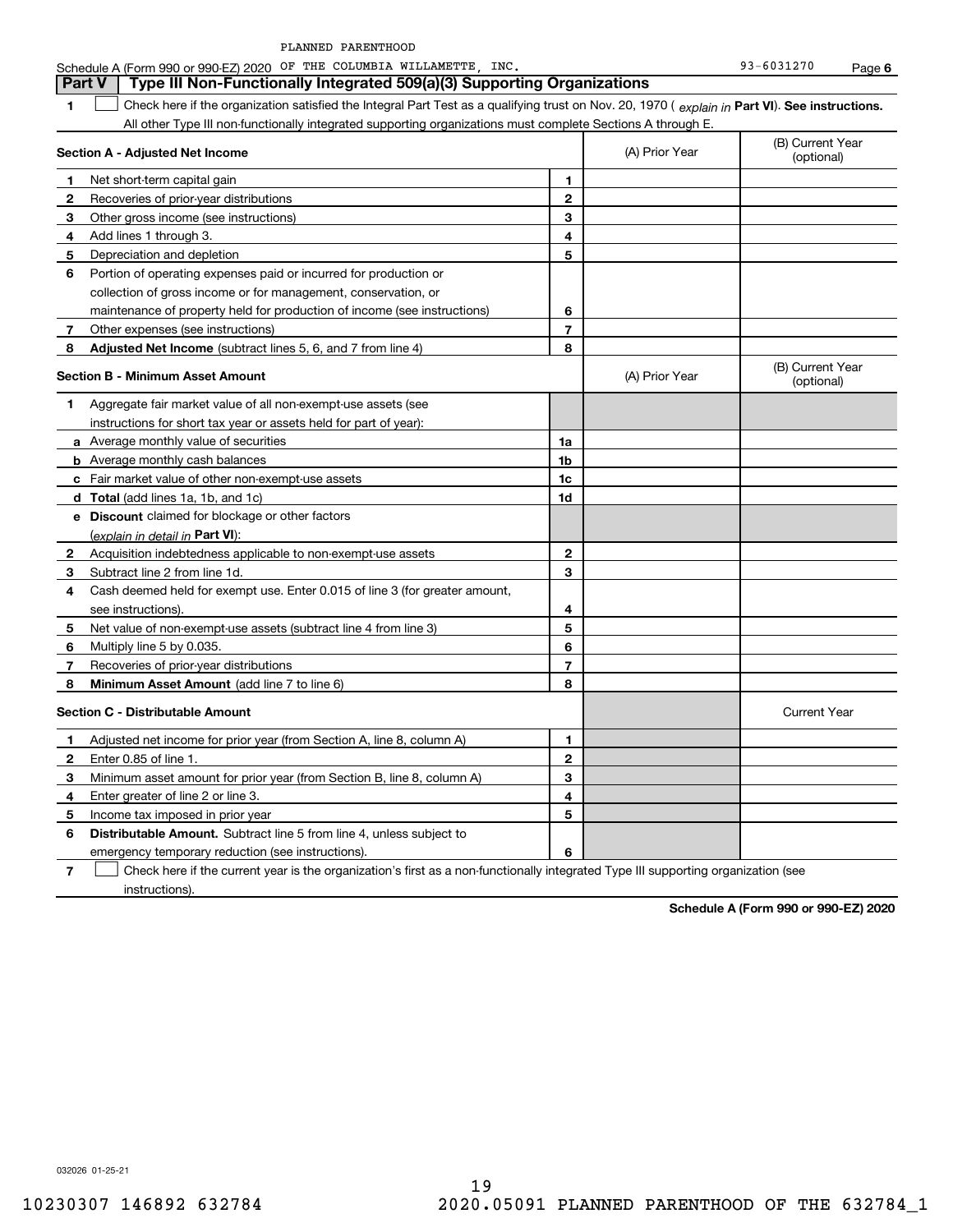| Part V | Type III Non-Functionally Integrated 509(a)(3) Supporting Organizations                    |                                    | (continued)                                   |                |                                                  |
|--------|--------------------------------------------------------------------------------------------|------------------------------------|-----------------------------------------------|----------------|--------------------------------------------------|
|        | <b>Section D - Distributions</b>                                                           |                                    |                                               |                | <b>Current Year</b>                              |
| 1      | Amounts paid to supported organizations to accomplish exempt purposes                      |                                    |                                               | 1              |                                                  |
| 2      | Amounts paid to perform activity that directly furthers exempt purposes of supported       |                                    |                                               |                |                                                  |
|        | organizations, in excess of income from activity                                           |                                    |                                               | 2              |                                                  |
| 3      | Administrative expenses paid to accomplish exempt purposes of supported organizations      |                                    |                                               | 3              |                                                  |
| 4      | Amounts paid to acquire exempt-use assets                                                  |                                    |                                               | 4              |                                                  |
| 5      | Qualified set aside amounts (prior IRS approval required - provide details in Part VI)     |                                    |                                               | 5              |                                                  |
| 6      | Other distributions ( <i>describe in</i> Part VI). See instructions.                       |                                    |                                               | 6              |                                                  |
| 7      | Total annual distributions. Add lines 1 through 6.                                         |                                    |                                               | $\overline{7}$ |                                                  |
| 8      | Distributions to attentive supported organizations to which the organization is responsive |                                    |                                               |                |                                                  |
|        | (provide details in Part VI). See instructions.                                            |                                    |                                               | 8              |                                                  |
| 9      | Distributable amount for 2020 from Section C, line 6                                       |                                    |                                               | 9              |                                                  |
| 10     | Line 8 amount divided by line 9 amount                                                     |                                    |                                               | 10             |                                                  |
|        | <b>Section E - Distribution Allocations</b> (see instructions)                             | (i)<br><b>Excess Distributions</b> | (ii)<br><b>Underdistributions</b><br>Pre-2020 |                | (iii)<br><b>Distributable</b><br>Amount for 2020 |
| 1      | Distributable amount for 2020 from Section C, line 6                                       |                                    |                                               |                |                                                  |
| 2      | Underdistributions, if any, for years prior to 2020 (reason-                               |                                    |                                               |                |                                                  |
|        | able cause required - explain in Part VI). See instructions.                               |                                    |                                               |                |                                                  |
| 3      | Excess distributions carryover, if any, to 2020                                            |                                    |                                               |                |                                                  |
|        | a From 2015                                                                                |                                    |                                               |                |                                                  |
|        | <b>b</b> From 2016                                                                         |                                    |                                               |                |                                                  |
|        | $c$ From 2017                                                                              |                                    |                                               |                |                                                  |
|        | d From 2018                                                                                |                                    |                                               |                |                                                  |
|        | e From 2019                                                                                |                                    |                                               |                |                                                  |
|        | f Total of lines 3a through 3e                                                             |                                    |                                               |                |                                                  |
|        | g Applied to underdistributions of prior years                                             |                                    |                                               |                |                                                  |
|        | <b>h</b> Applied to 2020 distributable amount                                              |                                    |                                               |                |                                                  |
|        | Carryover from 2015 not applied (see instructions)                                         |                                    |                                               |                |                                                  |
|        | Remainder. Subtract lines 3g, 3h, and 3i from line 3f.                                     |                                    |                                               |                |                                                  |
| 4      | Distributions for 2020 from Section D,                                                     |                                    |                                               |                |                                                  |
|        | line $7:$                                                                                  |                                    |                                               |                |                                                  |
|        | a Applied to underdistributions of prior years                                             |                                    |                                               |                |                                                  |
|        | <b>b</b> Applied to 2020 distributable amount                                              |                                    |                                               |                |                                                  |
|        | c Remainder. Subtract lines 4a and 4b from line 4.                                         |                                    |                                               |                |                                                  |
| 5.     | Remaining underdistributions for years prior to 2020, if                                   |                                    |                                               |                |                                                  |
|        | any. Subtract lines 3g and 4a from line 2. For result greater                              |                                    |                                               |                |                                                  |
|        | than zero, explain in Part VI. See instructions.                                           |                                    |                                               |                |                                                  |
| 6      | Remaining underdistributions for 2020. Subtract lines 3h                                   |                                    |                                               |                |                                                  |
|        | and 4b from line 1. For result greater than zero, explain in                               |                                    |                                               |                |                                                  |
|        | Part VI. See instructions.                                                                 |                                    |                                               |                |                                                  |
| 7      | Excess distributions carryover to 2021. Add lines 3j                                       |                                    |                                               |                |                                                  |
|        | and 4c.                                                                                    |                                    |                                               |                |                                                  |
| 8      | Breakdown of line 7:                                                                       |                                    |                                               |                |                                                  |
|        | a Excess from 2016                                                                         |                                    |                                               |                |                                                  |
|        | <b>b</b> Excess from 2017                                                                  |                                    |                                               |                |                                                  |
|        | c Excess from 2018                                                                         |                                    |                                               |                |                                                  |
|        | d Excess from 2019                                                                         |                                    |                                               |                |                                                  |
|        |                                                                                            |                                    |                                               |                |                                                  |

Schedule A (Form 990 or 990-EZ) 2020 Page OF THE COLUMBIA WILLAMETTE, INC. 93-6031270

**Schedule A (Form 990 or 990-EZ) 2020**

**7**

032027 01-25-21

**e**Excess from 2020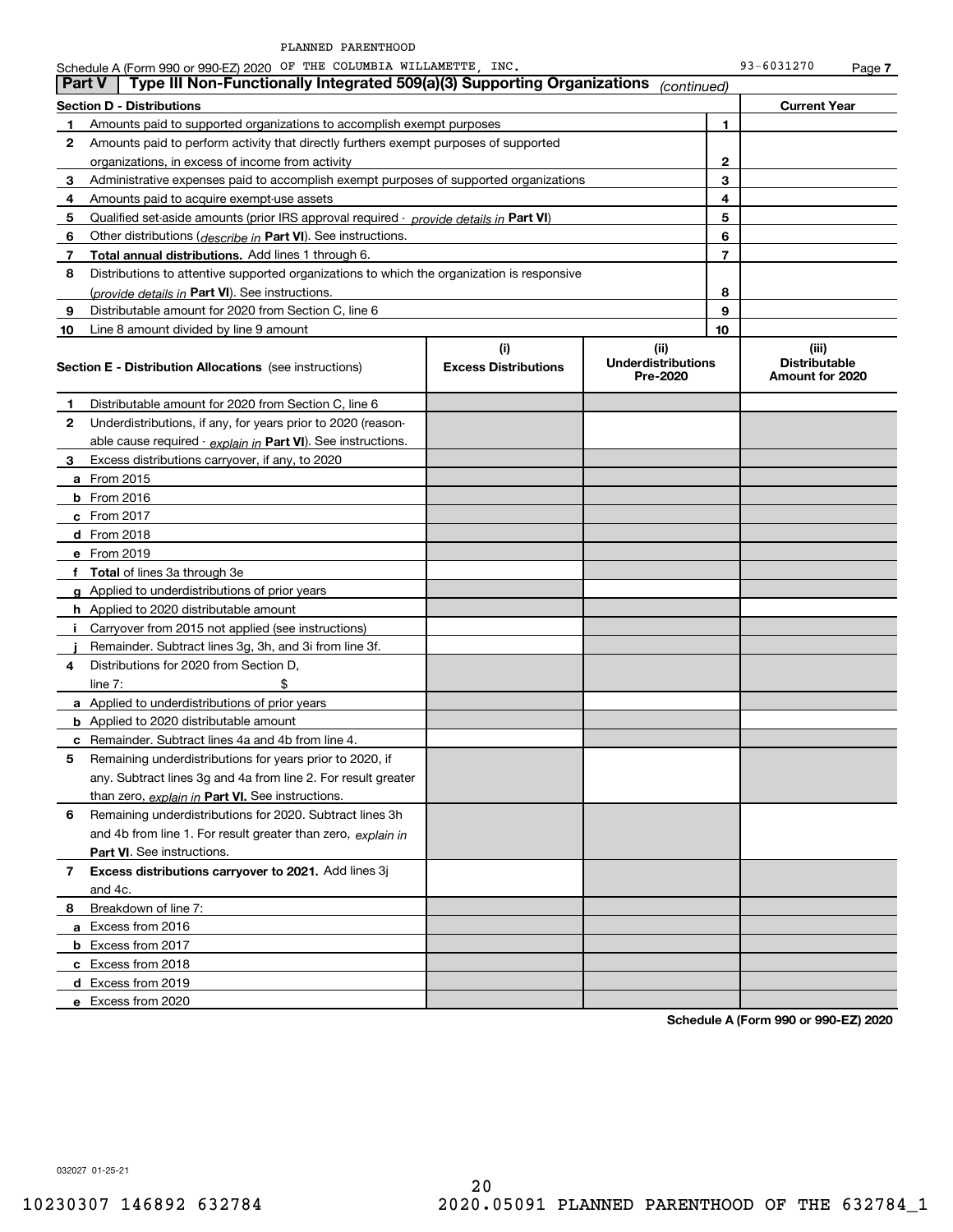Schedule A (Form 990 or 990-EZ) 2020 OF THE COLUMBIA WILLAMETTE,INC. 93-6031270 Page

Part VI | Supplemental Information. Provide the explanations required by Part II, line 10; Part II, line 17a or 17b; Part III, line 12; Part IV, Section A, lines 1, 2, 3b, 3c, 4b, 4c, 5a, 6, 9a, 9b, 9c, 11a, 11b, and 11c; Part IV, Section B, lines 1 and 2; Part IV, Section C, line 1; Part IV, Section D, lines 2 and 3; Part IV, Section E, lines 1c, 2a, 2b, 3a, and 3b; Part V, line 1; Part V, Section B, line 1e; Part V, Section D, lines 5, 6, and 8; and Part V, Section E, lines 2, 5, and 6. Also complete this part for any additional information. (See instructions.)

SCHEDULE A, PART II, LINE 10, EXPLANATION FOR OTHER INCOME:

OTHER INCOME

**Schedule A (Form 990 or 990-EZ) 2020**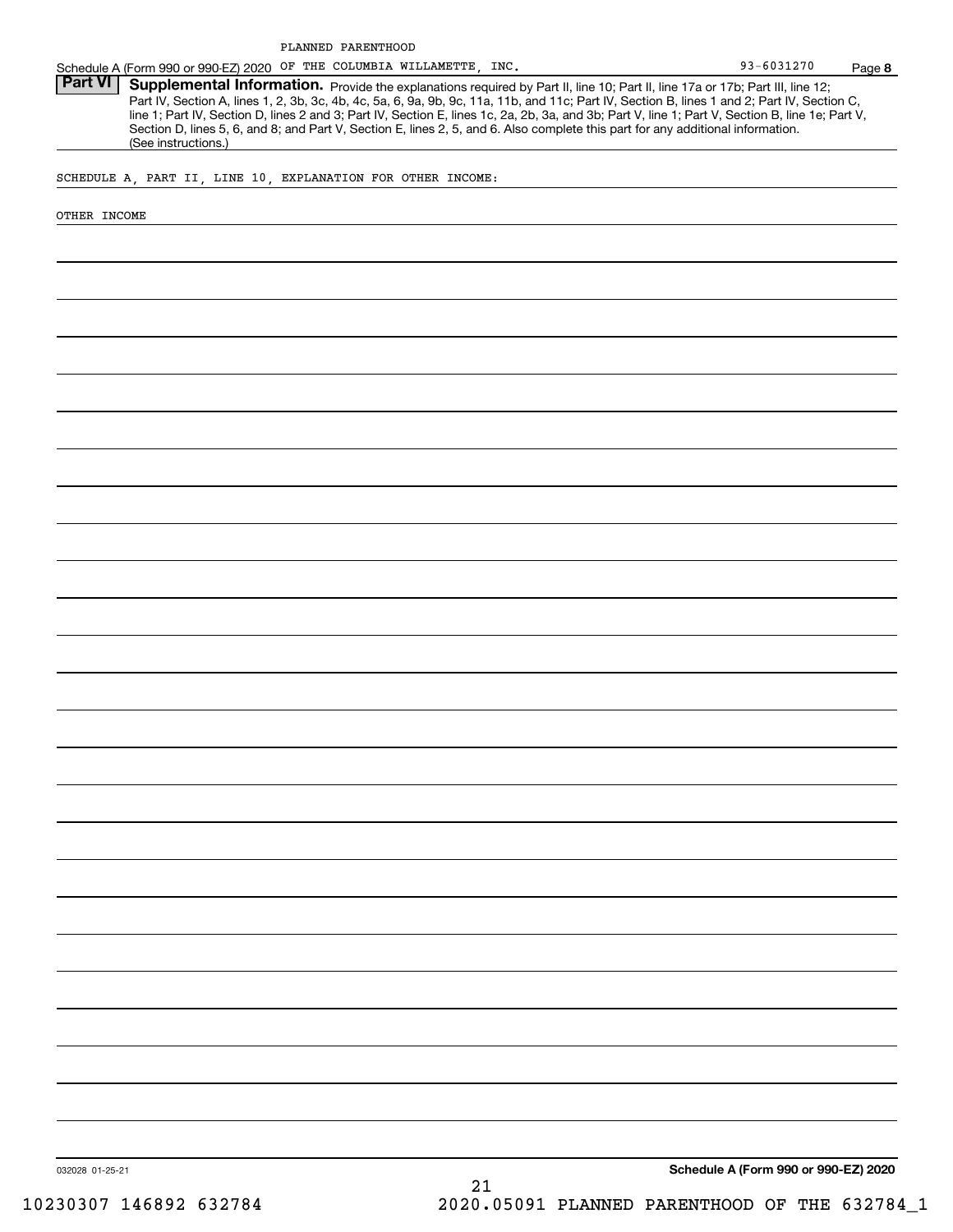Department of the Treasury Internal Revenue Service **(Form 990, 990-EZ, or 990-PF)**

Name of the organization

**Organization type** (check one):

\*\* PUBLIC DISCLOSURE COPY \*\*

# **Schedule B Schedule of Contributors**

**| Attach to Form 990, Form 990-EZ, or Form 990-PF. | Go to www.irs.gov/Form990 for the latest information.** OMB No. 1545-0047

**2020**

**Employer identification number**

| PARENTHOOD<br>דה<br><sup>9</sup> LANNEI                                                                             |         |
|---------------------------------------------------------------------------------------------------------------------|---------|
| INC.<br><b>TAT</b><br>ΟF<br>THE.<br><b>AMETTE</b><br><u>എന</u> .<br>.TTM'<br>$\cdot$ $\Delta$<br>. .<br>____<br>___ | $5 - h$ |
|                                                                                                                     |         |

| Filers of:         | Section:                                                                    |
|--------------------|-----------------------------------------------------------------------------|
| Form 990 or 990-EZ | X <br>$501(c)$ ( $3$ ) (enter number) organization                          |
|                    | $4947(a)(1)$ nonexempt charitable trust not treated as a private foundation |
|                    | 527 political organization                                                  |
| Form 990-PF        | 501(c)(3) exempt private foundation                                         |
|                    | 4947(a)(1) nonexempt charitable trust treated as a private foundation       |
|                    | 501(c)(3) taxable private foundation                                        |

Check if your organization is covered by the **General Rule** or a **Special Rule. Note:**  Only a section 501(c)(7), (8), or (10) organization can check boxes for both the General Rule and a Special Rule. See instructions.

### **General Rule**

 $\mathcal{L}^{\text{max}}$ 

For an organization filing Form 990, 990-EZ, or 990-PF that received, during the year, contributions totaling \$5,000 or more (in money or property) from any one contributor. Complete Parts I and II. See instructions for determining a contributor's total contributions.

### **Special Rules**

any one contributor, during the year, total contributions of the greater of  $\,$  (1) \$5,000; or **(2)** 2% of the amount on (i) Form 990, Part VIII, line 1h;  $\overline{X}$  For an organization described in section 501(c)(3) filing Form 990 or 990-EZ that met the 33 1/3% support test of the regulations under sections 509(a)(1) and 170(b)(1)(A)(vi), that checked Schedule A (Form 990 or 990-EZ), Part II, line 13, 16a, or 16b, and that received from or (ii) Form 990-EZ, line 1. Complete Parts I and II.

For an organization described in section 501(c)(7), (8), or (10) filing Form 990 or 990-EZ that received from any one contributor, during the year, total contributions of more than \$1,000 exclusively for religious, charitable, scientific, literary, or educational purposes, or for the prevention of cruelty to children or animals. Complete Parts I (entering "N/A" in column (b) instead of the contributor name and address), II, and III.  $\mathcal{L}^{\text{max}}$ 

purpose. Don't complete any of the parts unless the **General Rule** applies to this organization because it received *nonexclusively* year, contributions <sub>exclusively</sub> for religious, charitable, etc., purposes, but no such contributions totaled more than \$1,000. If this box is checked, enter here the total contributions that were received during the year for an  $\;$ exclusively religious, charitable, etc., For an organization described in section 501(c)(7), (8), or (10) filing Form 990 or 990-EZ that received from any one contributor, during the religious, charitable, etc., contributions totaling \$5,000 or more during the year  $\Box$ — $\Box$   $\Box$  $\mathcal{L}^{\text{max}}$ 

**Caution:**  An organization that isn't covered by the General Rule and/or the Special Rules doesn't file Schedule B (Form 990, 990-EZ, or 990-PF),  **must** but it answer "No" on Part IV, line 2, of its Form 990; or check the box on line H of its Form 990-EZ or on its Form 990-PF, Part I, line 2, to certify that it doesn't meet the filing requirements of Schedule B (Form 990, 990-EZ, or 990-PF).

**For Paperwork Reduction Act Notice, see the instructions for Form 990, 990-EZ, or 990-PF. Schedule B (Form 990, 990-EZ, or 990-PF) (2020)** LHA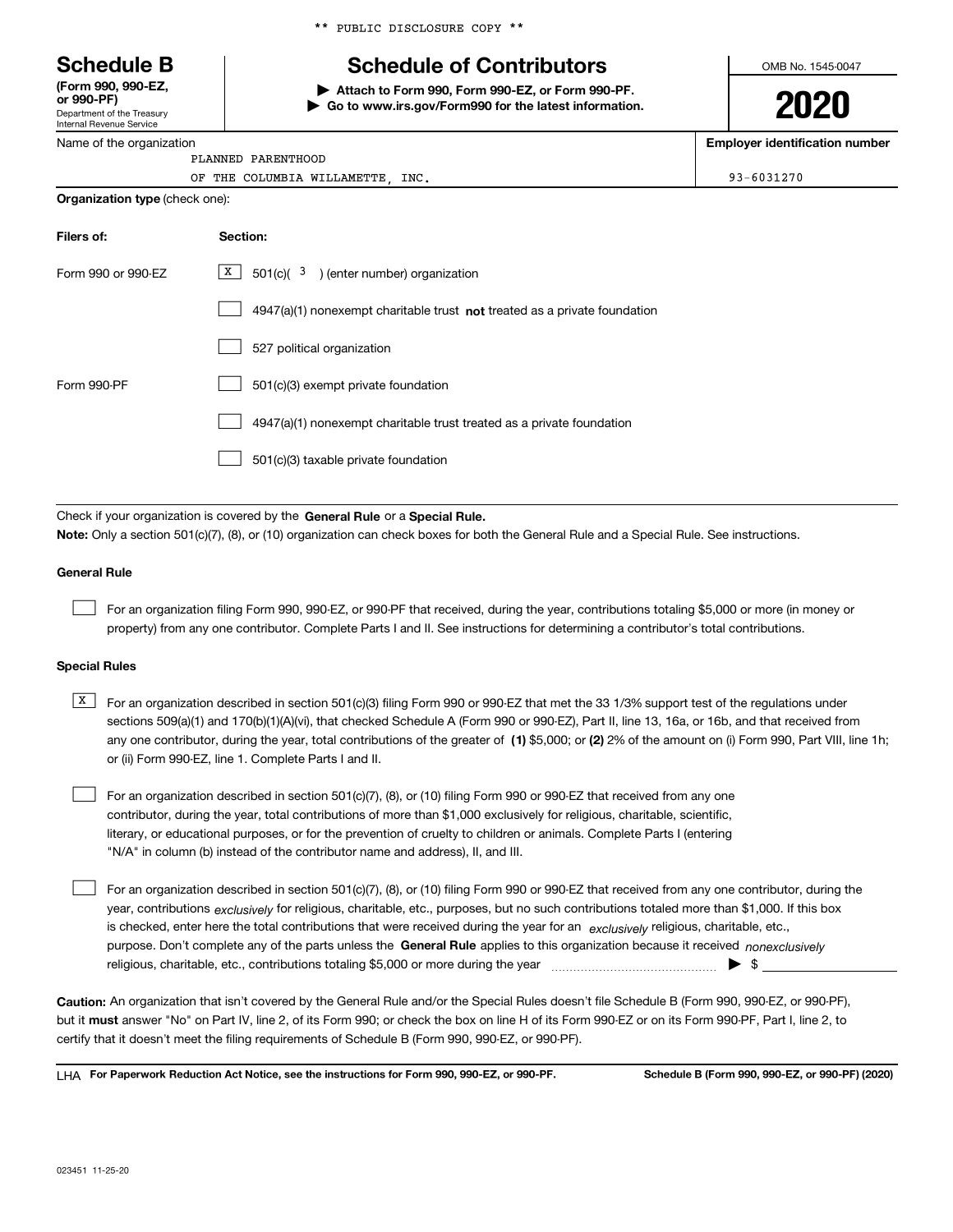|                 | Schedule B (Form 990, 990-EZ, or 990-PF) (2020)                                                |                                   | Page 2                                                                                                                       |
|-----------------|------------------------------------------------------------------------------------------------|-----------------------------------|------------------------------------------------------------------------------------------------------------------------------|
|                 | Name of organization                                                                           |                                   | <b>Employer identification number</b>                                                                                        |
|                 | PLANNED PARENTHOOD<br>OF THE COLUMBIA WILLAMETTE, INC.                                         |                                   | 93-6031270                                                                                                                   |
| Part I          | Contributors (see instructions). Use duplicate copies of Part I if additional space is needed. |                                   |                                                                                                                              |
| (a)<br>No.      | (b)<br>Name, address, and ZIP + 4                                                              | (c)<br><b>Total contributions</b> | (d)<br>Type of contribution                                                                                                  |
| 1               |                                                                                                | \$                                | x<br>Person<br>Pavroll<br>Noncash<br>925,000.<br>(Complete Part II for<br>noncash contributions.)                            |
| (a)<br>No.      | (b)<br>Name, address, and ZIP + 4                                                              | (c)<br><b>Total contributions</b> | (d)<br>Type of contribution                                                                                                  |
| 2               |                                                                                                | \$                                | x<br>Person<br>Payroll<br>Noncash<br>613,730.<br>(Complete Part II for<br>noncash contributions.)                            |
| (a)             | (b)                                                                                            | (c)                               | (d)                                                                                                                          |
| No.<br>3        | Name, address, and ZIP + 4                                                                     | <b>Total contributions</b><br>\$  | Type of contribution<br>x<br>Person<br>Payroll<br>Noncash<br>591,886.<br>(Complete Part II for<br>noncash contributions.)    |
| (a)<br>No.      | (b)<br>Name, address, and ZIP + 4                                                              | (c)<br><b>Total contributions</b> | (d)<br>Type of contribution                                                                                                  |
| 4               |                                                                                                | \$                                | X<br>Person<br>Payroll<br>Noncash<br>500,000.<br>(Complete Part II for<br>noncash contributions.)                            |
| (a)<br>No.      | (b)<br>Name, address, and ZIP + 4                                                              | (c)<br><b>Total contributions</b> | (d)<br>Type of contribution                                                                                                  |
| 5               |                                                                                                | \$                                | x<br>Person<br>Payroll<br>Noncash<br>211,961.<br>(Complete Part II for<br>noncash contributions.)                            |
| (a)<br>No.      | (b)<br>Name, address, and ZIP + 4                                                              | (c)<br><b>Total contributions</b> | (d)<br>Type of contribution                                                                                                  |
| 6               |                                                                                                | \$                                | x<br>Person<br>Payroll<br>Noncash<br>$\overline{\mathbf{X}}$<br>201,490.<br>(Complete Part II for<br>noncash contributions.) |
| 023452 11-25-20 |                                                                                                |                                   | Schedule B (Form 990, 990-EZ, or 990-PF) (2020)                                                                              |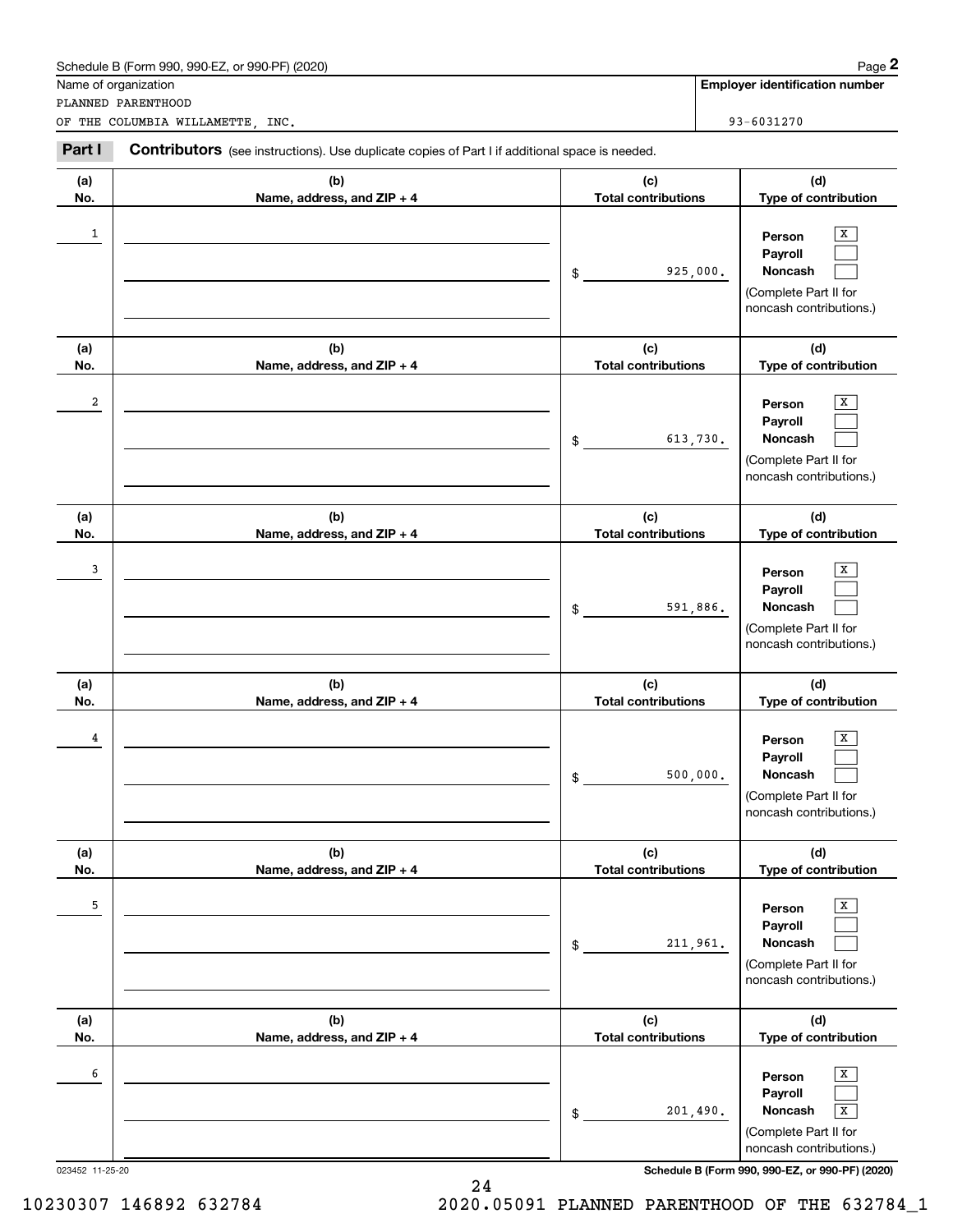|                 | Schedule B (Form 990, 990-EZ, or 990-PF) (2020)                                                |                                   | Page 2                                                                                                   |
|-----------------|------------------------------------------------------------------------------------------------|-----------------------------------|----------------------------------------------------------------------------------------------------------|
|                 | Name of organization<br>PLANNED PARENTHOOD                                                     |                                   | <b>Employer identification number</b>                                                                    |
|                 | OF THE COLUMBIA WILLAMETTE, INC.                                                               |                                   | 93-6031270                                                                                               |
| Part I          | Contributors (see instructions). Use duplicate copies of Part I if additional space is needed. |                                   |                                                                                                          |
| (a)<br>No.      | (b)<br>Name, address, and ZIP + 4                                                              | (c)<br><b>Total contributions</b> | (d)<br>Type of contribution                                                                              |
| 7               |                                                                                                | \$                                | x<br>Person<br>Payroll<br>Noncash<br>198,172.<br>(Complete Part II for<br>noncash contributions.)        |
| (a)<br>No.      | (b)<br>Name, address, and ZIP + 4                                                              | (c)<br><b>Total contributions</b> | (d)<br>Type of contribution                                                                              |
|                 |                                                                                                | \$                                | Person<br>Payroll<br><b>Noncash</b><br>(Complete Part II for<br>noncash contributions.)                  |
| (a)             | (b)                                                                                            | (c)                               | (d)                                                                                                      |
| No.             | Name, address, and ZIP + 4                                                                     | <b>Total contributions</b><br>\$  | Type of contribution<br>Person<br>Payroll<br>Noncash<br>(Complete Part II for<br>noncash contributions.) |
| (a)<br>No.      | (b)<br>Name, address, and ZIP + 4                                                              | (c)<br><b>Total contributions</b> | (d)<br>Type of contribution                                                                              |
|                 |                                                                                                | \$                                | Person<br>Payroll<br>Noncash<br>(Complete Part II for<br>noncash contributions.)                         |
| (a)<br>No.      | (b)<br>Name, address, and ZIP + 4                                                              | (c)<br><b>Total contributions</b> | (d)<br>Type of contribution                                                                              |
|                 |                                                                                                | \$                                | Person<br>Payroll<br>Noncash<br>(Complete Part II for<br>noncash contributions.)                         |
| (a)<br>No.      | (b)<br>Name, address, and ZIP + 4                                                              | (c)<br><b>Total contributions</b> | (d)<br>Type of contribution                                                                              |
|                 |                                                                                                | \$                                | Person<br>Payroll<br>Noncash<br>(Complete Part II for<br>noncash contributions.)                         |
| 023452 11-25-20 |                                                                                                |                                   | Schedule B (Form 990, 990-EZ, or 990-PF) (2020)                                                          |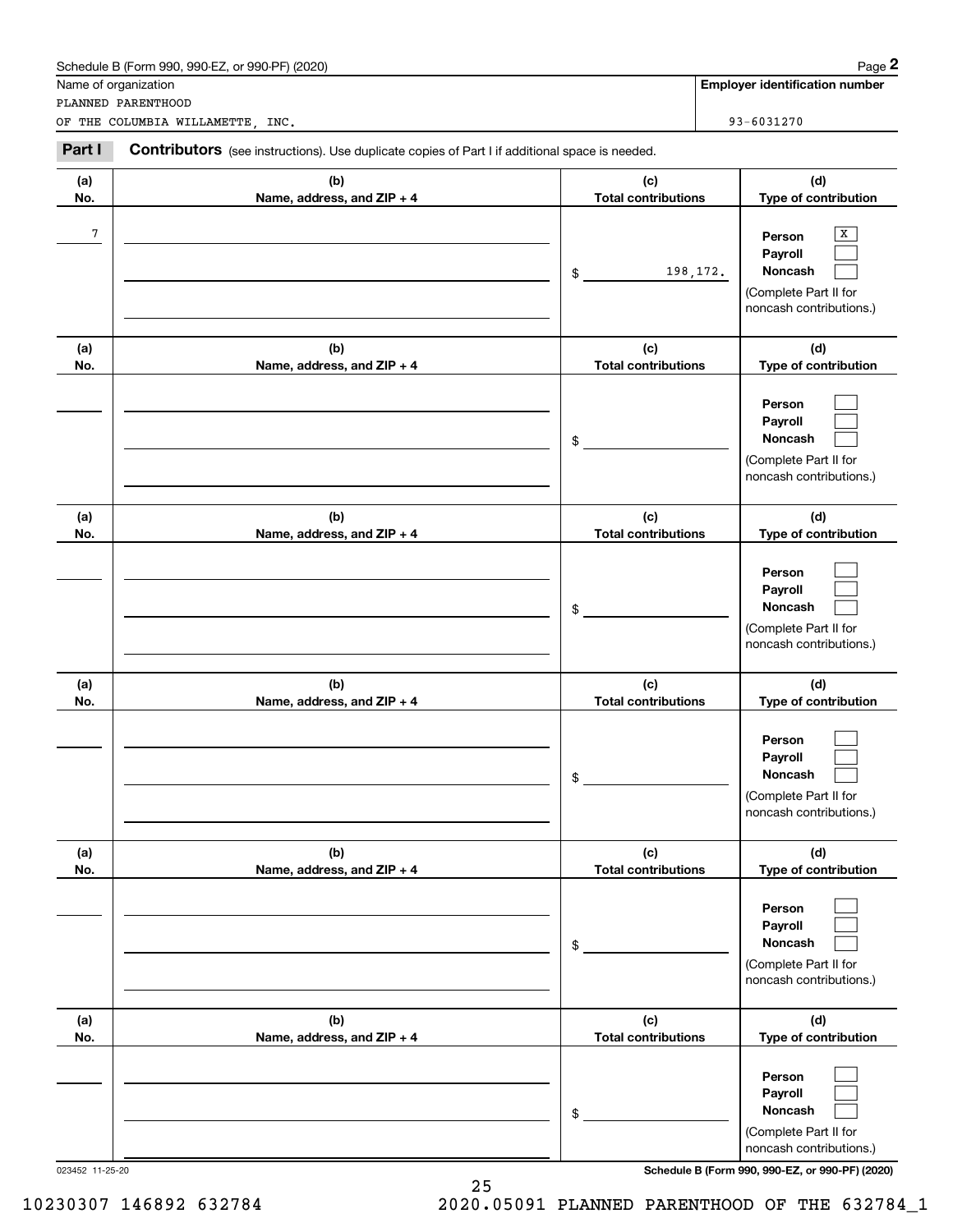|                              | Schedule B (Form 990, 990-EZ, or 990-PF) (2020)                                                     |                                                 | Page 3                                |
|------------------------------|-----------------------------------------------------------------------------------------------------|-------------------------------------------------|---------------------------------------|
|                              | Name of organization                                                                                |                                                 | <b>Employer identification number</b> |
|                              | PLANNED PARENTHOOD                                                                                  |                                                 |                                       |
|                              | OF THE COLUMBIA WILLAMETTE, INC.                                                                    |                                                 | 93-6031270                            |
| Part II                      | Noncash Property (see instructions). Use duplicate copies of Part II if additional space is needed. |                                                 |                                       |
| (a)<br>No.<br>from           | (b)<br>Description of noncash property given                                                        | (c)<br>FMV (or estimate)                        | (d)<br>Date received                  |
| Part I                       |                                                                                                     | (See instructions.)                             |                                       |
|                              | PUBLICLY TRADED SECURITIES                                                                          |                                                 |                                       |
| 6                            |                                                                                                     |                                                 |                                       |
|                              |                                                                                                     | \$                                              | 02/03/21<br>201,490.                  |
| (a)<br>No.<br>from<br>Part I | (b)<br>Description of noncash property given                                                        | (c)<br>FMV (or estimate)<br>(See instructions.) | (d)<br>Date received                  |
|                              |                                                                                                     |                                                 |                                       |
|                              |                                                                                                     | \$                                              |                                       |
| (a)<br>No.<br>from<br>Part I | (b)<br>Description of noncash property given                                                        | (c)<br>FMV (or estimate)<br>(See instructions.) | (d)<br>Date received                  |
|                              |                                                                                                     |                                                 |                                       |
|                              |                                                                                                     | \$                                              |                                       |
| (a)<br>No.<br>from<br>Part I | (b)<br>Description of noncash property given                                                        | (c)<br>FMV (or estimate)<br>(See instructions.) | (d)<br>Date received                  |
|                              |                                                                                                     |                                                 |                                       |
|                              |                                                                                                     | \$                                              |                                       |
| (a)<br>No.<br>from<br>Part I | (b)<br>Description of noncash property given                                                        | (c)<br>FMV (or estimate)<br>(See instructions.) | (d)<br>Date received                  |
|                              |                                                                                                     |                                                 |                                       |
|                              |                                                                                                     | \$                                              |                                       |
| (a)<br>No.<br>from<br>Part I | (b)<br>Description of noncash property given                                                        | (c)<br>FMV (or estimate)<br>(See instructions.) | (d)<br>Date received                  |
|                              |                                                                                                     |                                                 |                                       |
|                              |                                                                                                     |                                                 |                                       |
|                              |                                                                                                     | \$                                              |                                       |

10230307 146892 632784 2020.05091 PLANNED PARENTHOOD OF THE 632784\_1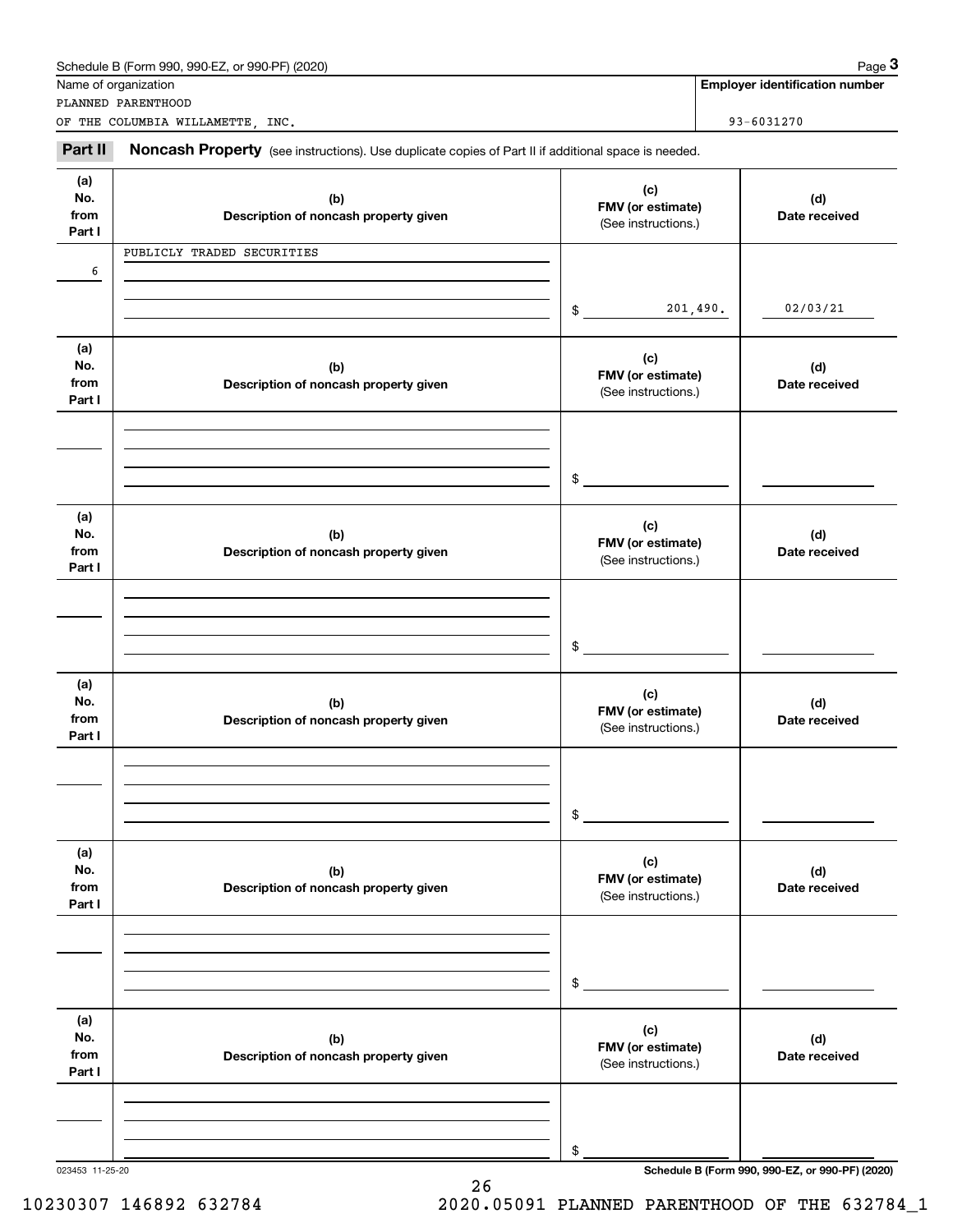|                           | Schedule B (Form 990, 990-EZ, or 990-PF) (2020)                                                                                                                                                                                                      |                      | Page 4                                                                                                                                                                       |  |  |  |  |  |
|---------------------------|------------------------------------------------------------------------------------------------------------------------------------------------------------------------------------------------------------------------------------------------------|----------------------|------------------------------------------------------------------------------------------------------------------------------------------------------------------------------|--|--|--|--|--|
| Name of organization      |                                                                                                                                                                                                                                                      |                      | <b>Employer identification number</b>                                                                                                                                        |  |  |  |  |  |
|                           | PLANNED PARENTHOOD                                                                                                                                                                                                                                   |                      |                                                                                                                                                                              |  |  |  |  |  |
| <b>Part III</b>           | OF THE COLUMBIA WILLAMETTE, INC.<br>from any one contributor. Complete columns (a) through (e) and the following line entry. For organizations                                                                                                       |                      | 93-6031270<br>Exclusively religious, charitable, etc., contributions to organizations described in section 501(c)(7), (8), or (10) that total more than \$1,000 for the year |  |  |  |  |  |
|                           | completing Part III, enter the total of exclusively religious, charitable, etc., contributions of \$1,000 or less for the year. (Enter this info. once.) $\blacktriangleright$ \$<br>Use duplicate copies of Part III if additional space is needed. |                      |                                                                                                                                                                              |  |  |  |  |  |
| (a) No.<br>from<br>Part I | (b) Purpose of gift                                                                                                                                                                                                                                  | (c) Use of gift      | (d) Description of how gift is held                                                                                                                                          |  |  |  |  |  |
|                           |                                                                                                                                                                                                                                                      |                      |                                                                                                                                                                              |  |  |  |  |  |
|                           |                                                                                                                                                                                                                                                      |                      |                                                                                                                                                                              |  |  |  |  |  |
|                           |                                                                                                                                                                                                                                                      | (e) Transfer of gift |                                                                                                                                                                              |  |  |  |  |  |
|                           | Transferee's name, address, and $ZIP + 4$                                                                                                                                                                                                            |                      | Relationship of transferor to transferee                                                                                                                                     |  |  |  |  |  |
|                           |                                                                                                                                                                                                                                                      |                      |                                                                                                                                                                              |  |  |  |  |  |
|                           |                                                                                                                                                                                                                                                      |                      |                                                                                                                                                                              |  |  |  |  |  |
| (a) No.<br>from<br>Part I | (b) Purpose of gift                                                                                                                                                                                                                                  | (c) Use of gift      | (d) Description of how gift is held                                                                                                                                          |  |  |  |  |  |
|                           |                                                                                                                                                                                                                                                      |                      |                                                                                                                                                                              |  |  |  |  |  |
|                           |                                                                                                                                                                                                                                                      |                      |                                                                                                                                                                              |  |  |  |  |  |
|                           | (e) Transfer of gift                                                                                                                                                                                                                                 |                      |                                                                                                                                                                              |  |  |  |  |  |
|                           | Transferee's name, address, and $ZIP + 4$                                                                                                                                                                                                            |                      | Relationship of transferor to transferee                                                                                                                                     |  |  |  |  |  |
|                           |                                                                                                                                                                                                                                                      |                      |                                                                                                                                                                              |  |  |  |  |  |
|                           |                                                                                                                                                                                                                                                      |                      |                                                                                                                                                                              |  |  |  |  |  |
| (a) No.<br>from<br>Part I | (b) Purpose of gift                                                                                                                                                                                                                                  | (c) Use of gift      | (d) Description of how gift is held                                                                                                                                          |  |  |  |  |  |
|                           |                                                                                                                                                                                                                                                      |                      |                                                                                                                                                                              |  |  |  |  |  |
|                           |                                                                                                                                                                                                                                                      |                      |                                                                                                                                                                              |  |  |  |  |  |
|                           |                                                                                                                                                                                                                                                      | (e) Transfer of gift |                                                                                                                                                                              |  |  |  |  |  |
|                           | Transferee's name, address, and $ZIP + 4$                                                                                                                                                                                                            |                      | Relationship of transferor to transferee                                                                                                                                     |  |  |  |  |  |
|                           |                                                                                                                                                                                                                                                      |                      |                                                                                                                                                                              |  |  |  |  |  |
|                           |                                                                                                                                                                                                                                                      |                      |                                                                                                                                                                              |  |  |  |  |  |
| (a) No.<br>from<br>Part I | (b) Purpose of gift                                                                                                                                                                                                                                  | (c) Use of gift      | (d) Description of how gift is held                                                                                                                                          |  |  |  |  |  |
|                           |                                                                                                                                                                                                                                                      |                      |                                                                                                                                                                              |  |  |  |  |  |
|                           |                                                                                                                                                                                                                                                      |                      |                                                                                                                                                                              |  |  |  |  |  |
|                           | (e) Transfer of gift                                                                                                                                                                                                                                 |                      |                                                                                                                                                                              |  |  |  |  |  |
|                           | Transferee's name, address, and $ZIP + 4$                                                                                                                                                                                                            |                      | Relationship of transferor to transferee                                                                                                                                     |  |  |  |  |  |
|                           |                                                                                                                                                                                                                                                      |                      |                                                                                                                                                                              |  |  |  |  |  |
|                           |                                                                                                                                                                                                                                                      |                      |                                                                                                                                                                              |  |  |  |  |  |
|                           |                                                                                                                                                                                                                                                      |                      | 000 DE) (2000)<br>$\sim$ 000, 000 EZ.                                                                                                                                        |  |  |  |  |  |

**Schedule B (Form 990, 990-EZ, or 990-PF) (2020)**

10230307 146892 632784 2020.05091 PLANNED PARENTHOOD OF THE 632784\_1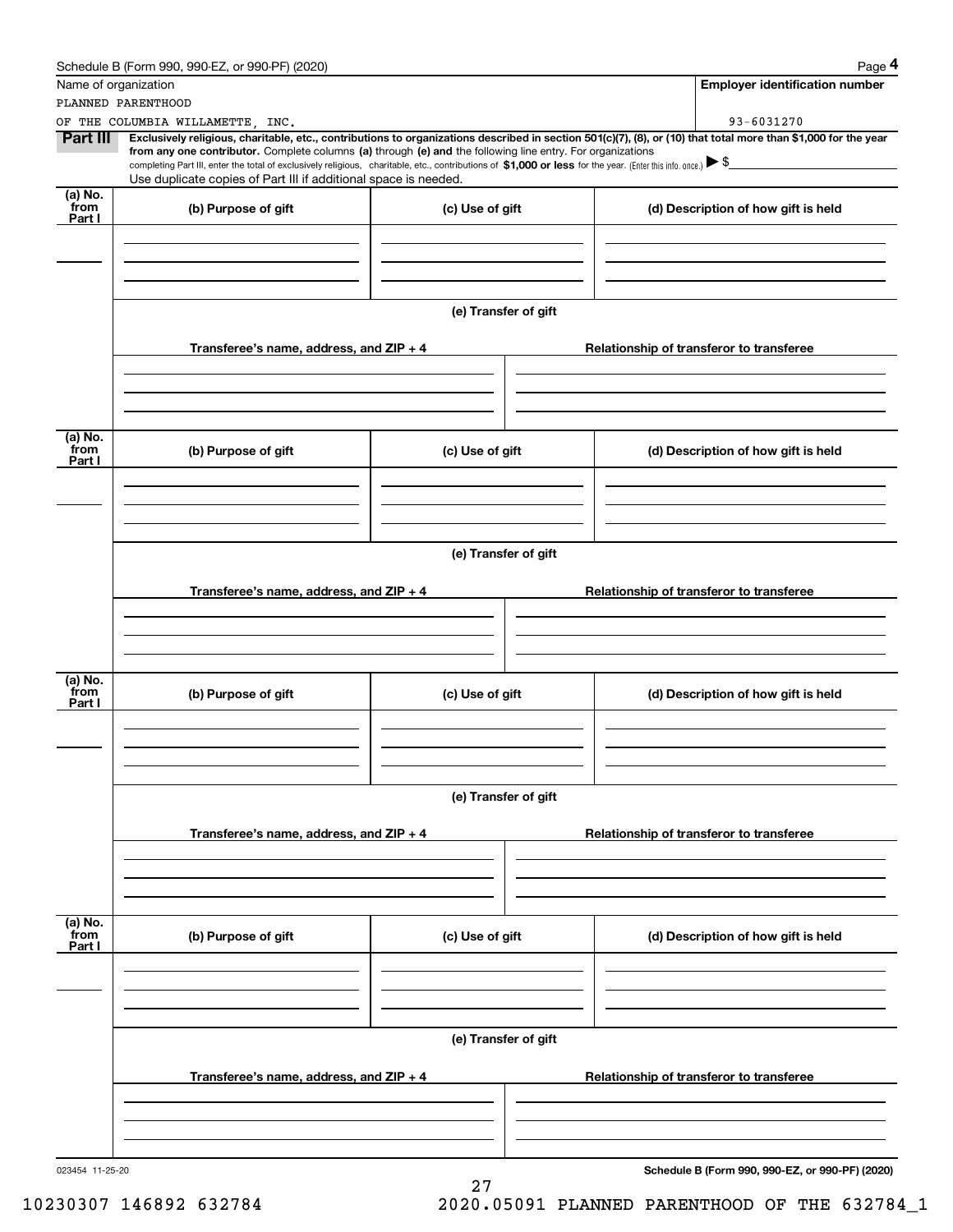| <b>SCHEDULE C</b>                                                                                                                               | <b>Political Campaign and Lobbying Activities</b> |                                                                                                                                                                                                                                                    |           |                                               | OMB No. 1545-0047        |                                                       |  |  |  |
|-------------------------------------------------------------------------------------------------------------------------------------------------|---------------------------------------------------|----------------------------------------------------------------------------------------------------------------------------------------------------------------------------------------------------------------------------------------------------|-----------|-----------------------------------------------|--------------------------|-------------------------------------------------------|--|--|--|
| (Form 990 or 990-EZ)                                                                                                                            |                                                   |                                                                                                                                                                                                                                                    |           |                                               |                          |                                                       |  |  |  |
|                                                                                                                                                 |                                                   | For Organizations Exempt From Income Tax Under section 501(c) and section 527                                                                                                                                                                      |           |                                               |                          |                                                       |  |  |  |
| Department of the Treasury<br>Internal Revenue Service                                                                                          |                                                   | ► Complete if the organization is described below. ► Attach to Form 990 or Form 990-EZ.<br>$\blacktriangleright$ Go to www.irs.gov/Form990 for instructions and the latest information.                                                            |           |                                               |                          | <b>Open to Public</b><br>Inspection                   |  |  |  |
|                                                                                                                                                 |                                                   |                                                                                                                                                                                                                                                    |           |                                               |                          |                                                       |  |  |  |
|                                                                                                                                                 |                                                   | If the organization answered "Yes," on Form 990, Part IV, line 3, or Form 990-EZ, Part V, line 46 (Political Campaign Activities), then<br>• Section 501(c)(3) organizations: Complete Parts I-A and B. Do not complete Part I-C.                  |           |                                               |                          |                                                       |  |  |  |
|                                                                                                                                                 |                                                   | ● Section 501(c) (other than section 501(c)(3)) organizations: Complete Parts I-A and C below. Do not complete Part I-B.                                                                                                                           |           |                                               |                          |                                                       |  |  |  |
| • Section 527 organizations: Complete Part I-A only.                                                                                            |                                                   |                                                                                                                                                                                                                                                    |           |                                               |                          |                                                       |  |  |  |
|                                                                                                                                                 |                                                   | If the organization answered "Yes," on Form 990, Part IV, line 4, or Form 990-EZ, Part VI, line 47 (Lobbying Activities), then                                                                                                                     |           |                                               |                          |                                                       |  |  |  |
|                                                                                                                                                 |                                                   | • Section 501(c)(3) organizations that have filed Form 5768 (election under section 501(h)): Complete Part II-A. Do not complete Part II-B.                                                                                                        |           |                                               |                          |                                                       |  |  |  |
| • Section 501(c)(3) organizations that have NOT filed Form 5768 (election under section 501(h)): Complete Part II-B. Do not complete Part II-A. |                                                   |                                                                                                                                                                                                                                                    |           |                                               |                          |                                                       |  |  |  |
|                                                                                                                                                 |                                                   | If the organization answered "Yes," on Form 990, Part IV, line 5 (Proxy Tax) (See separate instructions) or Form 990-EZ, Part V, line 35c (Proxy                                                                                                   |           |                                               |                          |                                                       |  |  |  |
| Tax) (See separate instructions), then                                                                                                          |                                                   |                                                                                                                                                                                                                                                    |           |                                               |                          |                                                       |  |  |  |
|                                                                                                                                                 |                                                   | • Section 501(c)(4), (5), or (6) organizations: Complete Part III.                                                                                                                                                                                 |           |                                               |                          |                                                       |  |  |  |
| Name of organization                                                                                                                            | PLANNED PARENTHOOD                                |                                                                                                                                                                                                                                                    |           |                                               |                          | <b>Employer identification number</b>                 |  |  |  |
|                                                                                                                                                 |                                                   | OF THE COLUMBIA WILLAMETTE, INC.                                                                                                                                                                                                                   |           |                                               |                          | 93-6031270                                            |  |  |  |
| Part I-A                                                                                                                                        |                                                   | Complete if the organization is exempt under section 501(c) or is a section 527 organization.                                                                                                                                                      |           |                                               |                          |                                                       |  |  |  |
|                                                                                                                                                 |                                                   |                                                                                                                                                                                                                                                    |           |                                               |                          |                                                       |  |  |  |
|                                                                                                                                                 |                                                   | 1 Provide a description of the organization's direct and indirect political campaign activities in Part IV.                                                                                                                                        |           |                                               |                          |                                                       |  |  |  |
| Political campaign activity expenditures<br>2                                                                                                   |                                                   |                                                                                                                                                                                                                                                    |           |                                               | $\triangleright$ \$      |                                                       |  |  |  |
| 3                                                                                                                                               |                                                   |                                                                                                                                                                                                                                                    |           |                                               |                          |                                                       |  |  |  |
| Part I-B                                                                                                                                        |                                                   | Complete if the organization is exempt under section 501(c)(3).                                                                                                                                                                                    |           |                                               |                          |                                                       |  |  |  |
|                                                                                                                                                 |                                                   | 1 Enter the amount of any excise tax incurred by the organization under section 4955                                                                                                                                                               |           | $\bullet$ $\bullet$                           |                          |                                                       |  |  |  |
|                                                                                                                                                 |                                                   |                                                                                                                                                                                                                                                    |           |                                               |                          |                                                       |  |  |  |
| З                                                                                                                                               |                                                   |                                                                                                                                                                                                                                                    |           |                                               |                          | <b>Yes</b><br>No                                      |  |  |  |
| 4a Was a correction made?                                                                                                                       |                                                   |                                                                                                                                                                                                                                                    |           |                                               |                          | <b>Yes</b><br>No                                      |  |  |  |
| <b>b</b> If "Yes," describe in Part IV.                                                                                                         |                                                   |                                                                                                                                                                                                                                                    |           |                                               |                          |                                                       |  |  |  |
|                                                                                                                                                 |                                                   | Part I-C Complete if the organization is exempt under section 501(c), except section 501(c)(3).                                                                                                                                                    |           |                                               |                          |                                                       |  |  |  |
|                                                                                                                                                 |                                                   | 1 Enter the amount directly expended by the filing organization for section 527 exempt function activities                                                                                                                                         |           |                                               | $\blacktriangleright$ \$ |                                                       |  |  |  |
|                                                                                                                                                 |                                                   | 2 Enter the amount of the filing organization's funds contributed to other organizations for section 527                                                                                                                                           |           |                                               |                          |                                                       |  |  |  |
| exempt function activities                                                                                                                      |                                                   |                                                                                                                                                                                                                                                    |           |                                               | $\blacktriangleright$ \$ |                                                       |  |  |  |
|                                                                                                                                                 |                                                   | 3 Total exempt function expenditures. Add lines 1 and 2. Enter here and on Form 1120-POL,                                                                                                                                                          |           |                                               |                          |                                                       |  |  |  |
|                                                                                                                                                 |                                                   |                                                                                                                                                                                                                                                    |           |                                               | $\triangleright$ \$      |                                                       |  |  |  |
|                                                                                                                                                 |                                                   |                                                                                                                                                                                                                                                    |           |                                               |                          | <b>Yes</b><br>No                                      |  |  |  |
|                                                                                                                                                 |                                                   | Enter the names, addresses and employer identification number (EIN) of all section 527 political organizations to which the filing organization                                                                                                    |           |                                               |                          |                                                       |  |  |  |
|                                                                                                                                                 |                                                   | made payments. For each organization listed, enter the amount paid from the filing organization's funds. Also enter the amount of political                                                                                                        |           |                                               |                          |                                                       |  |  |  |
|                                                                                                                                                 |                                                   | contributions received that were promptly and directly delivered to a separate political organization, such as a separate segregated fund or a<br>political action committee (PAC). If additional space is needed, provide information in Part IV. |           |                                               |                          |                                                       |  |  |  |
|                                                                                                                                                 |                                                   |                                                                                                                                                                                                                                                    |           |                                               |                          |                                                       |  |  |  |
| (a) Name                                                                                                                                        |                                                   | (b) Address                                                                                                                                                                                                                                        | $(c)$ EIN | (d) Amount paid from<br>filing organization's |                          | (e) Amount of political<br>contributions received and |  |  |  |
|                                                                                                                                                 |                                                   |                                                                                                                                                                                                                                                    |           | funds. If none, enter -0-.                    |                          | promptly and directly                                 |  |  |  |
|                                                                                                                                                 |                                                   |                                                                                                                                                                                                                                                    |           |                                               |                          | delivered to a separate<br>political organization.    |  |  |  |
|                                                                                                                                                 |                                                   |                                                                                                                                                                                                                                                    |           |                                               |                          | If none, enter -0-.                                   |  |  |  |
|                                                                                                                                                 |                                                   |                                                                                                                                                                                                                                                    |           |                                               |                          |                                                       |  |  |  |
|                                                                                                                                                 |                                                   |                                                                                                                                                                                                                                                    |           |                                               |                          |                                                       |  |  |  |
|                                                                                                                                                 |                                                   |                                                                                                                                                                                                                                                    |           |                                               |                          |                                                       |  |  |  |
|                                                                                                                                                 |                                                   |                                                                                                                                                                                                                                                    |           |                                               |                          |                                                       |  |  |  |
|                                                                                                                                                 |                                                   |                                                                                                                                                                                                                                                    |           |                                               |                          |                                                       |  |  |  |
|                                                                                                                                                 |                                                   |                                                                                                                                                                                                                                                    |           |                                               |                          |                                                       |  |  |  |
|                                                                                                                                                 |                                                   |                                                                                                                                                                                                                                                    |           |                                               |                          |                                                       |  |  |  |
|                                                                                                                                                 |                                                   |                                                                                                                                                                                                                                                    |           |                                               |                          |                                                       |  |  |  |
|                                                                                                                                                 |                                                   |                                                                                                                                                                                                                                                    |           |                                               |                          |                                                       |  |  |  |
|                                                                                                                                                 |                                                   |                                                                                                                                                                                                                                                    |           |                                               |                          |                                                       |  |  |  |
|                                                                                                                                                 |                                                   |                                                                                                                                                                                                                                                    |           |                                               |                          |                                                       |  |  |  |
|                                                                                                                                                 |                                                   |                                                                                                                                                                                                                                                    |           |                                               |                          |                                                       |  |  |  |

**For Paperwork Reduction Act Notice, see the Instructions for Form 990 or 990-EZ. Schedule C (Form 990 or 990-EZ) 2020** LHA

032041 12-02-20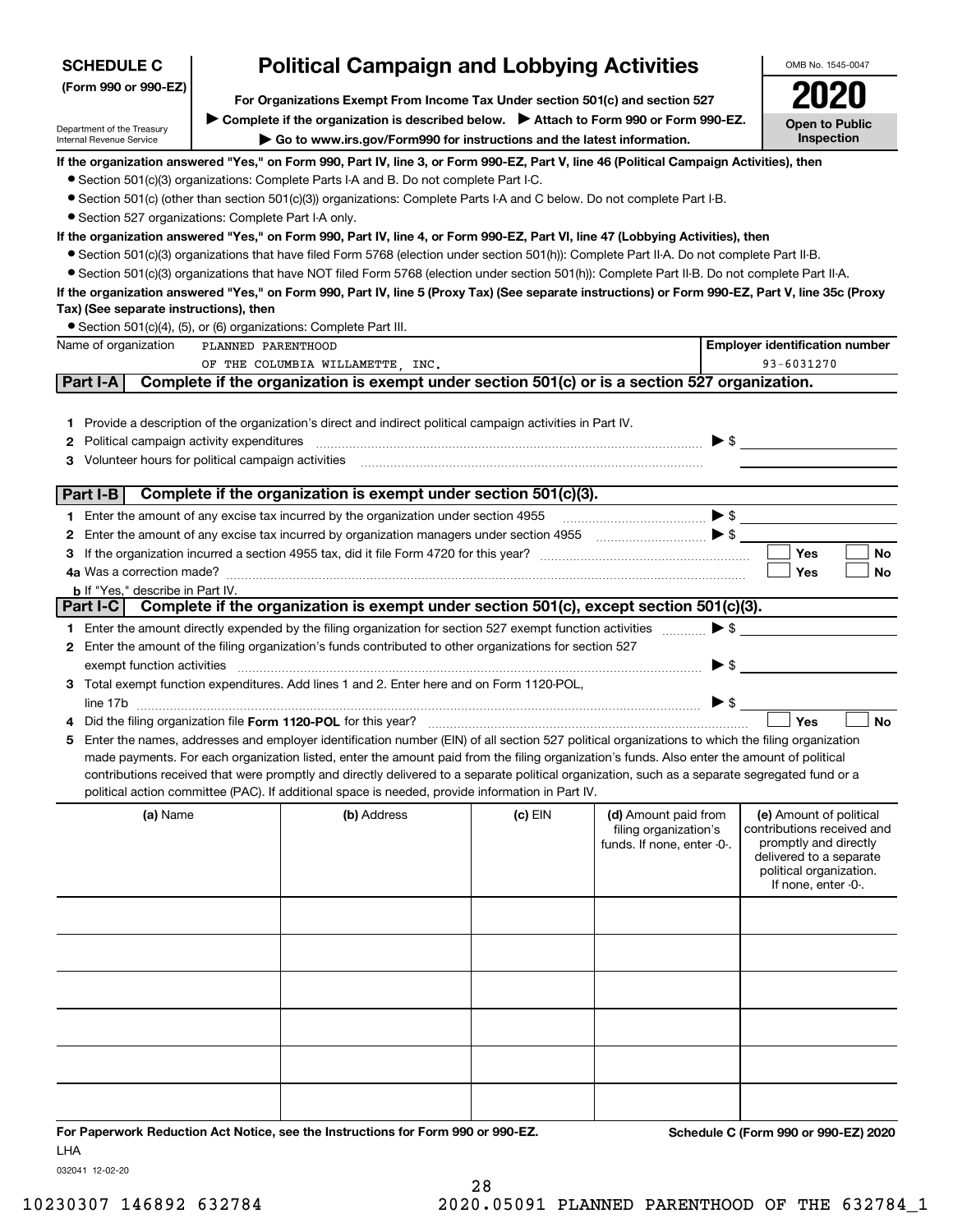|  |  | PLANNED PARENTHOOD |
|--|--|--------------------|
|--|--|--------------------|

Schedule C (Form 990 or 990-EZ) 2020 Page OF THE COLUMBIA WILLAMETTE, INC. 93-6031270

**2**

|                                      |  | section 501(h)).                                                                                                                  |
|--------------------------------------|--|-----------------------------------------------------------------------------------------------------------------------------------|
| A Check $\blacktriangleright$        |  | if the filing organization belongs to an affiliated group (and list in Part IV each affiliated group member's name, address, EIN, |
|                                      |  | expenses, and share of excess lobbying expenditures).                                                                             |
| <b>B</b> Check $\blacktriangleright$ |  | if the filing organization checked box A and "limited control" provisions apply.                                                  |

|   | <b>Limits on Lobbying Expenditures</b><br>(The term "expenditures" means amounts paid or incurred.) | (a) Filing<br>organization's<br>totals                                                                    | (b) Affiliated group<br>totals |           |
|---|-----------------------------------------------------------------------------------------------------|-----------------------------------------------------------------------------------------------------------|--------------------------------|-----------|
|   | 1a Total lobbying expenditures to influence public opinion (grassroots lobbying)                    |                                                                                                           | 29,243.                        |           |
|   |                                                                                                     | <b>b</b> Total lobbying expenditures to influence a legislative body (direct lobbying) <i>manumumumum</i> | 71,264.                        |           |
| C |                                                                                                     |                                                                                                           | 100,507.                       |           |
|   | <b>d</b> Other exempt purpose expenditures                                                          |                                                                                                           | 26, 174, 902.                  |           |
|   |                                                                                                     |                                                                                                           | 26, 275, 409.                  |           |
|   | Lobbying nontaxable amount. Enter the amount from the following table in both columns.              |                                                                                                           | 1,000,000.                     |           |
|   | If the amount on line 1e, column $(a)$ or $(b)$ is:                                                 | The lobbying nontaxable amount is:                                                                        |                                |           |
|   | Not over \$500,000                                                                                  | 20% of the amount on line 1e.                                                                             |                                |           |
|   | Over \$500,000 but not over \$1,000,000                                                             | \$100,000 plus 15% of the excess over \$500,000.                                                          |                                |           |
|   | Over \$1,000,000 but not over \$1,500,000                                                           | \$175,000 plus 10% of the excess over \$1,000,000.                                                        |                                |           |
|   | Over \$1,500,000 but not over \$17,000,000                                                          | \$225,000 plus 5% of the excess over \$1,500,000.                                                         |                                |           |
|   | Over \$17,000,000                                                                                   | \$1,000,000.                                                                                              |                                |           |
|   |                                                                                                     |                                                                                                           |                                |           |
|   | g Grassroots nontaxable amount (enter 25% of line 1f)                                               |                                                                                                           | 250,000.                       |           |
|   | <b>h</b> Subtract line 1g from line 1a. If zero or less, enter -0-                                  |                                                                                                           | 0                              |           |
|   | Subtract line 1f from line 1c. If zero or less, enter -0-                                           |                                                                                                           | $\mathbf{0}$ .                 |           |
|   |                                                                                                     | If there is an amount other than zero on either line 1h or line 1i, did the organization file Form 4720   |                                |           |
|   | reporting section 4911 tax for this year?                                                           |                                                                                                           |                                | Yes<br>No |

### **4-Year Averaging Period Under Section 501(h)**

**(Some organizations that made a section 501(h) election do not have to complete all of the five columns below.**

**See the separate instructions for lines 2a through 2f.)**

| Lobbying Expenditures During 4-Year Averaging Period                                 |            |            |            |            |            |  |  |  |
|--------------------------------------------------------------------------------------|------------|------------|------------|------------|------------|--|--|--|
| Calendar year<br>(or fiscal year beginning in)                                       | (a) $2017$ | $(b)$ 2018 | $(c)$ 2019 | $(d)$ 2020 | (e) Total  |  |  |  |
| 2a Lobbying nontaxable amount                                                        | 1,000,000. | 1,000,000. | 1,000,000. | 1,000,000. | 4,000,000. |  |  |  |
| <b>b</b> Lobbying ceiling amount<br>$(150\% \text{ of line } 2a, \text{ column}(e))$ |            |            |            |            | 6,000,000. |  |  |  |
| Total lobbying expenditures                                                          | 87,066.    | 368,975.   | 80,188.    | 100,507.   | 636,736.   |  |  |  |
| Grassroots nontaxable amount<br>d                                                    | 250,000.   | 250,000.   | 250,000.   | 250,000.   | 1,000,000. |  |  |  |
| e Grassroots ceiling amount<br>(150% of line 2d, column (e))                         |            |            |            |            | 1,500,000. |  |  |  |
| f Grassroots lobbying expenditures                                                   | 37,320.    | 27,499.    | 25,813.    | 29,243.    | 119,875.   |  |  |  |

**Schedule C (Form 990 or 990-EZ) 2020**

032042 12-02-20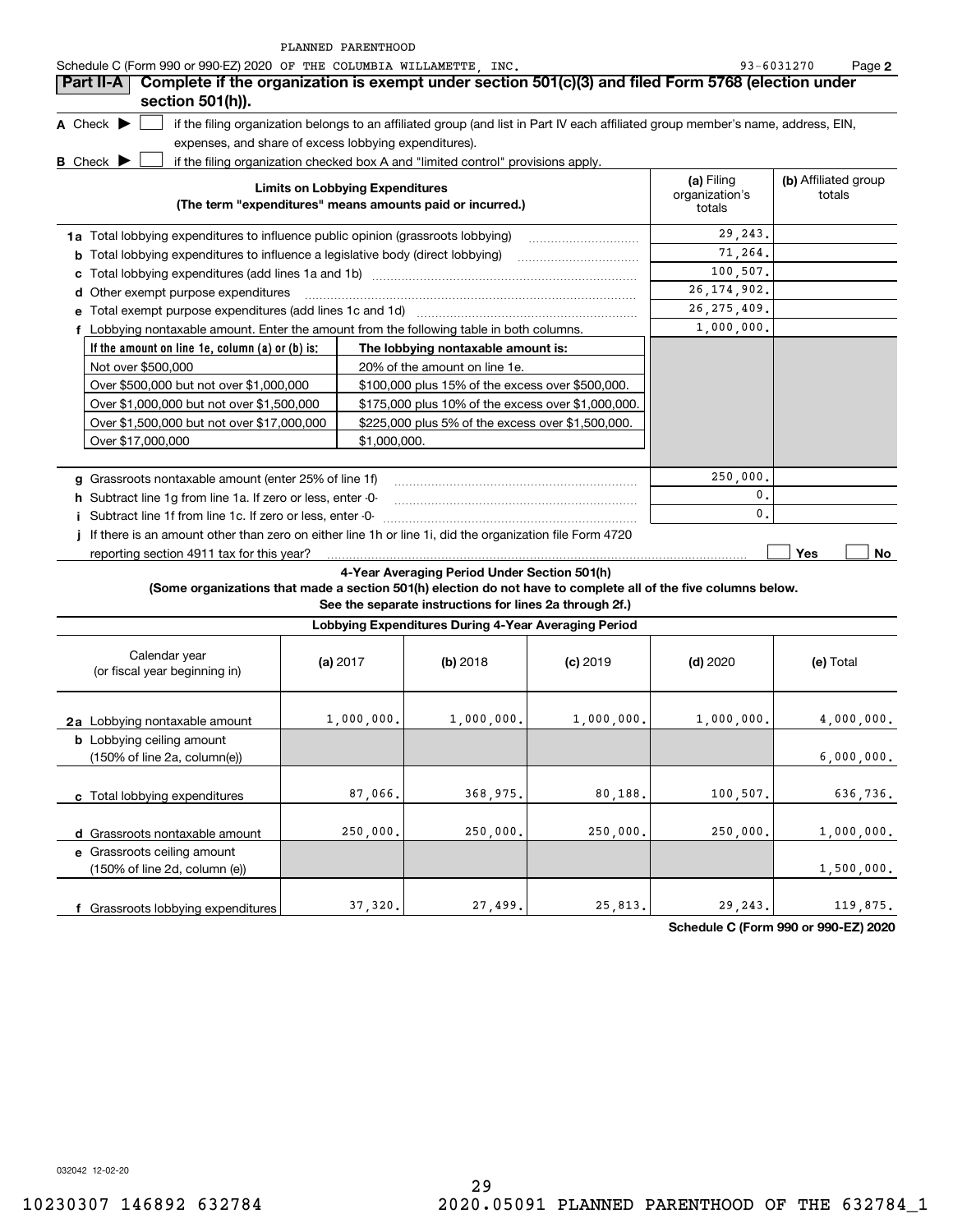032043 12-02-20

| Part II-B $\mid$ Complete if the organization is exempt under section 501(c)(3) and has NOT filed Form 5768 |
|-------------------------------------------------------------------------------------------------------------|
| (election under section 501(h)).                                                                            |

| of the lobbying activity.<br>Yes<br>No<br>Amount<br>During the year, did the filing organization attempt to influence foreign, national, state, or<br>1<br>local legislation, including any attempt to influence public opinion on a legislative matter<br>or referendum, through the use of:<br><b>b</b> Paid staff or management (include compensation in expenses reported on lines 1c through 1i)?<br>$\sim$<br>e Publications, or published or broadcast statements?<br>Direct contact with legislators, their staffs, government officials, or a legislative body?<br>g<br>h Rallies, demonstrations, seminars, conventions, speeches, lectures, or any similar means?<br><i>i</i> Other activities?<br>2a Did the activities in line 1 cause the organization to be not described in section 501(c)(3)?<br>c If "Yes," enter the amount of any tax incurred by organization managers under section 4912<br>d If the filing organization incurred a section 4912 tax, did it file Form 4720 for this year?<br>Complete if the organization is exempt under section 501(c)(4), section 501(c)(5), or section<br>Part III-A I<br>$501(c)(6)$ .<br>Yes<br>No<br>1.<br>1<br>$\mathbf{2}$<br>$\mathbf{2}$<br>Did the organization agree to carry over lobbying and political campaign activity expenditures from the prior year?<br>3<br>3<br>Part III-B<br>Complete if the organization is exempt under section 501(c)(4), section 501(c)(5), or section<br>501(c)(6) and if either (a) BOTH Part III-A, lines 1 and 2, are answered "No" OR (b) Part III-A, line 3, is<br>answered "Yes."<br>Dues, assessments and similar amounts from members [11] matter contracts and similar amounts from members [11] matter and similar amounts from members [11] matter and similar amounts from members [11] matter and similar am<br>1.<br>1<br>Section 162(e) nondeductible lobbying and political expenditures (do not include amounts of political<br>2<br>expenses for which the section 527(f) tax was paid).<br>2a<br>2 <sub>b</sub><br>b Carryover from last year manufactured and contain a series of the contract of the contract of the contract of the contract of the contract of the contract of the contract of the contract of the contract of the contract o<br>2c<br>c<br>3<br>Aggregate amount reported in section $6033(e)(1)(A)$ notices of nondeductible section $162(e)$ dues<br>з<br>If notices were sent and the amount on line 2c exceeds the amount on line 3, what portion of the excess<br>4<br>does the organization agree to carryover to the reasonable estimate of nondeductible lobbying and political<br>4<br>5<br>5<br>Part IV<br><b>Supplemental Information</b> | For each "Yes" response on lines 1a through 1i below, provide in Part IV a detailed description | (a) | (b) |  |
|---------------------------------------------------------------------------------------------------------------------------------------------------------------------------------------------------------------------------------------------------------------------------------------------------------------------------------------------------------------------------------------------------------------------------------------------------------------------------------------------------------------------------------------------------------------------------------------------------------------------------------------------------------------------------------------------------------------------------------------------------------------------------------------------------------------------------------------------------------------------------------------------------------------------------------------------------------------------------------------------------------------------------------------------------------------------------------------------------------------------------------------------------------------------------------------------------------------------------------------------------------------------------------------------------------------------------------------------------------------------------------------------------------------------------------------------------------------------------------------------------------------------------------------------------------------------------------------------------------------------------------------------------------------------------------------------------------------------------------------------------------------------------------------------------------------------------------------------------------------------------------------------------------------------------------------------------------------------------------------------------------------------------------------------------------------------------------------------------------------------------------------------------------------------------------------------------------------------------------------------------------------------------------------------------------------------------------------------------------------------------------------------------------------------------------------------------------------------------------------------------------------------------------------------------------------------------------------------------------------------------------------------------------------------------------------------------|-------------------------------------------------------------------------------------------------|-----|-----|--|
|                                                                                                                                                                                                                                                                                                                                                                                                                                                                                                                                                                                                                                                                                                                                                                                                                                                                                                                                                                                                                                                                                                                                                                                                                                                                                                                                                                                                                                                                                                                                                                                                                                                                                                                                                                                                                                                                                                                                                                                                                                                                                                                                                                                                                                                                                                                                                                                                                                                                                                                                                                                                                                                                                                   |                                                                                                 |     |     |  |
|                                                                                                                                                                                                                                                                                                                                                                                                                                                                                                                                                                                                                                                                                                                                                                                                                                                                                                                                                                                                                                                                                                                                                                                                                                                                                                                                                                                                                                                                                                                                                                                                                                                                                                                                                                                                                                                                                                                                                                                                                                                                                                                                                                                                                                                                                                                                                                                                                                                                                                                                                                                                                                                                                                   |                                                                                                 |     |     |  |
|                                                                                                                                                                                                                                                                                                                                                                                                                                                                                                                                                                                                                                                                                                                                                                                                                                                                                                                                                                                                                                                                                                                                                                                                                                                                                                                                                                                                                                                                                                                                                                                                                                                                                                                                                                                                                                                                                                                                                                                                                                                                                                                                                                                                                                                                                                                                                                                                                                                                                                                                                                                                                                                                                                   |                                                                                                 |     |     |  |
|                                                                                                                                                                                                                                                                                                                                                                                                                                                                                                                                                                                                                                                                                                                                                                                                                                                                                                                                                                                                                                                                                                                                                                                                                                                                                                                                                                                                                                                                                                                                                                                                                                                                                                                                                                                                                                                                                                                                                                                                                                                                                                                                                                                                                                                                                                                                                                                                                                                                                                                                                                                                                                                                                                   |                                                                                                 |     |     |  |
|                                                                                                                                                                                                                                                                                                                                                                                                                                                                                                                                                                                                                                                                                                                                                                                                                                                                                                                                                                                                                                                                                                                                                                                                                                                                                                                                                                                                                                                                                                                                                                                                                                                                                                                                                                                                                                                                                                                                                                                                                                                                                                                                                                                                                                                                                                                                                                                                                                                                                                                                                                                                                                                                                                   |                                                                                                 |     |     |  |
|                                                                                                                                                                                                                                                                                                                                                                                                                                                                                                                                                                                                                                                                                                                                                                                                                                                                                                                                                                                                                                                                                                                                                                                                                                                                                                                                                                                                                                                                                                                                                                                                                                                                                                                                                                                                                                                                                                                                                                                                                                                                                                                                                                                                                                                                                                                                                                                                                                                                                                                                                                                                                                                                                                   |                                                                                                 |     |     |  |
|                                                                                                                                                                                                                                                                                                                                                                                                                                                                                                                                                                                                                                                                                                                                                                                                                                                                                                                                                                                                                                                                                                                                                                                                                                                                                                                                                                                                                                                                                                                                                                                                                                                                                                                                                                                                                                                                                                                                                                                                                                                                                                                                                                                                                                                                                                                                                                                                                                                                                                                                                                                                                                                                                                   |                                                                                                 |     |     |  |
|                                                                                                                                                                                                                                                                                                                                                                                                                                                                                                                                                                                                                                                                                                                                                                                                                                                                                                                                                                                                                                                                                                                                                                                                                                                                                                                                                                                                                                                                                                                                                                                                                                                                                                                                                                                                                                                                                                                                                                                                                                                                                                                                                                                                                                                                                                                                                                                                                                                                                                                                                                                                                                                                                                   |                                                                                                 |     |     |  |
|                                                                                                                                                                                                                                                                                                                                                                                                                                                                                                                                                                                                                                                                                                                                                                                                                                                                                                                                                                                                                                                                                                                                                                                                                                                                                                                                                                                                                                                                                                                                                                                                                                                                                                                                                                                                                                                                                                                                                                                                                                                                                                                                                                                                                                                                                                                                                                                                                                                                                                                                                                                                                                                                                                   |                                                                                                 |     |     |  |
|                                                                                                                                                                                                                                                                                                                                                                                                                                                                                                                                                                                                                                                                                                                                                                                                                                                                                                                                                                                                                                                                                                                                                                                                                                                                                                                                                                                                                                                                                                                                                                                                                                                                                                                                                                                                                                                                                                                                                                                                                                                                                                                                                                                                                                                                                                                                                                                                                                                                                                                                                                                                                                                                                                   |                                                                                                 |     |     |  |
|                                                                                                                                                                                                                                                                                                                                                                                                                                                                                                                                                                                                                                                                                                                                                                                                                                                                                                                                                                                                                                                                                                                                                                                                                                                                                                                                                                                                                                                                                                                                                                                                                                                                                                                                                                                                                                                                                                                                                                                                                                                                                                                                                                                                                                                                                                                                                                                                                                                                                                                                                                                                                                                                                                   |                                                                                                 |     |     |  |
|                                                                                                                                                                                                                                                                                                                                                                                                                                                                                                                                                                                                                                                                                                                                                                                                                                                                                                                                                                                                                                                                                                                                                                                                                                                                                                                                                                                                                                                                                                                                                                                                                                                                                                                                                                                                                                                                                                                                                                                                                                                                                                                                                                                                                                                                                                                                                                                                                                                                                                                                                                                                                                                                                                   |                                                                                                 |     |     |  |
|                                                                                                                                                                                                                                                                                                                                                                                                                                                                                                                                                                                                                                                                                                                                                                                                                                                                                                                                                                                                                                                                                                                                                                                                                                                                                                                                                                                                                                                                                                                                                                                                                                                                                                                                                                                                                                                                                                                                                                                                                                                                                                                                                                                                                                                                                                                                                                                                                                                                                                                                                                                                                                                                                                   |                                                                                                 |     |     |  |
|                                                                                                                                                                                                                                                                                                                                                                                                                                                                                                                                                                                                                                                                                                                                                                                                                                                                                                                                                                                                                                                                                                                                                                                                                                                                                                                                                                                                                                                                                                                                                                                                                                                                                                                                                                                                                                                                                                                                                                                                                                                                                                                                                                                                                                                                                                                                                                                                                                                                                                                                                                                                                                                                                                   |                                                                                                 |     |     |  |
|                                                                                                                                                                                                                                                                                                                                                                                                                                                                                                                                                                                                                                                                                                                                                                                                                                                                                                                                                                                                                                                                                                                                                                                                                                                                                                                                                                                                                                                                                                                                                                                                                                                                                                                                                                                                                                                                                                                                                                                                                                                                                                                                                                                                                                                                                                                                                                                                                                                                                                                                                                                                                                                                                                   |                                                                                                 |     |     |  |
|                                                                                                                                                                                                                                                                                                                                                                                                                                                                                                                                                                                                                                                                                                                                                                                                                                                                                                                                                                                                                                                                                                                                                                                                                                                                                                                                                                                                                                                                                                                                                                                                                                                                                                                                                                                                                                                                                                                                                                                                                                                                                                                                                                                                                                                                                                                                                                                                                                                                                                                                                                                                                                                                                                   |                                                                                                 |     |     |  |
|                                                                                                                                                                                                                                                                                                                                                                                                                                                                                                                                                                                                                                                                                                                                                                                                                                                                                                                                                                                                                                                                                                                                                                                                                                                                                                                                                                                                                                                                                                                                                                                                                                                                                                                                                                                                                                                                                                                                                                                                                                                                                                                                                                                                                                                                                                                                                                                                                                                                                                                                                                                                                                                                                                   |                                                                                                 |     |     |  |
|                                                                                                                                                                                                                                                                                                                                                                                                                                                                                                                                                                                                                                                                                                                                                                                                                                                                                                                                                                                                                                                                                                                                                                                                                                                                                                                                                                                                                                                                                                                                                                                                                                                                                                                                                                                                                                                                                                                                                                                                                                                                                                                                                                                                                                                                                                                                                                                                                                                                                                                                                                                                                                                                                                   |                                                                                                 |     |     |  |
|                                                                                                                                                                                                                                                                                                                                                                                                                                                                                                                                                                                                                                                                                                                                                                                                                                                                                                                                                                                                                                                                                                                                                                                                                                                                                                                                                                                                                                                                                                                                                                                                                                                                                                                                                                                                                                                                                                                                                                                                                                                                                                                                                                                                                                                                                                                                                                                                                                                                                                                                                                                                                                                                                                   |                                                                                                 |     |     |  |
|                                                                                                                                                                                                                                                                                                                                                                                                                                                                                                                                                                                                                                                                                                                                                                                                                                                                                                                                                                                                                                                                                                                                                                                                                                                                                                                                                                                                                                                                                                                                                                                                                                                                                                                                                                                                                                                                                                                                                                                                                                                                                                                                                                                                                                                                                                                                                                                                                                                                                                                                                                                                                                                                                                   |                                                                                                 |     |     |  |
|                                                                                                                                                                                                                                                                                                                                                                                                                                                                                                                                                                                                                                                                                                                                                                                                                                                                                                                                                                                                                                                                                                                                                                                                                                                                                                                                                                                                                                                                                                                                                                                                                                                                                                                                                                                                                                                                                                                                                                                                                                                                                                                                                                                                                                                                                                                                                                                                                                                                                                                                                                                                                                                                                                   |                                                                                                 |     |     |  |
|                                                                                                                                                                                                                                                                                                                                                                                                                                                                                                                                                                                                                                                                                                                                                                                                                                                                                                                                                                                                                                                                                                                                                                                                                                                                                                                                                                                                                                                                                                                                                                                                                                                                                                                                                                                                                                                                                                                                                                                                                                                                                                                                                                                                                                                                                                                                                                                                                                                                                                                                                                                                                                                                                                   |                                                                                                 |     |     |  |
|                                                                                                                                                                                                                                                                                                                                                                                                                                                                                                                                                                                                                                                                                                                                                                                                                                                                                                                                                                                                                                                                                                                                                                                                                                                                                                                                                                                                                                                                                                                                                                                                                                                                                                                                                                                                                                                                                                                                                                                                                                                                                                                                                                                                                                                                                                                                                                                                                                                                                                                                                                                                                                                                                                   |                                                                                                 |     |     |  |
|                                                                                                                                                                                                                                                                                                                                                                                                                                                                                                                                                                                                                                                                                                                                                                                                                                                                                                                                                                                                                                                                                                                                                                                                                                                                                                                                                                                                                                                                                                                                                                                                                                                                                                                                                                                                                                                                                                                                                                                                                                                                                                                                                                                                                                                                                                                                                                                                                                                                                                                                                                                                                                                                                                   |                                                                                                 |     |     |  |
|                                                                                                                                                                                                                                                                                                                                                                                                                                                                                                                                                                                                                                                                                                                                                                                                                                                                                                                                                                                                                                                                                                                                                                                                                                                                                                                                                                                                                                                                                                                                                                                                                                                                                                                                                                                                                                                                                                                                                                                                                                                                                                                                                                                                                                                                                                                                                                                                                                                                                                                                                                                                                                                                                                   |                                                                                                 |     |     |  |
|                                                                                                                                                                                                                                                                                                                                                                                                                                                                                                                                                                                                                                                                                                                                                                                                                                                                                                                                                                                                                                                                                                                                                                                                                                                                                                                                                                                                                                                                                                                                                                                                                                                                                                                                                                                                                                                                                                                                                                                                                                                                                                                                                                                                                                                                                                                                                                                                                                                                                                                                                                                                                                                                                                   |                                                                                                 |     |     |  |
|                                                                                                                                                                                                                                                                                                                                                                                                                                                                                                                                                                                                                                                                                                                                                                                                                                                                                                                                                                                                                                                                                                                                                                                                                                                                                                                                                                                                                                                                                                                                                                                                                                                                                                                                                                                                                                                                                                                                                                                                                                                                                                                                                                                                                                                                                                                                                                                                                                                                                                                                                                                                                                                                                                   |                                                                                                 |     |     |  |
|                                                                                                                                                                                                                                                                                                                                                                                                                                                                                                                                                                                                                                                                                                                                                                                                                                                                                                                                                                                                                                                                                                                                                                                                                                                                                                                                                                                                                                                                                                                                                                                                                                                                                                                                                                                                                                                                                                                                                                                                                                                                                                                                                                                                                                                                                                                                                                                                                                                                                                                                                                                                                                                                                                   |                                                                                                 |     |     |  |
|                                                                                                                                                                                                                                                                                                                                                                                                                                                                                                                                                                                                                                                                                                                                                                                                                                                                                                                                                                                                                                                                                                                                                                                                                                                                                                                                                                                                                                                                                                                                                                                                                                                                                                                                                                                                                                                                                                                                                                                                                                                                                                                                                                                                                                                                                                                                                                                                                                                                                                                                                                                                                                                                                                   |                                                                                                 |     |     |  |
|                                                                                                                                                                                                                                                                                                                                                                                                                                                                                                                                                                                                                                                                                                                                                                                                                                                                                                                                                                                                                                                                                                                                                                                                                                                                                                                                                                                                                                                                                                                                                                                                                                                                                                                                                                                                                                                                                                                                                                                                                                                                                                                                                                                                                                                                                                                                                                                                                                                                                                                                                                                                                                                                                                   |                                                                                                 |     |     |  |
|                                                                                                                                                                                                                                                                                                                                                                                                                                                                                                                                                                                                                                                                                                                                                                                                                                                                                                                                                                                                                                                                                                                                                                                                                                                                                                                                                                                                                                                                                                                                                                                                                                                                                                                                                                                                                                                                                                                                                                                                                                                                                                                                                                                                                                                                                                                                                                                                                                                                                                                                                                                                                                                                                                   |                                                                                                 |     |     |  |
|                                                                                                                                                                                                                                                                                                                                                                                                                                                                                                                                                                                                                                                                                                                                                                                                                                                                                                                                                                                                                                                                                                                                                                                                                                                                                                                                                                                                                                                                                                                                                                                                                                                                                                                                                                                                                                                                                                                                                                                                                                                                                                                                                                                                                                                                                                                                                                                                                                                                                                                                                                                                                                                                                                   |                                                                                                 |     |     |  |
|                                                                                                                                                                                                                                                                                                                                                                                                                                                                                                                                                                                                                                                                                                                                                                                                                                                                                                                                                                                                                                                                                                                                                                                                                                                                                                                                                                                                                                                                                                                                                                                                                                                                                                                                                                                                                                                                                                                                                                                                                                                                                                                                                                                                                                                                                                                                                                                                                                                                                                                                                                                                                                                                                                   |                                                                                                 |     |     |  |
| $\cdots$ $\cdots$ $\cdots$ $\cdots$ $\cdots$ $\cdots$ $\cdots$ $\cdots$ $\cdots$ $\cdots$ $\cdots$ $\cdots$<br>and the state of the state of the                                                                                                                                                                                                                                                                                                                                                                                                                                                                                                                                                                                                                                                                                                                                                                                                                                                                                                                                                                                                                                                                                                                                                                                                                                                                                                                                                                                                                                                                                                                                                                                                                                                                                                                                                                                                                                                                                                                                                                                                                                                                                                                                                                                                                                                                                                                                                                                                                                                                                                                                                  |                                                                                                 |     |     |  |

Provide the descriptions required for Part I-A, line 1; Part I-B, line 4; Part I-C, line 5; Part II-A (affiliated group list); Part II-A, lines 1 and 2 (See instructions); and Part II-B, line 1. Also, complete this part for any additional information.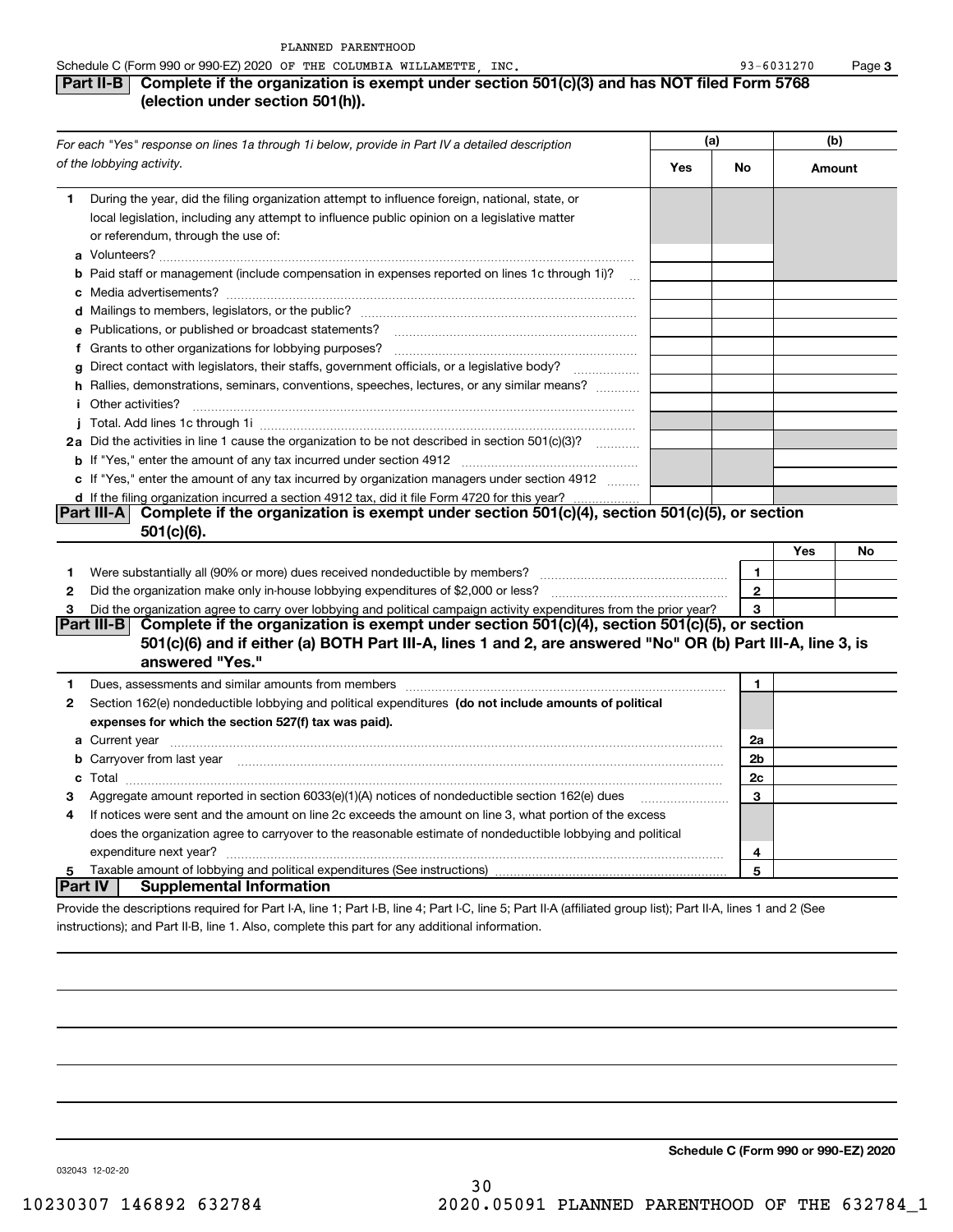|         | <b>SCHEDULE D</b>               | <b>Supplemental Financial Statements</b>                                                                                                                                                                                  |                         |                                                    |                         |                              | OMB No. 1545-0047                     |
|---------|---------------------------------|---------------------------------------------------------------------------------------------------------------------------------------------------------------------------------------------------------------------------|-------------------------|----------------------------------------------------|-------------------------|------------------------------|---------------------------------------|
|         | (Form 990)                      | Complete if the organization answered "Yes" on Form 990,                                                                                                                                                                  |                         |                                                    |                         |                              |                                       |
|         | Department of the Treasury      | Part IV, line 6, 7, 8, 9, 10, 11a, 11b, 11c, 11d, 11e, 11f, 12a, or 12b.                                                                                                                                                  | Attach to Form 990.     |                                                    |                         |                              | <b>Open to Public</b>                 |
|         | Internal Revenue Service        | Go to www.irs.gov/Form990 for instructions and the latest information.<br>PLANNED PARENTHOOD                                                                                                                              |                         |                                                    |                         |                              | Inspection                            |
|         | Name of the organization        | OF THE COLUMBIA WILLAMETTE, INC.                                                                                                                                                                                          |                         |                                                    |                         | 93-6031270                   | <b>Employer identification number</b> |
| Part I  |                                 | Organizations Maintaining Donor Advised Funds or Other Similar Funds or Accounts. Complete if the                                                                                                                         |                         |                                                    |                         |                              |                                       |
|         |                                 | organization answered "Yes" on Form 990, Part IV, line 6.                                                                                                                                                                 |                         |                                                    |                         |                              |                                       |
|         |                                 |                                                                                                                                                                                                                           | (a) Donor advised funds |                                                    |                         | (b) Funds and other accounts |                                       |
| 1       |                                 |                                                                                                                                                                                                                           |                         |                                                    |                         |                              |                                       |
| 2       |                                 | Aggregate value of contributions to (during year)                                                                                                                                                                         |                         |                                                    |                         |                              |                                       |
| З       |                                 |                                                                                                                                                                                                                           |                         |                                                    |                         |                              |                                       |
| 4       |                                 |                                                                                                                                                                                                                           |                         |                                                    |                         |                              |                                       |
| 5       |                                 | Did the organization inform all donors and donor advisors in writing that the assets held in donor advised funds                                                                                                          |                         |                                                    |                         |                              |                                       |
|         |                                 |                                                                                                                                                                                                                           |                         |                                                    |                         |                              | Yes<br>No                             |
| 6       |                                 | Did the organization inform all grantees, donors, and donor advisors in writing that grant funds can be used only                                                                                                         |                         |                                                    |                         |                              |                                       |
|         | impermissible private benefit?  | for charitable purposes and not for the benefit of the donor or donor advisor, or for any other purpose conferring                                                                                                        |                         |                                                    |                         |                              | Yes<br>No                             |
| Part II |                                 | Conservation Easements. Complete if the organization answered "Yes" on Form 990, Part IV, line 7.                                                                                                                         |                         |                                                    |                         |                              |                                       |
| 1.      |                                 | Purpose(s) of conservation easements held by the organization (check all that apply).                                                                                                                                     |                         |                                                    |                         |                              |                                       |
|         |                                 | Preservation of land for public use (for example, recreation or education)                                                                                                                                                |                         | Preservation of a historically important land area |                         |                              |                                       |
|         | Protection of natural habitat   |                                                                                                                                                                                                                           |                         | Preservation of a certified historic structure     |                         |                              |                                       |
|         | Preservation of open space      |                                                                                                                                                                                                                           |                         |                                                    |                         |                              |                                       |
| 2       |                                 | Complete lines 2a through 2d if the organization held a qualified conservation contribution in the form of a conservation easement on the last                                                                            |                         |                                                    |                         |                              |                                       |
|         | day of the tax year.            |                                                                                                                                                                                                                           |                         |                                                    |                         |                              | Held at the End of the Tax Year       |
|         |                                 |                                                                                                                                                                                                                           |                         |                                                    | 2a                      |                              |                                       |
|         |                                 | Total acreage restricted by conservation easements                                                                                                                                                                        |                         |                                                    | 2 <sub>b</sub>          |                              |                                       |
|         |                                 | Number of conservation easements on a certified historic structure included in (a) manufacture included in (a)                                                                                                            |                         |                                                    | 2c                      |                              |                                       |
| d       |                                 | Number of conservation easements included in (c) acquired after 7/25/06, and not on a historic structure                                                                                                                  |                         |                                                    |                         |                              |                                       |
| З       | listed in the National Register | Number of conservation easements modified, transferred, released, extinguished, or terminated by the organization during the tax                                                                                          |                         |                                                    | 2d                      |                              |                                       |
|         | $\vee$ ear                      |                                                                                                                                                                                                                           |                         |                                                    |                         |                              |                                       |
| 4       |                                 | Number of states where property subject to conservation easement is located $\blacktriangleright$                                                                                                                         |                         |                                                    |                         |                              |                                       |
| 5       |                                 | Does the organization have a written policy regarding the periodic monitoring, inspection, handling of                                                                                                                    |                         |                                                    |                         |                              |                                       |
|         |                                 | violations, and enforcement of the conservation easements it holds?                                                                                                                                                       |                         |                                                    |                         |                              | No<br>Yes                             |
| 6       |                                 | Staff and volunteer hours devoted to monitoring, inspecting, handling of violations, and enforcing conservation easements during the year                                                                                 |                         |                                                    |                         |                              |                                       |
|         |                                 |                                                                                                                                                                                                                           |                         |                                                    |                         |                              |                                       |
| 7       |                                 | Amount of expenses incurred in monitoring, inspecting, handling of violations, and enforcing conservation easements during the year                                                                                       |                         |                                                    |                         |                              |                                       |
|         | ▶ \$                            |                                                                                                                                                                                                                           |                         |                                                    |                         |                              |                                       |
| 8       |                                 | Does each conservation easement reported on line 2(d) above satisfy the requirements of section 170(h)(4)(B)(i)                                                                                                           |                         |                                                    |                         |                              |                                       |
| 9       | and section 170(h)(4)(B)(ii)?   | In Part XIII, describe how the organization reports conservation easements in its revenue and expense statement and                                                                                                       |                         |                                                    |                         |                              | Yes<br>No                             |
|         |                                 | balance sheet, and include, if applicable, the text of the footnote to the organization's financial statements that describes the                                                                                         |                         |                                                    |                         |                              |                                       |
|         |                                 | organization's accounting for conservation easements.                                                                                                                                                                     |                         |                                                    |                         |                              |                                       |
|         | Part III                        | Organizations Maintaining Collections of Art, Historical Treasures, or Other Similar Assets.                                                                                                                              |                         |                                                    |                         |                              |                                       |
|         |                                 | Complete if the organization answered "Yes" on Form 990, Part IV, line 8.                                                                                                                                                 |                         |                                                    |                         |                              |                                       |
|         |                                 | 1a If the organization elected, as permitted under FASB ASC 958, not to report in its revenue statement and balance sheet works                                                                                           |                         |                                                    |                         |                              |                                       |
|         |                                 | of art, historical treasures, or other similar assets held for public exhibition, education, or research in furtherance of public                                                                                         |                         |                                                    |                         |                              |                                       |
|         |                                 | service, provide in Part XIII the text of the footnote to its financial statements that describes these items.                                                                                                            |                         |                                                    |                         |                              |                                       |
| b       |                                 | If the organization elected, as permitted under FASB ASC 958, to report in its revenue statement and balance sheet works of                                                                                               |                         |                                                    |                         |                              |                                       |
|         |                                 | art, historical treasures, or other similar assets held for public exhibition, education, or research in furtherance of public service,                                                                                   |                         |                                                    |                         |                              |                                       |
|         |                                 | provide the following amounts relating to these items:                                                                                                                                                                    |                         |                                                    |                         |                              |                                       |
|         |                                 |                                                                                                                                                                                                                           |                         |                                                    |                         |                              |                                       |
|         |                                 | (ii) Assets included in Form 990, Part X                                                                                                                                                                                  |                         |                                                    |                         | $\blacktriangleright$ s      |                                       |
| 2       |                                 | If the organization received or held works of art, historical treasures, or other similar assets for financial gain, provide<br>the following amounts required to be reported under FASB ASC 958 relating to these items: |                         |                                                    |                         |                              |                                       |
| а       |                                 |                                                                                                                                                                                                                           |                         |                                                    | \$                      |                              |                                       |
| b       |                                 | Assets included in Form 990, Part X <i>maching and accountant content in the sets included</i> in Form 990, Part X                                                                                                        |                         |                                                    | $\blacktriangleright$ s |                              |                                       |
|         |                                 | LHA For Paperwork Reduction Act Notice, see the Instructions for Form 990.                                                                                                                                                |                         |                                                    |                         |                              | Schedule D (Form 990) 2020            |
|         | 032051 12-01-20                 |                                                                                                                                                                                                                           |                         |                                                    |                         |                              |                                       |
|         |                                 |                                                                                                                                                                                                                           | ٦1                      |                                                    |                         |                              |                                       |

| 10230307 146892 632784 | 2020.05091 PLANNED PARENTHOOD OF THE 632784 1 |  |
|------------------------|-----------------------------------------------|--|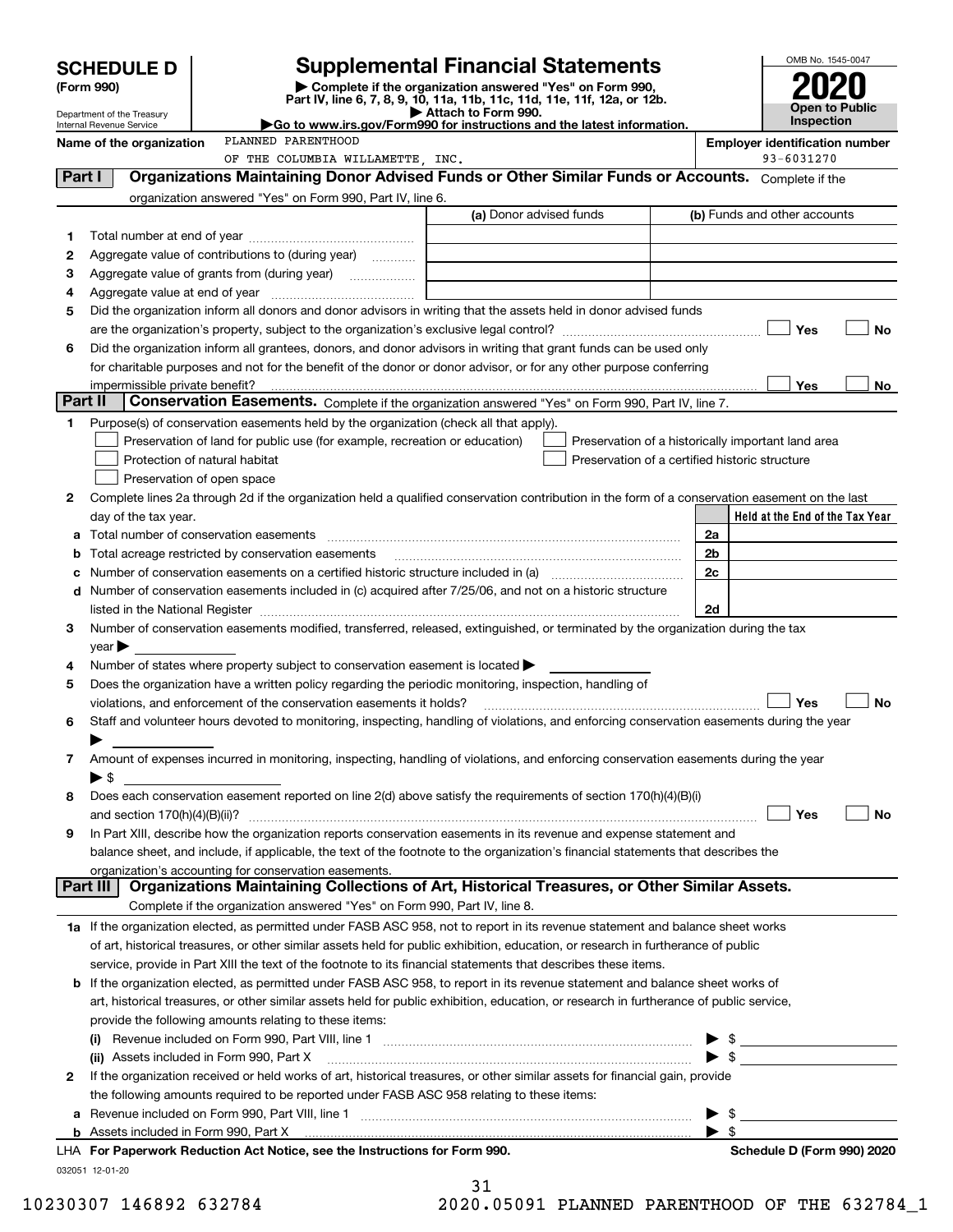|               | PLANNED PARENTHOOD                                                                                                                                                                                                            |                                         |                              |                                    |            |                                 |                                    |                |                                                                                                                                                                   |
|---------------|-------------------------------------------------------------------------------------------------------------------------------------------------------------------------------------------------------------------------------|-----------------------------------------|------------------------------|------------------------------------|------------|---------------------------------|------------------------------------|----------------|-------------------------------------------------------------------------------------------------------------------------------------------------------------------|
|               | Schedule D (Form 990) 2020                                                                                                                                                                                                    | OF THE COLUMBIA WILLAMETTE, INC.        |                              |                                    |            |                                 | 93-6031270                         |                | $Page$ 2                                                                                                                                                          |
|               | Organizations Maintaining Collections of Art, Historical Treasures, or Other Similar Assets (continued)<br>Part III                                                                                                           |                                         |                              |                                    |            |                                 |                                    |                |                                                                                                                                                                   |
| 3             | Using the organization's acquisition, accession, and other records, check any of the following that make significant use of its                                                                                               |                                         |                              |                                    |            |                                 |                                    |                |                                                                                                                                                                   |
|               | collection items (check all that apply):                                                                                                                                                                                      |                                         |                              |                                    |            |                                 |                                    |                |                                                                                                                                                                   |
| a             | Public exhibition                                                                                                                                                                                                             | d                                       |                              | Loan or exchange program           |            |                                 |                                    |                |                                                                                                                                                                   |
| b             | Scholarly research                                                                                                                                                                                                            | e                                       |                              |                                    |            |                                 |                                    |                |                                                                                                                                                                   |
| c             | Preservation for future generations                                                                                                                                                                                           |                                         |                              |                                    |            |                                 |                                    |                |                                                                                                                                                                   |
| 4             | Provide a description of the organization's collections and explain how they further the organization's exempt purpose in Part XIII.                                                                                          |                                         |                              |                                    |            |                                 |                                    |                |                                                                                                                                                                   |
| 5             | During the year, did the organization solicit or receive donations of art, historical treasures, or other similar assets                                                                                                      |                                         |                              |                                    |            |                                 |                                    |                |                                                                                                                                                                   |
|               |                                                                                                                                                                                                                               |                                         |                              |                                    |            |                                 |                                    | Yes            | No                                                                                                                                                                |
|               | <b>Part IV</b><br>Escrow and Custodial Arrangements. Complete if the organization answered "Yes" on Form 990, Part IV, line 9, or                                                                                             |                                         |                              |                                    |            |                                 |                                    |                |                                                                                                                                                                   |
|               | reported an amount on Form 990, Part X, line 21.                                                                                                                                                                              |                                         |                              |                                    |            |                                 |                                    |                |                                                                                                                                                                   |
|               | 1a Is the organization an agent, trustee, custodian or other intermediary for contributions or other assets not included                                                                                                      |                                         |                              |                                    |            |                                 |                                    |                |                                                                                                                                                                   |
|               |                                                                                                                                                                                                                               |                                         |                              |                                    |            |                                 |                                    | Yes            | <b>No</b>                                                                                                                                                         |
|               | b If "Yes," explain the arrangement in Part XIII and complete the following table:                                                                                                                                            |                                         |                              |                                    |            |                                 |                                    |                |                                                                                                                                                                   |
|               |                                                                                                                                                                                                                               |                                         |                              |                                    |            |                                 |                                    | Amount         |                                                                                                                                                                   |
|               | c Beginning balance                                                                                                                                                                                                           |                                         |                              |                                    |            | 1c                              |                                    |                |                                                                                                                                                                   |
|               | d Additions during the year measurement contracts and a state of a state of a state of the state of a state of                                                                                                                |                                         |                              |                                    |            | 1d                              |                                    |                |                                                                                                                                                                   |
| е             | Distributions during the year manufactured and continuum and control of the year manufactured and control of the year manufactured and control of the year manufactured and control of the state of the state of the state of |                                         |                              |                                    |            | 1e                              |                                    |                |                                                                                                                                                                   |
| f             |                                                                                                                                                                                                                               |                                         |                              |                                    |            | 1f                              |                                    |                |                                                                                                                                                                   |
|               | 2a Did the organization include an amount on Form 990, Part X, line 21, for escrow or custodial account liability?                                                                                                            |                                         |                              |                                    |            |                                 |                                    | Yes            | No                                                                                                                                                                |
|               | b If "Yes," explain the arrangement in Part XIII. Check here if the explanation has been provided on Part XIII                                                                                                                |                                         |                              |                                    |            |                                 |                                    |                |                                                                                                                                                                   |
| <b>Part V</b> | Endowment Funds. Complete if the organization answered "Yes" on Form 990, Part IV, line 10.                                                                                                                                   |                                         |                              |                                    |            |                                 |                                    |                |                                                                                                                                                                   |
|               |                                                                                                                                                                                                                               |                                         |                              |                                    |            |                                 |                                    |                |                                                                                                                                                                   |
|               |                                                                                                                                                                                                                               | (a) Current year<br>8,270,882.          | (b) Prior year<br>7,773,711. | (c) Two years back                 | 7,578,614. |                                 | (d) Three years back<br>6,861,560. |                | (e) Four years back                                                                                                                                               |
|               | 1a Beginning of year balance                                                                                                                                                                                                  | 615,500.                                |                              |                                    |            |                                 |                                    |                | 4,854,330.                                                                                                                                                        |
|               |                                                                                                                                                                                                                               |                                         | 346,872.                     |                                    | 159,405.   |                                 | 328,439.                           |                | 1,787,307.                                                                                                                                                        |
|               | c Net investment earnings, gains, and losses                                                                                                                                                                                  | 2,103,501.                              | 169,475.                     |                                    | 211,941.   |                                 | 505,607.                           |                | 500,561.                                                                                                                                                          |
|               |                                                                                                                                                                                                                               |                                         |                              |                                    |            |                                 |                                    |                |                                                                                                                                                                   |
|               | e Other expenditures for facilities                                                                                                                                                                                           |                                         |                              |                                    |            |                                 |                                    |                |                                                                                                                                                                   |
|               | and programs                                                                                                                                                                                                                  | 19,054.                                 | 19, 176.                     |                                    | 176,249.   |                                 | 116,992.                           |                | 280,638.                                                                                                                                                          |
|               |                                                                                                                                                                                                                               |                                         |                              |                                    |            |                                 |                                    |                |                                                                                                                                                                   |
| g             | End of year balance                                                                                                                                                                                                           | 10,970,829.                             | 8,270,882.                   |                                    | 7,773,711. |                                 | 7,578,614.                         |                | 6,861,560.                                                                                                                                                        |
| 2             | Provide the estimated percentage of the current year end balance (line 1g, column (a)) held as:                                                                                                                               |                                         |                              |                                    |            |                                 |                                    |                |                                                                                                                                                                   |
|               | a Board designated or quasi-endowment >                                                                                                                                                                                       | 81,0000                                 | %                            |                                    |            |                                 |                                    |                |                                                                                                                                                                   |
| b             | 14,0000<br>Permanent endowment $\blacktriangleright$                                                                                                                                                                          | %                                       |                              |                                    |            |                                 |                                    |                |                                                                                                                                                                   |
|               | 5.0000 %<br>$\mathbf c$ Term endowment $\blacktriangleright$                                                                                                                                                                  |                                         |                              |                                    |            |                                 |                                    |                |                                                                                                                                                                   |
|               | The percentages on lines 2a, 2b, and 2c should equal 100%.                                                                                                                                                                    |                                         |                              |                                    |            |                                 |                                    |                |                                                                                                                                                                   |
|               | 3a Are there endowment funds not in the possession of the organization that are held and administered for the organization                                                                                                    |                                         |                              |                                    |            |                                 |                                    |                |                                                                                                                                                                   |
|               | by:                                                                                                                                                                                                                           |                                         |                              |                                    |            |                                 |                                    |                | Yes<br>No                                                                                                                                                         |
|               | (i)                                                                                                                                                                                                                           |                                         |                              |                                    |            |                                 |                                    | 3a(i)          | х                                                                                                                                                                 |
|               |                                                                                                                                                                                                                               |                                         |                              |                                    |            |                                 |                                    | 3a(ii)         | X                                                                                                                                                                 |
|               |                                                                                                                                                                                                                               |                                         |                              |                                    |            |                                 |                                    | 3b             |                                                                                                                                                                   |
| 4             | Describe in Part XIII the intended uses of the organization's endowment funds.                                                                                                                                                |                                         |                              |                                    |            |                                 |                                    |                |                                                                                                                                                                   |
|               | Land, Buildings, and Equipment.<br><b>Part VI</b>                                                                                                                                                                             |                                         |                              |                                    |            |                                 |                                    |                |                                                                                                                                                                   |
|               | Complete if the organization answered "Yes" on Form 990, Part IV, line 11a. See Form 990, Part X, line 10.                                                                                                                    |                                         |                              |                                    |            |                                 |                                    |                |                                                                                                                                                                   |
|               | Description of property                                                                                                                                                                                                       | (a) Cost or other<br>basis (investment) |                              | (b) Cost or other<br>basis (other) |            | (c) Accumulated<br>depreciation |                                    | (d) Book value |                                                                                                                                                                   |
|               |                                                                                                                                                                                                                               |                                         |                              | 3,551,756.                         |            |                                 |                                    |                | 3,551,756.                                                                                                                                                        |
|               |                                                                                                                                                                                                                               |                                         |                              | 20,581,895.                        |            | 6,335,343.                      |                                    |                | 14, 246, 552.                                                                                                                                                     |
|               |                                                                                                                                                                                                                               |                                         |                              | 1, 173, 724.                       |            | 700,923.                        |                                    |                | 472,801.                                                                                                                                                          |
|               |                                                                                                                                                                                                                               |                                         |                              |                                    |            |                                 |                                    |                |                                                                                                                                                                   |
|               |                                                                                                                                                                                                                               |                                         |                              | 6, 199, 154.                       |            | 5,151,327.                      |                                    |                | 1,047,827.                                                                                                                                                        |
|               |                                                                                                                                                                                                                               |                                         |                              | 36,894.                            |            |                                 |                                    |                | 36,894.                                                                                                                                                           |
|               |                                                                                                                                                                                                                               |                                         |                              |                                    |            |                                 |                                    |                | 19, 355, 830.<br>$\text{d} \cdot \text{d} = \text{D} \cdot \text{d} = \text{d} \cdot \text{d} = \text{d} \cdot \text{d} \cdot \text{d} = \text{d} \cdot \text{d}$ |

**Schedule D (Form 990) 2020**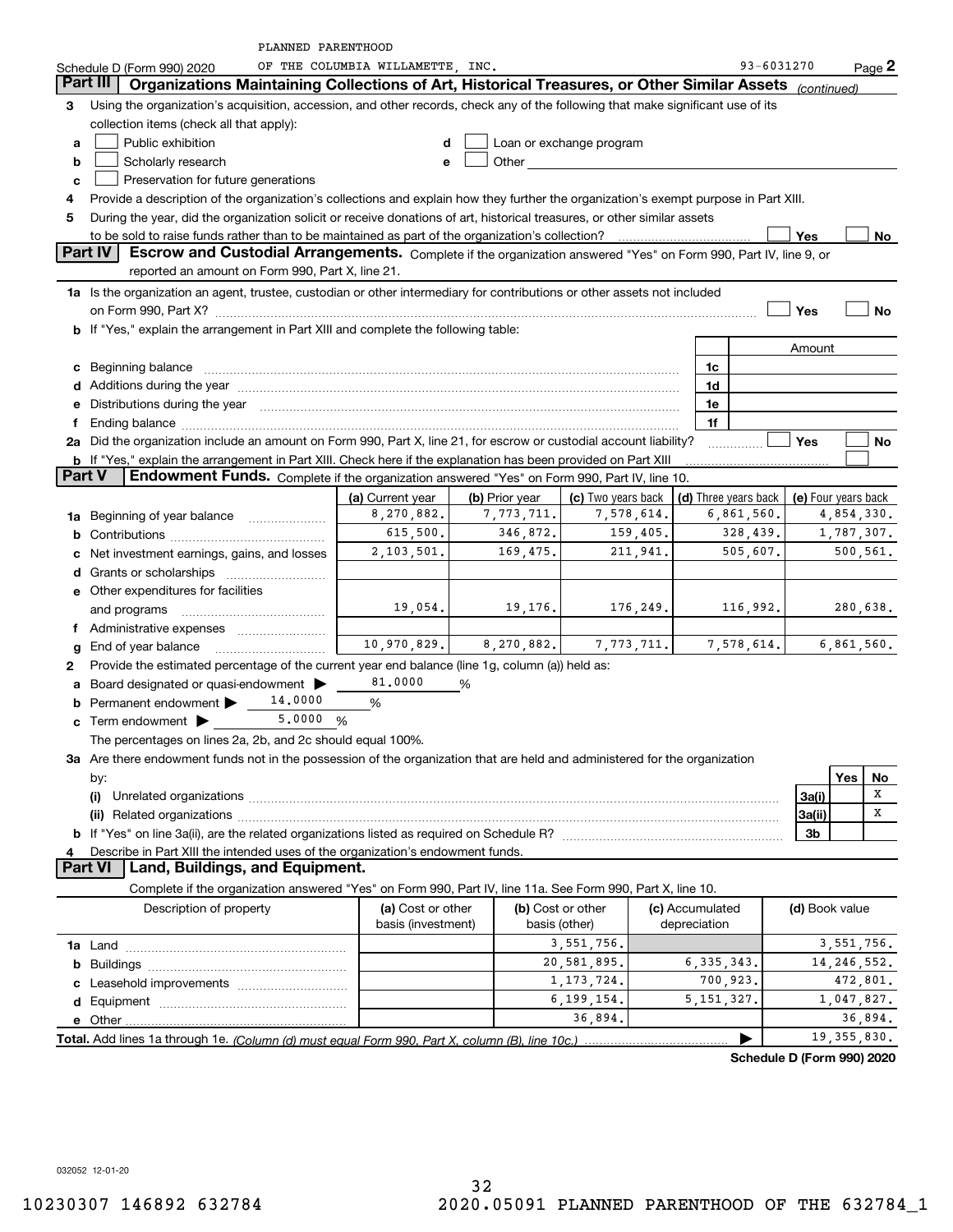Schedule D (Form 990) 2020 OF THE COLUMBIA WILLAMETTE, INC. 93-6031270 Page 3 OF THE COLUMBIA WILLAMETTE,

# **3Part VII Investments - Other Securities.**

Complete if the organization answered "Yes" on Form 990, Part IV, line 11b. See Form 990, Part X, line 12.

| (a) Description of security or category (including name of security)       | (b) Book value | (c) Method of valuation: Cost or end-of-year market value |
|----------------------------------------------------------------------------|----------------|-----------------------------------------------------------|
| (1) Financial derivatives                                                  |                |                                                           |
| (2) Closely held equity interests                                          |                |                                                           |
| (3) Other                                                                  |                |                                                           |
| (A)                                                                        |                |                                                           |
| (B)                                                                        |                |                                                           |
| (C)                                                                        |                |                                                           |
| (D)                                                                        |                |                                                           |
| (E)                                                                        |                |                                                           |
| (F)                                                                        |                |                                                           |
| (G)                                                                        |                |                                                           |
| (H)                                                                        |                |                                                           |
| <b>Total.</b> (Col. (b) must equal Form 990, Part X, col. (B) line $12$ .) |                |                                                           |

# **Part VIII Investments - Program Related.**

Complete if the organization answered "Yes" on Form 990, Part IV, line 11c. See Form 990, Part X, line 13.

| (a) Description of investment                                                          | (b) Book value | (c) Method of valuation: Cost or end-of-year market value |
|----------------------------------------------------------------------------------------|----------------|-----------------------------------------------------------|
| (1)                                                                                    |                |                                                           |
| (2)                                                                                    |                |                                                           |
| $\frac{1}{2}$                                                                          |                |                                                           |
| (4)                                                                                    |                |                                                           |
| $\frac{1}{2}$                                                                          |                |                                                           |
| (6)                                                                                    |                |                                                           |
| $\sqrt{(7)}$                                                                           |                |                                                           |
| (8)                                                                                    |                |                                                           |
| (9)                                                                                    |                |                                                           |
| Total. (Col. (b) must equal Form 990, Part X, col. (B) line 13.) $\blacktriangleright$ |                |                                                           |

## **Part IX Other Assets.**

Complete if the organization answered "Yes" on Form 990, Part IV, line 11d. See Form 990, Part X, line 15.

| (a) Description | (b) Book value |
|-----------------|----------------|
| (1)             |                |
| (2)             |                |
| (3)             |                |
| (4)             |                |
| (5)             |                |
| (6)             |                |
|                 |                |
| (8)             |                |
| (9)             |                |
|                 |                |
|                 |                |

**1.(a)** Description of liability **Book value** Book value Book value Book value Book value Complete if the organization answered "Yes" on Form 990, Part IV, line 11e or 11f. See Form 990, Part X, line 25. (1)(2)(3)(4)(5) (6)(7)(8)(9)Federal income taxes  $\blacktriangleright$ PHOTOCOPIER LEASE 289,871. 289,871.

**Total.**  *(Column (b) must equal Form 990, Part X, col. (B) line 25.)* 

**2.**Liability for uncertain tax positions. In Part XIII, provide the text of the footnote to the organization's financial statements that reports the organization's liability for uncertain tax positions under FASB ASC 740. Check here if the text of the footnote has been provided in Part XIII  $\boxed{\mathbf{X}}$ 

**Schedule D (Form 990) 2020**

032053 12-01-20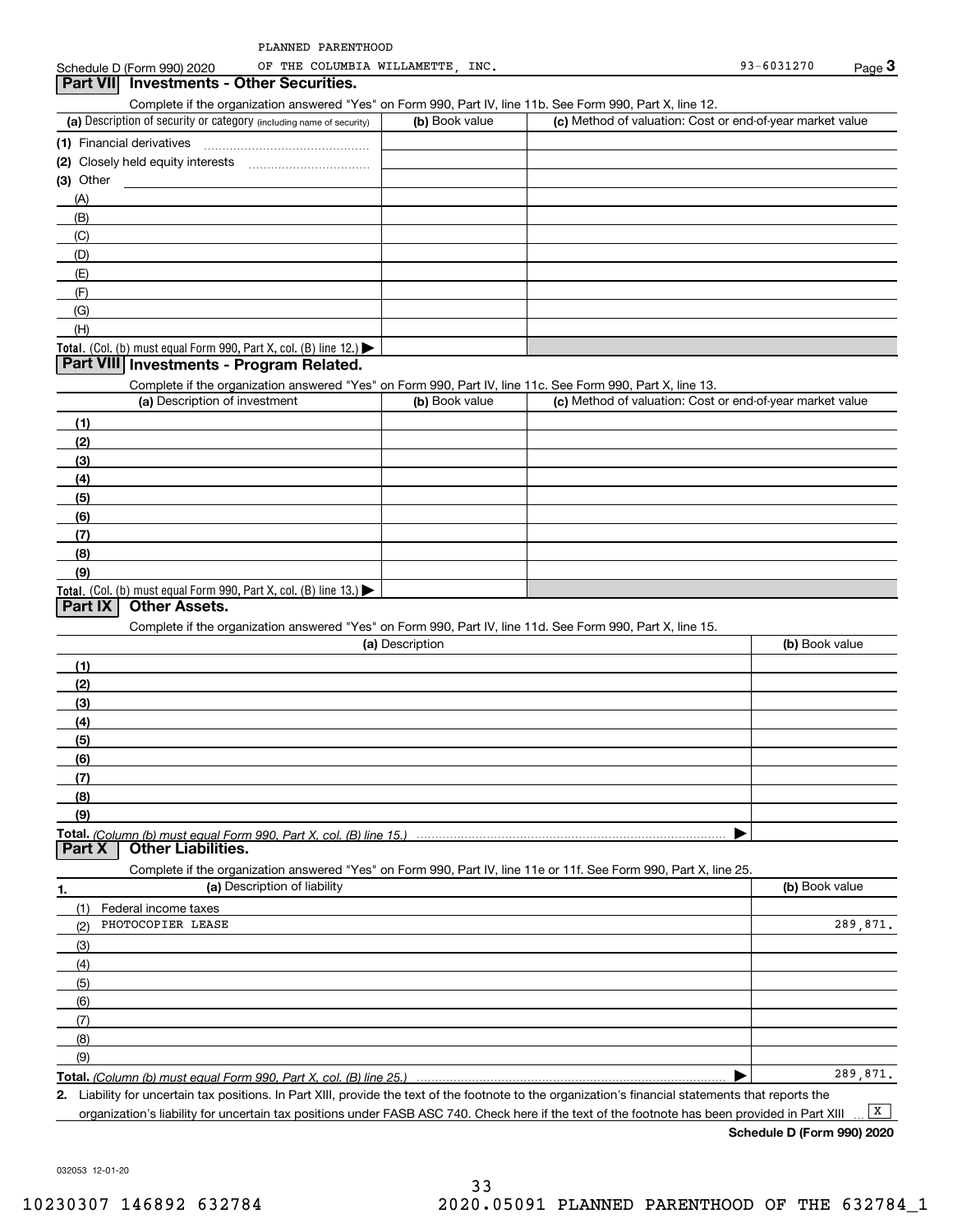|        | PLANNED PARENTHOOD                                                                                                                                                                                                                                                        |                |            |              |               |
|--------|---------------------------------------------------------------------------------------------------------------------------------------------------------------------------------------------------------------------------------------------------------------------------|----------------|------------|--------------|---------------|
|        | OF THE COLUMBIA WILLAMETTE, INC.<br>Schedule D (Form 990) 2020                                                                                                                                                                                                            |                |            | 93-6031270   | Page 4        |
|        | Reconciliation of Revenue per Audited Financial Statements With Revenue per Return.<br>Part XI                                                                                                                                                                            |                |            |              |               |
|        | Complete if the organization answered "Yes" on Form 990, Part IV, line 12a.                                                                                                                                                                                               |                |            |              |               |
| 1      | Total revenue, gains, and other support per audited financial statements                                                                                                                                                                                                  |                |            | 1            | 26,007,242.   |
| 2      | Amounts included on line 1 but not on Form 990, Part VIII, line 12:                                                                                                                                                                                                       |                |            |              |               |
| а      | Net unrealized gains (losses) on investments [11] matter contracts and all of the unrealized gains (losses) on investments [11] matter contracts and all of the unrealized gains (losses) on investments and all of the unreal                                            | 2a             | 1,751,837. |              |               |
| b      |                                                                                                                                                                                                                                                                           | 2 <sub>b</sub> | 9,311.     |              |               |
| с      |                                                                                                                                                                                                                                                                           | 2c             |            |              |               |
| d      | Other (Describe in Part XIII.)                                                                                                                                                                                                                                            | 2d             | 267,588.   |              |               |
| е      | Add lines 2a through 2d                                                                                                                                                                                                                                                   |                |            | 2e           | 2,028,736.    |
| 3      |                                                                                                                                                                                                                                                                           |                |            | 3            | 23,978,506.   |
| 4      | Amounts included on Form 990, Part VIII, line 12, but not on line 1:                                                                                                                                                                                                      |                |            |              |               |
| a      |                                                                                                                                                                                                                                                                           | 4a             |            |              |               |
| b      |                                                                                                                                                                                                                                                                           | 4b             |            |              |               |
| c      | Add lines 4a and 4b                                                                                                                                                                                                                                                       |                |            | 4c           | 0.            |
| 5.     | Part XII   Reconciliation of Expenses per Audited Financial Statements With Expenses per Return.                                                                                                                                                                          |                |            | 5            | 23, 978, 506. |
|        |                                                                                                                                                                                                                                                                           |                |            |              |               |
|        | Complete if the organization answered "Yes" on Form 990, Part IV, line 12a.                                                                                                                                                                                               |                |            |              | 26, 275, 409. |
| 1      | Total expenses and losses per audited financial statements [11] [11] Total expenses and losses per audited financial statements [11] [11] Total expenses and losses per audited financial statements<br>Amounts included on line 1 but not on Form 990, Part IX, line 25: |                |            | $\mathbf{1}$ |               |
| 2<br>a |                                                                                                                                                                                                                                                                           | 2a             |            |              |               |
| b      |                                                                                                                                                                                                                                                                           | 2 <sub>b</sub> |            |              |               |
|        |                                                                                                                                                                                                                                                                           | 2c             |            |              |               |
| d      |                                                                                                                                                                                                                                                                           | 2d             |            |              |               |
| е      | Add lines 2a through 2d <b>contract and all anomalisation</b> and all anomalisation of the state of the state of the state of the state of the state of the state of the state of the state of the state of the state of the state                                        |                |            | 2e           | 0.            |
| з      |                                                                                                                                                                                                                                                                           |                |            | 3            | 26, 275, 409. |
| 4      | Amounts included on Form 990, Part IX, line 25, but not on line 1:                                                                                                                                                                                                        |                |            |              |               |
| a      | Investment expenses not included on Form 990, Part VIII, line 7b [11, 111, 111, 111]                                                                                                                                                                                      | 4a             |            |              |               |
| b      | Other (Describe in Part XIII.) [100] [100] [100] [100] [100] [100] [100] [100] [100] [100] [100] [100] [100] [                                                                                                                                                            | 4b.            |            |              |               |
|        | c Add lines 4a and 4b                                                                                                                                                                                                                                                     |                |            | 4c           | 0.            |
| 5.     |                                                                                                                                                                                                                                                                           |                |            | 5            | 26, 275, 409. |
|        | Part XIII Supplemental Information.                                                                                                                                                                                                                                       |                |            |              |               |
|        | Provide the descriptions required for Part II, lines 3, 5, and 9; Part III, lines 1a and 4; Part IV, lines 1b and 2b; Part V, line 4; Part X, line 2; Part XI,                                                                                                            |                |            |              |               |
|        | lines 2d and 4b; and Part XII, lines 2d and 4b. Also complete this part to provide any additional information.                                                                                                                                                            |                |            |              |               |
|        |                                                                                                                                                                                                                                                                           |                |            |              |               |
|        |                                                                                                                                                                                                                                                                           |                |            |              |               |
|        | PART V, LINE 4:                                                                                                                                                                                                                                                           |                |            |              |               |
|        | THE PURPOSE OF THE BOARD DESIGNATED ENDOWMENT (THE "ENDOWMENT") IS TO                                                                                                                                                                                                     |                |            |              |               |
|        |                                                                                                                                                                                                                                                                           |                |            |              |               |
|        | ADVANCE THE MISSION OF PPCW AND TO PROTECT THE LONG-TERM VIABILITY OF THE                                                                                                                                                                                                 |                |            |              |               |
|        |                                                                                                                                                                                                                                                                           |                |            |              |               |
|        | ORGANIZATION. EARNINGS ON THE ENDOWMENT MAY BE USED TO FUND OPERATIONS                                                                                                                                                                                                    |                |            |              |               |
|        | FROM TIME TO TIME, AND WITH CAREFUL CONSIDERATION, THE BOARD MAY USE THE                                                                                                                                                                                                  |                |            |              |               |
|        | CORPUS OF THE ENDOWMENT FOR MISSION-RELATED INVESTMENTS. OTHER ENDOWMENT                                                                                                                                                                                                  |                |            |              |               |
|        | FUNDS GENERATE EARNINGS TO SUPPORT EDUCATION PROGRAMS.                                                                                                                                                                                                                    |                |            |              |               |
|        |                                                                                                                                                                                                                                                                           |                |            |              |               |
|        |                                                                                                                                                                                                                                                                           |                |            |              |               |
|        | PART X, LINE 2:                                                                                                                                                                                                                                                           |                |            |              |               |
|        |                                                                                                                                                                                                                                                                           |                |            |              |               |

PLANNED PARENTHOOD OF THE COLUMBIA WILLAMETTE (PPCW) IS EXEMPT FROM

FEDERAL AND STATE INCOME TAXES UNDER SECTION 501(C)(3) OF THE INTERNAL

REVENUE CODE (IRC) AND SIMILAR STATE PROVISIONS EXCEPT FOR TAX ON

032054 12-01-20

**Schedule D (Form 990) 2020**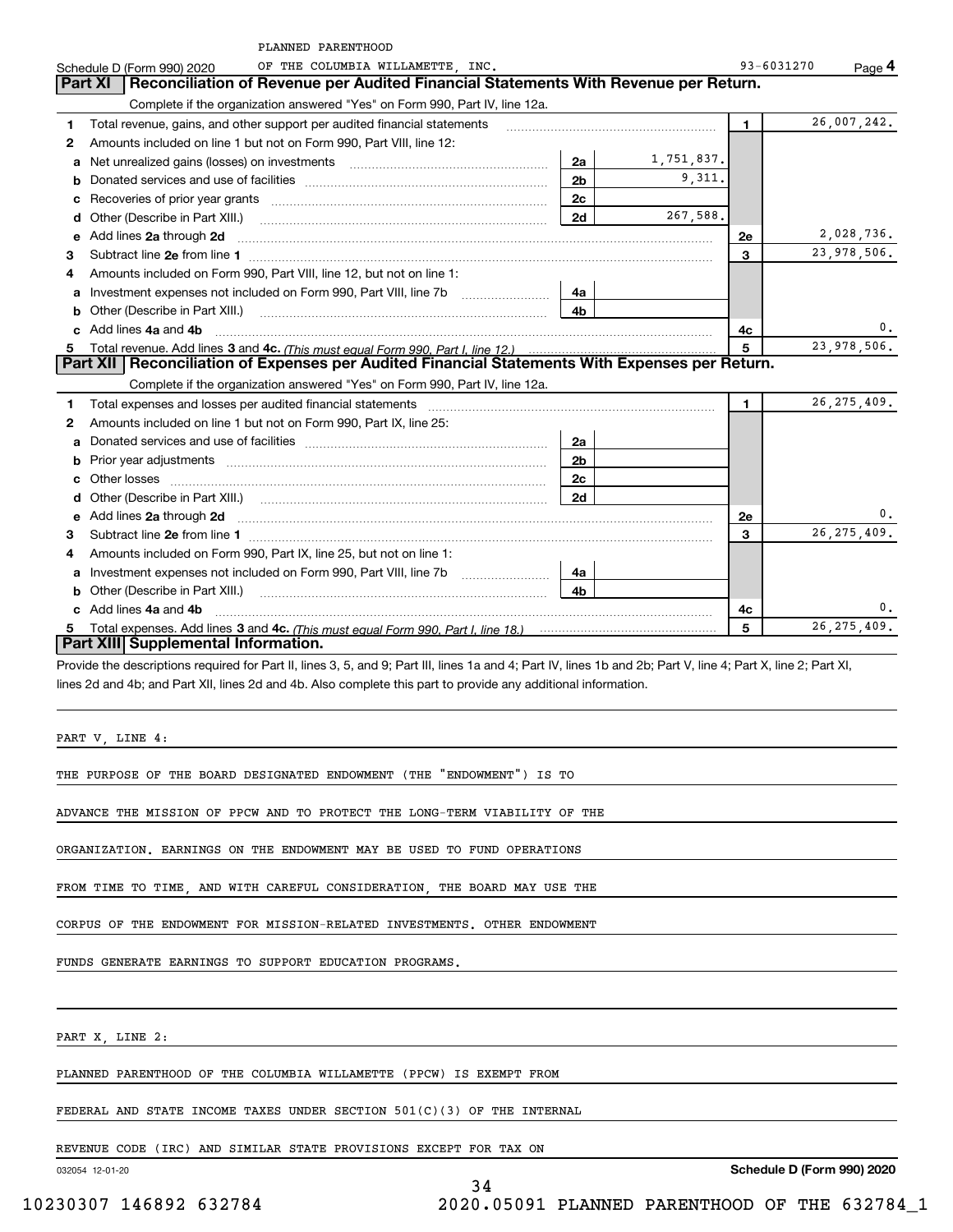| PLANNED PARENTHOOD<br>OF THE COLUMBIA WILLAMETTE, INC.<br>Schedule D (Form 990) 2020<br><u> 1989 - Johann John Stone, mars et al.</u> | 93-6031270                 | Page 5 |
|---------------------------------------------------------------------------------------------------------------------------------------|----------------------------|--------|
| Part XIII Supplemental Information (continued)                                                                                        |                            |        |
| ACTIVITIES UNRELATED TO ITS EXEMPT PURPOSE. PPCW IS NOT CLASSIFIED AS A                                                               |                            |        |
| PRIVATE FOUNDATION. MANAGEMENT DOES NOT BELIEVE PPCW HAS UNDERTAKEN ANY                                                               |                            |        |
| UNCERTAIN TAX POSITIONS.                                                                                                              |                            |        |
|                                                                                                                                       |                            |        |
|                                                                                                                                       |                            |        |
|                                                                                                                                       |                            |        |
|                                                                                                                                       |                            |        |
|                                                                                                                                       |                            |        |
|                                                                                                                                       |                            |        |
|                                                                                                                                       |                            |        |
|                                                                                                                                       |                            |        |
|                                                                                                                                       |                            |        |
|                                                                                                                                       |                            |        |
|                                                                                                                                       |                            |        |
|                                                                                                                                       |                            |        |
|                                                                                                                                       |                            |        |
|                                                                                                                                       |                            |        |
|                                                                                                                                       |                            |        |
|                                                                                                                                       |                            |        |
|                                                                                                                                       |                            |        |
|                                                                                                                                       |                            |        |
|                                                                                                                                       |                            |        |
|                                                                                                                                       |                            |        |
|                                                                                                                                       |                            |        |
|                                                                                                                                       |                            |        |
|                                                                                                                                       |                            |        |
|                                                                                                                                       |                            |        |
|                                                                                                                                       |                            |        |
|                                                                                                                                       | Schedule D (Form 990) 2020 |        |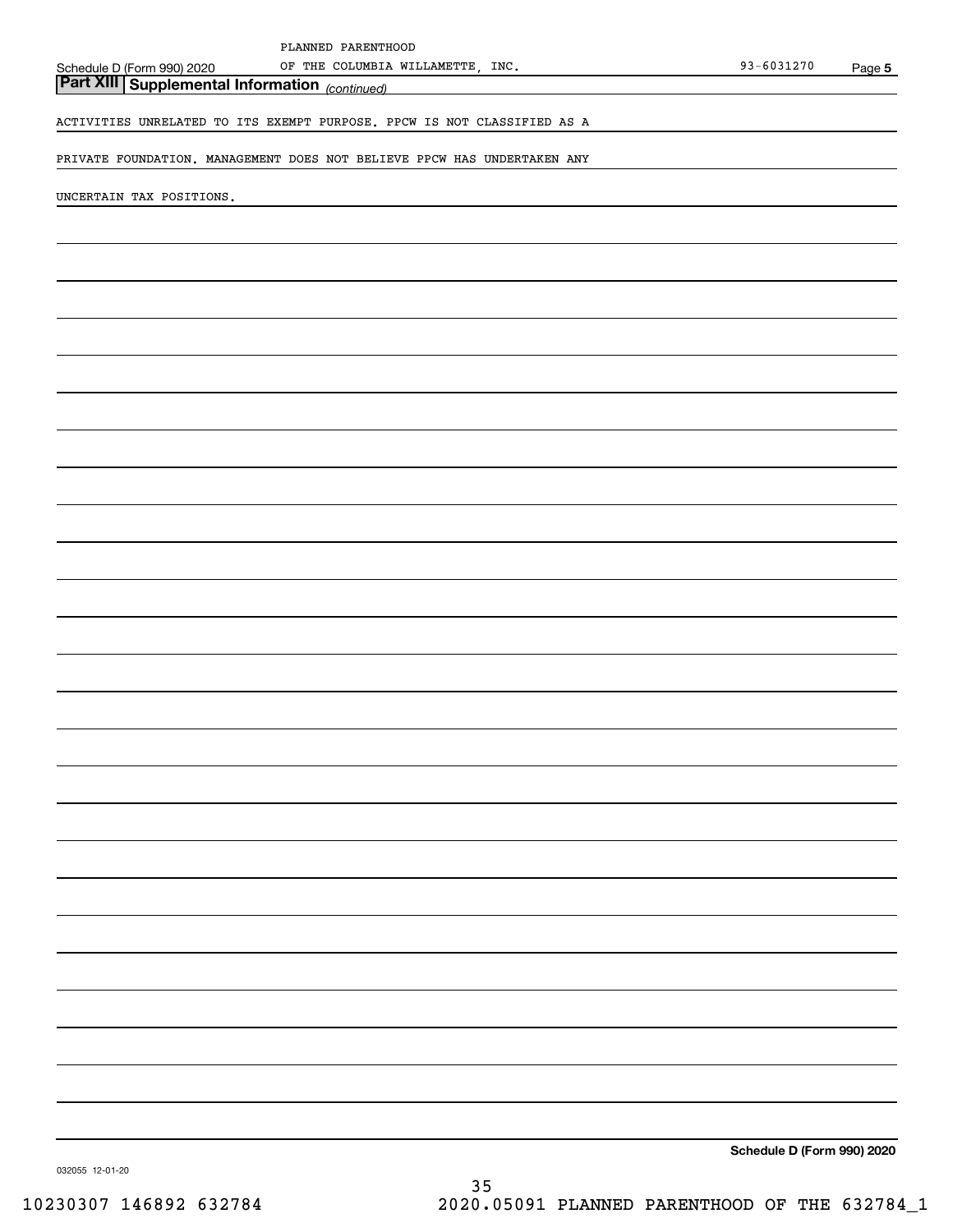| <b>SCHEDULE G</b>                                                                                                                             | <b>Supplemental Information Regarding Fundraising or Gaming Activities</b>                      |                                                                                                                                                                                                                                                                                                                                                                                                                                                                                                                                                    | OMB No. 1545-0047                            |                            |                                                                            |  |                                                                            |                                                         |
|-----------------------------------------------------------------------------------------------------------------------------------------------|-------------------------------------------------------------------------------------------------|----------------------------------------------------------------------------------------------------------------------------------------------------------------------------------------------------------------------------------------------------------------------------------------------------------------------------------------------------------------------------------------------------------------------------------------------------------------------------------------------------------------------------------------------------|----------------------------------------------|----------------------------|----------------------------------------------------------------------------|--|----------------------------------------------------------------------------|---------------------------------------------------------|
| (Form 990 or 990-EZ)                                                                                                                          | Complete if the organization answered "Yes" on Form 990, Part IV, line 17, 18, or 19, or if the | <b>2020</b>                                                                                                                                                                                                                                                                                                                                                                                                                                                                                                                                        |                                              |                            |                                                                            |  |                                                                            |                                                         |
|                                                                                                                                               |                                                                                                 | <b>Open to Public</b>                                                                                                                                                                                                                                                                                                                                                                                                                                                                                                                              |                                              |                            |                                                                            |  |                                                                            |                                                         |
| Department of the Treasury<br>Internal Revenue Service                                                                                        |                                                                                                 | Attach to Form 990 or Form 990-EZ.<br>Go to www.irs.gov/Form990 for instructions and the latest information.                                                                                                                                                                                                                                                                                                                                                                                                                                       |                                              |                            |                                                                            |  |                                                                            | Inspection                                              |
| Name of the organization                                                                                                                      | PLANNED PARENTHOOD                                                                              |                                                                                                                                                                                                                                                                                                                                                                                                                                                                                                                                                    |                                              |                            |                                                                            |  |                                                                            | <b>Employer identification number</b>                   |
|                                                                                                                                               |                                                                                                 | OF THE COLUMBIA WILLAMETTE, INC.                                                                                                                                                                                                                                                                                                                                                                                                                                                                                                                   |                                              |                            |                                                                            |  | 93-6031270                                                                 |                                                         |
| Part I                                                                                                                                        | required to complete this part.                                                                 | Fundraising Activities. Complete if the organization answered "Yes" on Form 990, Part IV, line 17. Form 990-EZ filers are not                                                                                                                                                                                                                                                                                                                                                                                                                      |                                              |                            |                                                                            |  |                                                                            |                                                         |
| Mail solicitations<br>a<br>b<br>Phone solicitations<br>с<br>In-person solicitations<br>d<br>compensated at least \$5,000 by the organization. | Internet and email solicitations                                                                | 1 Indicate whether the organization raised funds through any of the following activities. Check all that apply.<br>е<br>f<br>Special fundraising events<br>g<br>2 a Did the organization have a written or oral agreement with any individual (including officers, directors, trustees, or<br>key employees listed in Form 990, Part VII) or entity in connection with professional fundraising services?<br>b If "Yes," list the 10 highest paid individuals or entities (fundraisers) pursuant to agreements under which the fundraiser is to be |                                              |                            | Solicitation of non-government grants<br>Solicitation of government grants |  | Yes                                                                        | No                                                      |
| (i) Name and address of individual<br>or entity (fundraiser)                                                                                  |                                                                                                 | (ii) Activity                                                                                                                                                                                                                                                                                                                                                                                                                                                                                                                                      | fundraiser<br>have custody<br>contributions? | (iii) Did<br>or control of | (iv) Gross receipts<br>from activity                                       |  | (v) Amount paid<br>to (or retained by)<br>fundraiser<br>listed in col. (i) | (vi) Amount paid<br>to (or retained by)<br>organization |
|                                                                                                                                               |                                                                                                 |                                                                                                                                                                                                                                                                                                                                                                                                                                                                                                                                                    | Yes                                          | No                         |                                                                            |  |                                                                            |                                                         |
|                                                                                                                                               |                                                                                                 |                                                                                                                                                                                                                                                                                                                                                                                                                                                                                                                                                    |                                              |                            |                                                                            |  |                                                                            |                                                         |
|                                                                                                                                               |                                                                                                 |                                                                                                                                                                                                                                                                                                                                                                                                                                                                                                                                                    |                                              |                            |                                                                            |  |                                                                            |                                                         |
|                                                                                                                                               |                                                                                                 |                                                                                                                                                                                                                                                                                                                                                                                                                                                                                                                                                    |                                              |                            |                                                                            |  |                                                                            |                                                         |
|                                                                                                                                               |                                                                                                 |                                                                                                                                                                                                                                                                                                                                                                                                                                                                                                                                                    |                                              |                            |                                                                            |  |                                                                            |                                                         |
|                                                                                                                                               |                                                                                                 |                                                                                                                                                                                                                                                                                                                                                                                                                                                                                                                                                    |                                              |                            |                                                                            |  |                                                                            |                                                         |
|                                                                                                                                               |                                                                                                 |                                                                                                                                                                                                                                                                                                                                                                                                                                                                                                                                                    |                                              |                            |                                                                            |  |                                                                            |                                                         |
|                                                                                                                                               |                                                                                                 |                                                                                                                                                                                                                                                                                                                                                                                                                                                                                                                                                    |                                              |                            |                                                                            |  |                                                                            |                                                         |
|                                                                                                                                               |                                                                                                 |                                                                                                                                                                                                                                                                                                                                                                                                                                                                                                                                                    |                                              |                            |                                                                            |  |                                                                            |                                                         |
|                                                                                                                                               |                                                                                                 |                                                                                                                                                                                                                                                                                                                                                                                                                                                                                                                                                    |                                              |                            |                                                                            |  |                                                                            |                                                         |
|                                                                                                                                               |                                                                                                 |                                                                                                                                                                                                                                                                                                                                                                                                                                                                                                                                                    |                                              |                            |                                                                            |  |                                                                            |                                                         |
|                                                                                                                                               |                                                                                                 |                                                                                                                                                                                                                                                                                                                                                                                                                                                                                                                                                    |                                              |                            |                                                                            |  |                                                                            |                                                         |
| Total                                                                                                                                         |                                                                                                 |                                                                                                                                                                                                                                                                                                                                                                                                                                                                                                                                                    |                                              |                            |                                                                            |  |                                                                            |                                                         |
| or licensing.                                                                                                                                 |                                                                                                 | 3 List all states in which the organization is registered or licensed to solicit contributions or has been notified it is exempt from registration                                                                                                                                                                                                                                                                                                                                                                                                 |                                              |                            |                                                                            |  |                                                                            |                                                         |
|                                                                                                                                               |                                                                                                 |                                                                                                                                                                                                                                                                                                                                                                                                                                                                                                                                                    |                                              |                            |                                                                            |  |                                                                            |                                                         |
|                                                                                                                                               |                                                                                                 |                                                                                                                                                                                                                                                                                                                                                                                                                                                                                                                                                    |                                              |                            |                                                                            |  |                                                                            |                                                         |
|                                                                                                                                               |                                                                                                 |                                                                                                                                                                                                                                                                                                                                                                                                                                                                                                                                                    |                                              |                            |                                                                            |  |                                                                            |                                                         |
|                                                                                                                                               |                                                                                                 |                                                                                                                                                                                                                                                                                                                                                                                                                                                                                                                                                    |                                              |                            |                                                                            |  |                                                                            |                                                         |
|                                                                                                                                               |                                                                                                 |                                                                                                                                                                                                                                                                                                                                                                                                                                                                                                                                                    |                                              |                            |                                                                            |  |                                                                            |                                                         |
|                                                                                                                                               |                                                                                                 |                                                                                                                                                                                                                                                                                                                                                                                                                                                                                                                                                    |                                              |                            |                                                                            |  |                                                                            |                                                         |
|                                                                                                                                               |                                                                                                 |                                                                                                                                                                                                                                                                                                                                                                                                                                                                                                                                                    |                                              |                            |                                                                            |  |                                                                            |                                                         |
|                                                                                                                                               |                                                                                                 |                                                                                                                                                                                                                                                                                                                                                                                                                                                                                                                                                    |                                              |                            |                                                                            |  |                                                                            |                                                         |
|                                                                                                                                               |                                                                                                 |                                                                                                                                                                                                                                                                                                                                                                                                                                                                                                                                                    |                                              |                            |                                                                            |  |                                                                            |                                                         |
|                                                                                                                                               |                                                                                                 | LHA For Paperwork Reduction Act Notice, see the Instructions for Form 990 or 990-EZ.                                                                                                                                                                                                                                                                                                                                                                                                                                                               |                                              |                            |                                                                            |  |                                                                            | Schedule G (Form 990 or 990-EZ) 2020                    |

032081 11-25-20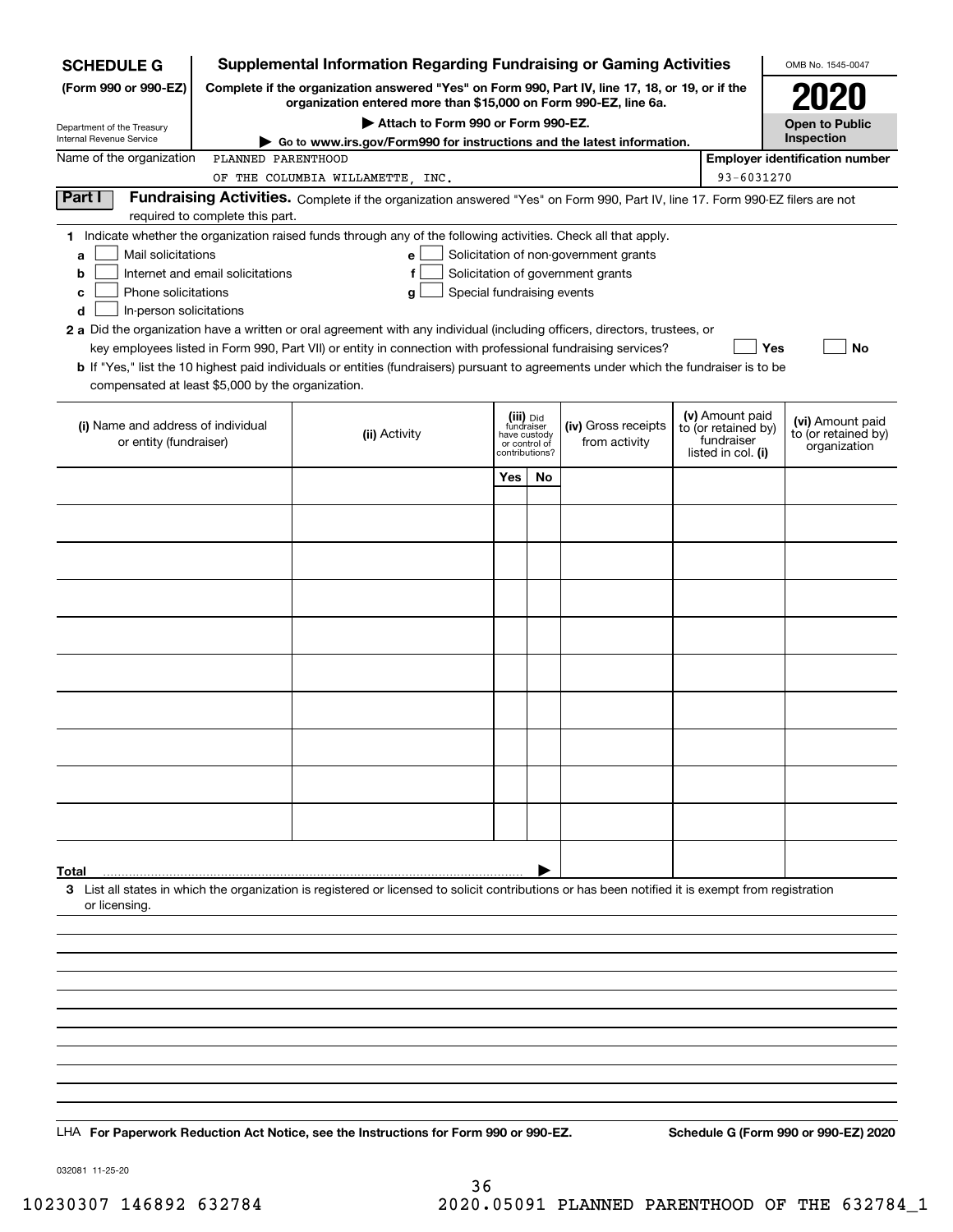|                 | Schedule G (Form 990 or 990-EZ) 2020 OF THE COLUMBIA WILLAMETTE, INC.                                                                                                                                                                                                                 | PLANNED PARENTHOOD            |                                                  |                                | 93-6031270<br>Page 2                                |
|-----------------|---------------------------------------------------------------------------------------------------------------------------------------------------------------------------------------------------------------------------------------------------------------------------------------|-------------------------------|--------------------------------------------------|--------------------------------|-----------------------------------------------------|
|                 | Part II<br>Fundraising Events. Complete if the organization answered "Yes" on Form 990, Part IV, line 18, or reported more than \$15,000<br>of fundraising event contributions and gross income on Form 990-EZ, lines 1 and 6b. List events with gross receipts greater than \$5,000. |                               |                                                  |                                |                                                     |
|                 |                                                                                                                                                                                                                                                                                       | (a) Event $#1$<br>PPCW ANNUAL | $(b)$ Event #2                                   | (c) Other events               | (d) Total events                                    |
| Revenue         |                                                                                                                                                                                                                                                                                       | LUNCHEON<br>(event type)      | (event type)                                     | $\mathbf{1}$<br>(total number) | (add col. (a) through<br>col. (c)                   |
|                 |                                                                                                                                                                                                                                                                                       | 406,848.                      |                                                  | 1,035.                         | 407,883.                                            |
|                 | 2.                                                                                                                                                                                                                                                                                    | 394,848.                      |                                                  |                                | 394,848.                                            |
|                 | Gross income (line 1 minus line 2)<br>3                                                                                                                                                                                                                                               | 12,000.                       |                                                  | 1,035.                         | 13,035.                                             |
|                 | 4                                                                                                                                                                                                                                                                                     |                               |                                                  |                                |                                                     |
|                 | 5                                                                                                                                                                                                                                                                                     |                               |                                                  |                                |                                                     |
| Direct Expenses | 6                                                                                                                                                                                                                                                                                     | 12,125.                       |                                                  |                                | 12,125.                                             |
|                 | Food and beverages<br>7                                                                                                                                                                                                                                                               | 20,625.                       |                                                  |                                | 20,625.                                             |
|                 | 8                                                                                                                                                                                                                                                                                     | 22,723.                       |                                                  |                                | 22,723.                                             |
|                 | 9<br>Direct expense summary. Add lines 4 through 9 in column (d)<br>10                                                                                                                                                                                                                | 15,095.                       |                                                  | ▶                              | 15,095.<br>70,568.                                  |
|                 | 11 Net income summary. Subtract line 10 from line 3, column (d)                                                                                                                                                                                                                       |                               |                                                  |                                | $-57,533.$                                          |
|                 | Part III<br>Gaming. Complete if the organization answered "Yes" on Form 990, Part IV, line 19, or reported more than                                                                                                                                                                  |                               |                                                  |                                |                                                     |
| Revenue         | \$15,000 on Form 990-EZ, line 6a.                                                                                                                                                                                                                                                     | (a) Bingo                     | (b) Pull tabs/instant<br>bingo/progressive bingo | (c) Other gaming               | (d) Total gaming (add<br>col. (a) through col. (c)) |
|                 |                                                                                                                                                                                                                                                                                       |                               |                                                  |                                |                                                     |
|                 | 2                                                                                                                                                                                                                                                                                     |                               |                                                  |                                |                                                     |
|                 |                                                                                                                                                                                                                                                                                       |                               |                                                  |                                |                                                     |
|                 | 3                                                                                                                                                                                                                                                                                     |                               |                                                  |                                |                                                     |
|                 | 4                                                                                                                                                                                                                                                                                     |                               |                                                  |                                |                                                     |
| Direct Expenses | Other direct expenses<br>5                                                                                                                                                                                                                                                            |                               |                                                  |                                |                                                     |
|                 | Volunteer labor<br>6                                                                                                                                                                                                                                                                  | %<br>Yes<br>No                | Yes<br>%<br>No                                   | Yes_<br>%<br>No                |                                                     |
|                 | Direct expense summary. Add lines 2 through 5 in column (d)<br>7                                                                                                                                                                                                                      |                               |                                                  | ▶                              |                                                     |
|                 | 8                                                                                                                                                                                                                                                                                     |                               |                                                  |                                |                                                     |
| 9               | Enter the state(s) in which the organization conducts gaming activities:                                                                                                                                                                                                              |                               |                                                  |                                |                                                     |
|                 | <b>b</b> If "No," explain:                                                                                                                                                                                                                                                            |                               |                                                  |                                | Yes<br><b>No</b>                                    |

032082 11-25-20

**Schedule G (Form 990 or 990-EZ) 2020**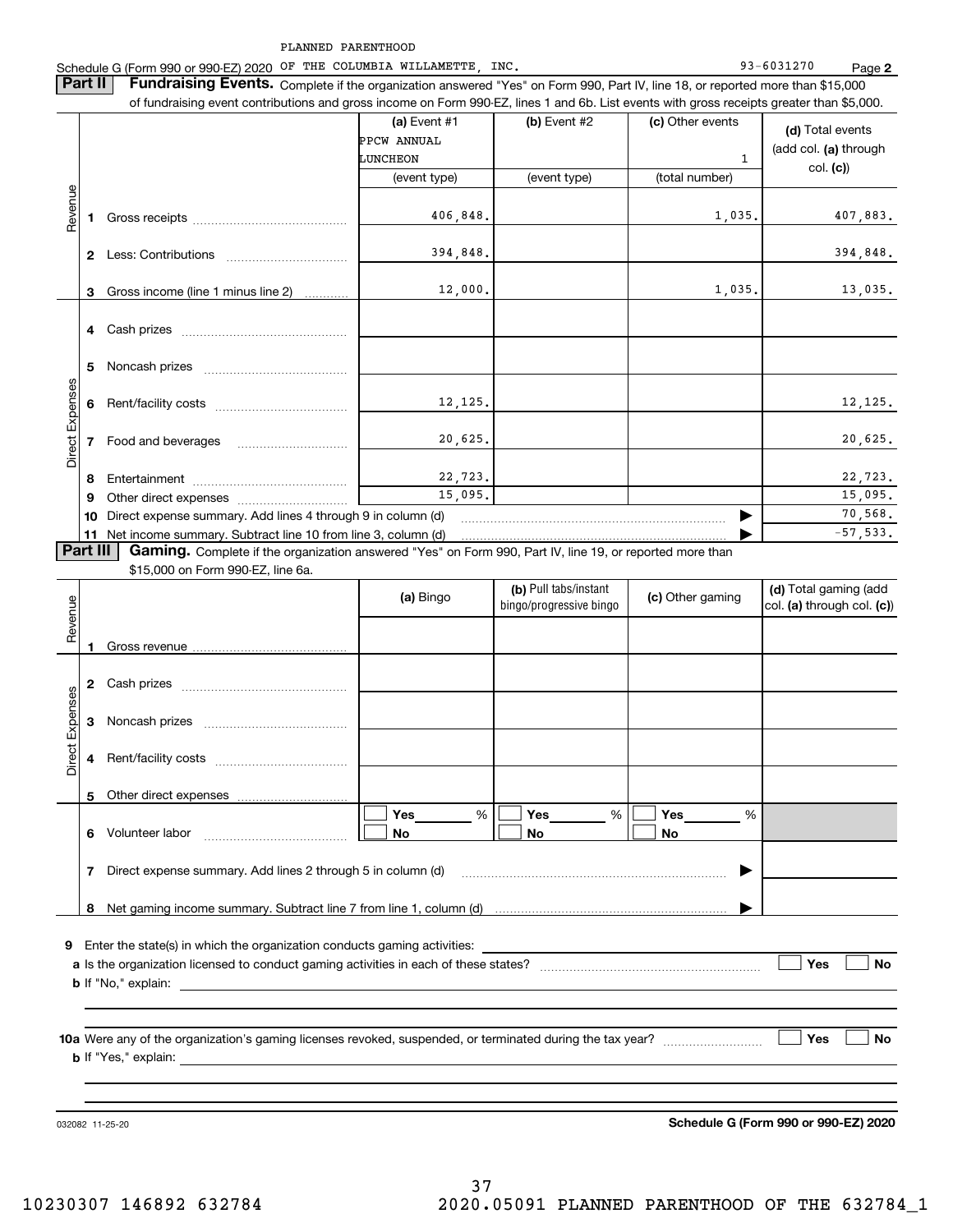| PLANNED PARENTHOOD |
|--------------------|
|                    |

|    | Schedule G (Form 990 or 990-EZ) 2020 OF THE COLUMBIA WILLAMETTE, INC.                                                                             | 93-6031270      |            | Page 3    |
|----|---------------------------------------------------------------------------------------------------------------------------------------------------|-----------------|------------|-----------|
| 11 |                                                                                                                                                   |                 | Yes        | No        |
|    | 12 Is the organization a grantor, beneficiary or trustee of a trust, or a member of a partnership or other entity formed                          |                 |            |           |
|    |                                                                                                                                                   |                 | │ Yes      | No        |
|    | 13 Indicate the percentage of gaming activity conducted in:                                                                                       |                 |            |           |
|    |                                                                                                                                                   | 13a             |            | %         |
|    | <b>b</b> An outside facility <i>www.communicality www.communicality.communicality www.communicality www.communicality.com</i>                     | 13 <sub>b</sub> |            | $\%$      |
|    | 14 Enter the name and address of the person who prepares the organization's gaming/special events books and records:                              |                 |            |           |
|    |                                                                                                                                                   |                 |            |           |
|    |                                                                                                                                                   |                 |            |           |
|    |                                                                                                                                                   |                 |            |           |
|    |                                                                                                                                                   |                 |            | No        |
|    |                                                                                                                                                   |                 |            |           |
|    |                                                                                                                                                   |                 |            |           |
|    | c If "Yes," enter name and address of the third party:                                                                                            |                 |            |           |
|    |                                                                                                                                                   |                 |            |           |
|    |                                                                                                                                                   |                 |            |           |
|    |                                                                                                                                                   |                 |            |           |
|    |                                                                                                                                                   |                 |            |           |
|    |                                                                                                                                                   |                 |            |           |
|    |                                                                                                                                                   |                 |            |           |
|    | 16 Gaming manager information:                                                                                                                    |                 |            |           |
|    |                                                                                                                                                   |                 |            |           |
|    | Name $\blacktriangleright$ $\bot$                                                                                                                 |                 |            |           |
|    |                                                                                                                                                   |                 |            |           |
|    | Gaming manager compensation > \$                                                                                                                  |                 |            |           |
|    |                                                                                                                                                   |                 |            |           |
|    |                                                                                                                                                   |                 |            |           |
|    |                                                                                                                                                   |                 |            |           |
|    |                                                                                                                                                   |                 |            |           |
|    |                                                                                                                                                   |                 |            |           |
|    | Director/officer<br>Employee<br>Independent contractor                                                                                            |                 |            |           |
|    |                                                                                                                                                   |                 |            |           |
|    | <b>17</b> Mandatory distributions:                                                                                                                |                 |            |           |
|    | a Is the organization required under state law to make charitable distributions from the gaming proceeds to                                       |                 |            |           |
|    | retain the state gaming license?                                                                                                                  |                 | $\Box$ Yes | $\Box$ No |
|    | <b>b</b> Enter the amount of distributions required under state law to be distributed to other exempt organizations or spent in the               |                 |            |           |
|    | organization's own exempt activities during the tax year $\triangleright$ \$                                                                      |                 |            |           |
|    | Part IV<br>Supplemental Information. Provide the explanations required by Part I, line 2b, columns (iii) and (v); and Part III, lines 9, 9b, 10b, |                 |            |           |
|    | 15b, 15c, 16, and 17b, as applicable. Also provide any additional information. See instructions.                                                  |                 |            |           |
|    |                                                                                                                                                   |                 |            |           |
|    |                                                                                                                                                   |                 |            |           |
|    |                                                                                                                                                   |                 |            |           |
|    |                                                                                                                                                   |                 |            |           |
|    |                                                                                                                                                   |                 |            |           |
|    |                                                                                                                                                   |                 |            |           |
|    |                                                                                                                                                   |                 |            |           |
|    |                                                                                                                                                   |                 |            |           |
|    |                                                                                                                                                   |                 |            |           |
|    |                                                                                                                                                   |                 |            |           |
|    |                                                                                                                                                   |                 |            |           |
|    |                                                                                                                                                   |                 |            |           |
|    |                                                                                                                                                   |                 |            |           |
|    |                                                                                                                                                   |                 |            |           |
|    |                                                                                                                                                   |                 |            |           |
|    |                                                                                                                                                   |                 |            |           |
|    |                                                                                                                                                   |                 |            |           |
|    |                                                                                                                                                   |                 |            |           |
|    | Schedule G (Form 990 or 990-EZ) 2020<br>032083 11-25-20                                                                                           |                 |            |           |
|    | 38                                                                                                                                                |                 |            |           |

38 10230307 146892 632784 2020.05091 PLANNED PARENTHOOD OF THE 632784\_1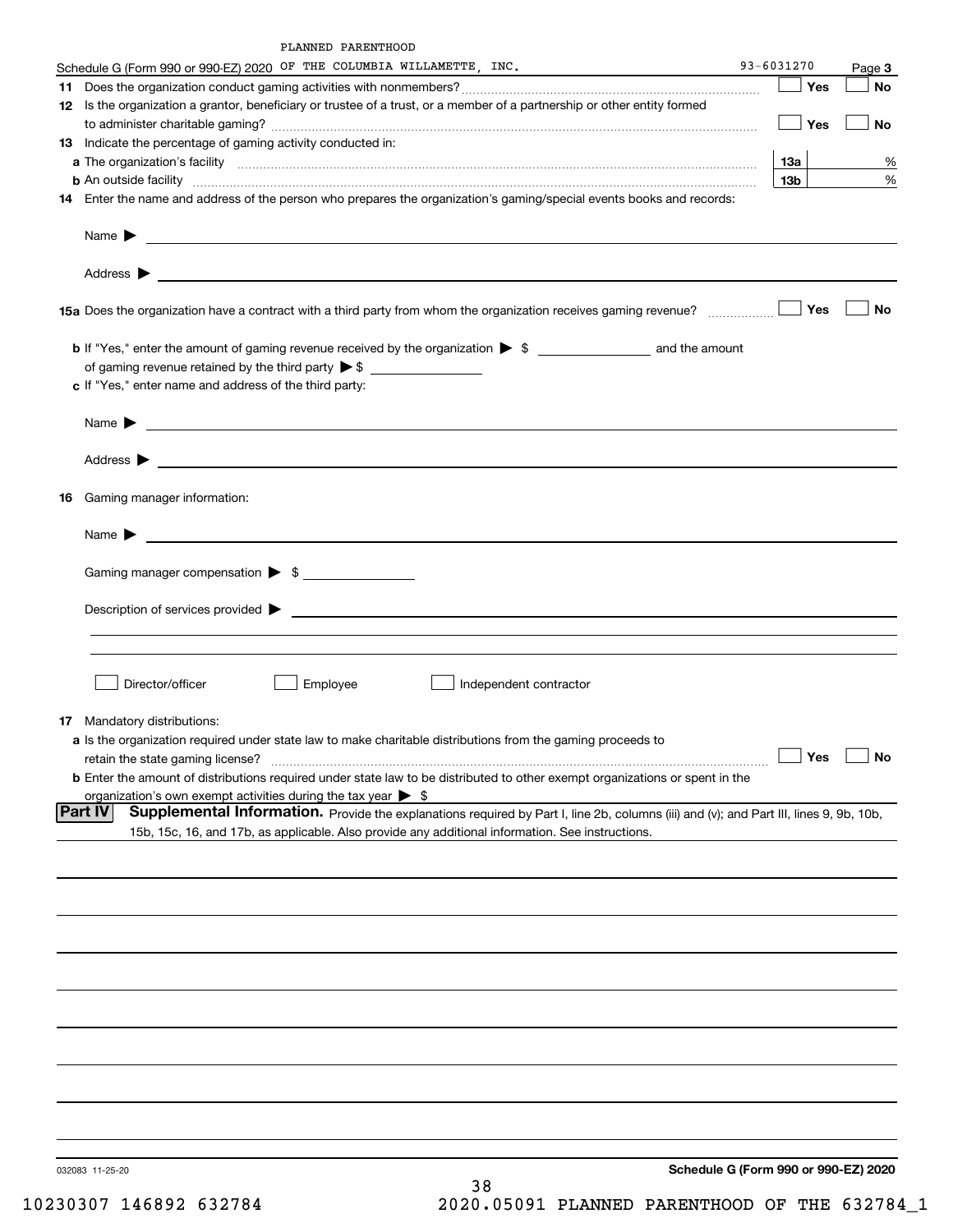| PLANNED PARENTHOOD         |  |
|----------------------------|--|
| OF THE COLUMBIA WILLAMETTE |  |

| OF THE COLUMBIA WILLAMETTE, INC.                                                                         | 93-6031270 | Page 4 |
|----------------------------------------------------------------------------------------------------------|------------|--------|
| Schedule G (Form 990 or 990-EZ) OF THE COLUMBIA<br><b>Part IV   Supplemental Information</b> (continued) |            |        |
|                                                                                                          |            |        |
|                                                                                                          |            |        |
|                                                                                                          |            |        |
|                                                                                                          |            |        |
|                                                                                                          |            |        |
|                                                                                                          |            |        |
|                                                                                                          |            |        |
|                                                                                                          |            |        |
|                                                                                                          |            |        |
|                                                                                                          |            |        |
|                                                                                                          |            |        |
|                                                                                                          |            |        |
|                                                                                                          |            |        |
|                                                                                                          |            |        |
|                                                                                                          |            |        |
|                                                                                                          |            |        |
|                                                                                                          |            |        |
|                                                                                                          |            |        |
|                                                                                                          |            |        |
|                                                                                                          |            |        |
|                                                                                                          |            |        |
|                                                                                                          |            |        |
|                                                                                                          |            |        |
|                                                                                                          |            |        |
|                                                                                                          |            |        |
|                                                                                                          |            |        |
|                                                                                                          |            |        |
|                                                                                                          |            |        |
|                                                                                                          |            |        |
|                                                                                                          |            |        |
|                                                                                                          |            |        |
|                                                                                                          |            |        |
|                                                                                                          |            |        |
|                                                                                                          |            |        |
|                                                                                                          |            |        |
|                                                                                                          |            |        |
|                                                                                                          |            |        |
|                                                                                                          |            |        |
|                                                                                                          |            |        |
|                                                                                                          |            |        |
|                                                                                                          |            |        |
|                                                                                                          |            |        |
|                                                                                                          |            |        |
|                                                                                                          |            |        |
|                                                                                                          |            |        |
|                                                                                                          |            |        |
|                                                                                                          |            |        |
|                                                                                                          |            |        |
|                                                                                                          |            |        |
|                                                                                                          |            |        |
|                                                                                                          |            |        |
|                                                                                                          |            |        |
|                                                                                                          |            |        |
|                                                                                                          |            |        |
|                                                                                                          |            |        |
|                                                                                                          |            |        |
|                                                                                                          |            |        |
|                                                                                                          |            |        |
|                                                                                                          |            |        |
|                                                                                                          |            |        |
|                                                                                                          |            |        |
|                                                                                                          |            |        |
|                                                                                                          |            |        |
|                                                                                                          |            |        |
|                                                                                                          |            |        |

**Schedule G (Form 990 or 990-EZ)**

032084 04-01-20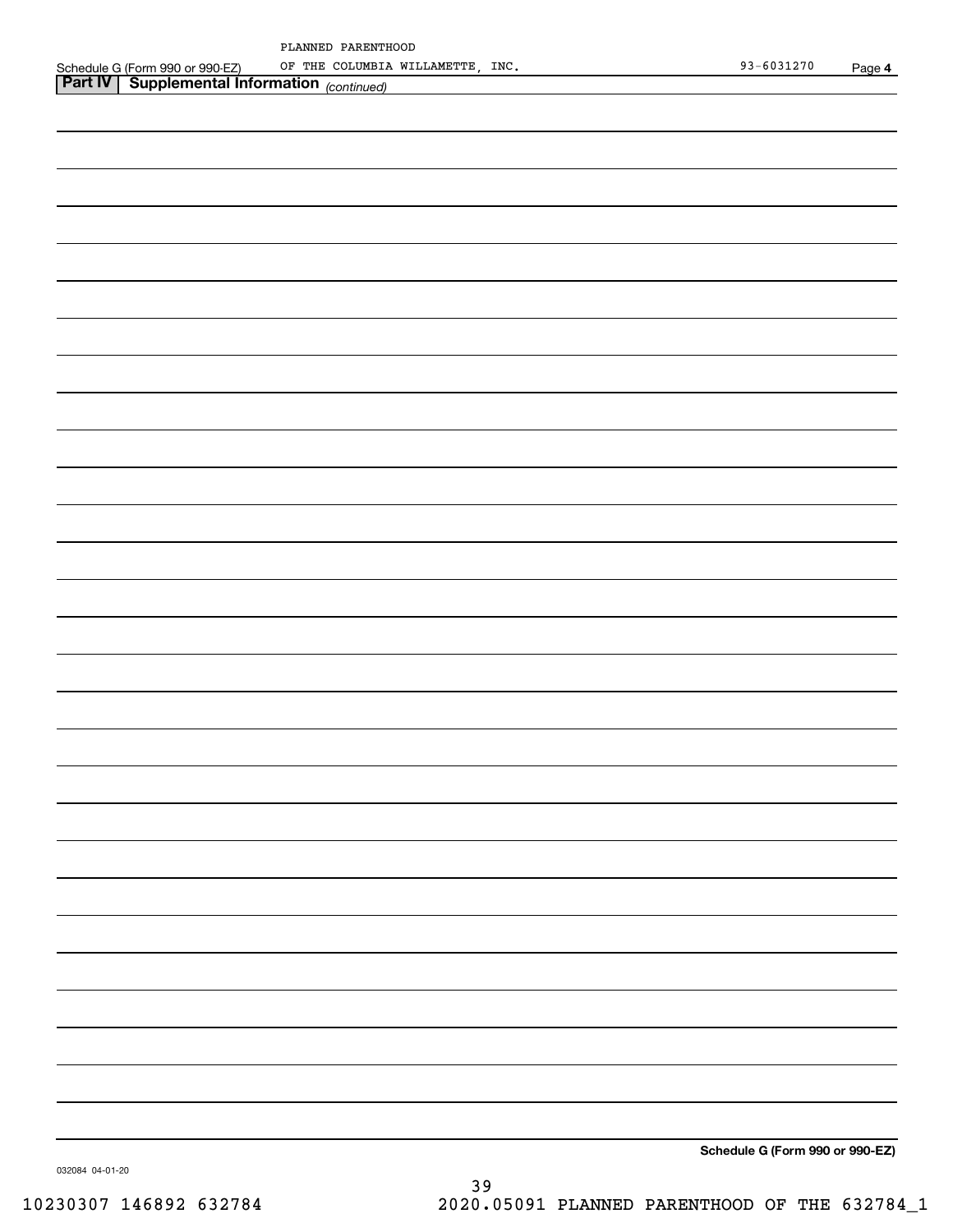| <b>SCHEDULE J</b> |                                                        | <b>Compensation Information</b>                                                                                        | OMB No. 1545-0047                     |     |    |
|-------------------|--------------------------------------------------------|------------------------------------------------------------------------------------------------------------------------|---------------------------------------|-----|----|
| (Form 990)        |                                                        | For certain Officers, Directors, Trustees, Key Employees, and Highest                                                  |                                       |     |    |
|                   |                                                        | <b>Compensated Employees</b>                                                                                           | 2020                                  |     |    |
|                   |                                                        | Complete if the organization answered "Yes" on Form 990, Part IV, line 23.<br>Attach to Form 990.                      | <b>Open to Public</b>                 |     |    |
|                   | Department of the Treasury<br>Internal Revenue Service | $\blacktriangleright$ Go to www.irs.gov/Form990 for instructions and the latest information.                           | Inspection                            |     |    |
|                   | Name of the organization                               | PLANNED PARENTHOOD                                                                                                     | <b>Employer identification number</b> |     |    |
|                   |                                                        | OF THE COLUMBIA WILLAMETTE, INC.                                                                                       | 93-6031270                            |     |    |
| Part I            |                                                        | <b>Questions Regarding Compensation</b>                                                                                |                                       |     |    |
|                   |                                                        |                                                                                                                        |                                       | Yes | No |
|                   |                                                        | Check the appropriate box(es) if the organization provided any of the following to or for a person listed on Form 990, |                                       |     |    |
|                   |                                                        | Part VII, Section A, line 1a. Complete Part III to provide any relevant information regarding these items.             |                                       |     |    |
|                   | First-class or charter travel                          | Housing allowance or residence for personal use                                                                        |                                       |     |    |
|                   | Travel for companions                                  | Payments for business use of personal residence                                                                        |                                       |     |    |
|                   |                                                        | Health or social club dues or initiation fees<br>Tax indemnification and gross-up payments                             |                                       |     |    |
|                   | Discretionary spending account                         | Personal services (such as maid, chauffeur, chef)                                                                      |                                       |     |    |
|                   |                                                        |                                                                                                                        |                                       |     |    |
|                   |                                                        | <b>b</b> If any of the boxes on line 1a are checked, did the organization follow a written policy regarding payment or |                                       |     |    |
|                   |                                                        |                                                                                                                        | 1b                                    |     |    |
| 2                 |                                                        | Did the organization require substantiation prior to reimbursing or allowing expenses incurred by all directors,       |                                       |     |    |
|                   |                                                        |                                                                                                                        | $\mathbf{2}$                          |     |    |
|                   |                                                        |                                                                                                                        |                                       |     |    |
| З                 |                                                        | Indicate which, if any, of the following the organization used to establish the compensation of the organization's     |                                       |     |    |
|                   |                                                        | CEO/Executive Director. Check all that apply. Do not check any boxes for methods used by a related organization to     |                                       |     |    |
|                   |                                                        | establish compensation of the CEO/Executive Director, but explain in Part III.                                         |                                       |     |    |
|                   | Compensation committee                                 | Written employment contract                                                                                            |                                       |     |    |
|                   |                                                        | x<br>Compensation survey or study<br>Independent compensation consultant                                               |                                       |     |    |
| х                 | $\perp$ Form 990 of other organizations                | Approval by the board or compensation committee                                                                        |                                       |     |    |
|                   |                                                        |                                                                                                                        |                                       |     |    |
| 4                 |                                                        | During the year, did any person listed on Form 990, Part VII, Section A, line 1a, with respect to the filing           |                                       |     |    |
|                   | organization or a related organization:                |                                                                                                                        |                                       |     |    |
| а                 |                                                        | Receive a severance payment or change-of-control payment?                                                              | 4a                                    |     | Х  |
| b                 |                                                        | Participate in or receive payment from a supplemental nonqualified retirement plan?                                    | 4b                                    |     | X  |
| с                 |                                                        | Participate in or receive payment from an equity-based compensation arrangement?                                       | 4с                                    |     | X  |
|                   |                                                        | If "Yes" to any of lines 4a-c, list the persons and provide the applicable amounts for each item in Part III.          |                                       |     |    |
|                   |                                                        |                                                                                                                        |                                       |     |    |
|                   |                                                        | Only section 501(c)(3), 501(c)(4), and 501(c)(29) organizations must complete lines 5-9.                               |                                       |     |    |
|                   |                                                        | For persons listed on Form 990, Part VII, Section A, line 1a, did the organization pay or accrue any compensation      |                                       |     |    |
|                   | contingent on the revenues of:                         |                                                                                                                        |                                       |     |    |
|                   |                                                        |                                                                                                                        | 5a                                    |     | х  |
|                   |                                                        |                                                                                                                        | 5b                                    |     | x  |
|                   |                                                        | If "Yes" on line 5a or 5b, describe in Part III.                                                                       |                                       |     |    |
| 6                 |                                                        | For persons listed on Form 990, Part VII, Section A, line 1a, did the organization pay or accrue any compensation      |                                       |     |    |
|                   | contingent on the net earnings of:                     |                                                                                                                        |                                       |     |    |
|                   |                                                        |                                                                                                                        | 6a                                    |     | х  |
|                   |                                                        |                                                                                                                        | 6b                                    |     | x  |
|                   |                                                        | If "Yes" on line 6a or 6b, describe in Part III.                                                                       |                                       |     |    |
|                   |                                                        | 7 For persons listed on Form 990, Part VII, Section A, line 1a, did the organization provide any nonfixed payments     |                                       |     |    |
|                   |                                                        |                                                                                                                        | 7                                     |     | х  |
| 8                 |                                                        | Were any amounts reported on Form 990, Part VII, paid or accrued pursuant to a contract that was subject to the        |                                       |     |    |
|                   |                                                        | initial contract exception described in Regulations section 53.4958-4(a)(3)? If "Yes," describe in Part III            | 8                                     |     | х  |
| 9                 |                                                        | If "Yes" on line 8, did the organization also follow the rebuttable presumption procedure described in                 |                                       |     |    |
|                   |                                                        |                                                                                                                        | 9                                     |     |    |
|                   |                                                        | LHA For Paperwork Reduction Act Notice, see the Instructions for Form 990.                                             | Schedule J (Form 990) 2020            |     |    |
|                   |                                                        |                                                                                                                        |                                       |     |    |

032111 12-07-20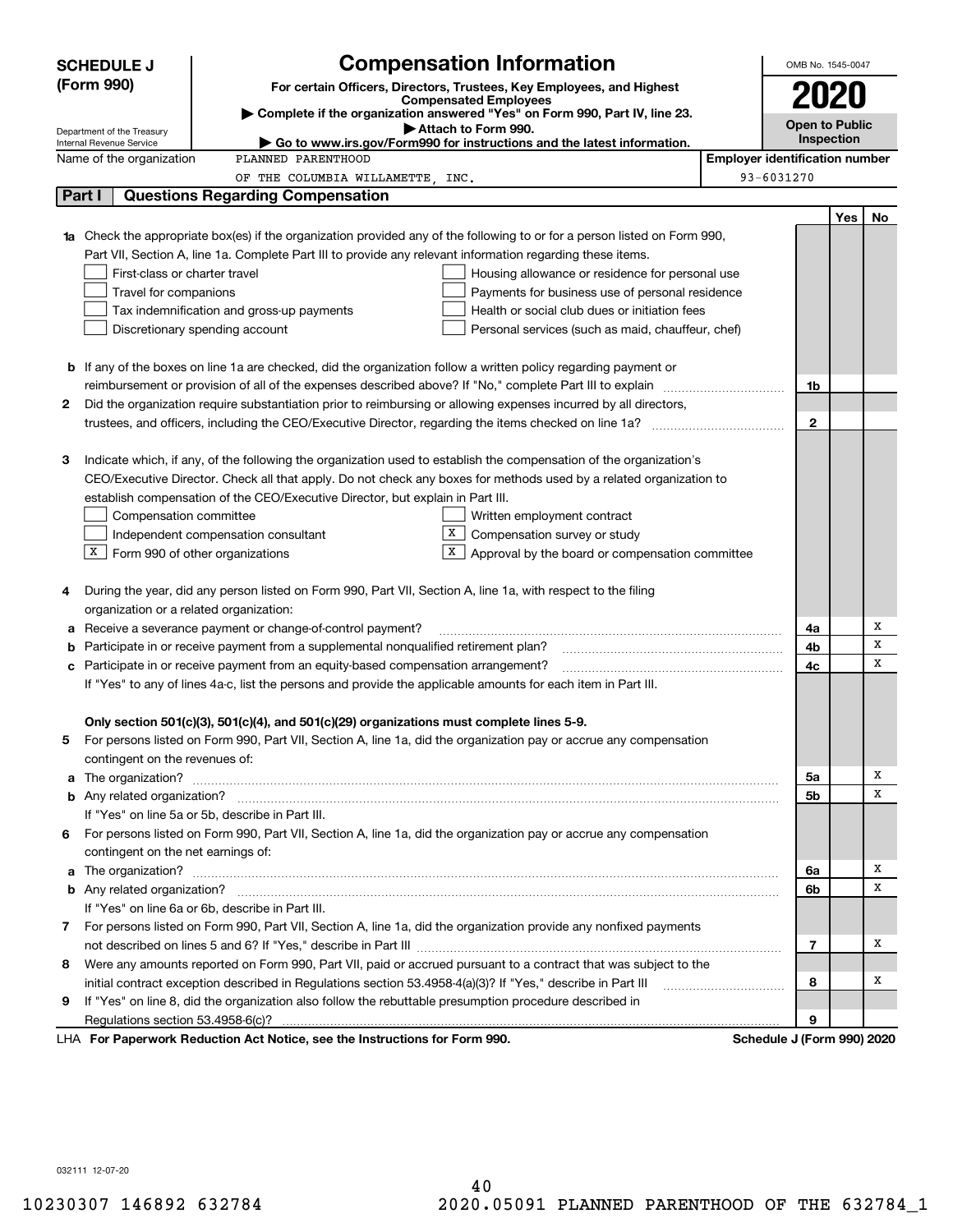OF THE COLUMBIA WILLAMETTE, INC.

# **Part II Officers, Directors, Trustees, Key Employees, and Highest Compensated Employees.**  Schedule J (Form 990) 2020 Page Use duplicate copies if additional space is needed.

For each individual whose compensation must be reported on Schedule J, report compensation from the organization on row (i) and from related organizations, described in the instructions, on row (ii). Do not list any individuals that aren't listed on Form 990, Part VII.

**Note:**  The sum of columns (B)(i)-(iii) for each listed individual must equal the total amount of Form 990, Part VII, Section A, line 1a, applicable column (D) and (E) amounts for that individual.

| (A) Name and Title            |      |                          | (B) Breakdown of W-2 and/or 1099-MISC compensation |                                           | (C) Retirement and             | (D) Nontaxable | (E) Total of columns | (F) Compensation                                           |  |
|-------------------------------|------|--------------------------|----------------------------------------------------|-------------------------------------------|--------------------------------|----------------|----------------------|------------------------------------------------------------|--|
|                               |      | (i) Base<br>compensation | (ii) Bonus &<br>incentive<br>compensation          | (iii) Other<br>reportable<br>compensation | other deferred<br>compensation | benefits       | $(B)(i)-(D)$         | in column (B)<br>reported as deferred<br>on prior Form 990 |  |
| ANNE UDALL<br>(1)             | (i)  | 235,829.                 | $\mathbf{0}$ .                                     | $\mathsf{0}\,.$                           | 5,575                          | 11,446.        | 252,850.             | $\mathbf 0$ .                                              |  |
| PRESIDENT & CEO               | (ii) | $\mathbf{0}$ .           | 0.                                                 | $\mathbf{0}$ .                            | $\mathbf{0}$                   | $\mathbf{0}$ . | $\mathbf{0}$ .       | $\mathbf 0$ .                                              |  |
| KENJI NOZAKI<br>(2)           | (i)  | 161,425.                 | $\mathbf 0$ .                                      | $\mathbf{0}$ .                            | 1,654                          | 9,648          | 172,727.             | $\mathbf 0$ .                                              |  |
| CHIEF OF AFFILIATE OPERATIONS | (ii) | $\mathbf{0}$ .           | $\mathbf{0}$ .                                     | $\mathbf{0}$ .                            | $\mathbf{0}$ .                 | 0.             | $\mathbf{0}$ .       | $\mathbf 0$ .                                              |  |
| MARIE GIBSON<br>(3)           | (i)  | 148,375.                 | $\mathbf{0}$ .                                     | $\mathbf{0}$ .                            | 4,474                          | 9,892          | 162,741.             | $\mathbf 0$ .                                              |  |
| LEAD CLINICIAN                | (ii) | $\mathbf{0}$ .           | $\mathbf{0}$ .                                     | $\mathbf{0}$ .                            | $\mathbf{0}$                   | 0.             | $\mathbf{0}$ .       | $\mathbf 0$ .                                              |  |
| RENEE HASHBARGER<br>(4)       | (i)  | 145,763.                 | $\mathbf{0}$ .                                     | $\mathbf{0}$ .                            | 4,375                          | 9,808          | 159,946.             | $\mathbf 0$ .                                              |  |
| DIRECTOR OF CLINICAL SERVICES | (ii) | $\mathbf{0}$ .           | $\mathbf{0}$ .                                     | $\mathbf{0}$ .                            | $\mathbf{0}$                   | $\mathbf{0}$ . | $\mathbf{0}$ .       | $\mathbf 0$ .                                              |  |
| ELIZABETH BANKS<br>(5)        | (i)  | 140,348.                 | $\mathbf{0}$ .                                     | $\mathbf{0}$ .                            | 3,934                          | 9,930.         | 154, 212.            | $\overline{\mathbf{0}}$ .                                  |  |
| LEAD CLINICIAN                | (ii) | $\mathbf{0}$ .           | 0.                                                 | $\mathbf{0}$ .                            | $\mathbf 0$ .                  | 0.             | $\mathbf{0}$ .       | $\overline{\mathbf{0}}$ .                                  |  |
|                               | (i)  |                          |                                                    |                                           |                                |                |                      |                                                            |  |
|                               | (ii) |                          |                                                    |                                           |                                |                |                      |                                                            |  |
|                               | (i)  |                          |                                                    |                                           |                                |                |                      |                                                            |  |
|                               | (ii) |                          |                                                    |                                           |                                |                |                      |                                                            |  |
|                               | (i)  |                          |                                                    |                                           |                                |                |                      |                                                            |  |
|                               | (ii) |                          |                                                    |                                           |                                |                |                      |                                                            |  |
|                               | (i)  |                          |                                                    |                                           |                                |                |                      |                                                            |  |
|                               | (ii) |                          |                                                    |                                           |                                |                |                      |                                                            |  |
|                               | (i)  |                          |                                                    |                                           |                                |                |                      |                                                            |  |
|                               | (ii) |                          |                                                    |                                           |                                |                |                      |                                                            |  |
|                               | (i)  |                          |                                                    |                                           |                                |                |                      |                                                            |  |
|                               | (ii) |                          |                                                    |                                           |                                |                |                      |                                                            |  |
|                               | (i)  |                          |                                                    |                                           |                                |                |                      |                                                            |  |
|                               | (ii) |                          |                                                    |                                           |                                |                |                      |                                                            |  |
|                               | (i)  |                          |                                                    |                                           |                                |                |                      |                                                            |  |
|                               | (ii) |                          |                                                    |                                           |                                |                |                      |                                                            |  |
|                               | (i)  |                          |                                                    |                                           |                                |                |                      |                                                            |  |
|                               | (ii) |                          |                                                    |                                           |                                |                |                      |                                                            |  |
|                               | (i)  |                          |                                                    |                                           |                                |                |                      |                                                            |  |
|                               | (ii) |                          |                                                    |                                           |                                |                |                      |                                                            |  |
|                               | (i)  |                          |                                                    |                                           |                                |                |                      |                                                            |  |
|                               | (ii) |                          |                                                    |                                           |                                |                |                      |                                                            |  |

**Schedule J (Form 990) 2020**

**2**

93-6031270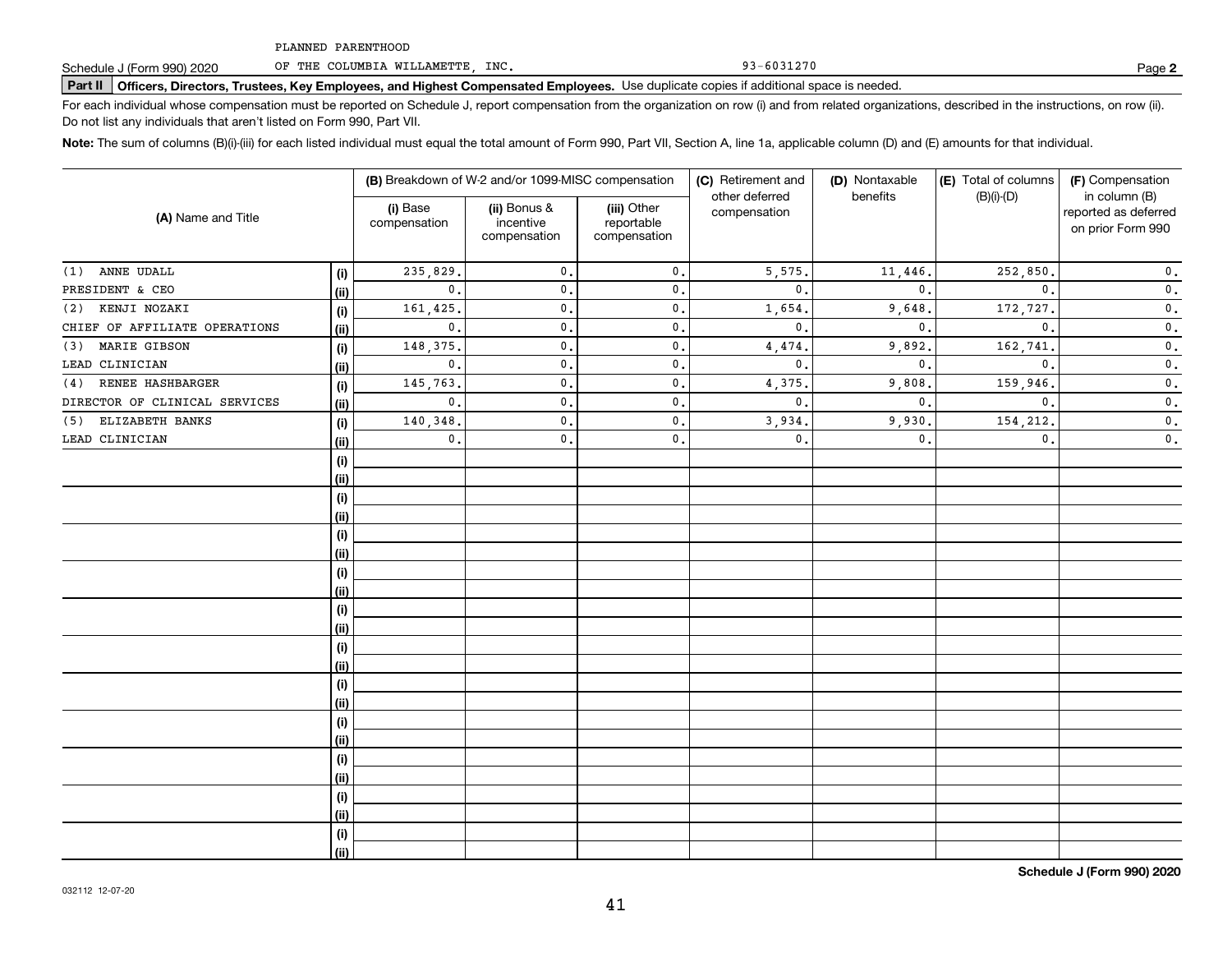OF THE COLUMBIA WILLAMETTE, INC.

Page 3

## **Part III Supplemental Information**

Schedule J (Form 990) 2020 OF THE COLUMBIA WILLAMETTE, INC.<br>Part III Supplemental Information<br>Provide the information, explanation, or descriptions required for Part I, lines 1a, 1b, 3, 4a, 4b, 4c, 5a, 5b, 6a, 6b, 7, and 8

**Schedule J (Form 990) 2020**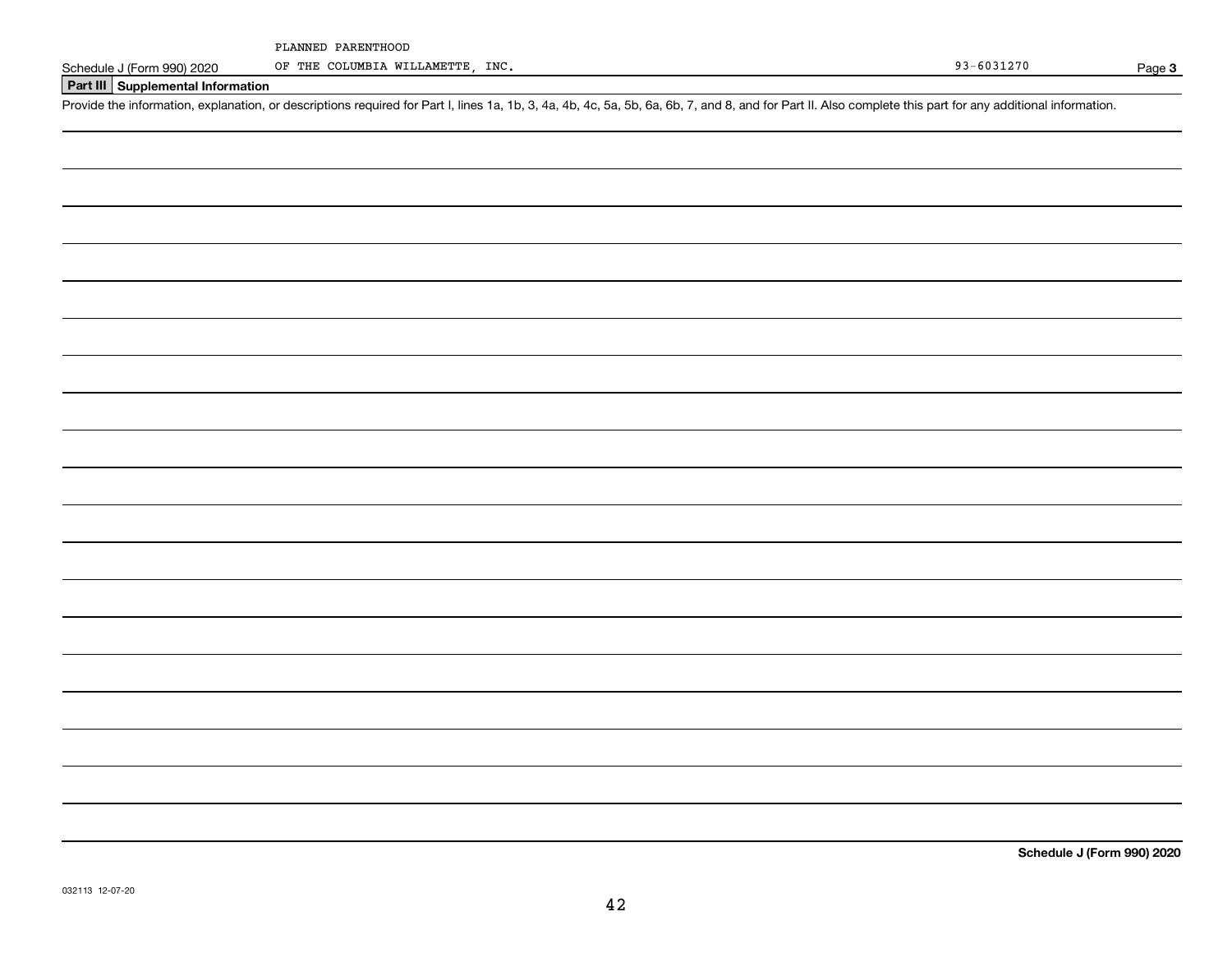## **SCHEDULE M (Form 990)**

# **Noncash Contributions**

OMB No. 1545-0047

| Department of the Treasury |
|----------------------------|
| Internal Revenue Service   |

**Complete if the organizations answered "Yes" on Form 990, Part IV, lines 29 or 30.** <sup>J</sup>**2020 Attach to Form 990.** J

 **Go to www.irs.gov/Form990 for instructions and the latest information.** J

**Open to Public Inspection**

**Employer identification number**

93-6031270

Name of the organization

PLANNED PARENTHOOD OF THE COLUMBIA WILLAMETTE, INC.

| Part I | <b>Types of Property</b>                                                                                                       |                               |                                      |                                                                                                      |                                                              |            |     |    |
|--------|--------------------------------------------------------------------------------------------------------------------------------|-------------------------------|--------------------------------------|------------------------------------------------------------------------------------------------------|--------------------------------------------------------------|------------|-----|----|
|        |                                                                                                                                | (a)<br>Check if<br>applicable | (b)<br>Number of<br>contributions or | (c)<br>Noncash contribution<br>amounts reported on<br>items contributed Form 990, Part VIII, line 1g | (d)<br>Method of determining<br>noncash contribution amounts |            |     |    |
| 1      |                                                                                                                                |                               |                                      |                                                                                                      |                                                              |            |     |    |
| 2      |                                                                                                                                |                               |                                      |                                                                                                      |                                                              |            |     |    |
| 3      | Art - Fractional interests                                                                                                     |                               |                                      |                                                                                                      |                                                              |            |     |    |
| 4      | Books and publications                                                                                                         |                               |                                      |                                                                                                      |                                                              |            |     |    |
| 5      | Clothing and household goods                                                                                                   |                               |                                      |                                                                                                      |                                                              |            |     |    |
| 6      |                                                                                                                                | x                             | 6                                    |                                                                                                      | 1,900. SALES LESS AUCTION FEES                               |            |     |    |
| 7      |                                                                                                                                |                               |                                      |                                                                                                      |                                                              |            |     |    |
| 8      |                                                                                                                                |                               |                                      |                                                                                                      |                                                              |            |     |    |
| 9      | Securities - Publicly traded                                                                                                   | x                             | 22                                   |                                                                                                      | 304, 444. AVERAGE HIGH/LOW QUOTE                             |            |     |    |
| 10     | Securities - Closely held stock                                                                                                |                               |                                      |                                                                                                      |                                                              |            |     |    |
| 11     | Securities - Partnership, LLC, or                                                                                              |                               |                                      |                                                                                                      |                                                              |            |     |    |
|        | trust interests                                                                                                                |                               |                                      |                                                                                                      |                                                              |            |     |    |
| 12     |                                                                                                                                |                               |                                      |                                                                                                      |                                                              |            |     |    |
| 13     | Qualified conservation contribution -                                                                                          |                               |                                      |                                                                                                      |                                                              |            |     |    |
|        | Historic structures                                                                                                            |                               |                                      |                                                                                                      |                                                              |            |     |    |
| 14     | Qualified conservation contribution - Other                                                                                    |                               |                                      |                                                                                                      |                                                              |            |     |    |
| 15     | Real estate - Residential                                                                                                      |                               |                                      |                                                                                                      |                                                              |            |     |    |
| 16     |                                                                                                                                |                               |                                      |                                                                                                      |                                                              |            |     |    |
| 17     |                                                                                                                                |                               |                                      |                                                                                                      |                                                              |            |     |    |
| 18     |                                                                                                                                |                               |                                      |                                                                                                      |                                                              |            |     |    |
| 19     |                                                                                                                                |                               |                                      |                                                                                                      |                                                              |            |     |    |
| 20     | Drugs and medical supplies                                                                                                     |                               |                                      |                                                                                                      |                                                              |            |     |    |
| 21     |                                                                                                                                |                               |                                      |                                                                                                      |                                                              |            |     |    |
| 22     |                                                                                                                                |                               |                                      |                                                                                                      |                                                              |            |     |    |
| 23     |                                                                                                                                |                               |                                      |                                                                                                      |                                                              |            |     |    |
| 24     |                                                                                                                                |                               |                                      |                                                                                                      |                                                              |            |     |    |
| 25     | ( MISCELLANEOUS<br>Other $\blacktriangleright$                                                                                 | х                             | 5                                    |                                                                                                      | 155. FAIR MARKET VALUE                                       |            |     |    |
| 26     | Other<br>▶                                                                                                                     |                               |                                      |                                                                                                      |                                                              |            |     |    |
| 27     | Other<br>▸                                                                                                                     |                               |                                      |                                                                                                      |                                                              |            |     |    |
| 28     | Other<br>▶                                                                                                                     |                               |                                      |                                                                                                      |                                                              |            |     |    |
| 29     | Number of Forms 8283 received by the organization during the tax year for contributions                                        |                               |                                      |                                                                                                      |                                                              |            |     |    |
|        | for which the organization completed Form 8283, Part V, Donee Acknowledgement                                                  |                               |                                      | 29<br>.                                                                                              |                                                              |            |     |    |
|        |                                                                                                                                |                               |                                      |                                                                                                      |                                                              |            | Yes | No |
|        | 30a During the year, did the organization receive by contribution any property reported in Part I, lines 1 through 28, that it |                               |                                      |                                                                                                      |                                                              |            |     |    |
|        | must hold for at least three years from the date of the initial contribution, and which isn't required to be used for          |                               |                                      |                                                                                                      |                                                              |            |     |    |
|        | exempt purposes for the entire holding period?                                                                                 |                               |                                      |                                                                                                      |                                                              | <b>30a</b> |     | х  |
|        | <b>b</b> If "Yes," describe the arrangement in Part II.                                                                        |                               |                                      |                                                                                                      |                                                              |            |     |    |
| 31     | Does the organization have a gift acceptance policy that requires the review of any nonstandard contributions?                 |                               |                                      |                                                                                                      | .                                                            | 31         | Х   |    |
|        | 32a Does the organization hire or use third parties or related organizations to solicit, process, or sell noncash              |                               |                                      |                                                                                                      |                                                              |            |     |    |
|        | contributions?                                                                                                                 |                               |                                      |                                                                                                      |                                                              | 32a        |     | х  |
|        | <b>b</b> If "Yes," describe in Part II.                                                                                        |                               |                                      |                                                                                                      |                                                              |            |     |    |
| 33     | If the organization didn't report an amount in column (c) for a type of property for which column (a) is checked,              |                               |                                      |                                                                                                      |                                                              |            |     |    |
|        | describe in Part II.                                                                                                           |                               |                                      |                                                                                                      |                                                              |            |     |    |

**For Paperwork Reduction Act Notice, see the Instructions for Form 990. Schedule M (Form 990) 2020** LHA

032141 11-23-20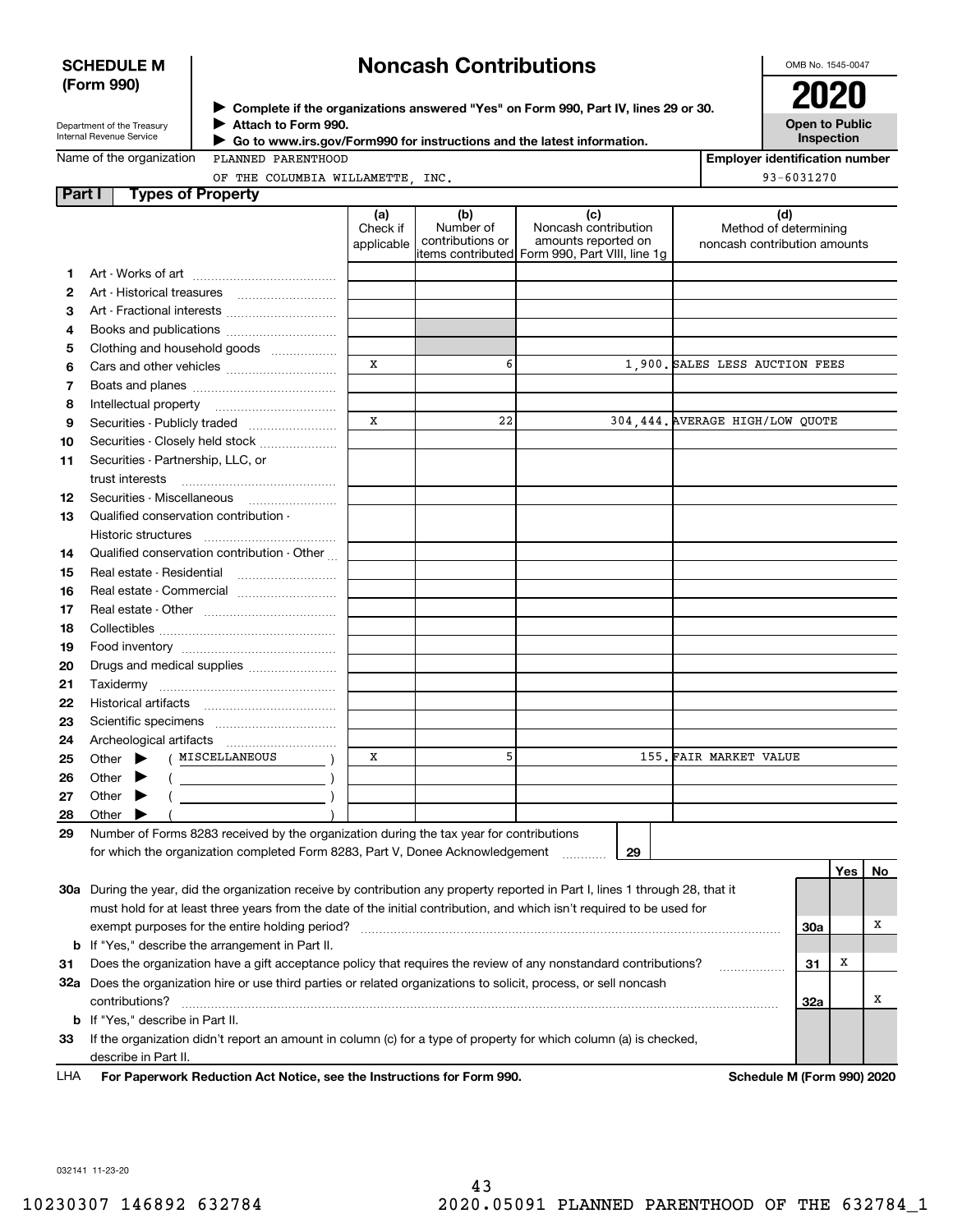OF THE COLUMBIA WILLAMETTE,

Schedule M (Form 990) 2020 OF THE COLUMBIA WILLAMETTE, INC.<br>**Part II** Supplemental Information. Provide the information required by Part I. lines 30b. 32b. and 33. and whether the c Part II | Supplemental Information. Provide the information required by Part I, lines 30b, 32b, and 33, and whether the organization is reporting in Part I, column (b), the number of contributions, the number of items received, or a combination of both. Also complete this part for any additional information.

SCHEDULE M, PART I, COLUMN (B):

THE NUMBER REPORTED IN COLUMN B REPRESENTS THE NUMBER OF CONRIBUTIONS.

**Schedule M (Form 990) 2020**

**2**

032142 11-23-20

44 10230307 146892 632784 2020.05091 PLANNED PARENTHOOD OF THE 632784\_1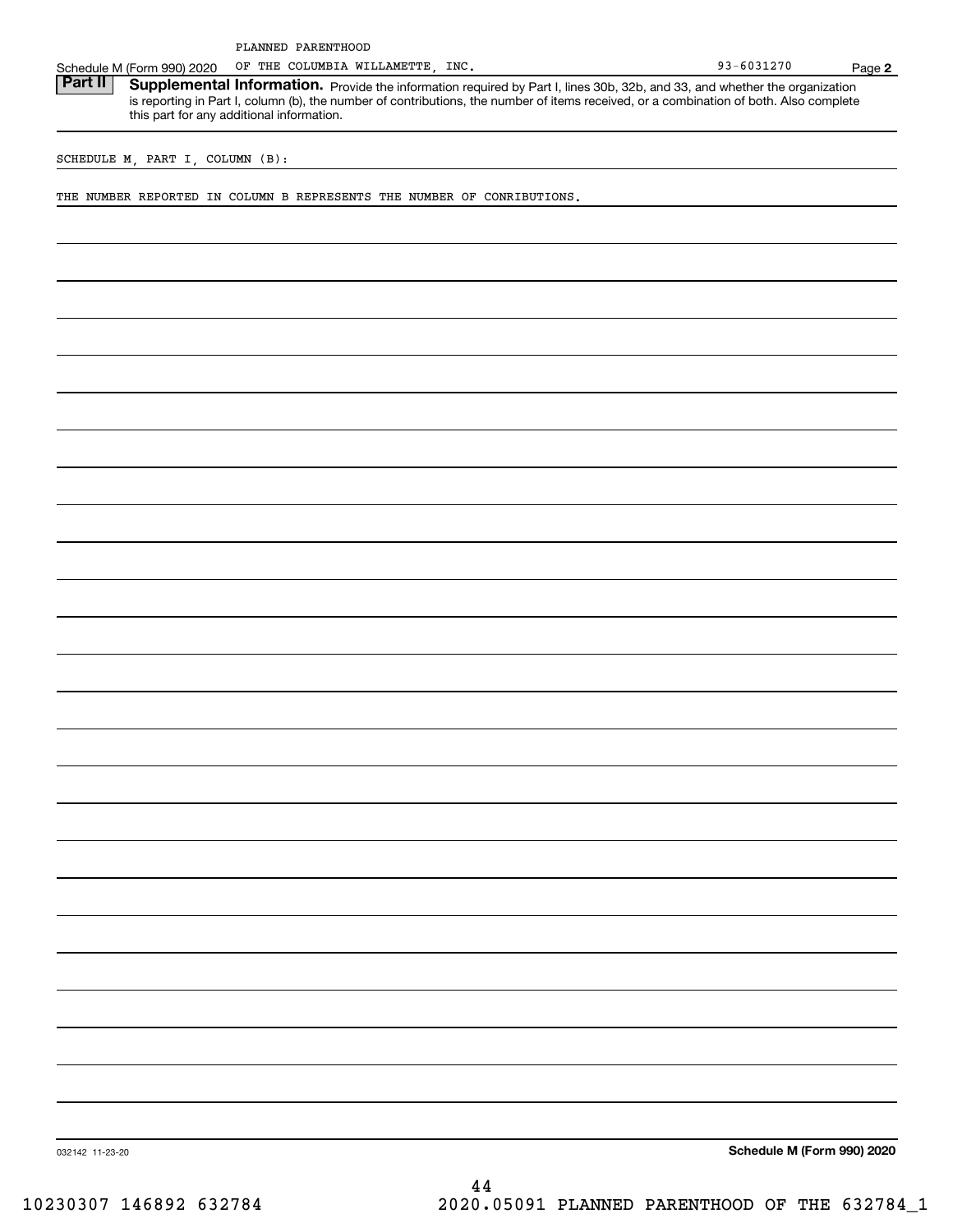| <b>SCHEDULE O</b>                                      |                                                                                                                                                                                          |      |                                       |  |  |  |  |  |
|--------------------------------------------------------|------------------------------------------------------------------------------------------------------------------------------------------------------------------------------------------|------|---------------------------------------|--|--|--|--|--|
| (Form 990 or 990-EZ)                                   | Supplemental Information to Form 990 or 990-EZ<br>Complete to provide information for responses to specific questions on<br>Form 990 or 990-EZ or to provide any additional information. | 2020 |                                       |  |  |  |  |  |
| Department of the Treasury<br>Internal Revenue Service | Attach to Form 990 or 990-EZ.<br>Go to www.irs.gov/Form990 for the latest information.                                                                                                   |      | Open to Public<br><b>Inspection</b>   |  |  |  |  |  |
| Name of the organization                               | PLANNED PARENTHOOD                                                                                                                                                                       |      | <b>Employer identification number</b> |  |  |  |  |  |
|                                                        | OF THE COLUMBIA WILLAMETTE INC.                                                                                                                                                          |      | 93-6031270                            |  |  |  |  |  |

### FORM 990, PART I, LINE 1, DESCRIPTION OF ORGANIZATION MISSION:

THE ORGANIZATION PROVIDES, PROMOTES, AND PROTECTS ACCESS TO

REPRODUCTIVE AND SEXUAL HEALTH CARE.

FORM 990, PART III, LINE 4B, PROGRAM SERVICE ACCOMPLISHMENTS:

GUIDED BY A MODEL THAT 1) EMPOWERS YOUNG PEOPLE TO PROTECT THEIR HEALTH

AND INCREASES ACCESS TO HEALTH CARE SERVICES; 2) BUILDS EXPERTISE FOR

SEX EDUCATION AND HEALTH LITERACY WITH YOUTH, PARENTS AND FAMILIES,

TEACHERS AND SERVICE PROVIDERS; AND 3) WORKS COLLABORATIVELY WITH THE

COMMUNITIES WE SERVE.

PPCW'S PROGRAMS AND SERVICES INCLUDE CURRICULUM-BASED WORKSHOPS FOR

MIDDLE SCHOOL, HIGH SCHOOL, AND COLLEGE STUDENTS; TEEN COUNCIL PEER

EDUCATION PROGRAM FOR HIGH SCHOOL STUDENTS AND THEIR PEERS; TRAINING

AND WORKSHOPS FOR TEACHERS, YOUTH-SERVICE PROVIDERS, AND PARENTS TO

HELP ANSWER YOUNG PEOPLES' QUESTIONS RELATED TO SEXUAL HEALTH AND TO

HELP THEM IDENTIFY HEALTHY DECISIONS FOR THEIR FUTURES; AND

INFORMATIONAL OUTREACH ABOUT HEALTH CARE SERVICES AND HOW TO ACCESS

THOSE SERVICES.

FORM 990, PART VI, SECTION B, LINE 11B:

EACH YEAR, PRIOR TO FILING THE FORM 990 WITH THE INTERNAL REVENUE SERVICE,

MANAGEMENT PROVIDES A COPY OF THE 990 TO ALL BOARD MEMBERS, REVIEWS THE

DOCUMENT WITH THE BOARD AT A FULL MEETING OF THE BOARD, AND PROVIDES THE

BOARD AN OPPORTUNITY TO ASK QUESTIONS OF MANAGEMENT.

032211 11-20-20 LHA For Paperwork Reduction Act Notice, see the Instructions for Form 990 or 990-EZ. Schedule O (Form 990 or 990-EZ) 2020

10230307 146892 632784 2020.05091 PLANNED PARENTHOOD OF THE 632784\_1

45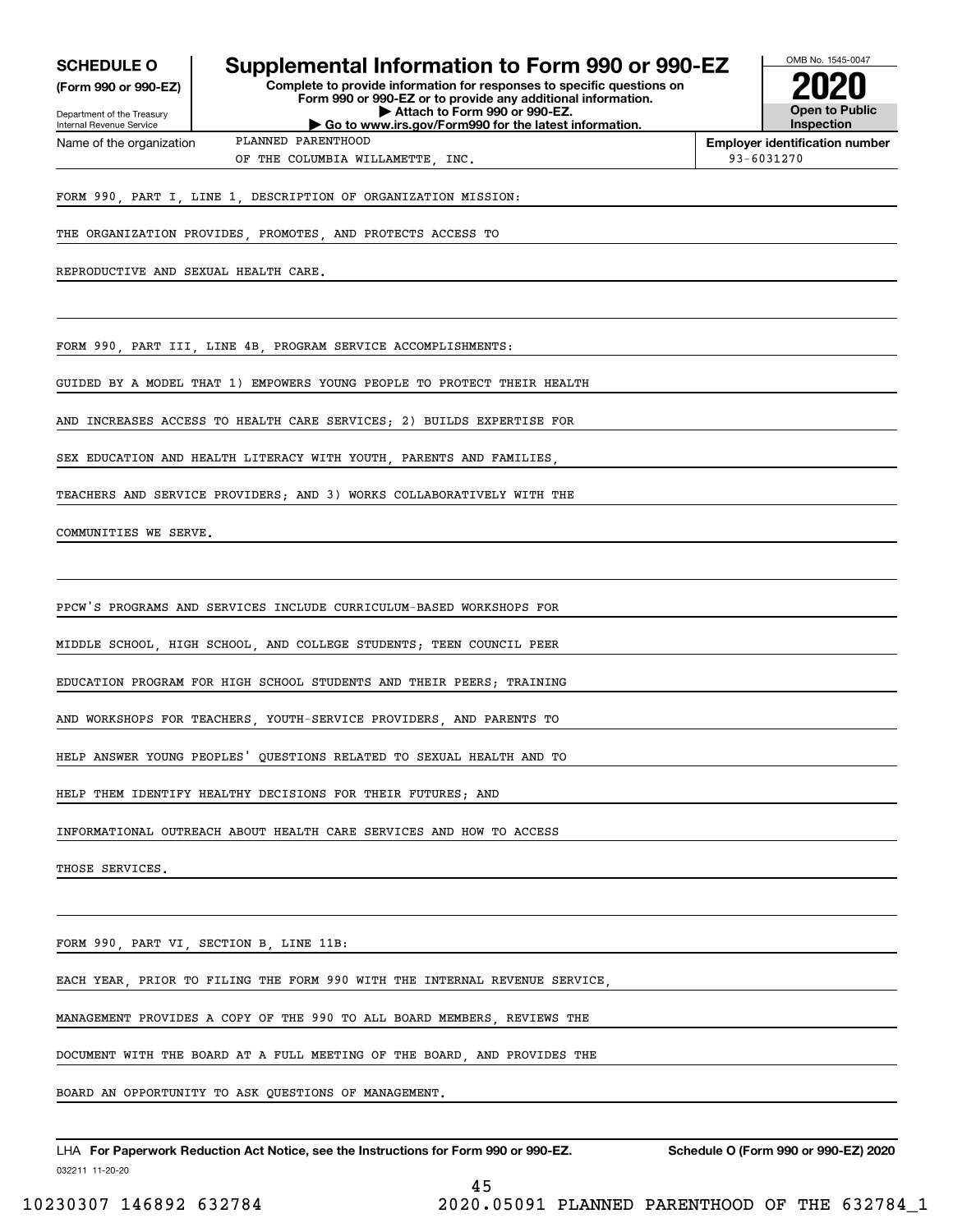| PPCW CONFLICT OF INTEREST POLICY. IN ADDITION, AT LEAST ONCE EACH YEAR,    |                                     |
|----------------------------------------------------------------------------|-------------------------------------|
| BOARD MEMBERS AND EMPLOYEE-OFFICERS OF THE ORGANIZATION COMPLETE A         |                                     |
| QUESTIONNAIRE, INTENDED TO IDENTIFY POTENTIAL CONFLICTS OF INTERESTS, SO   |                                     |
| THAT THE ORGANIZATION CAN EFFECTIVELY MONITOR COMPLIANCE WITH THE POLICY.  |                                     |
| ALL STAFF MEMBERS ARE INFORMED OF PPCW'S CONFLICT OF INTEREST POLICY WHEN  |                                     |
| THEY ARE HIRED AND ARE EXPECTED TO ADHERE TO THAT POLICY.                  |                                     |
|                                                                            |                                     |
| FORM 990, PART VI, SECTION B, LINE 15:                                     |                                     |
| THE BOARD OF DIRECTORS REVIEWS TOTAL COMPENSATION FOR THE CHIEF EXECUTIVE  |                                     |
| OFFICER IN COMPARISON TO CEOS OF OTHER COMPARABLE PORTLAND, OREGON-BASED   |                                     |
| NOT-FOR-PROFIT ORGANIZATIONS AND TO OTHER PLANNED PARENTHOOD AFFILIATES    |                                     |
| NATION-WIDE. MINUTES OF THE BOARDS DELIBERATIONS ARE TAKEN AND SUPPORTING  |                                     |
| DOCUMENTATION USED IN THE BOARDS ANALYSIS AND REVIEW IS RETAINED BY THE    |                                     |
| BOARD SECRETARY. COMPENSATION FOR OTHER OFFICERS AND KEY EMPLOYEES IS      |                                     |
| DETERMINDED BY THE CEO THROUGH CONSULTATION WITH THE VICE PRESIDENT OF     |                                     |
| HUMAN RESOURCES AND REVIEW OF COMPARABLE DATA. THIS PROCESS WAS LAST       |                                     |
| COMPLETED IN MAY 2021 FOR OFFICERS AND KEY EMPLOYEES AND DECEMBER 2019 FOR |                                     |
| CEO COMPENSATION.                                                          |                                     |
|                                                                            |                                     |
| FORM 990, PART VI, SECTION C, LINE 19:                                     |                                     |
| A COMPLETE COPY OF THE ORGANIZATION'S FORM 990 AND OTHER GOVERNING         |                                     |
| DOCUMENTS CAN BE OBTAINED FROM THE ORGANIZATION UPON REQUEST.              |                                     |
|                                                                            |                                     |
| FORM 990, PART XI, LINE 9, CHANGES IN NET ASSETS:                          |                                     |
| CHANGE IN VALUE OF SPLIT INTEREST AGREEMENT<br>267,588.                    |                                     |
|                                                                            |                                     |
| 032212 11-20-20                                                            | Schedule O (Form 990 or 990-EZ) 202 |

OF THE COLUMBIA WILLAMETTE, INC.  $93-6031270$ 

# FORM 990, PART VI, SECTION B, LINE 12C:

EACH BOARD MEMBER ANNUALLY REVIEWS AND CONFIRMS THEIR UNDERSTANDING OF THE

**Schedule O (Form 990 or 990-EZ) 2020**

**Employer identification number**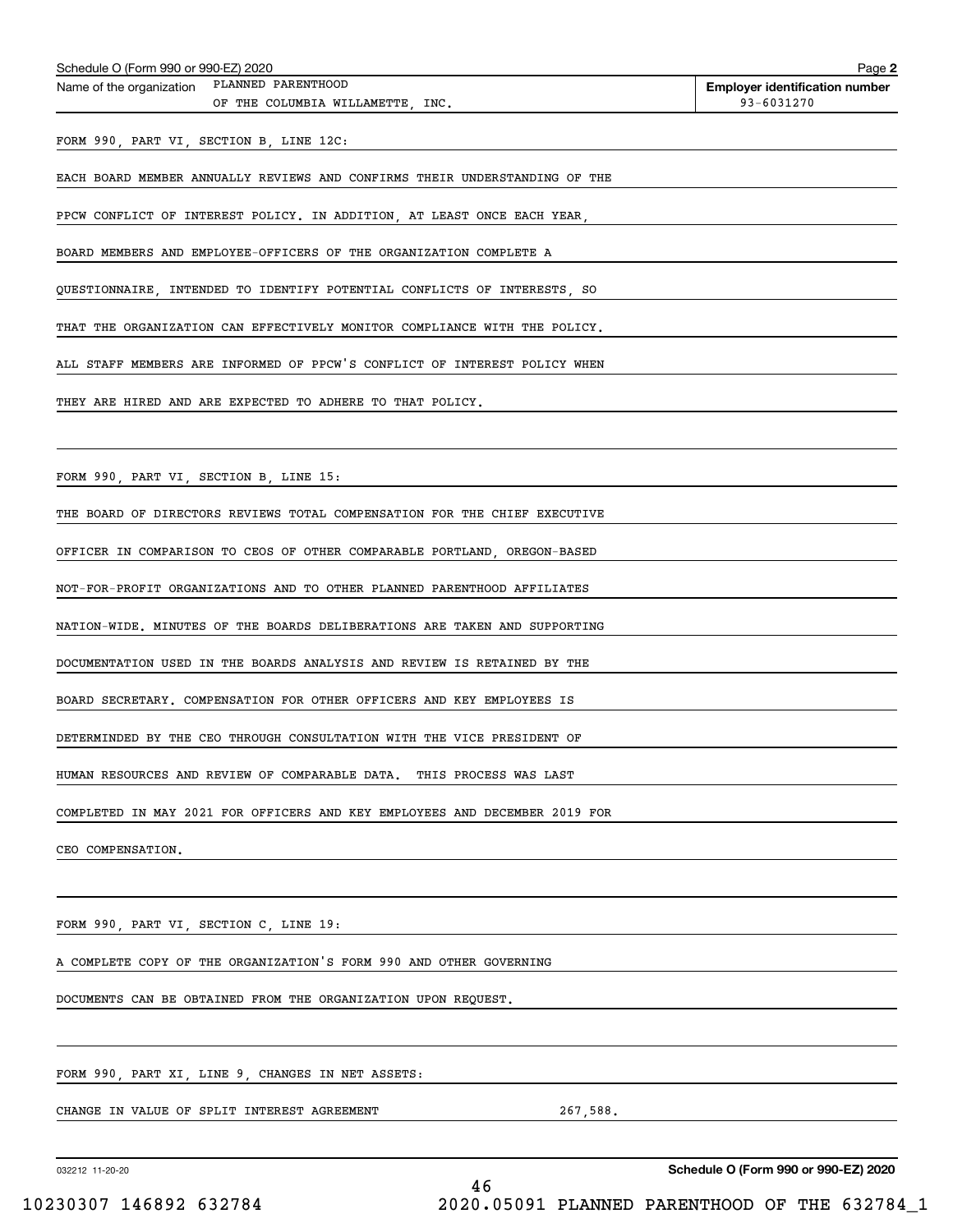| <b>SCHEDULE R</b>                          |  |
|--------------------------------------------|--|
| $\mathbf{r}$ , $\mathbf{r}$ , $\mathbf{r}$ |  |

**(Form 990)**

# **Related Organizations and Unrelated Partnerships**

**Complete if the organization answered "Yes" on Form 990, Part IV, line 33, 34, 35b, 36, or 37.** |

**Attach to Form 990.**  |

**Open to Public 2020**

OMB No. 1545-0047

Department of the Treasury Internal Revenue Service Name of the organization

**| Go to www.irs.gov/Form990 for instructions and the latest information. Inspection** PLANNED PARENTHOOD

**Employer identification number** 93-6031270

OF THE COLUMBIA WILLAMETTE, INC.

**Part I Identification of Disregarded Entities.**  Complete if the organization answered "Yes" on Form 990, Part IV, line 33.

| (a)<br>Name, address, and EIN (if applicable)<br>of disregarded entity | (b)<br>Primary activity    | (c)<br>Legal domicile (state or<br>foreign country) | (d)<br>Total income | (e)<br>End-of-year assets | (f)<br>Direct controlling<br>entity |
|------------------------------------------------------------------------|----------------------------|-----------------------------------------------------|---------------------|---------------------------|-------------------------------------|
| 14601 SE DIVISION LLC - 83-1866112                                     |                            |                                                     |                     |                           |                                     |
| 3727 NE MARTIN LUTHER KING JR BLVD                                     | HOLDS PROPERTY AT 14601 SE |                                                     |                     |                           | PLANNED PARENTHOOD OF               |
| PORTLAND, OR 97212                                                     | DIVISION STREET            | <b>OREGON</b>                                       | 1,100.              |                           | 96.719. THE COLUMBIA WILLAMETTE     |
|                                                                        |                            |                                                     |                     |                           |                                     |
|                                                                        |                            |                                                     |                     |                           |                                     |
|                                                                        |                            |                                                     |                     |                           |                                     |

**Identification of Related Tax-Exempt Organizations.** Complete if the organization answered "Yes" on Form 990, Part IV, line 34, because it had one or more related tax-exempt **Part II** organizations during the tax year.

| (a)<br>Name, address, and EIN<br>of related organization | (b)<br>Primary activity | (c)<br>Legal domicile (state or<br>foreign country) | (d)<br><b>Exempt Code</b><br>section | (e)<br>Public charity<br>status (if section | (f)<br>Direct controlling<br>entity | $(g)$<br>Section 512(b)(13) | controlled<br>entity? |
|----------------------------------------------------------|-------------------------|-----------------------------------------------------|--------------------------------------|---------------------------------------------|-------------------------------------|-----------------------------|-----------------------|
|                                                          |                         |                                                     |                                      | 501(c)(3)                                   |                                     | Yes                         | No                    |
|                                                          |                         |                                                     |                                      |                                             |                                     |                             |                       |
|                                                          |                         |                                                     |                                      |                                             |                                     |                             |                       |
|                                                          |                         |                                                     |                                      |                                             |                                     |                             |                       |

**For Paperwork Reduction Act Notice, see the Instructions for Form 990. Schedule R (Form 990) 2020**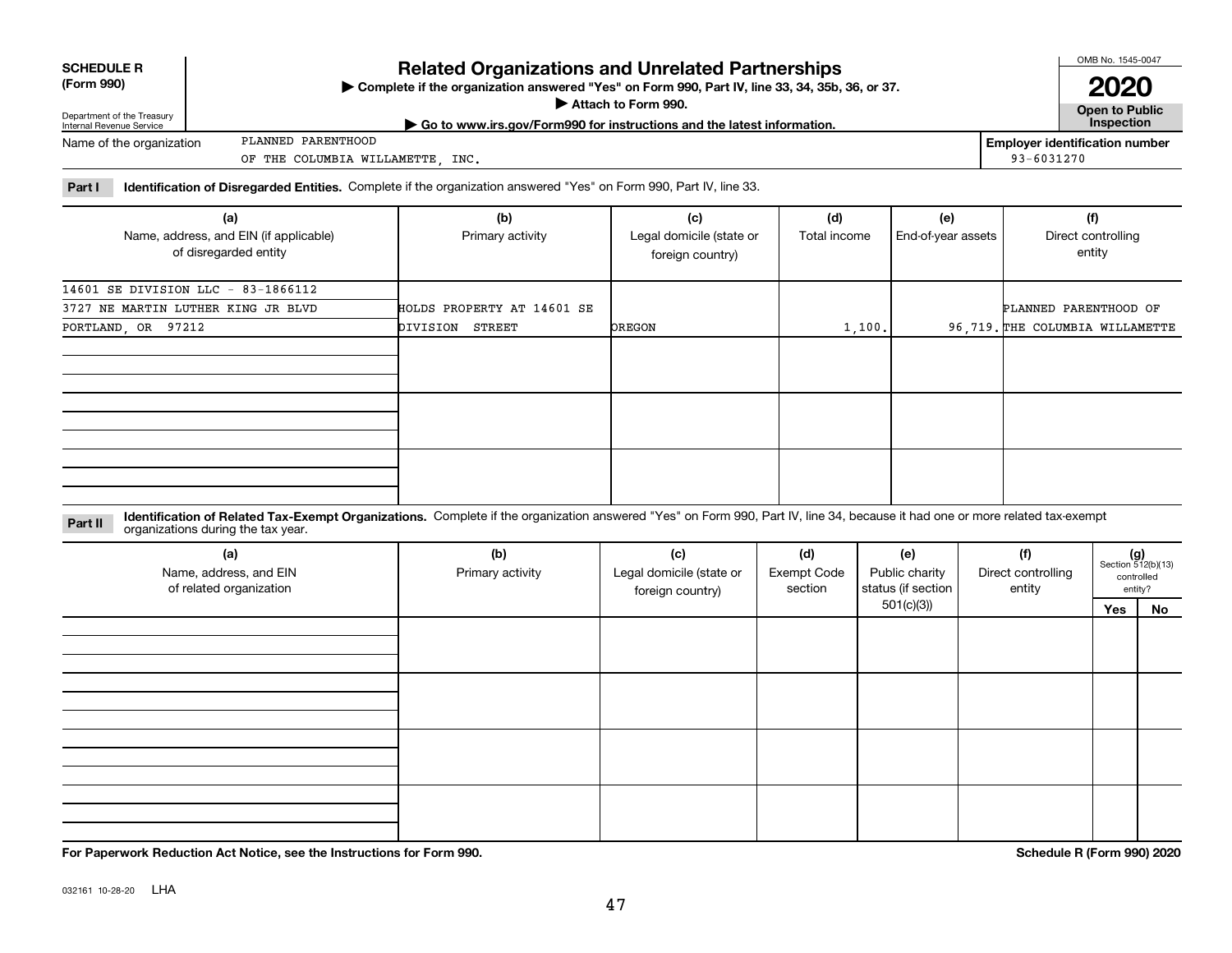Schedule R (Form 990) 2020 Page OF THE COLUMBIA WILLAMETTE, INC. 93-6031270

| Part III |                                                             | Identification of Related Organizations Taxable as a Partnership. Complete if the organization answered "Yes" on Form 990, Part IV, line 34, because it had one or more related |
|----------|-------------------------------------------------------------|---------------------------------------------------------------------------------------------------------------------------------------------------------------------------------|
|          | organizations treated as a partnership during the tax year. |                                                                                                                                                                                 |

| organizations treated as a partneronip dannig the tax year. |                  |                                           |                              |                                                                                            |                          |                                   |     |                                  |                                               |     |                                                         |  |
|-------------------------------------------------------------|------------------|-------------------------------------------|------------------------------|--------------------------------------------------------------------------------------------|--------------------------|-----------------------------------|-----|----------------------------------|-----------------------------------------------|-----|---------------------------------------------------------|--|
| (a)                                                         | (b)              | (c)                                       | (d)                          | (e)                                                                                        | (f)                      | (g)                               |     | (h)                              | (i)                                           | (j) | (k)                                                     |  |
| Name, address, and EIN<br>of related organization           | Primary activity | Legal<br>domicile<br>(state or<br>foreign | Direct controlling<br>entity | Predominant income<br>(related, unrelated,<br>excluded from tax under<br>sections 512-514) | Share of total<br>income | Share of<br>end-of-year<br>assets |     | Disproportionate<br>allocations? | Code V-UBI<br>amount in box<br>20 of Schedule |     | General or Percentage<br>managing ownership<br>partner? |  |
|                                                             |                  | country)                                  |                              |                                                                                            |                          |                                   | Yes | No                               | K-1 (Form 1065) Yes No                        |     |                                                         |  |
|                                                             |                  |                                           |                              |                                                                                            |                          |                                   |     |                                  |                                               |     |                                                         |  |
|                                                             |                  |                                           |                              |                                                                                            |                          |                                   |     |                                  |                                               |     |                                                         |  |
|                                                             |                  |                                           |                              |                                                                                            |                          |                                   |     |                                  |                                               |     |                                                         |  |
|                                                             |                  |                                           |                              |                                                                                            |                          |                                   |     |                                  |                                               |     |                                                         |  |
|                                                             |                  |                                           |                              |                                                                                            |                          |                                   |     |                                  |                                               |     |                                                         |  |
|                                                             |                  |                                           |                              |                                                                                            |                          |                                   |     |                                  |                                               |     |                                                         |  |
|                                                             |                  |                                           |                              |                                                                                            |                          |                                   |     |                                  |                                               |     |                                                         |  |
|                                                             |                  |                                           |                              |                                                                                            |                          |                                   |     |                                  |                                               |     |                                                         |  |
|                                                             |                  |                                           |                              |                                                                                            |                          |                                   |     |                                  |                                               |     |                                                         |  |
|                                                             |                  |                                           |                              |                                                                                            |                          |                                   |     |                                  |                                               |     |                                                         |  |
|                                                             |                  |                                           |                              |                                                                                            |                          |                                   |     |                                  |                                               |     |                                                         |  |
|                                                             |                  |                                           |                              |                                                                                            |                          |                                   |     |                                  |                                               |     |                                                         |  |
|                                                             |                  |                                           |                              |                                                                                            |                          |                                   |     |                                  |                                               |     |                                                         |  |
|                                                             |                  |                                           |                              |                                                                                            |                          |                                   |     |                                  |                                               |     |                                                         |  |
|                                                             |                  |                                           |                              |                                                                                            |                          |                                   |     |                                  |                                               |     |                                                         |  |
|                                                             |                  |                                           |                              |                                                                                            |                          |                                   |     |                                  |                                               |     |                                                         |  |

**Identification of Related Organizations Taxable as a Corporation or Trust.** Complete if the organization answered "Yes" on Form 990, Part IV, line 34, because it had one or more related **Part IV** organizations treated as a corporation or trust during the tax year.

| (a)<br>Name, address, and EIN<br>of related organization | (b)<br>Primary activity | (c)<br>Legal domicile<br>(state or<br>foreign | (d)<br>Direct controlling<br>entity | (e)<br>Type of entity<br>(C corp, S corp,<br>or trust) | (f)<br>Share of total<br>income | (g)<br>Share of<br>end-of-year<br>assets | (h)<br>Percentage<br>  ownership | $\begin{array}{c} \textbf{(i)}\\ \text{Section}\\ 512 \text{(b)} \text{(13)}\\ \text{controlled}\end{array}$ | entity? |
|----------------------------------------------------------|-------------------------|-----------------------------------------------|-------------------------------------|--------------------------------------------------------|---------------------------------|------------------------------------------|----------------------------------|--------------------------------------------------------------------------------------------------------------|---------|
|                                                          |                         | country)                                      |                                     |                                                        |                                 |                                          |                                  |                                                                                                              | Yes No  |
|                                                          |                         |                                               |                                     |                                                        |                                 |                                          |                                  |                                                                                                              |         |
|                                                          |                         |                                               |                                     |                                                        |                                 |                                          |                                  |                                                                                                              |         |
|                                                          |                         |                                               |                                     |                                                        |                                 |                                          |                                  |                                                                                                              |         |
|                                                          |                         |                                               |                                     |                                                        |                                 |                                          |                                  |                                                                                                              |         |
|                                                          |                         |                                               |                                     |                                                        |                                 |                                          |                                  |                                                                                                              |         |
|                                                          |                         |                                               |                                     |                                                        |                                 |                                          |                                  |                                                                                                              |         |
|                                                          |                         |                                               |                                     |                                                        |                                 |                                          |                                  |                                                                                                              |         |
|                                                          |                         |                                               |                                     |                                                        |                                 |                                          |                                  |                                                                                                              |         |
|                                                          |                         |                                               |                                     |                                                        |                                 |                                          |                                  |                                                                                                              |         |
|                                                          |                         |                                               |                                     |                                                        |                                 |                                          |                                  |                                                                                                              |         |
|                                                          |                         |                                               |                                     |                                                        |                                 |                                          |                                  |                                                                                                              |         |
|                                                          |                         |                                               |                                     |                                                        |                                 |                                          |                                  |                                                                                                              |         |
|                                                          |                         |                                               |                                     |                                                        |                                 |                                          |                                  |                                                                                                              |         |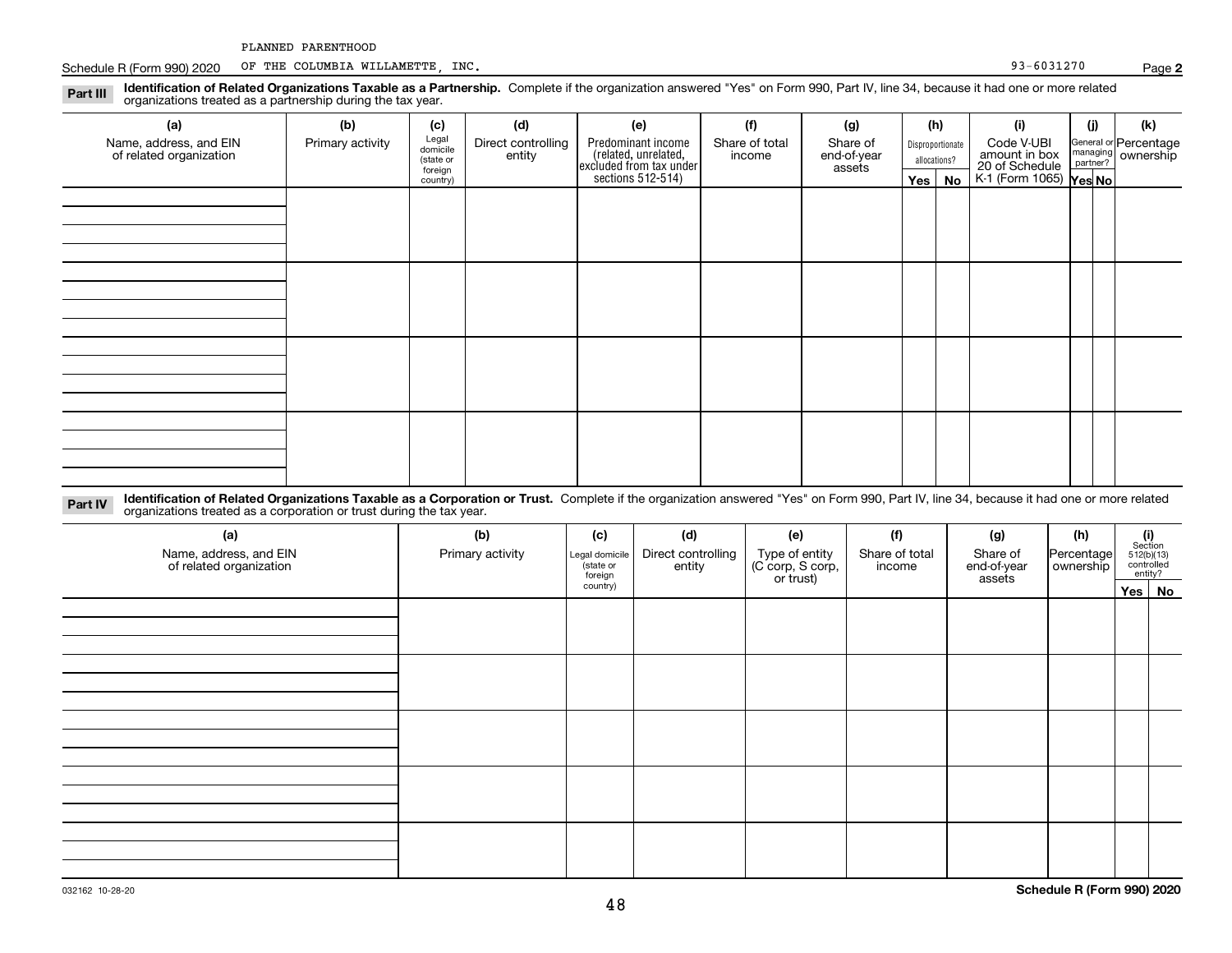Schedule R (Form 990) 2020 Page OF THE COLUMBIA WILLAMETTE, INC. 93-6031270

**Part V** T**ransactions With Related Organizations.** Complete if the organization answered "Yes" on Form 990, Part IV, line 34, 35b, or 36.

| Note: Complete line 1 if any entity is listed in Parts II, III, or IV of this schedule.                                                                                                                                               |                                                                                                                                                                                                                                      |                |  |  |  |  |  |  |
|---------------------------------------------------------------------------------------------------------------------------------------------------------------------------------------------------------------------------------------|--------------------------------------------------------------------------------------------------------------------------------------------------------------------------------------------------------------------------------------|----------------|--|--|--|--|--|--|
|                                                                                                                                                                                                                                       | 1 During the tax year, did the organization engage in any of the following transactions with one or more related organizations listed in Parts II-IV?                                                                                |                |  |  |  |  |  |  |
|                                                                                                                                                                                                                                       |                                                                                                                                                                                                                                      | 1a             |  |  |  |  |  |  |
|                                                                                                                                                                                                                                       | <b>b</b> Gift, grant, or capital contribution to related organization(s)                                                                                                                                                             | 1 <sub>b</sub> |  |  |  |  |  |  |
|                                                                                                                                                                                                                                       | c Gift, grant, or capital contribution from related organization(s)                                                                                                                                                                  | 1c             |  |  |  |  |  |  |
|                                                                                                                                                                                                                                       | <b>d</b> Loans or loan quarantees to or for related organization(s)<br>1d                                                                                                                                                            |                |  |  |  |  |  |  |
|                                                                                                                                                                                                                                       | e Loans or loan guarantees by related organization(s) manufactured and content to content the content of the content of the content of the content of the content of the content of the content of the content of the content<br>1e  |                |  |  |  |  |  |  |
|                                                                                                                                                                                                                                       |                                                                                                                                                                                                                                      |                |  |  |  |  |  |  |
|                                                                                                                                                                                                                                       | f Dividends from related organization(s) material contracts and contracts are contracted as a contract of the contract or contract or contract or contract or contract or contract or contract or contract or contract or cont       | 1f             |  |  |  |  |  |  |
|                                                                                                                                                                                                                                       | g Sale of assets to related organization(s) www.assettion.com/www.assettion.com/www.assettion.com/www.assettion.com/www.assettion.com/www.assettion.com/www.assettion.com/www.assettion.com/www.assettion.com/www.assettion.co       | 1g             |  |  |  |  |  |  |
|                                                                                                                                                                                                                                       | h Purchase of assets from related organization(s) manufactured content to content the content of the content of the content of the content of the content of the content of the content of the content of the content of the c<br>1h |                |  |  |  |  |  |  |
|                                                                                                                                                                                                                                       | i Exchange of assets with related organization(s) www.communically.communically.communically.communically.communically.communically.communically.communically.communically.communically.communically.communically.communically<br>1i |                |  |  |  |  |  |  |
| j Lease of facilities, equipment, or other assets to related organization(s) mature material content content to the account of the content of facilities, equipment, or other assets to related organization(s) material conte<br>1i. |                                                                                                                                                                                                                                      |                |  |  |  |  |  |  |
|                                                                                                                                                                                                                                       |                                                                                                                                                                                                                                      |                |  |  |  |  |  |  |
|                                                                                                                                                                                                                                       | k Lease of facilities, equipment, or other assets from related organization(s) manufaction content and content to the assets from related organization(s) manufaction content and content and content and content and content        | 1k             |  |  |  |  |  |  |
|                                                                                                                                                                                                                                       | I Performance of services or membership or fundraising solicitations for related organization(s)                                                                                                                                     | 11             |  |  |  |  |  |  |
|                                                                                                                                                                                                                                       | m Performance of services or membership or fundraising solicitations by related organization(s)                                                                                                                                      | 1 <sub>m</sub> |  |  |  |  |  |  |
|                                                                                                                                                                                                                                       |                                                                                                                                                                                                                                      | 1n             |  |  |  |  |  |  |
|                                                                                                                                                                                                                                       | <b>o</b> Sharing of paid employees with related organization(s)                                                                                                                                                                      | 10             |  |  |  |  |  |  |
|                                                                                                                                                                                                                                       |                                                                                                                                                                                                                                      |                |  |  |  |  |  |  |
|                                                                                                                                                                                                                                       | p Reimbursement paid to related organization(s) for expenses [111] resummations continuum contract to related organization(s) for expenses [11] resummations continuum contract to related organization(s) for expenses [11]         | 1p             |  |  |  |  |  |  |
|                                                                                                                                                                                                                                       |                                                                                                                                                                                                                                      | 1a             |  |  |  |  |  |  |
|                                                                                                                                                                                                                                       |                                                                                                                                                                                                                                      |                |  |  |  |  |  |  |
|                                                                                                                                                                                                                                       | r Other transfer of cash or property to related organization(s)                                                                                                                                                                      | 1r             |  |  |  |  |  |  |
|                                                                                                                                                                                                                                       |                                                                                                                                                                                                                                      | 1s             |  |  |  |  |  |  |

032163 10-28-20 **2**If the answer to any of the above is "Yes," see the instructions for information on who must complete this line, including covered relationships and transaction thresholds. **(a) (b) (c) (d) (1) (2) (3) (4) (5) (6)Schedule R (Form 990) 2020** Name of related organization  $\vert$  Transaction type (a-s) Amount involved letter are method of determining amount involved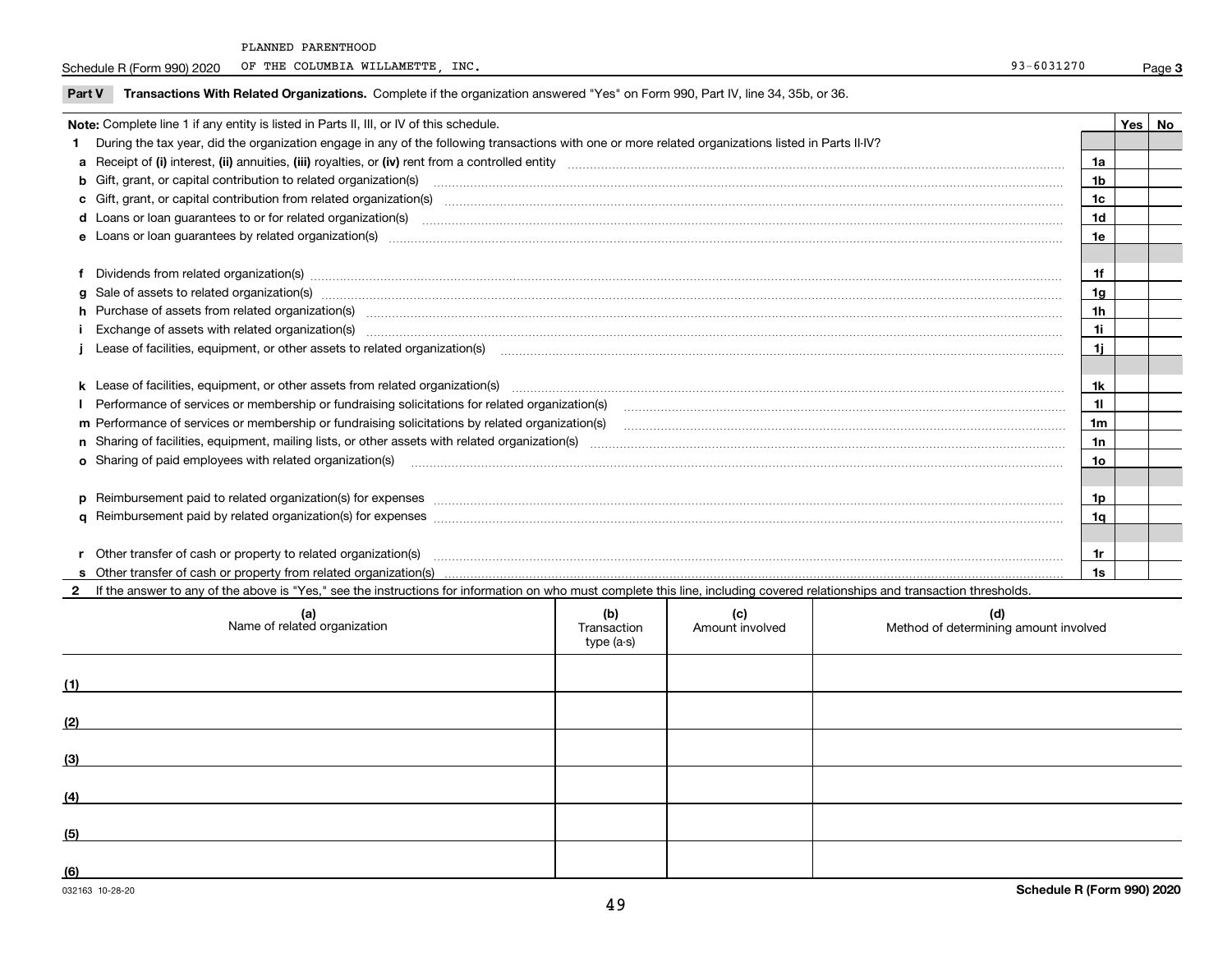Schedule R (Form 990) 2020 Page OF THE COLUMBIA WILLAMETTE, INC. 93-6031270

**Part VI Unrelated Organizations Taxable as a Partnership. Complete if the organization answered "Yes" on Form 990, Part IV, line 37.** 

Provide the following information for each entity taxed as a partnership through which the organization conducted more than five percent of its activities (measured by total assets or gross revenue) that was not a related organization. See instructions regarding exclusion for certain investment partnerships.

| (a)<br>Name, address, and EIN<br>of entity | (b)<br>Primary activity | (c)<br>Legal domicile<br>(state or foreign<br>country) | (d)<br>Predominant income<br>(related, unrelated,<br>excluded from tax under<br>sections 512-514) | $\begin{array}{c} \textbf{(e)}\\ \text{Are all} \\ \text{partners sec.}\\ 501(c)(3)\\ \text{orgs.?} \end{array}$<br>$Yes$ No | (f)<br>Share of<br>total<br>income | (g)<br>Share of<br>end-of-year<br>assets | (h)<br>Dispropor-<br>tionate<br>allocations?<br>Yes No | (i)<br>Code V-UBI<br>amount in box 20 managing<br>of Schedule K-1 partner? ownership<br>(Form 1065)<br>ves No | (i)<br>Yes No | (k) |
|--------------------------------------------|-------------------------|--------------------------------------------------------|---------------------------------------------------------------------------------------------------|------------------------------------------------------------------------------------------------------------------------------|------------------------------------|------------------------------------------|--------------------------------------------------------|---------------------------------------------------------------------------------------------------------------|---------------|-----|
|                                            |                         |                                                        |                                                                                                   |                                                                                                                              |                                    |                                          |                                                        |                                                                                                               |               |     |
|                                            |                         |                                                        |                                                                                                   |                                                                                                                              |                                    |                                          |                                                        |                                                                                                               |               |     |
|                                            |                         |                                                        |                                                                                                   |                                                                                                                              |                                    |                                          |                                                        |                                                                                                               |               |     |
|                                            |                         |                                                        |                                                                                                   |                                                                                                                              |                                    |                                          |                                                        |                                                                                                               |               |     |
|                                            |                         |                                                        |                                                                                                   |                                                                                                                              |                                    |                                          |                                                        |                                                                                                               |               |     |
|                                            |                         |                                                        |                                                                                                   |                                                                                                                              |                                    |                                          |                                                        |                                                                                                               |               |     |
|                                            |                         |                                                        |                                                                                                   |                                                                                                                              |                                    |                                          |                                                        |                                                                                                               |               |     |
|                                            |                         |                                                        |                                                                                                   |                                                                                                                              |                                    |                                          |                                                        |                                                                                                               |               |     |

**Schedule R (Form 990) 2020**